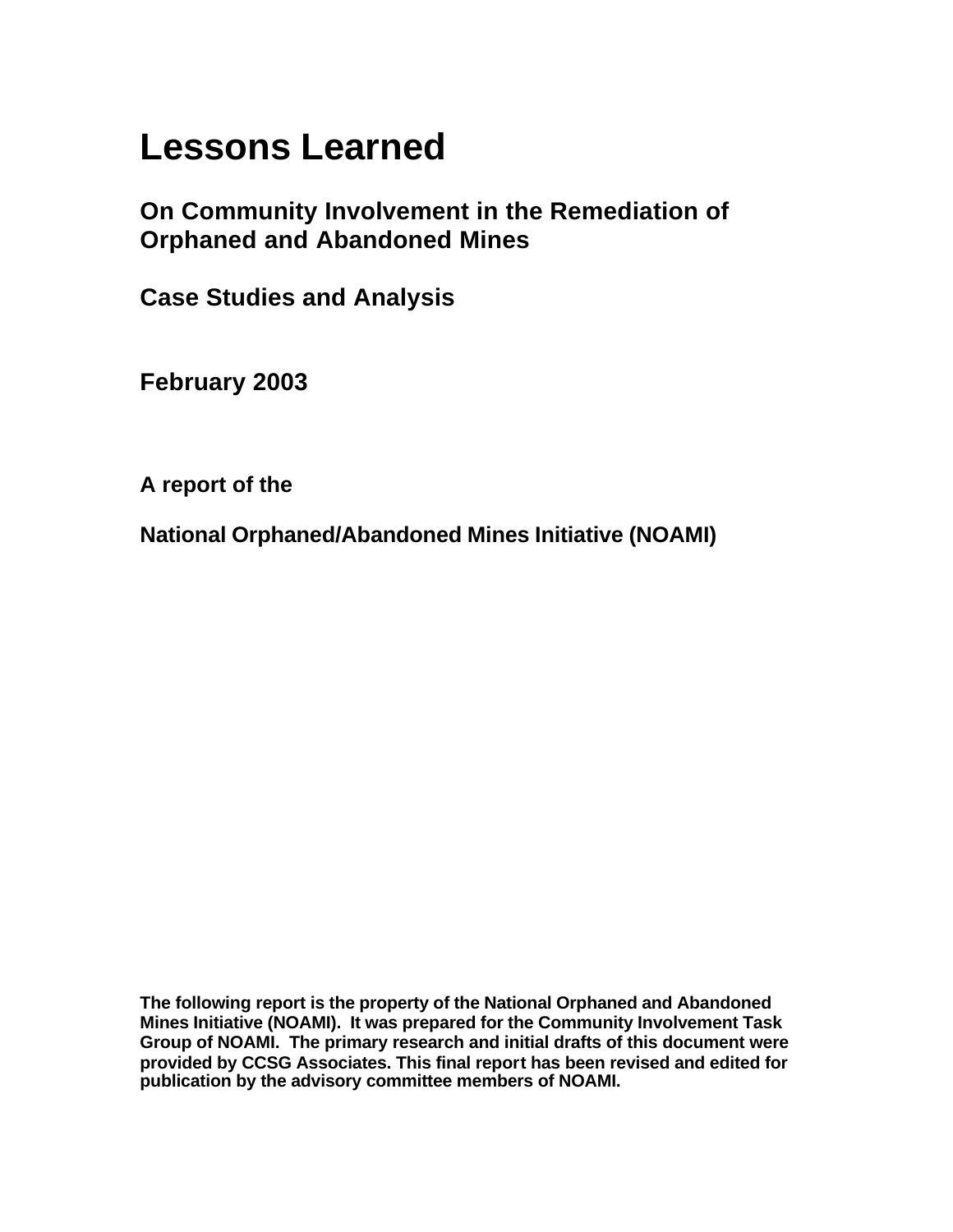# **DISCLAIMER**

The purpose of this document is to provide the reader with an understanding of the community involvement process in the remediation of orphaned/abandoned mine lands in Canada. The information provided should not be construed as endorsement in whole or in part by the various reviewers or by the partners in the National Orphaned/Abandoned Mines Initiative (the Government of Canada, Provincial Governments, the Mining Association of Canada, contributing mining companies and mining associations, the Assembly of First Nations and participating nongovernmental organizations).

The reader of this report should assume full responsibility for any action taken as a result of the information contained in this document. The members of the National Orphaned/Abandoned (O/A) Mines Advisory Committee and Task Forces, and Natural Resources Canada (through the National O/A Mines Initiative) make no warranty of any kind with respect to the content and accept no liability, either incidental, consequential, financial or otherwise arising from the use of this publication.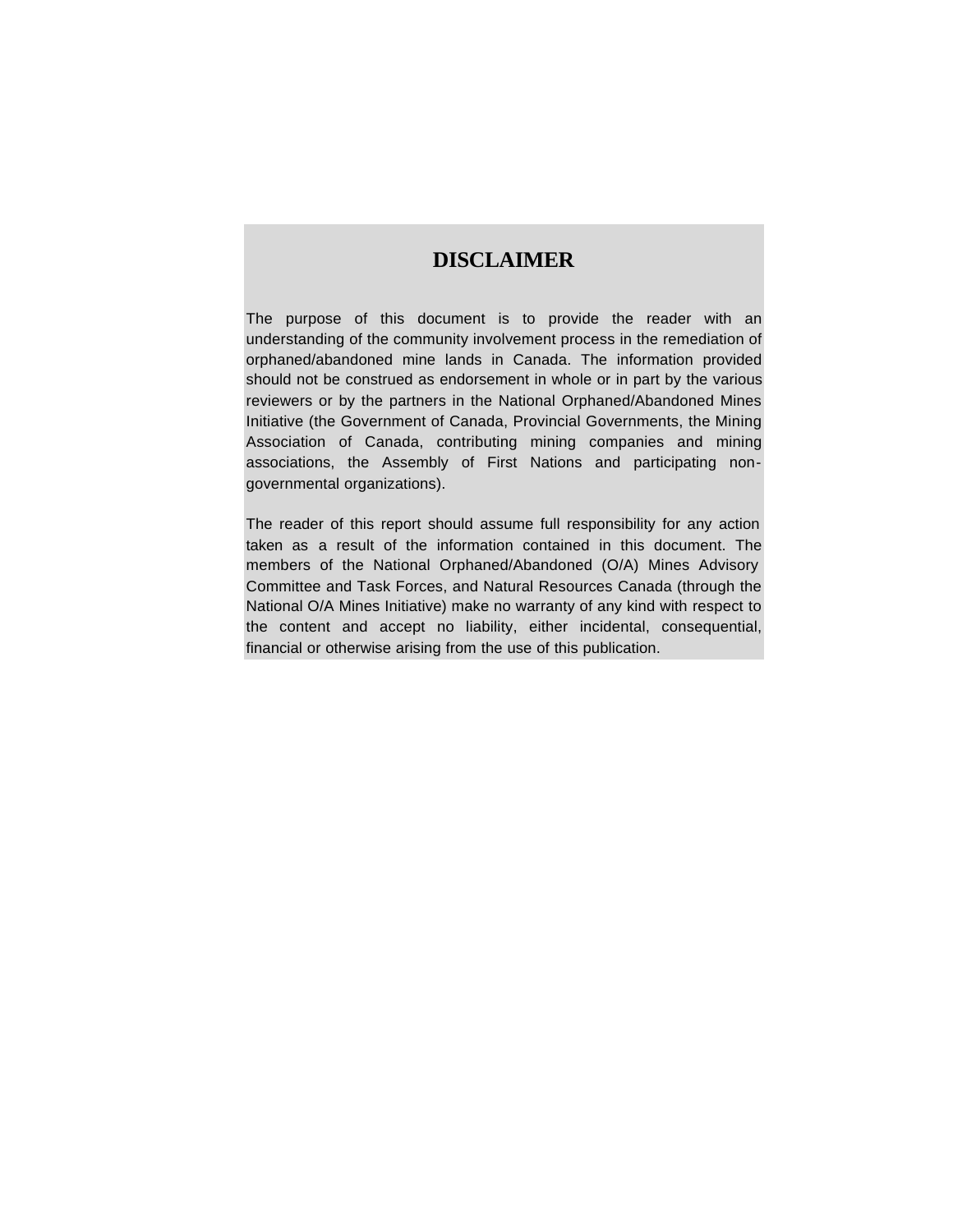# **EXECUTIVE SUMMARY**

The National Orphaned and Abandoned Mines Initiative (NOAMI) was established by Mines Ministers in September 2001. Its objective was to make progress, on a multi-stakeholder basis, in evaluating issues, challenges and opportunities associated with rehabilitating problematic orphaned and abandoned mine sites in Canada. A subgroup of this committee was established to address the issue of community involvement, under the following objective:

*To develop a plan to foster community involvement in decision-making about closure and reclamation standards, and to ensure that targeted end-use and reclamation standards are acceptable to local communities*.

The Task Group commissioned a preliminary study to characterize key issues and identify potential case studies, and subsequently, a second report that would evaluate lessons learned on community involvement for three mine sites: Deloro Mine (Ontario); Giant Mine (Northwest Territories) and the Mount Washington Mine (British Columbia). Community involvement processes at sites in the U.S. were also investigated.

#### **METHODS**:

Community contacts for each site were chosen to reflect a diversity of community perspectives. Interviews were conducted with a representative selection of the community and governments. Questions focused on the following categories: Site Background; Community Involvement Process; Community Involvement in Site Remediation and Related Work; and Long-term Outlook. A shorter survey was used with additional community members, to gain a sense of the general public's perception of the remediation process. Summary and analysis of the interviews and surveys were without attribution, in order to maintain confidentiality of those interviewed. The research on U.S. experiences with community involvement included a review of the U.S. Environmental Protection Agency's (EPA's) Superfund Community Involvement Program and public participation initiatives at other contaminated sites in the country. A literature review of relevant web sites, reports, documents, media, and academic papers was completed for both the case studies and the U.S. research.

Lessons learned were evaluated based on key factors that contribute to effective communication and decision-making, such as trust and respect, accountability, transparency, technical resources, training, capacity building, facilitation, and equity.

#### **CASE STUDIES**

#### Deloro, Ontario:

A succession of mining, smelting, chemical and pesticide production, over a period of 100 years, has left the area around Deloro (and downstream) contaminated with metals, radioactive materials, PCBs, bulk fuel and chemicals. The Care Delivery Network Project asserts that cancer rates and birth abnormalities in the area are high in Hastings County. In 1979, the site was abandoned following a clean-up order from Ontario Ministry of Energy and Environment (MOEE), leaving MOEE as the manager of the site.

There have been four court cases related to the site. In one, a community member was compensated for the death of her husband (lung cancer); in the second, a Class action suit was initiated for \$55 million in damages against MOEE, MNDM, Ministry of Health, Attorney General of Canada, Canada Eldor Inc., Atomic Energy Control Board, BOC Canada Ltd. (ongoing); and in the third, a charge was made against the Ontario government for allowing damage to fish habitat. This case ended in 2001, and MOEE was found to have demonstrated due diligence during the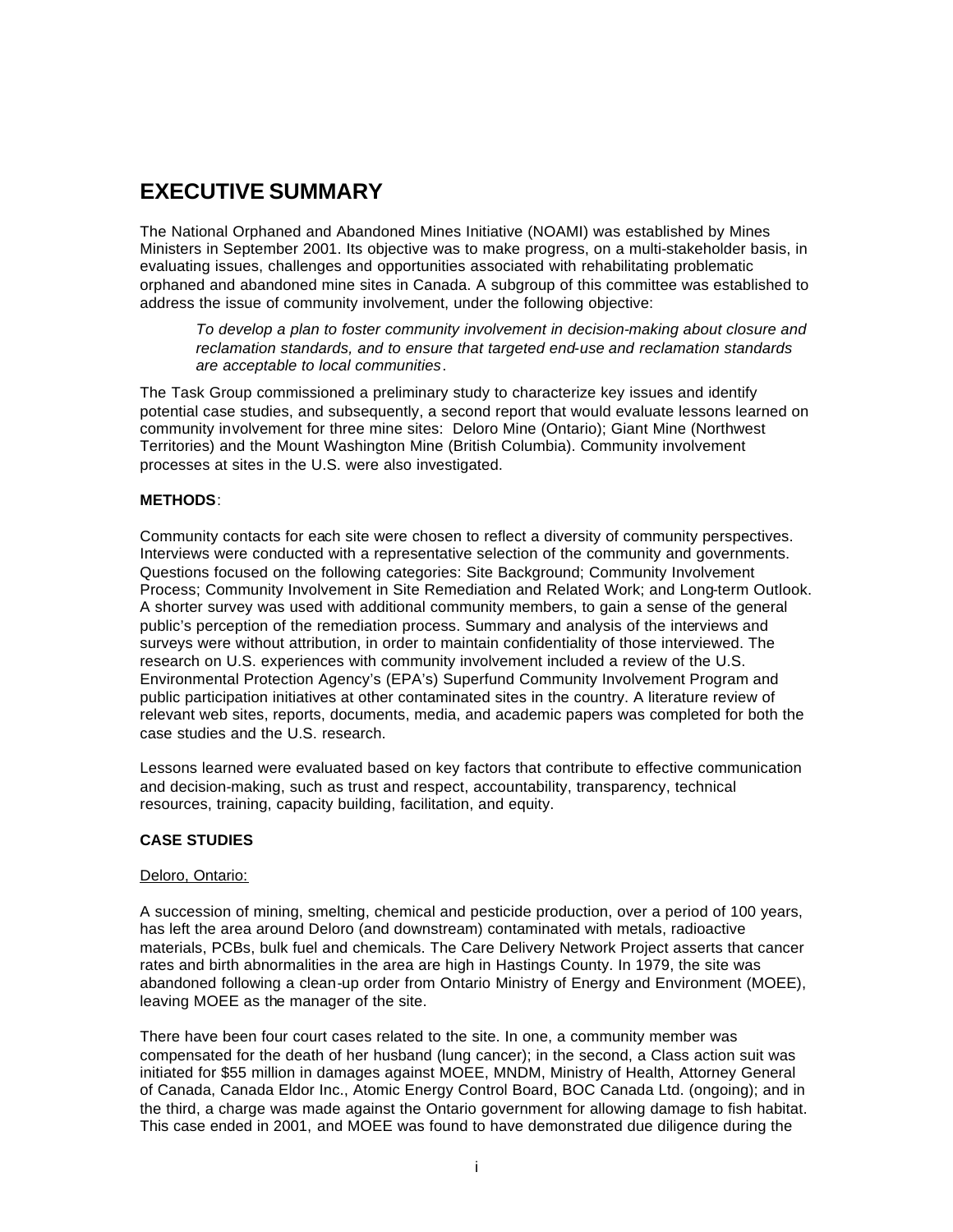time frame of the charges. Following this decision, the fourth case, which charged the Ontario government for "unlawfully discharging/permitting the discharge of a contaminant (radon) into the natural environment" was withdrawn since the problem pre-dated MOEE involvement.

Public pressure has been exerted to have the site cleaned up; to receive compensation for damages to health and property value; and to have a more transparent process for community involvement in decisions made about remediation of Deloro. In 1997, a Public Liaison Committee was established by MOEE (in conjunction with two government technical committees), with MOEE staff serving as the committee chair. This structure has been perceived as a conflict-ofinterest, as MOEE is also responsible for the site remediation. Health studies and environmental monitoring studies have been met with controversy, as well.

#### Giant Mine, Northwest Territories:

The Giant Mine in Yellowknife, NWT, began producing gold in 1948, and with it, arsenic trioxide dust. Since the 1950s, tonnes of the dust have been stored in underground chambers on the mine site, adjacent to Great Slave Lake. Yellowknife and the surrounding area have elevated levels of arsenic that some claim is from the years of gold roasting, which sent arsenic and sulphur dioxide up the stack and over the surrounding land.

When Royal Oak Mines was declared insolvent in 1999, the Royal Oak Project Team (and subsequently the Giant Mine Project Team) was established to manage the properties abandoned by Royal Oak. The Team has been looking at remediation possibilities for the arsenic and the mine site, and is now in the process of consulting the public on the options. Some members of the public, however, perceive that it was included rather late in the process, and this has led to some mistrust between the community and the government.

#### Mount Washington, British Columbia:

Mount Washington Mine was a small, open-pit copper mine that operated for less than three years in the mid-1960s. While its operations were brief, the mine left a serious acid mine drainage problem behind. Elevated copper levels have contributed to the destruction of the fishery in the Tsolum River – a loss that has been estimated at \$2 million per year.

The Tsolum River Task Force was formed with the overall goal to "restore the Tsolum River watershed to historic levels of health and productivity." The Task Force model was extremely effective in bringing together all stakeholders to discuss issues in and solutions for problems in the Tsolum River watershed. The Task Force included members from different levels of government (provincial and federal), community environmental organizations, and the mining, fishing and forestry industries.

Before the Task Force's funding ran out, it was highly effective in restoring fish habitat, monitoring water flows, and mapping the watershed. It was less successful in getting remediation work done at the mine site, and as such, copper levels remain elevated in the river.

#### **LESSONS LEARNED FROM CANADIAN AND U.S. EXAMPLES**

This study revealed a number of lessons, common to the Canadian and U.S. case studies, related to community involvement in the remediation of contaminated sites. The following is a selection of the key lessons:

#### **Benefits of Community Involvement**

• Community involvement leads to better decisions when it comes to the remediation of contaminated sites. In some cases, community involvement also leads to lower remediation costs.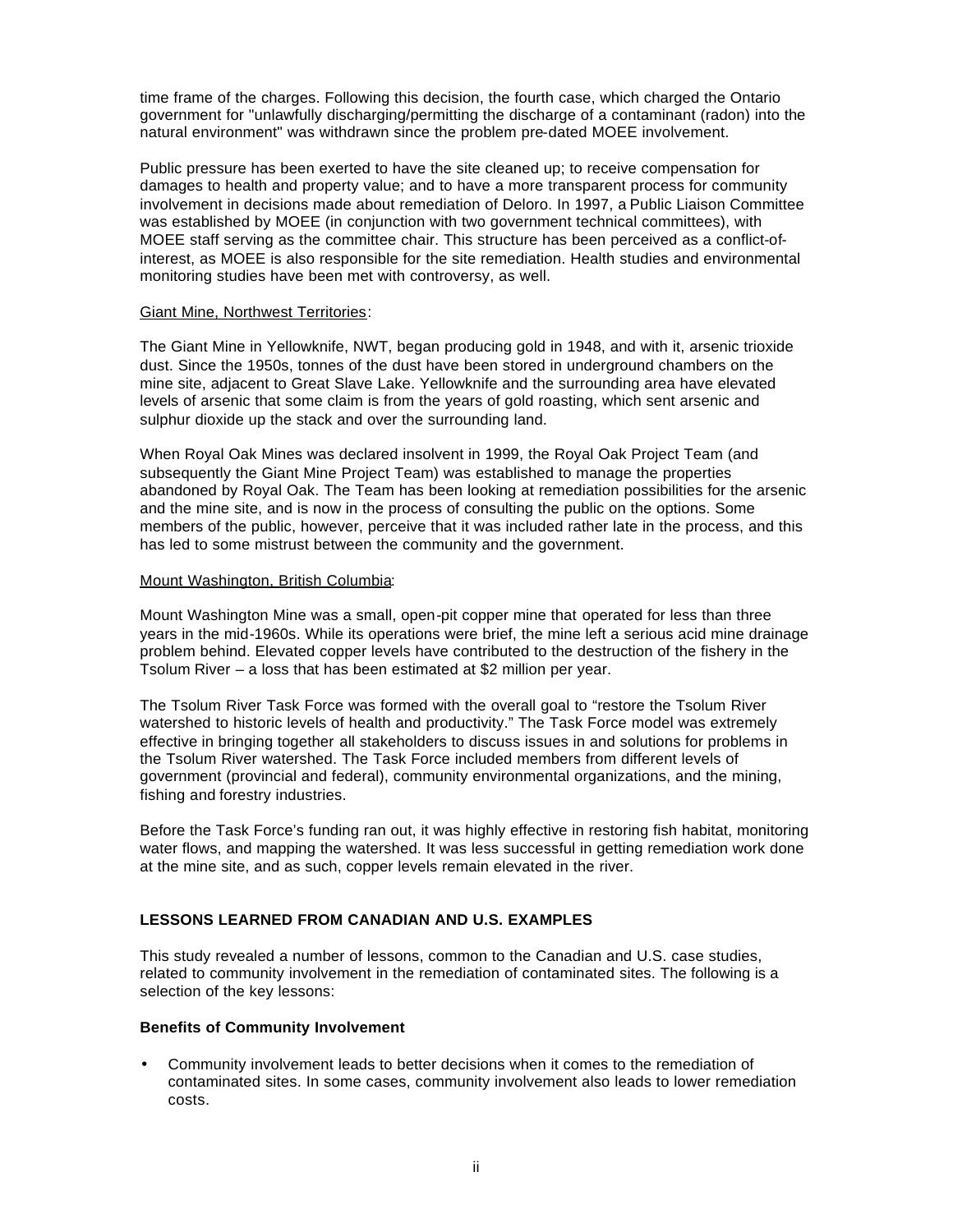#### **Barriers to Community Involvement**

- People living near contaminated sites may be hesitant to trust a government that failed to prevent environmental contamination. As a result, lack of community trust in government often becomes a major barrier to participation in a government-led process.
- Communities want to have "meaningful" input into decisions related to the remediation of contaminated sites. They may not participate in a process if there is no opportunity for twoway dialogue or no possibility to influence the decisions.
- There may be social, economic, political, economic, historical, cultural, and health-related barriers that affect the willingness or ability of a community member to participate in a process related to mine site remediation.
- Disillusionment with processes that do not adequately reflect community composition, or that fail to resolve conflicts in a respectable manner, may also diminish participation and prevent community members from becoming involved.

#### **Overcoming Barriers to Community Involvement**

- Building trust between community members, government and others will likely be necessary if community involvement processes are going to be successful. Trust may be built when community members see that some of their priorities and concerns will be addressed within a process.
- Communities are not homogeneous entities. As a result, it is likely that a number of communication tools and strategies will have to be used to disseminate and gather information, and educate community members. Extra effort should be made to ensure that the information is distributed beyond "those most willing to hear it" and that input is received from more community members than "those who are easiest to hear from."
- Some of the information related to the remediation of contaminated sites is extremely technical. Consequently, efforts should be made to convey this information in an easy-tounderstand format. Otherwise, large segments of the community will not have the knowledge to understand the issues and will be unable to fully participate in discussions related to remediation.
- In many of the case studies examined for this report, a lack of capacity to decipher and utilize technical reports and data was seen as a barrier to meaningful participation in discussions concerning the remediation of contaminated sites. Funding should be made available to help community groups hire technical advisors to help them better understand the scientific data. This will enable the community members to make more-informed decisions related to remediation options.
- Capacity-building efforts that increase community participation in remediation work can both empower the community members and better enable them to understand the challenges faced in the remediation of contaminated sites.
- Health and social capacity building efforts may be necessary as a parallel track to the technical capacity building. Wellness centres, literacy programs, programs with youth, health support initiatives, re-training programs, etc., can help to improve the ability of community members to participate fully in decisions that affect them.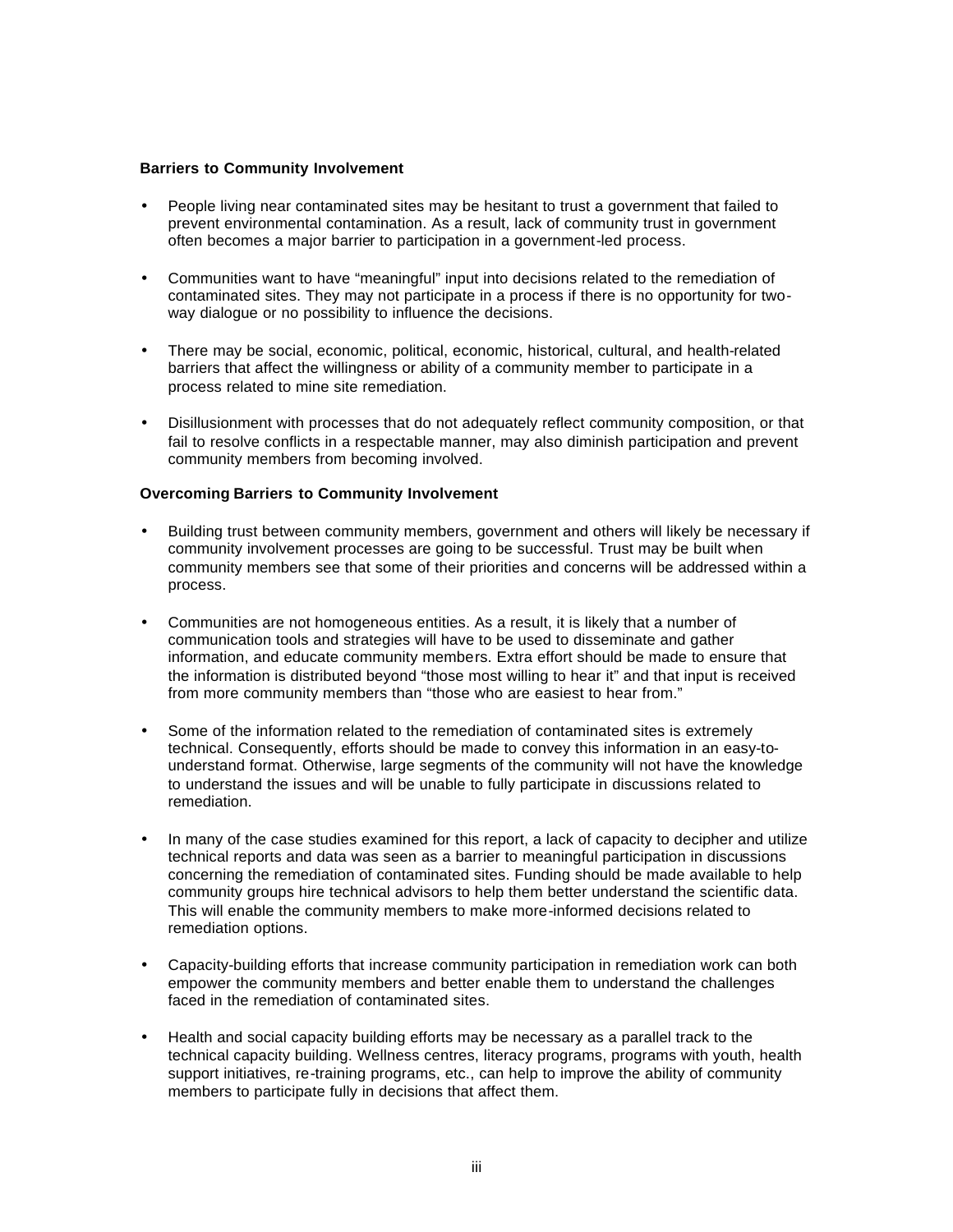#### **Lessons Related to Formal Community Involvement Processes**

- The nature of a community's involvement in a process should be made explicitly clear to participants up front. This is necessary to reveal differences in expectations of the level of influence that the community members will have on the remediation decisions. Failure to so may result in community frustration and increased distrust in the process if, and when, their expectations are not met.
- Community involvement mechanisms should include broad representation of the community and a diversity of views.
- Early involvement in planning and decision-making can help to take citizens out of a reactive position, and may offer them a more meaningful opportunity for engagement in discussions of options, tradeoffs, and consequences.
- Actions to prevent high rates of participant turnover should be implemented. These actions could include: a process for dealing with conflict; financial support for community members' expenses; babysitting services; technical assistance to community members; paid staff to do the administrative work that volunteers cannot accomplish; and defined end-points for committees.
- Agency accountability within a public participation process is essential. The credibility of the process may be undermined when agencies do not respond (or fail to respond in a timely manner) to the public's input, suggestions, or recommendations.
- A lack of fairness in the process (e.g., unequal time allowed for different viewpoints to be heard) can diminish the credibility of the process.
- It is important that conflicts are resolved in a timely manner that is both respectful and fair. Effective facilitation of meetings can be critical to working through the conflicts that will likely arise when a diversity of individuals come together in one process.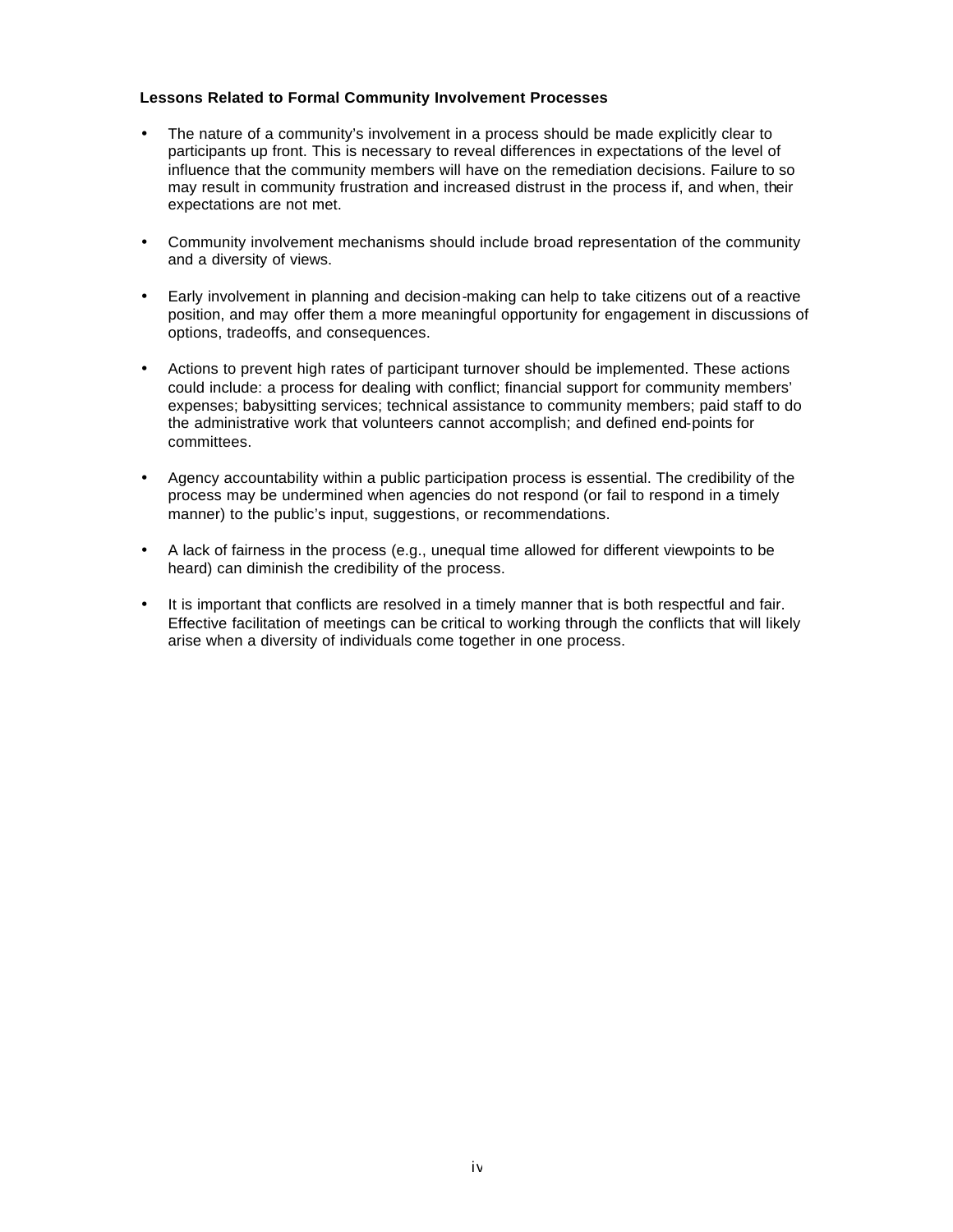# **CONTENTS**

| 3.1.3 Community Involvement in Health Studies, Environmental Monitoring and Choice of |  |
|---------------------------------------------------------------------------------------|--|
|                                                                                       |  |
|                                                                                       |  |
|                                                                                       |  |
|                                                                                       |  |
|                                                                                       |  |
|                                                                                       |  |
|                                                                                       |  |
|                                                                                       |  |
|                                                                                       |  |
|                                                                                       |  |
|                                                                                       |  |
|                                                                                       |  |
| 3.4 LESSONS LEARNED FROM COMMUNITY INVOLVEMENT AT U.S. CONTAMINATED SITES 25          |  |
|                                                                                       |  |
|                                                                                       |  |
|                                                                                       |  |
|                                                                                       |  |
|                                                                                       |  |
| 4.0 LESSONS LEARNED FROM THE CANADIAN AND U.S. RESEARCH  39                           |  |
|                                                                                       |  |
|                                                                                       |  |
|                                                                                       |  |
|                                                                                       |  |
|                                                                                       |  |
|                                                                                       |  |
| IV. LESSONS RELATED TO FORMAL COMMUNITY INVOLVEMENT PROCESSES  41                     |  |
|                                                                                       |  |
|                                                                                       |  |
|                                                                                       |  |
|                                                                                       |  |
|                                                                                       |  |
|                                                                                       |  |
|                                                                                       |  |
|                                                                                       |  |
|                                                                                       |  |
|                                                                                       |  |
|                                                                                       |  |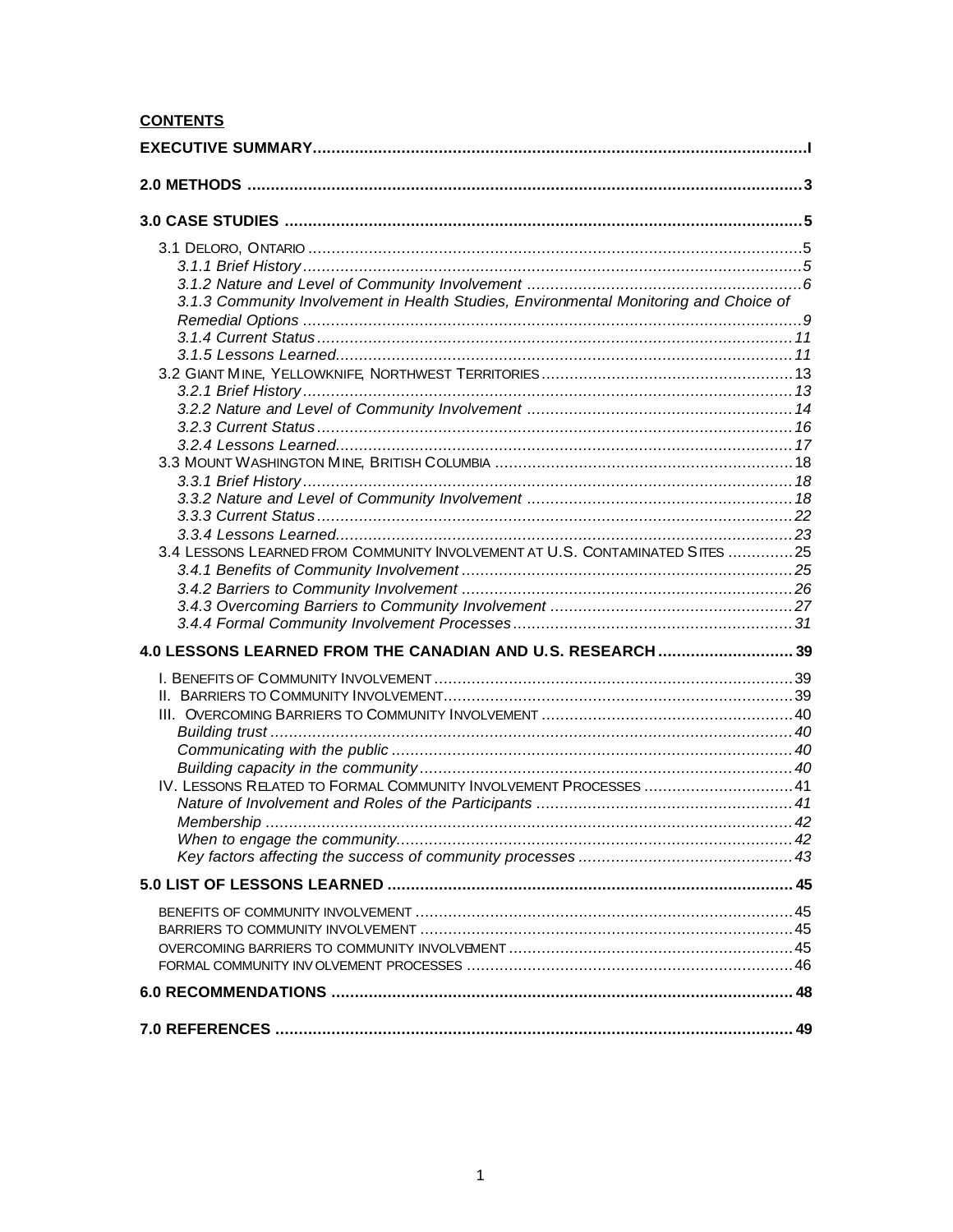#### **LIST OF APPENDICES**

**Appendix A:** Survey Questions: Long Interview and Short Survey Versions

**Appendix B:** Corporate History Summaries for: Deloro Mine, Ontario; Giant Mine, Yellowknife; and Mount Washington Mine, British Columbia

**Appendix C:** Contacts for Interviews on Community Involvement for: Deloro Mine, Ontario; Giant Mine, Yellowknife; and Mount Washington Mine, British Columbia

**Appendix D:** Interview Summaries on Community Involvement for: Deloro Mine, Ontario; Giant Mine, Yellowknife; and Mount Washington Mine, British Columbia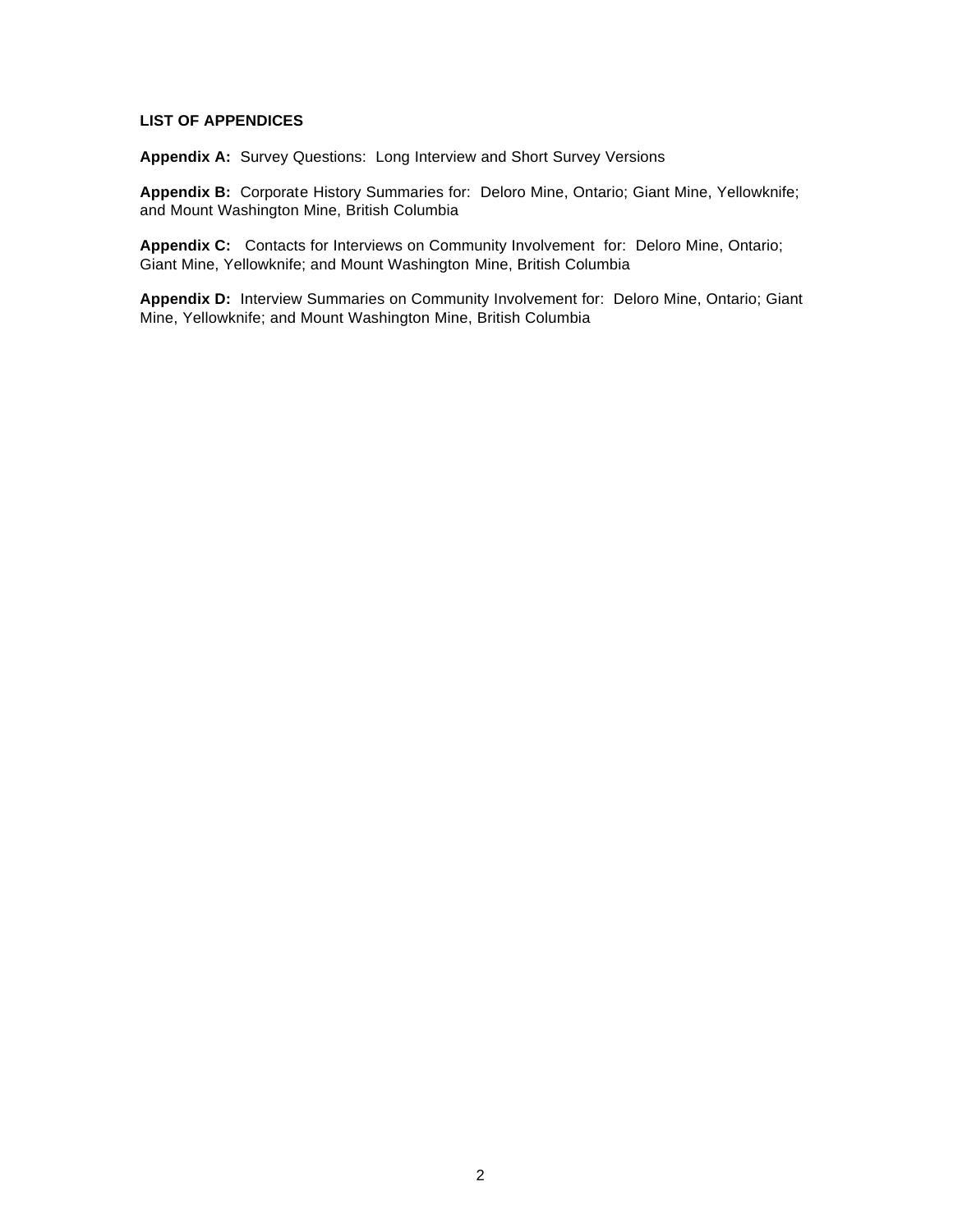# **1.0 INTRODUCTION**

The National Orphaned and Abandoned Mines Initiative (NOAMI) Advisory Committee was established by Mines Ministers in September 2001. Its objective was to make progress, on a multi-stakeholder basis, in evaluating issues, challenges and opportunities associated with rehabilitating problematic orphaned and abandoned mine sites in Canada. A Task Group under this committee was established to address the issue of community involvement, with the following objective:

*To develop a plan to foster community involvement in decision-making about closure and reclamation standards, and to ensure that targeted end-use and reclamation standards are acceptable to local communities*.

The Task Group commissioned a preliminary study to characterize key issues and identify potential case studies, and subsequently, a second report that would evaluate lessons learned on community involvement for three mine sites: Deloro Mine (Ontario); Giant Mine (Northwest Territories) and the Mount Washington Mine (British Columbia). Community involvement processes at sites in the U.S. were also investigated.

After reviewing the preliminary study, $1$  the Community Involvement Task Group commissioned this study to provide a more detailed examination of the community involvement process at contaminated and/or unsafe sites in Canada. As well, information was requested on community involvement processes used by the U.S. Environmental Protection Agency (EPA), to draw on the lessons learned by our neighbours to the south.

In this report, we first examine the community involvement processes related to three abandoned/orphaned mines in Canada. These include: 1) the Deloro Mine in Ontario; 2) the Giant Mine in the Northwest Territories; and 3) the Mount Washington Mine in British Columbia. The report continues with a review of lessons learned from community involvement in the cleanup of Superfund and other contaminated sites in the U.S. A discussion section summarizes the common themes and lessons learned from the Canadian and U.S. examples. Finally, the report concludes with a set of recommendations on further research required on community involvement in abandoned/orphaned mine site remediation.

# **2.0 METHODS**

The Community Involvement Task Group and the NOAMI Advisory Committee selected three case studies to be reviewed in this report. They included: 1) the Deloro Mine in Ontario 2) the Giant Mine in the Northwest Territories and 3) the Mount Washington Mine in British Columbia. Additionally, U.S. examples of community involvement in site remediation were investigated.

For the Canadian case studies, community contacts for each site were chosen to reflect a diversity of community perspectives. Attention was paid to ensure equitable representation from community members that were currently, or had previously been, involved in the formal process. Individuals who had not been involved in the formal process, but who resided in the affected area, were also included. Interviews were conducted with a representative selection of community and government (for example, community groups, First Nations, churches, and governments with regulatory or advisory roles, etc.).

Interviews were conducted based on two formats: a long interview and a short survey. Examples of the templates used for the long interview and short survey are found in Appendix A.

The long interviews covered a range of topics on community involvement in the remediation of contaminated sites. The list of interview questions was developed based on questions and subject areas recommended by the Community Involvement Task Group of the National Orphaned/Abandoned Mines Advisory Committee. The questions were organized into the following categories: Site Background; Community Involvement Process; Community Involvement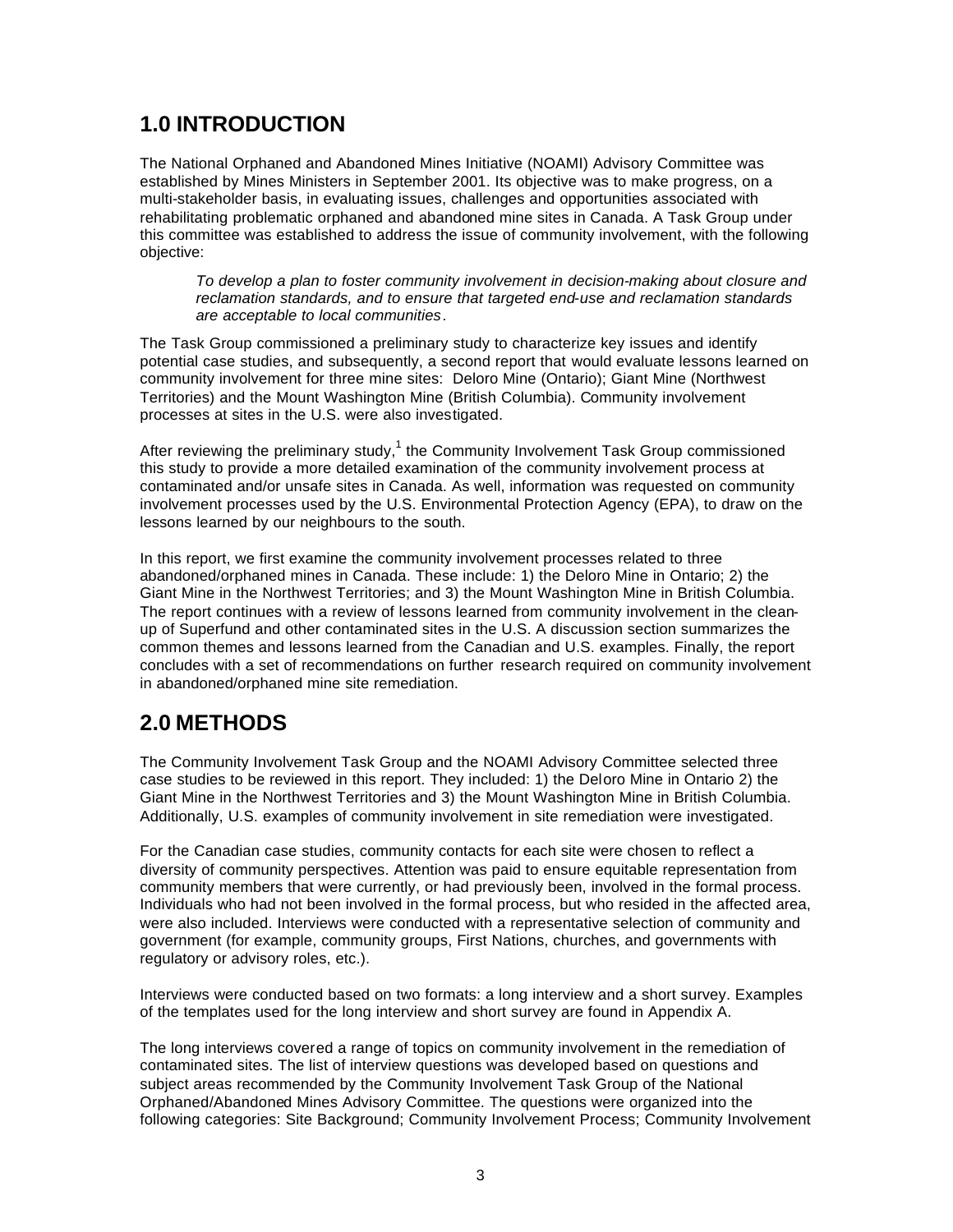in Site Remediation and Related Work; and Long-term Outlook. Interviews took, on average, two hours to complete.

The short survey format was used to focus the discussion on the topic of community involvement and public perception of the remediation process. The survey used a series of questions that could be answered using a ranking system, as well as space to provide further comments. These surveys have been summarized in content, but no statistical analysis was conducted (the number of short surveys was not statistically significant). The short time frame of the project limited the number of short surveys that could be conducted, as time was focused more on the in-depth interviews.

The contacts for each site are listed in Appendix C. Summaries for the interviews are compiled in Appendix D, without attribution (in order to maintain confidentiality of those interviewed). The summary chart lists all comments (which were weighted equally) from both the long and short interviews.

The case study analysis provided in the main text was compiled from the interview summaries, and literature review of relevant web sites, reports, documents, media and research papers. EPA analysis was derived from discussions with an EPA staff person; EPA Superfund case studies, and documents and information from EPA's web site; and scholarly research on community involvement initiatives, including specific case studies on public participation in contaminated communities. Resource materials used in U.S. analysis have been referenced.

The discussion on "lessons learned" was based on a comparison between the experiences of the Canadian examples, experiences of the U.S. EPA and other U.S. case studies, and literature on community involvement at contaminated sites.

The evaluation process of this research was guided by the key principles set out in the scoping report prepared by CCSG Associates for the National Orphaned/Abandoned Advisory Committee on community involvement in abandoned mine remediation.<sup>2</sup> These include factors that contribute to effective communication and decision-making, such as trust and respect, accountability, transparency, technical resources, training, capacity building, ownership, facilitation and equity.

Final recommendations have been provided to recognize the limitations of this study and suggest potential avenues for further evaluation.

#### **DEFINITIONS**

While there is a vast literature on the distinction between *public* and *community* (community is generally a subset of public), we have chosen to use the terms public and community synonymously. *Public participation* and *community involvement* are also used interchangeably*,* to denote a process whereby individuals and groups may do one or more of the following: communicate; interact; exchange information; provide input around a particular set of issues, problems, or decisions; and influence or participate in decision-making.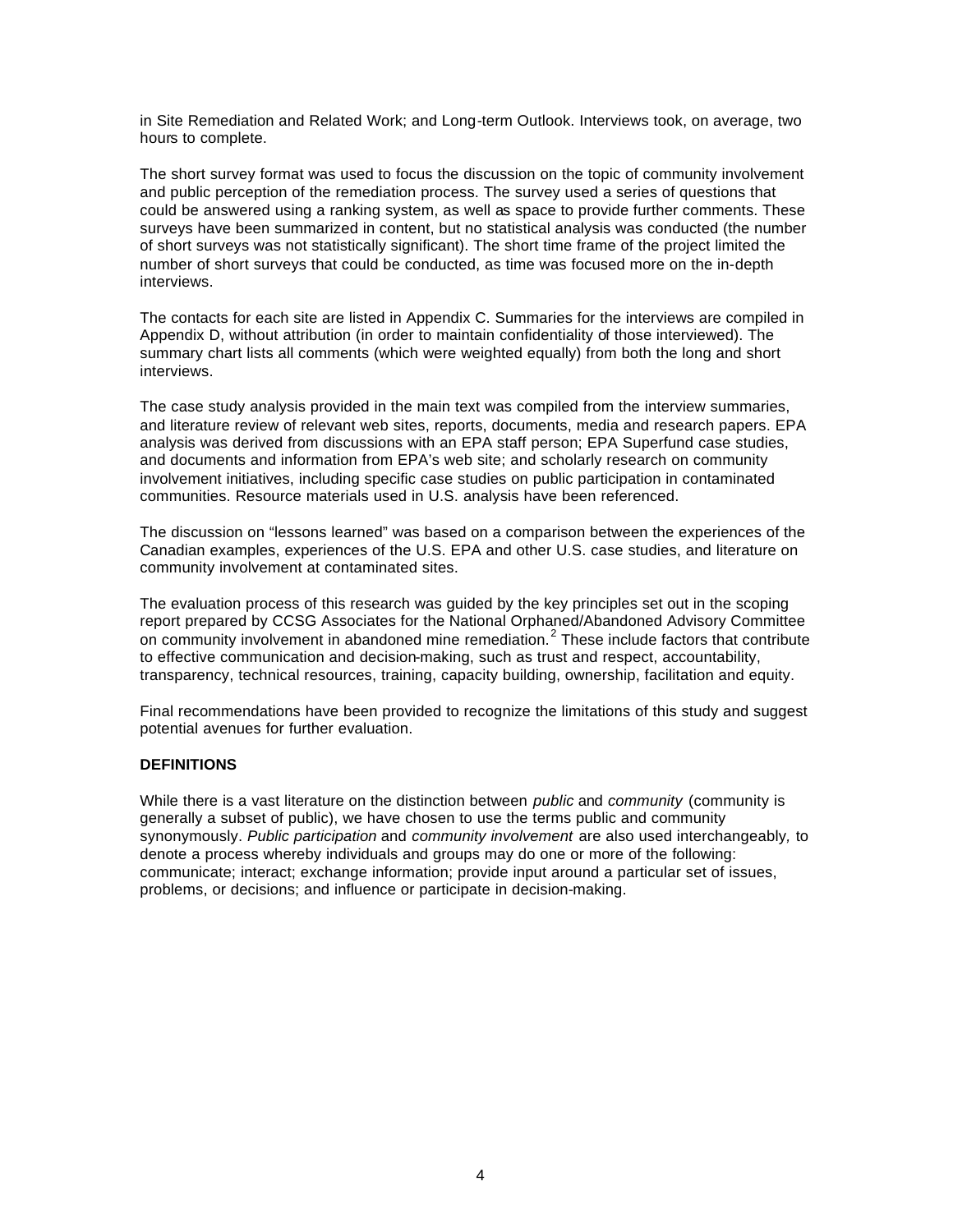# **3.0 CASE STUDIES**

# **3.1 DELORO, ONTARIO**

## *3.1.1 Brief History*

The Deloro site, situated in southeastern Ontario, is located in the Moira River watershed, which flows to the Bay of Quinte on Lake Ontario. Between 1886 and1899, Deloro was a gold mining and smelting operation (with high concentrations of arsenic removal). During this time, there were five successive mining companies at the site (Gatling/Gold and Silver Mining Company, Canada Consolidated Gold Mining Company, Hastings Mining and Reduction Company, Canadian Goldfields Ltd., and Atlas Arsenic).<sup>3</sup> In the 1900s, radioactive waste from Eldorado Nuclear in Port Hope was brought to the site and processed for cobalt.<sup>4</sup> M. J. O'Brian (CP Rail) was responsible for the evolution of Deloro from silver and cobalt smelting to Stellite research and production. The company also diverged into chemical production and became a major manufacturer of arsenic pesticides. Deloro Stellite moved to Belleville in 1961. Ownership of the Deloro site was transferred to Erickson Construction in 1970,<sup>5</sup> which subsequently abandoned the site in 1979 following a clean-up order from Ontario Ministry of Energy and Environment (MOEE). <sup>6</sup> A number of residents told us that a red tailings flood from the site occurred in 1978 or 79, although MOEE has no record of it. In 1979, MOEE invoked Section 99 of the *Environmental Protection Act* and became responsible for, and manager of, the site.<sup>1</sup>

Aerial photographs of the early years of the mining operation show a deforested circumference around Deloro caused by smelter stack emissions. Arsenic dust emitted from the stack, and blown from waste piles, was also high in other metals and radioactive materials.

The town of Deloro is in close proximity to the contaminated area, and although the operation has long since shut down, there continues to be residual contamination in town originating from the deposition of stack emissions and dust. During the years of smelter operation, local residents couldn't hang laundry out due to deposition of stack soot that was high in metals.

When the mine was in operation, immigrant workers had the worst jobs, but the health and safety of all Deloro workers was compromised by high levels of metals (particularly lead and arsenic) and radioactive materials. The broader community was also affected. Between 1953 and 1957, there was a high incidence of respiratory cancer and three deaths.  $8$  In 1974, the number of Hastings county deaths from cancer and lung disease was 119% greater than the provincial average. <sup>9</sup> According to the Care Delivery Network Project, cancer rates and birth abnormalities in the area remain high in Hastings County.<sup>1</sup>

The site has had environmental problems as a result of dam instability and overflow of tailings (especially with spring freshet). Water and sediment of the Moira River, Young's Creek and wetlands have been known for their contamination since the 1960s, when MOEE Water Resources Commission analysed samples that were high in arsenic. Community members report that Young's Creek valley was red and the creek ran red in the 1950's and 60's. Also in the 1960s, dead fish were removed from Moira Lake shores daily, and cows died from drinking the water of Moira River. Sampling in 1970 found, in addition to the metals and radioactive materials, toxic compounds from chemical plant, PCBs, bulk fuel, and herbicides.

Both the town of Deloro and the surrounding areas have been affected economically by the contamination. For example, in Deloro, property values have been adversely affected, and declining tax revenues have affected town services in Deloro. Amalgamation forced the closure of the town office, and public access to the Library and Community Centre have been affected. Tourism at Moira Lake has declined. There have, however, been some jobs created related to remediation (e.g., jobs in water treatment, heavy equipment operation, and some regional consulting work).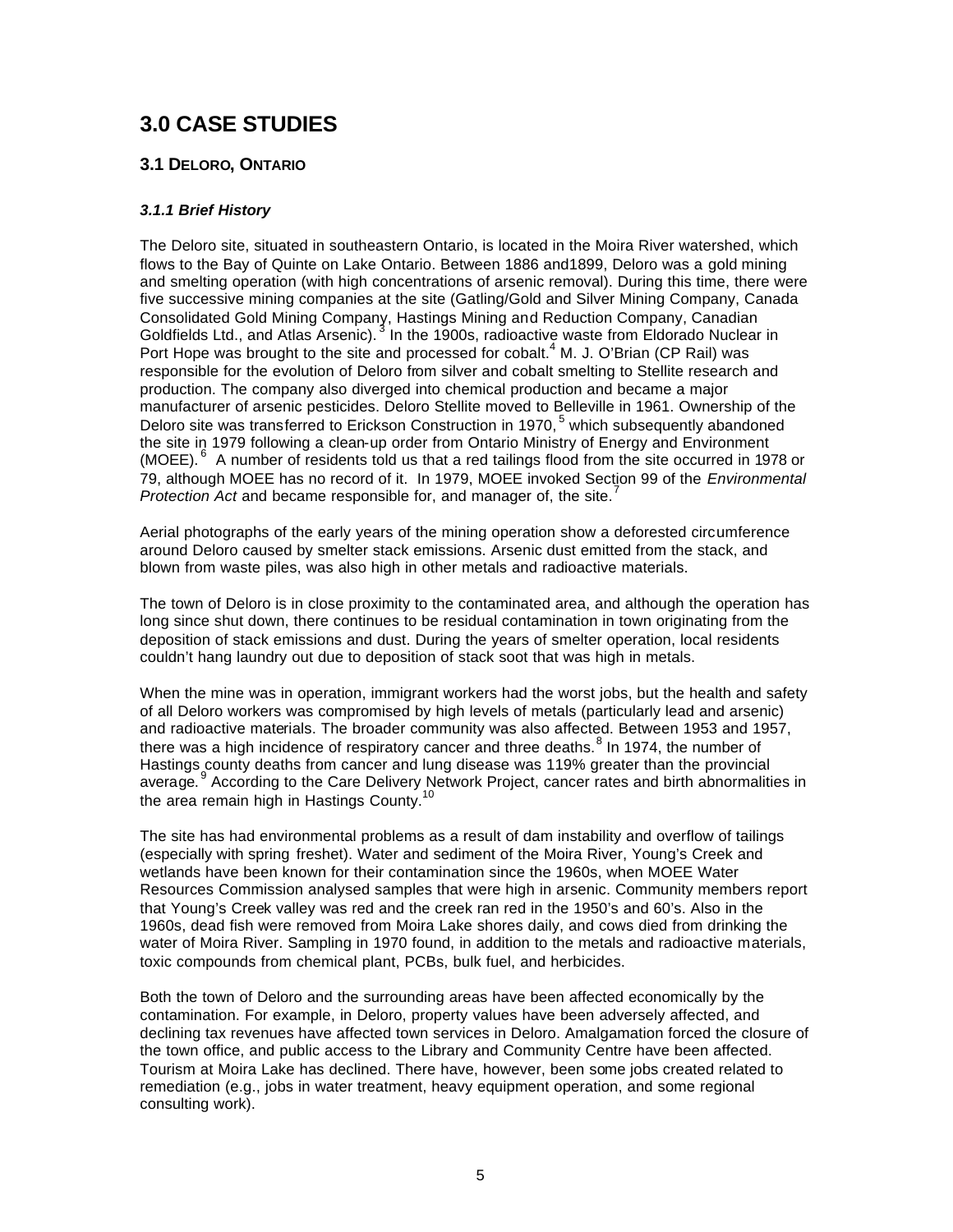The Deloro mine site is 650 acres<sup>11</sup>, and divided into four areas for clean-up and closure: 1) industrial area (smelter, refinery, research and chemical laboratories); 2) red mud tailings; 3) Young's Creek; and 4) former mining areas.

The Ministry of Northern Development and Mines (MNDM) is usually responsible for mining related sites, but MOEE took over in 1979 and has continued to take the lead. In the 1980s, MOEE installed a water treatment facility, which reduced arsenic levels by 80%.

Clean-up costs of Deloro are currently estimated at \$25 million. Remediation activities to date include: hazardous waste disposal; upgrading of the arsenic treatment plant; capping shafts; and demolishing smelting and refining infrastructure. Seventeen million has already been spent. The National Contaminated Site Remediation Program contributed \$1 million for capping shafts.

Since radioactive material is regulated under federal legislation, any further clean-up at Deloro will require a federal environmental assessment (EA). <sup>12</sup> (The province was previously exempted from conducting an EA). This new federal EA requirement could cause between a two to five-year delay in remediation activities, and it could cost as much as \$500,000 to carry out the requirements of the EA process.

#### *3.1.2 Nature and Level of Community Involvement*

Deloro has not been in operation since 1961. Since that time, there has been increasing awareness about the extent and nature of the contaminants from the Deloro site, and concern over the ongoing impacts to health and environment.

Legal action has been taken in an effort to have the site cleaned up, and to receive compensation for damage to health and property values. When Ted Galloway, a worker who drove radioactive material from Port Hope, died of lung cancer, his wife was given compensation. Many say there should be compensation for the lost health of the workers and their families as well. More recently, three court cases have created pressure to have a more transparent process for community involvement in decisions made about remediation of Deloro:

1) In 1998, a class action suit was initiated for \$55 million in damages plus legal costs against MOEE, MNDM, Ministry of Health, Attorney General of Canada, Canada Eldor Inc., Atomic Energy Control Board, and BOC Canada Ltd. The volunteer commitment to this case has been extensive, at 40 hours per week for three years, and has brought together a number of Deloro residents to express their concerns.

2) In 1997, the Environmental Bureau of Investigations (EBI) charged the Ontario government for allowing damage to fish habitat, based on sample analysis conducted by an independent community group. The Attorney General took over prosecution of this court case in 1999. The EBI court case ended in 2001, and MOEE was found to have demonstrated due diligence during the time frame of charges.

3) In 1998, the Environmental Bureau of Investigations (EBI) charged the Ontario government for "unlawfully discharging/permitting the discharge of a contaminant (radon) into the natural environment", this happened to be on the site of Ted Galloway's house in Deloro village. This case was withdrawn following the 2001 decision on the case outlined in 2 above since the problem pre-dated MOEE involvement.

Public Liaison Committee meetings were suspended during the period June 1999 to March 2001 for the ministry to focus their efforts on the court case.

Contamination in Deloro has been prevalent for a long time. Children used to play on arsenic piles. It was expressed that some community members have "blinders on," as they don't want to admit that they brought up their children in contamination that could harm them. Many Deloro residents, however, remain concerned that their health is being compromised by the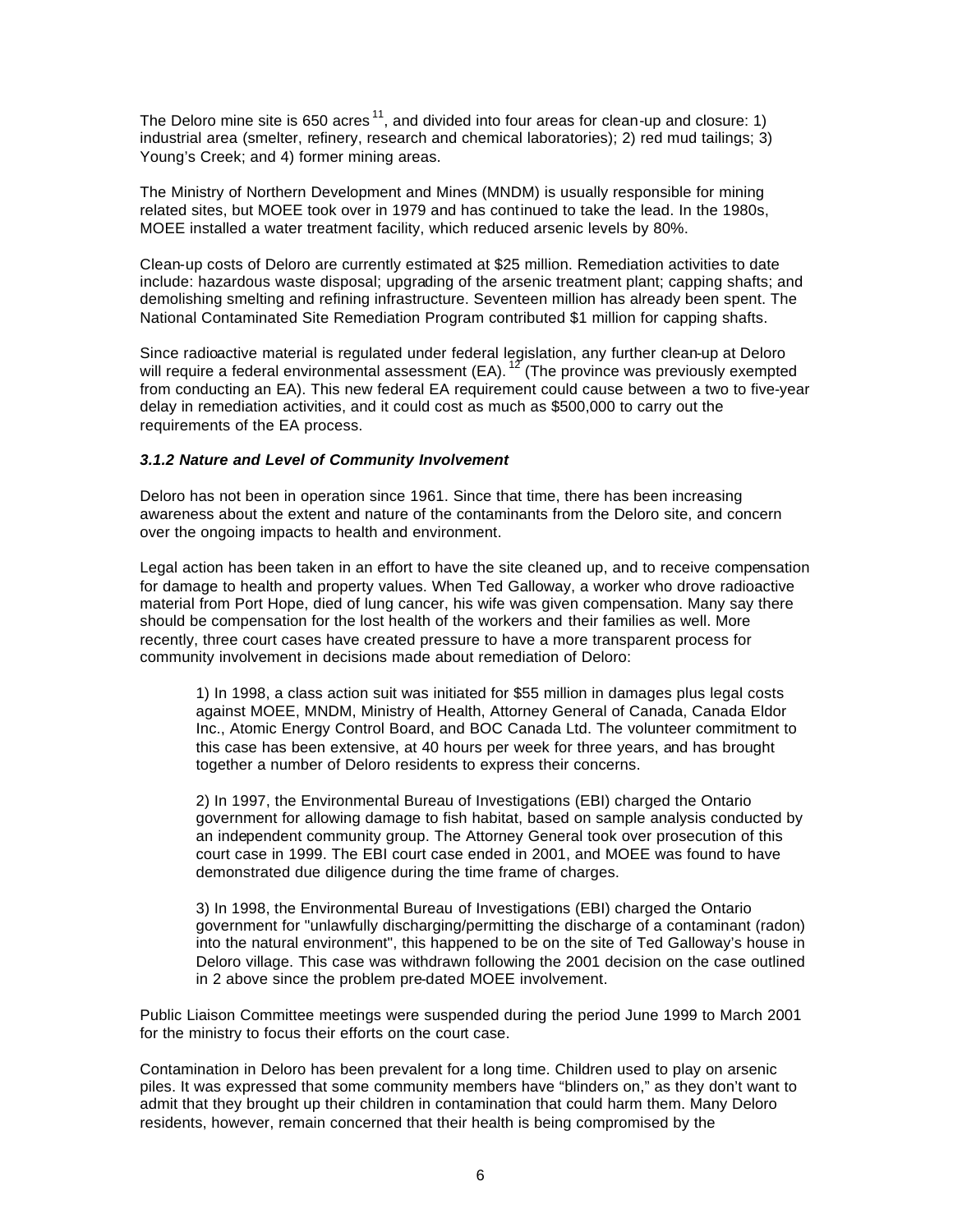unremediated site. They watch any government intervention to see if there is cause for concern, and their fear was heightened when workers came to fix a gas line wearing hazard suits to do the excavation work. There are concerns, as well, because when ground is dug up in Deloro it is disposed on-site as hazardous waste (but only once it is disturbed). MOEE says that the material is not hazardous, but is just solid waste, and that the hazard suits are required by a ministry protocol established to prevent the spread of contamination in the environment by managing excess material from construction/utility related activities.

Many community members want the opportunity to relocate if the remediation fails to address their health concerns in a timely manner. Others don't give credence to the possibility of health impacts and want to stop talking about it so that property values will recover.

The first Environmental Assessment Act exemption for MOEE was received in 1981, and included conditions to keep the public informed. In 1992, the concept of a public liaison committee was documented but not initiated until 1997. In 1998, MOEE was further exempted from the requirement to conduct an Environmental Assessment of its remediation (using the Security Account Project Exemption). Furthermore, to expedite the clean up, MOEE - after discussions with the Public Liaison Committee and a posting on the Environmental Bill of Rights Registry was exempted from the formal public hearing process, with the understanding that the Ministry would consult with stakeholders.

#### **3.1.2.1 Public Liaison Committee Membership**

In 1997, MOEE initiated a public process to involve government and community members in the Deloro remediation project. There are three project liaison groups: The Technical Liaison Committee and the MOEE Technical Committee, both of which are made up of government members, and the Public Liaison Committee, which has community member representation.<sup>13</sup>

Members of the Technical Liaison Committee represent any municipal, provincial or federal agency that is involved in permitting aspects of the remediation project (the federal Departments of Fisheries and Oceans and Environment Canada, the provincial ministries of Natural Resources, Northern Development, Environment, and Labour, the Coast Guard and Quinte Conservation Authority, Atomic Energy Canada, Ontario Clean Water Agency).<sup>14</sup> The MOEE Technical Committee members are from internal departments of MOEE, and they provide technical advice and help with regulatory requirements. These committees operate independently with the facilitation of a consultant.

The initial convening session of the Public Liaison Committee (PLC) was by invitation to selected community members from MOEE. Reeves and councillors of the watershed were asked to attend and to provide suggestions for potential committee members. MOEE selected initial members, but anyone can attend PLC meetings. Many of the participants are senior members of the community, which does not represent a broad cross section of the community diversity. Some members interviewed felt they were encouraged to participate and felt no resistance, while others with dissenting views were not told when the meetings were to be held, and media were not allowed to come to initial meetings.

There has been some turnover of membership. It can be difficult for newcomers to get up to speed on the issues, and there is no process to help in this regard. Recent meetings seem less well attended, which has been attributed to a variety of factors including lack of trust in the health and environmental studies and the resulting conflict among the committee members. Others feel that their input does not have a direct link to technical decisions and the review of remedial options – a sense that is confirmed, since they see very few results. Some feel the committee is functioning reasonably with no resistance.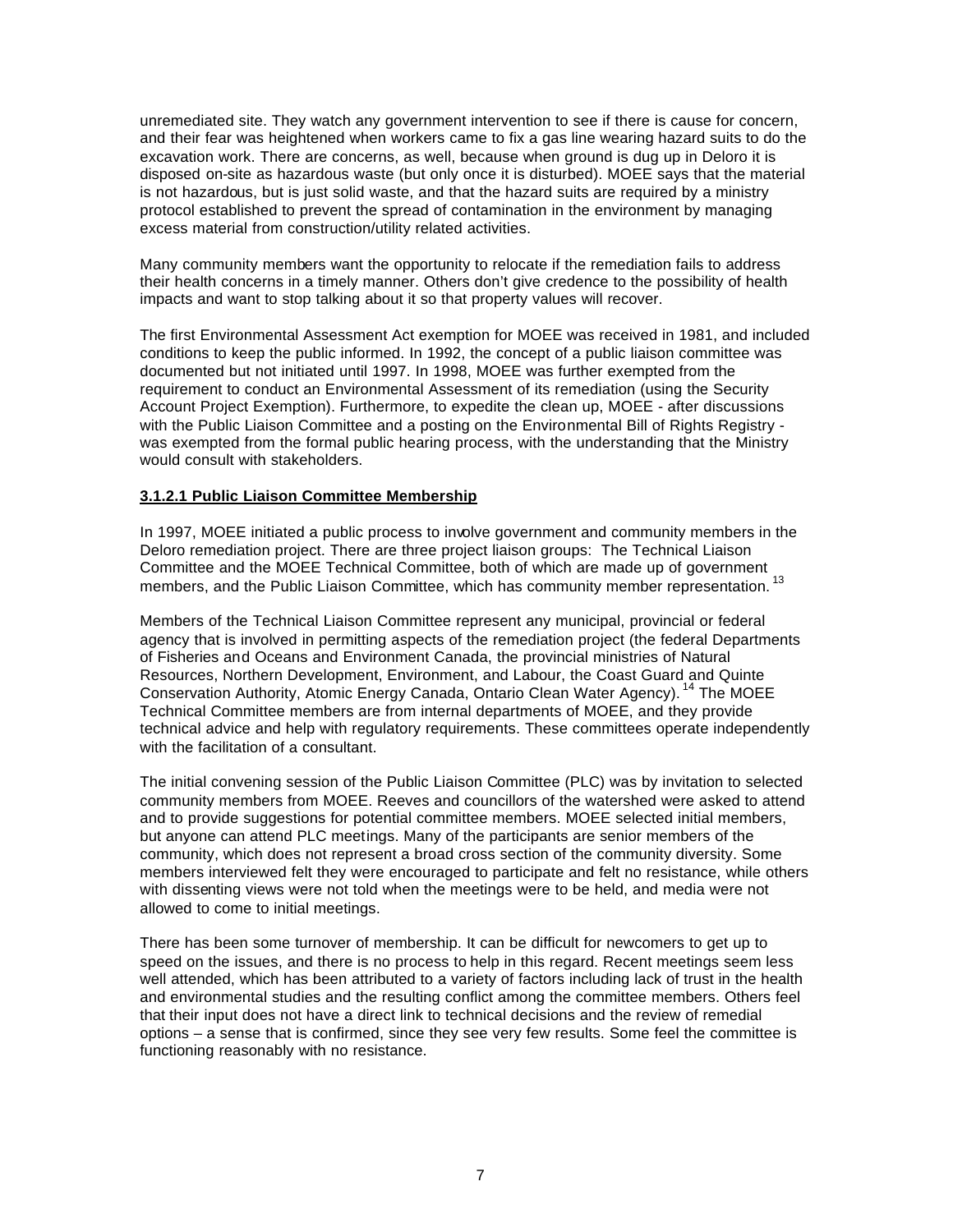#### **3.1.2.2 Public Liaison Committee Structure, Funding and Protocols**

The Public Liaison Committee (PLC) was initiated in 1997, with a consultant to guide the process. The consultant has remained a part of the process. The cost for the consultant, which is paid by MOEE, is approximately \$10,000 per meeting. Volunteer expenses for the PLC are not paid, but some of the reeves and councillors attend as part of their job.

Meetings are held quarterly, with the technical meeting during the day and PLC meeting in the evening. PLC meetings are open to the public but are not advertised. The minutes of the meetings can be obtained if requested.

Time commitment for PLC members averages five hours per month, and this includes the review of materials and attendance at the meetings. A bigger time commitment, however, is required when reports are being prepared and reviewed. In contrast, community members who oppose the PLC process have been working towards solutions as though it were a full-time job. Technical Liaison Committee members, meanwhile, contribute approximately four days per year.

The PLC meetings are chaired by a MOEE staff member (appointed by MOEE), who works with the consultant to conduct the meetings. Many are concerned that this appointment is a conflict of interest, since MOEE is currently responsible for the impacts related to the site. Most view the chair not as neutral or unbiased, but rather, the chair is seen as controlling the process. Many suggested that an independent chair would be more appropriate and would greatly improve the credibility of the process.

Uncertainty around the accountability of the chair has led to unrest within the PLC. For example, conflicts arose when outspoken environmentalists felt their concerns were not being addressed. Some viewed the environmentalists as outsiders meddling in the process, and this brought about negative feelings and diminished trust. At another meeting, media and a range of community members addressed the chair with their concerns about the lack of accountability. It was subsequently decided that future conflicts of this nature would be resolved by appointing a chair at that meeting, so that the MOEE staff person will not have to chair a conflict in which he is implicated.

The PLC is supposed to be a forum for ongoing dialogue and information sharing, a means to provide a sounding board for MOEE, and a formal process for feedback from the community. Roles for the committee were discussed at the first meeting in June 1997 and again in 2001, but many involved describe that the aims and objectives for the PLC are not clearly defined. Many past and present members consider that the primary objective of PLC is to allay public fear – a publicity gesture aimed to decrease the explosive potential of the situation. The PLC is set up for presentations and taking comments, not for listening and responding to public concerns early on. Some say the PLC is "an absolute waste of time," set up to make announcements with a "do nothing attitude." Government representatives, on the other hand, say there is community input at every stage in an open process.

Decisions are made by consensus rather than formal votes. Many members say no decisions are actually made by the PLC members. Others say that this is because there are no decisions to be made, since there are never finalized remediation plans. There is no process for making resolutions or recommendations. This lack of formal structure for making resolutions and decisions limits community trust that their input is being adequately considered. Added to these concerns are uncertainties around the accountability of the consultant and MOEE staff chair, and their ability to ensure that community priorities and outcomes are addressed in the technical committees.

There is no direct contact between PLC and the technical committees. Instead, the consultant and MOEE staff act as intermediaries between the committees. In 1998, the PLC asked for a joint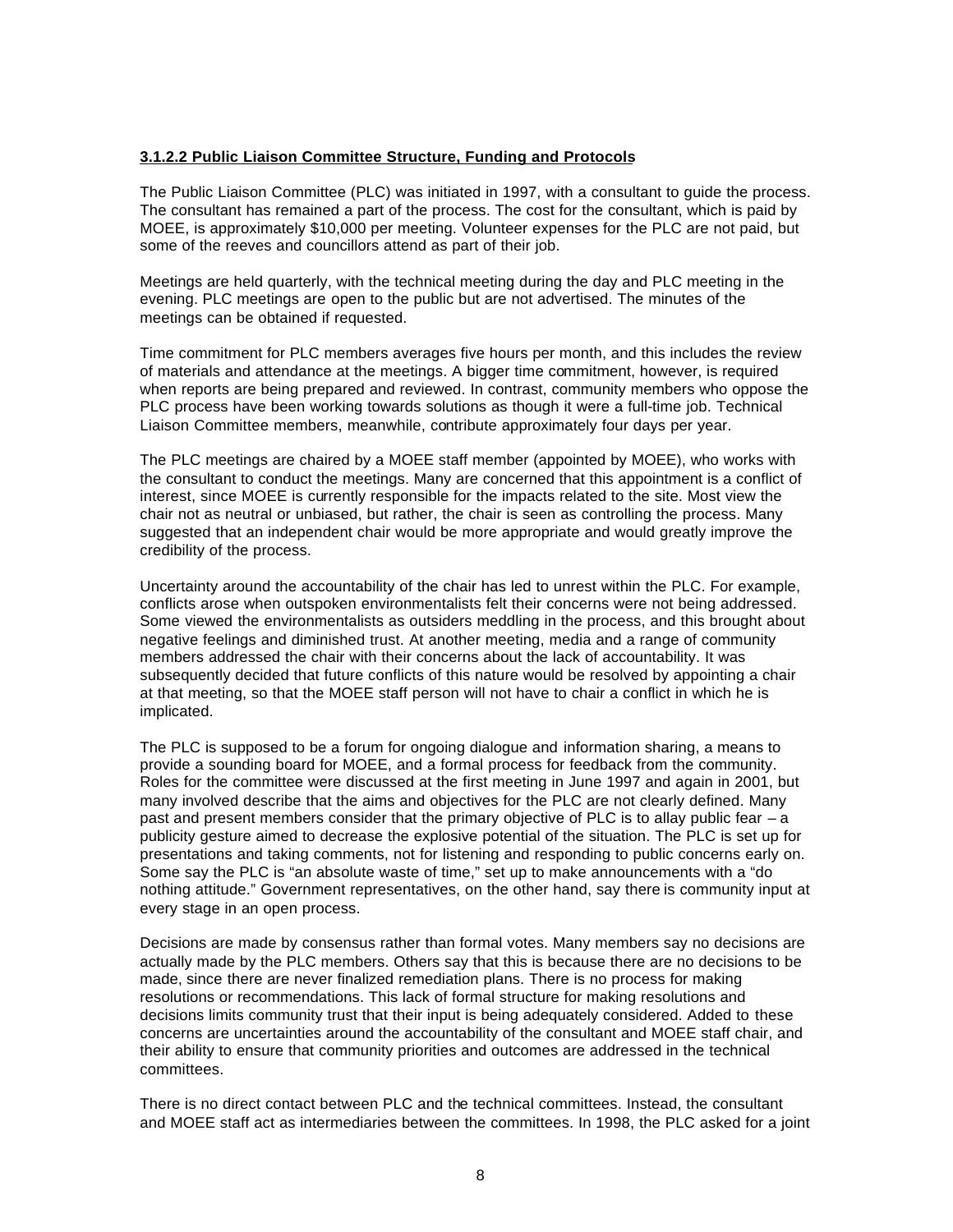meeting with Technical Committee but this has not happened to date. Recommendations from the PLC are passed on to the Technical Committee through the MOEE staff and consultant. The consultant then builds a decision matrix based on input from all three committees. It has been indicated that technical decisions are twisted to make it appear like they reflect community priorities, but that they are actually decided in advance of the PLC input.

There have been some problems getting the message out to the broader community, although when received, communication materials have been described as useful and accessible. MOEE communications staff prepares a web site, fact sheets, and update bulletins. Studies are available in the libraries. Some of the documents have been delivered door-to-door. There is an ongoing process to explain technical information in plain language. Some say the glossy technical reports are easy to understand but not very credible. Meanwhile, technical reports on the health study were presented in charts and graphs that were difficult to understand. The conclusions didn't seem to correspond with the sample analysis, and the data were not well explained.

In summary, the court case has been somewhat effective at opening up the process and increasing transparency. Some of the structural problems with the PLC are getting better, but people still have little trust in the process. The process needs broader support as discussions are still based too much on conflict instead of collaboration. An iterative process is time-consuming but is necessary to build trust; otherwise the public remains sceptical and won't be convinced by data provided.

#### *3.1.3 Community Involvement in Health Studies, Environmental Monitoring and Choice of Remedial Options*

A survey was sent out by the local municipal council to its constituency to determine main concerns and what action the community members wanted. There was a high level of response to the survey, but the council has not yet acted on the results.

Trent University study groups have conducted a variety of studies and monitoring over time. In response to community concerns, a meeting was convened at Trent University to discuss the results of their studies. Other topics discussed included contamination and effects associated with contamination. The meeting included academics, researchers, community members, and MOEE staff (and was funded by academic sources).

There have been numerous environmental monitoring and health risk studies conducted in the Deloro area, and a selection of these are discussed below. Some of these have presented conflicting information, leaving many community members worried, confused, and lacking trust in the data.

There is low-level radiation found for miles in circumference around Deloro, but many community members describe frustration that the full details for current monitoring activities and results are not publicly available. The Deloro Village Environmental Health Risk Study (1999) is in various libraries around the area. When this study reported low-level radioactive slag in the village, steps were taken by the provincial government to remove this material to the Deloro Mine Site, but the community does not have access to follow-up monitoring activities. Deformed frogs and genetically damaged plants have been found in the area, which raises concerns about the radiation levels. Also, lower plant species diversity (3-5 types instead of 70) is thought to be a result of contamination impacts.

A 1986, MOEE survey shows an average of 723 ppm arsenic in Deloro soils (and the extent of radioactivity was also determined). It was a technical report prepared for monitoring and abatement of arsenic in Moira River. Some say the results of this study were clearly conclusive of the levels of contamination, but that the study was buried. Similarly, in 1980, analysis showed high radiation in slag and waste piles, and 700 ppm arsenic in Moira Lake sediment.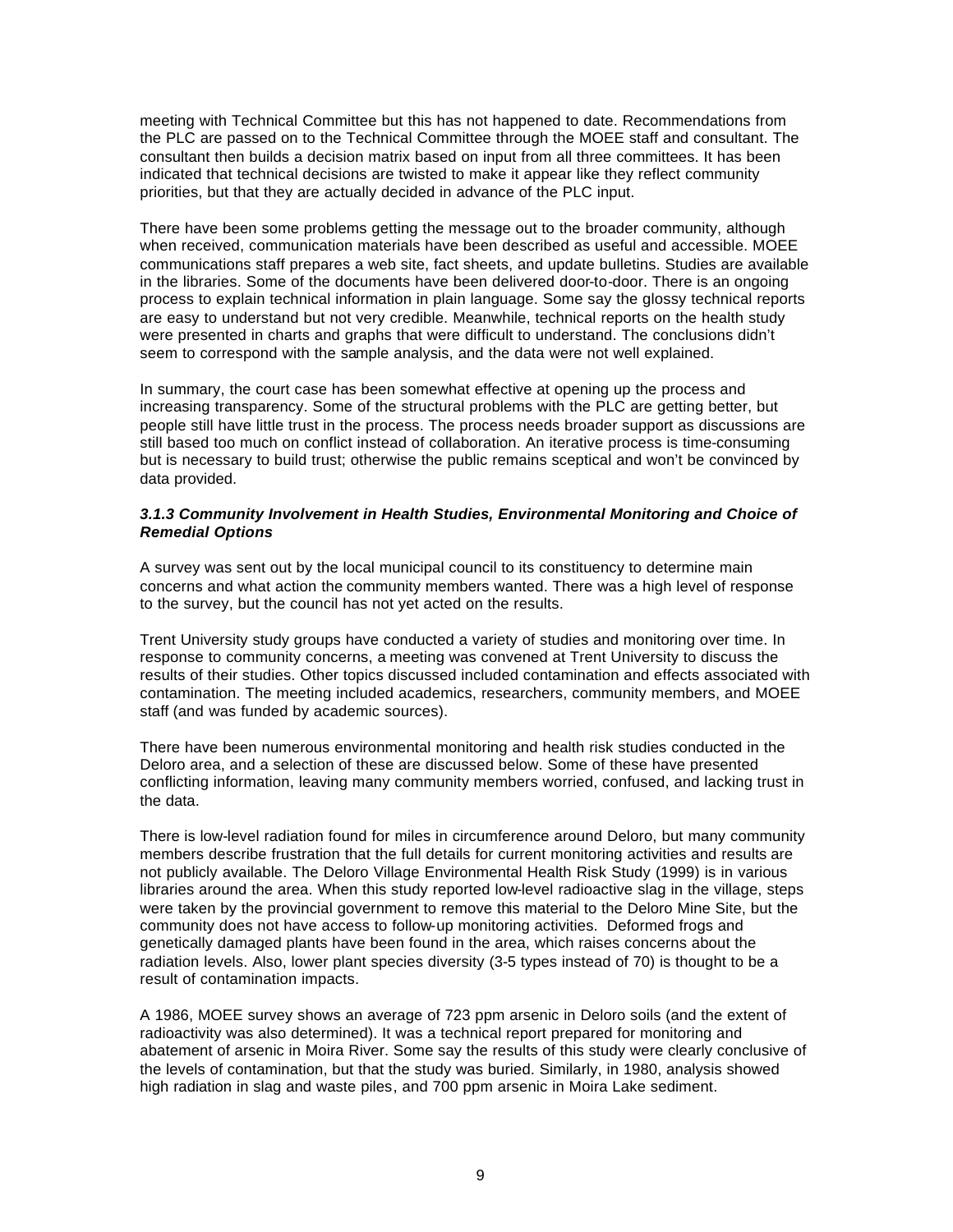In 1998, the Moira River study provided invitations to 600 people in the study area to review the draft report. It was presented in an open house and comments were received as community members reviewed results. Public consultation was conducted in 2000, and the report was released in 2001. Results of the study determined no adverse affect on aquatic life or residents' health. Community members questioned the interpretation of the results – which claimed there was no adverse effect – when fish health and reproduction had decreased, and there were high metal concentrations in the sediments. It was felt that it was not a very credible interpretation of the data. There was a public advisory committee for this project but it didn't meet very often and didn't meet before the results were announced publicly.

Health risk studies have been met with similar community concern.

In 1998, MOEE initiated the Deloro Health Risk Study. The Public Liaison Committee asked for off-site contamination to be investigated. A Health Study Committee was struck, comprised of a subcommittee of PLC and additional participants chosen to cover a more specific mandate. The committee met five times. A total of 90% of the community members participated in study. Most said the study did not involve the community members well enough in devising questions, or determining the approach and priorities for the study. For example, some wanted plant uptake to be analysed from their garden foods, since high levels of arsenic have been found in gardens in Deloro. Test analysis comparing plant uptake of some vegetables planted in Deloro as compared to typical Ontario soil had been conducted. Some thought the resultant methodology to be unclear.

In 1999, the Ministry of Health and the County Health Unit conducted the health study. The local people and MOEE representatives have different versions of how this study was conducted. Urine was sampled for arsenic, but this gives only a very short-term view of contamination. Hair samples give a longer-term view of exposure to arsenic, but were not taken as part of the study. There are conflicting views on the most appropriate analysis methods for long-term environmental exposure as compared to short-term exposure in the work place. Some also said samples were taken at the wrong time of year to show greatest exposure. Similarly, some interviewees said dust samples were initially collected from high up in houses in December, which does not provide an indication of the highest possible exposure (since December is not the dustiest time of the year), but MOEE reps said the "swipe samples of interior surface dust were collected from areas which would not likely be cleaned on a regular basis...sampling was completed during dry and dusty conditions. Outdoor air and dust samples were also collected and evaluated."<sup>15</sup>A follow-up study using vacuum collection in the summer showed much higher arsenic and other metal levels.

The health study focused on a moment in time and has been criticized for ignoring past contamination from living near or working on the site (no family history was discussed). No past residents were surveyed, nor were death records compiled from those who moved out of the area. Further, some were concerned that it ignored future exposure that could happen as a result of drinking water, dust, or food contamination as it was based on an assumption that the site conditions would not change.

The health study found no significant health risk for total exposure. The summary indicates that the village is contaminated but safe. But, thirty properties were heavily contaminated. Some were told to wear gloves and a mask while gardening.

The findings did little to allay the fears of the community. Some community members were skeptical of the "no significant health risk" findings, and saw the subsequent publication of guidelines for fish consumption and a warning to not drink the water near the mine site as confirmation of their fears. The MOEE explanation for these warnings is illustrative of the chasm separating the realities inhabited by the affected community and government bureaucracies, "The Deloro Village Environmental Health Risk Study did not address fish consumption as it is a nonissue in this study. The Moira River Study looked at fish in detail and confirmed that the existing fish consumption guidelines…are appropriate. These guidelines are published jointly by the Ontario Ministry of the Environment and the Ontario Ministry of Natural Resources every two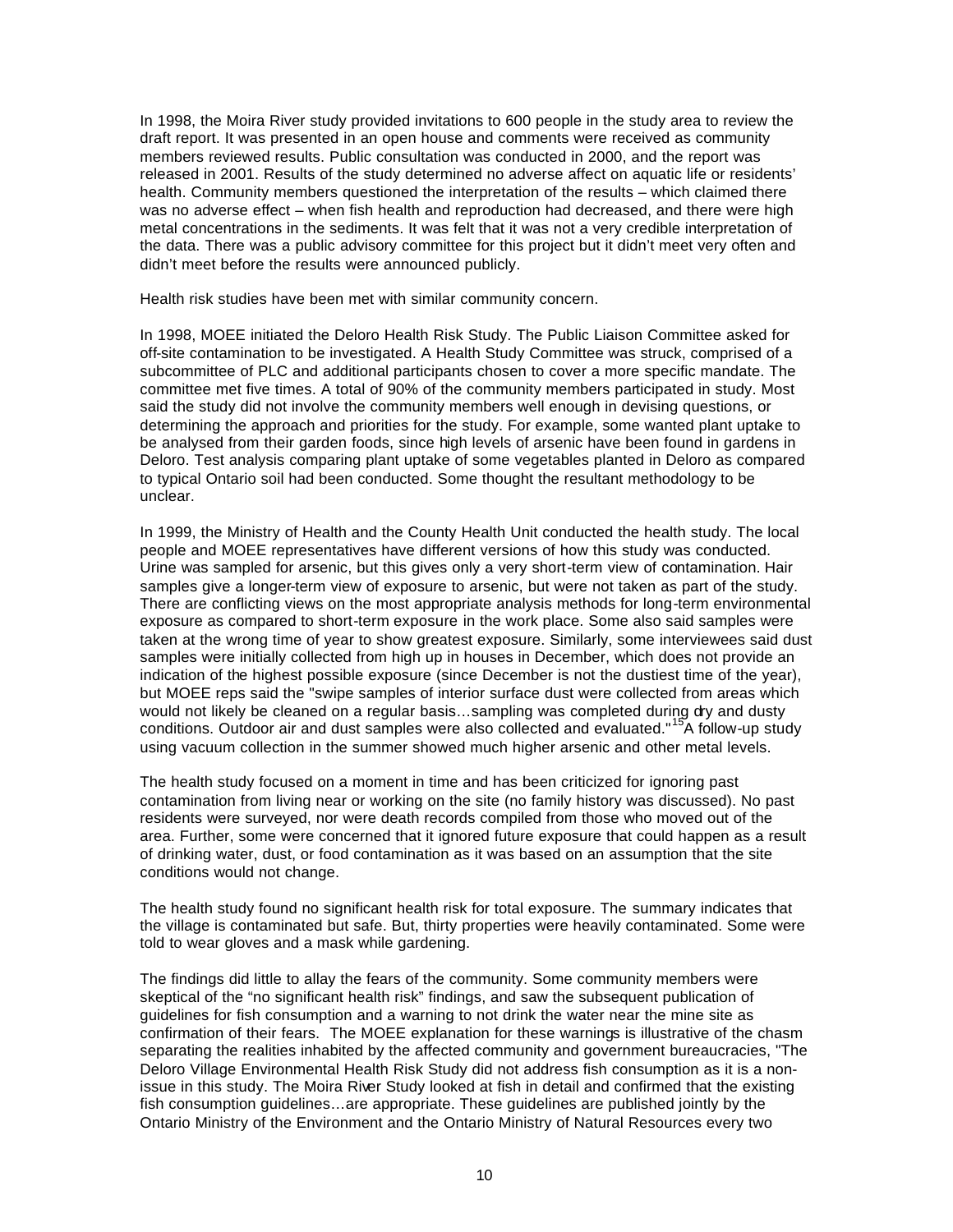years. Fish consumption advice has been provided to anglers in Ontario since 1977. No drinking water warnings were issued with respect to the Deloro Village Health Risk Study; however, a drinking water reminder was issued with respect to the Moira River Study for people who lie between the mine site and the outlet of Moira Lake and take river or lake water for drinking without treatment."

The study was peer reviewed, although some of the reviewers couldn't get the review done in time, due to the very short timeline for comments. The Deloro Health Risk Study was released in July with one day's notice to those most affected. This did not provide them with adequate time to review the results before the public meeting. Some felt that the health study was intended to put a rosy picture out before the court case, so the study may have been rushed to get the results out in time. MOEE maintains that their efforts to release the results as quickly as possible stemmed from requests of the PLC, the sub-committee of residents and the community. Many community members were sceptical of the results, of MOEE, and of the process. It has been suggested that funding should be made available to have independent verification and analysis of study results. A reserve fund should be available to choose studies reflecting community priorities. It would help to have independent experts who have been mutually agreed upon. Community members have to live with the results presented because they can't afford to get their own analysis (but don't actually trust results and interpretations presented).

Remedial work to date has included the capping of shafts; a site survey; covering of tailings; filling mine shafts; fence building; and, in the 1980s, the building of a water treatment facility that reduced arsenic by 80%. Some community members expressed concern that waste materials had been deposited in the shafts. Community members feel they have been informed of these actions rather than involved in the decisions.

MOEE is diligently following the public process and expresses general support for active community involvement in the Deloro remediation project. It is felt by MOEE that more data are needed before a remediation plan can be created. Some say the studies (36 different reports) aren't well integrated, so it is difficult to arrive at conclusions. Additionally, the process doesn't provide adequate means for community involvement to help guide in the interpretation of the study results. Most now feel that there is a need to commit to a remediation plan. The remediation plan keeps being delayed, first by process and studies, then by the court case, and now by the federal EA. As one citizen claimed, "it is time to get the job done and get out of here."

### *3.1.4 Current Status*

MOEE is close to estimating cost of clean up. But not much has happened over the last two years – only minimal containment and treatment.

MOEE is committed to funding the clean up by "default," with little resources committed by industry or federal funds. There are, however, no funding guarantees (although budgets are planned on a three- to five-year timeline). Consequently, many community members have little confidence that there will be enough funds committed and available for a full clean-up of the site.

Community members are concerned that the site might become zoned as a hazardous waste site, which would allow a variety of contaminants to be brought in from outside communities.

It is anticipated that the PLC will be scaled back when remediation is actually started.

The federal environmental assessment is ongoing. There is a priority need to remediate radioactive material.

#### *3.1.5 Lessons Learned*

The chair must be chosen to be accountable to all and fully independent. Conflicts within the process cannot be adequately resolved without an unbiased chair.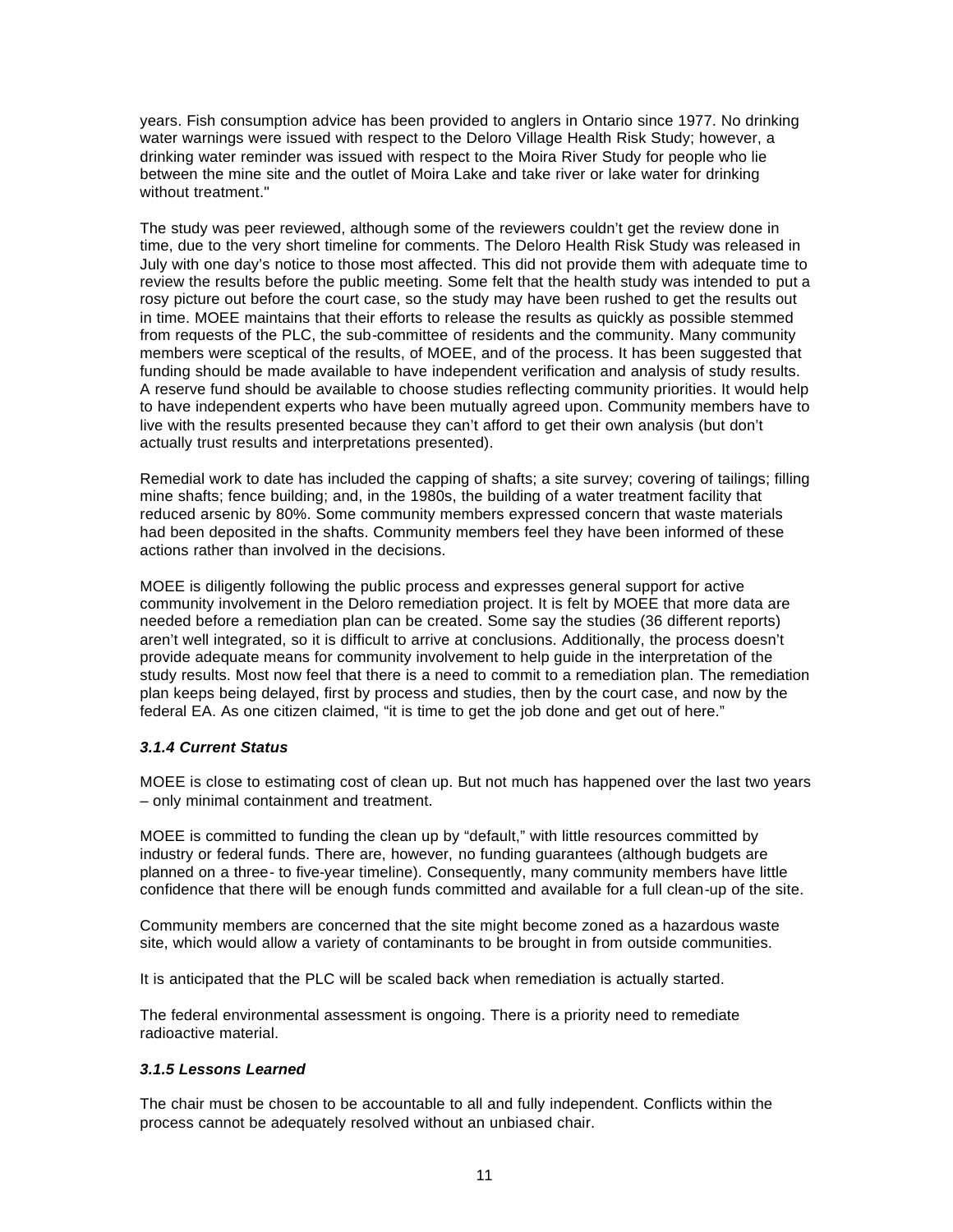A lack of a structure for providing resolutions from the Public Liaison Committee to the Technical Committees gives the appearance that the process is not transparent. Furthermore, it makes it appear that the decision-makers are not accountable to the PLC when determining remedial options. This limits trust in the process, and community members are less likely to have confidence in reports and decisions.

Community involvement from the outset can help set priorities for use of available financial resources. Some community members may prefer to be given the opportunity to be relocated (rather than live with the ongoing potential health impacts), than to have money allocated for certain remedial options.

An iterative process is time-consuming but is necessary to build trust; otherwise the public remains skeptical and won't be convinced by data provided.

Funds should be made available to community members so they can gain clear technical information and independent verification. This could increase both the credibility of health and monitoring reports and community confidence in the results.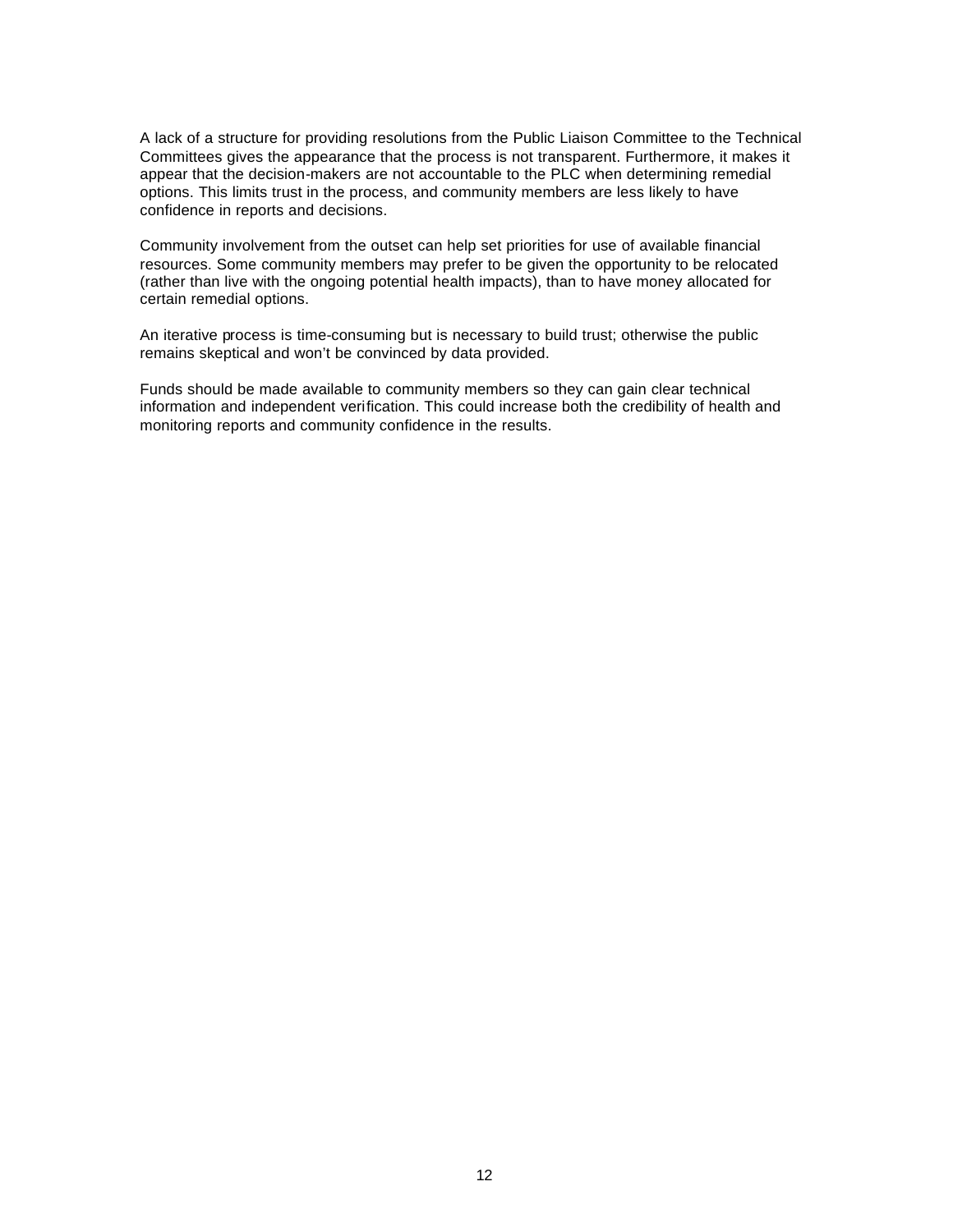# **3.2 GIANT MINE, YELLOWKNIFE, NORTHWEST TERRITORIES**

#### *3.2.1 Brief History*

Giant Mine is a gold mine located five kilometres north of Yellowknife, Northwest Territories. The first claims for what is now the Giant mine were staked in 1935 by Baker and Muir for Burwash Yellowknife Mines Limited. In 1937, Giant Yellowknife Gold Mines incorporated and acquired the claims and continued work through the 1930s and 1940s. In 1943, Frobisher Exploration Company acquired operating control of Giant Yellowknife Gold Mines and the Giant property, and in 1948, gold production began at the Giant mine.<sup>16</sup>

From 1948 until 1999, the Giant Mine used a roasting operation for its gold ore. During this process, arsenic, in the form of arsenic trioxide, and sulphur dioxide, were emitted. From 1948- 1951, no pollution control devices were used and as much as 7,300 kg/day of arsenic trioxide went up the stack. In 1951, an electrostatic precipitator was installed to reduce emissions, and in 1959, a baghouse dust collector was installed to reduce emissions to a few hundred kilograms per day.<sup>17</sup> This filtered the arsenic trioxide dust, which was collected and put in five underground chambers built to contain the dust, and in 1976, it was also put in mined-out stopes (areas from which ore had been extracted). Later another 5 chambers were built to hold the growing amount of arsenic trioxide. The arsenic trioxide dust was added to the underground chambers until 1999. Today, 237,000 tonnes of the dust are stored underground on the Giant Mine site.<sup>18</sup> A drainage and pumping system catches mine water, which is treated.

The mine had a series of owners in the last fifty years, including Falconbridge and Giant Resources Limited. In 1990, Royal Oak Resources purchased the interests of Giant Resources Ltd. and Pamour Inc. and in the following year, amalgamated with companies in Pamour and Giant Yellowknife groups. Royal Oak operated the mine from 1990 until April 1999 when it was placed in receivership. On December 13, 1999, the federal court conveyed Royal Oak's Northwest Territories properties to the Department of Indian and Northern Affairs (DIAND).

In December 1999, DIAND sold the Giant Mine assets for ten dollars to Miramar Mining Corporation, who already operated the Con Mine on the other side of Yellowknife. The company resumed production at the Giant Mine in January 2000. In the deal with Miramar, DIAND retained responsibility for pre-existing environmental liabilities on the property, including the underground arsenic trioxide dust. Miramar is currently operating the Giant mine at a quarter to a third of Royal Oak's production and has stopped the roasting of the gold ore (and thus stopped the production of arsenic trioxide dust). The ore is instead hauled to the Con Mine site where the arsenic is stabilized and put in a tailings pond.

Since 1970, the Government of the Northwest Territories (GNWT) has administered the surface lease, but DIAND has all liabilities for underground (including the stored arsenic trioxide) as well as enforces the water license for the Mackenzie Valley Land and Water Board (MVLWB). The responsibility for non-water related surface liability needs to be negotiated. In the meantime, GNWT and DIAND have agreed to cost-share work that is clearly land related.

DIAND and GNWT have jointly funded some surface clean up at the site, including removal of metal debris, barrels, batteries, waste oils, reagent chemicals, and contaminated soils on site. There is some debate about who is responsible for the surface clean up once Miramar ceases operations. Miramar has to give federal government one month's notice of shut down at which time Miramar is responsible for assuring compliance of the property for an additional six months. After that time, complete liability falls back to government. GNWT has initiated negotiations with DIAND as to whether GNWT has any responsibility. So far negotiations have not progressed. The cost of only the surface clean-up is estimated at \$8-17 million.

Since the time of Royal Oak's insolvency, DIAND has been looking at ways to rehabilitate the mine site and deal with the underground arsenic. They set up the Royal Oak Project Team to manage the properties abandoned by Royal Oak – Giant Mine and Colomac Mine. In 1999,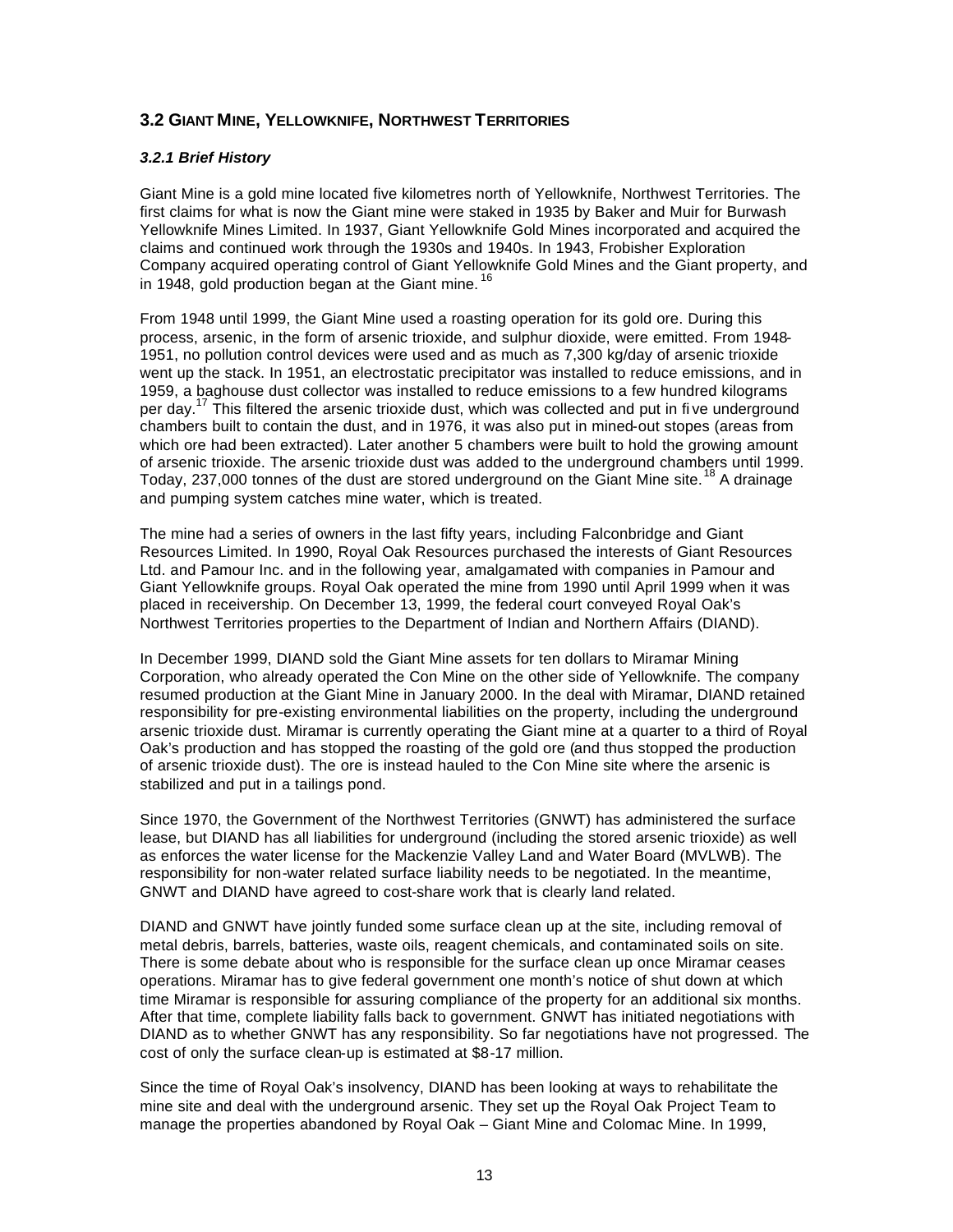however, due to the complexities of the issues involved, and the resources needed to deal adequately with each, responsibility for the Colomac Mine site was given to the Contaminants Division of DIAND and the Giant Mine site to the Giant Mine Project Team.

Miramar Giant Mine Limited (MGML) holds the Giant Mine Water Licence and is directly responsible for compliance with its Terms and Conditions, including the submission of an Abandonment and Restoration Plan (A&R Plan) and an Arsenic Trioxide Management Project Description to the Mackenzie Valley Land and Water Board (MVLWB). MGML presented an A&R Plan to the MVLWB in the fall of 2001. In agreeing to retain the liability for the environmental state of the Giant Mine at the time of its sale to MGML, DIAND committed to assist in the preparation of the As<sub>2</sub>O<sub>3</sub> Management Project Description. Subsequently, DIAND's GMPT assumed full responsibility for preparing the Project Description, but it is still MGML's legal responsibility to submit it to the MVLWB.

#### *3.2.2 Nature and Level of Community Involvement*

While there has been community concern with the health and environmental effects of the arsenic produced by the mine for almost the entire life of the mine, there has been very little formal community involvement in issues around Giant Mine. Much of the concern over the years has been from the emissions (both arsenic and sulphur dioxide). Although there have been no emissions since 1999, community members still worry about the effects and levels of arsenic in the soils, water, and food chain. They are also concerned about the safety of the 237,000 tonnes of arsenic trioxide dust stored underground.

The community members of Yellowknife and the Dene communities of Ndilo and Dettah have been concerned with the health and environmental effects of arsenic as long as the mine has been operating. Long-term residents of the three communities tell stories of the smell and taste of such openancy. Early term residents of the thrown is communities to the strike of the entitled test of sulphur and arsenic as far back as the 1950s.<sup>19</sup> The Yellowknives Dene elders remember that in the early 1950s, two children died drinking melt-water from snow that was contaminated with arsenic. Around the same time, some dairy cows and a team of sled dogs in the community also died.

In the 1970s, Yellowknife residents were tested for arsenic poisoning, and when results showed relatively high levels, a task force was set up (by the Canadian Public Health Association). Subsequently, the intake point for water for Yellowknife was moved, as levels of arsenic in drinking water were high. Further reductions in stack emissions were recommended but never happened. The Task Force released a final report in 1977.

Elders of the Yellowknives Dene report that there have been significant changes in local fish, wildlife and berries, and they believe that cancer rates have increased among their community since the gold mines began operating. They no longer trust the food and water supply on their lands near the mine site, and now report traveling 15 miles away to hunt, fish, and gather berries. Many community members won't fish out of Back Bay, as they are concerned about the amount of arsenic in the sediments of the Bay and Baker Creek.

In 1971, the first meeting of Ecology North convened. It brought together a group of concerned citizens, specifically organizing around issues at Giant Mine. Ecology North has since become active around a number of issues and do not focus as much of their energies on the mine.

A multi-stakeholder group, Yellowknife Arsenic Soils Remediation Committee, was established a few years ago to determine potential health risks due to arsenic, in soils both on and off the mine site. This group – a committee involving governments, community groups, and industry, is almost finished its work and releases its report in the spring of 2002. To date, this has been the only multi-stakeholder effort established to deal with any issue regarding Giant Mine or the arsenic problem. As a result of this group, some soil testing has been done in the community over the last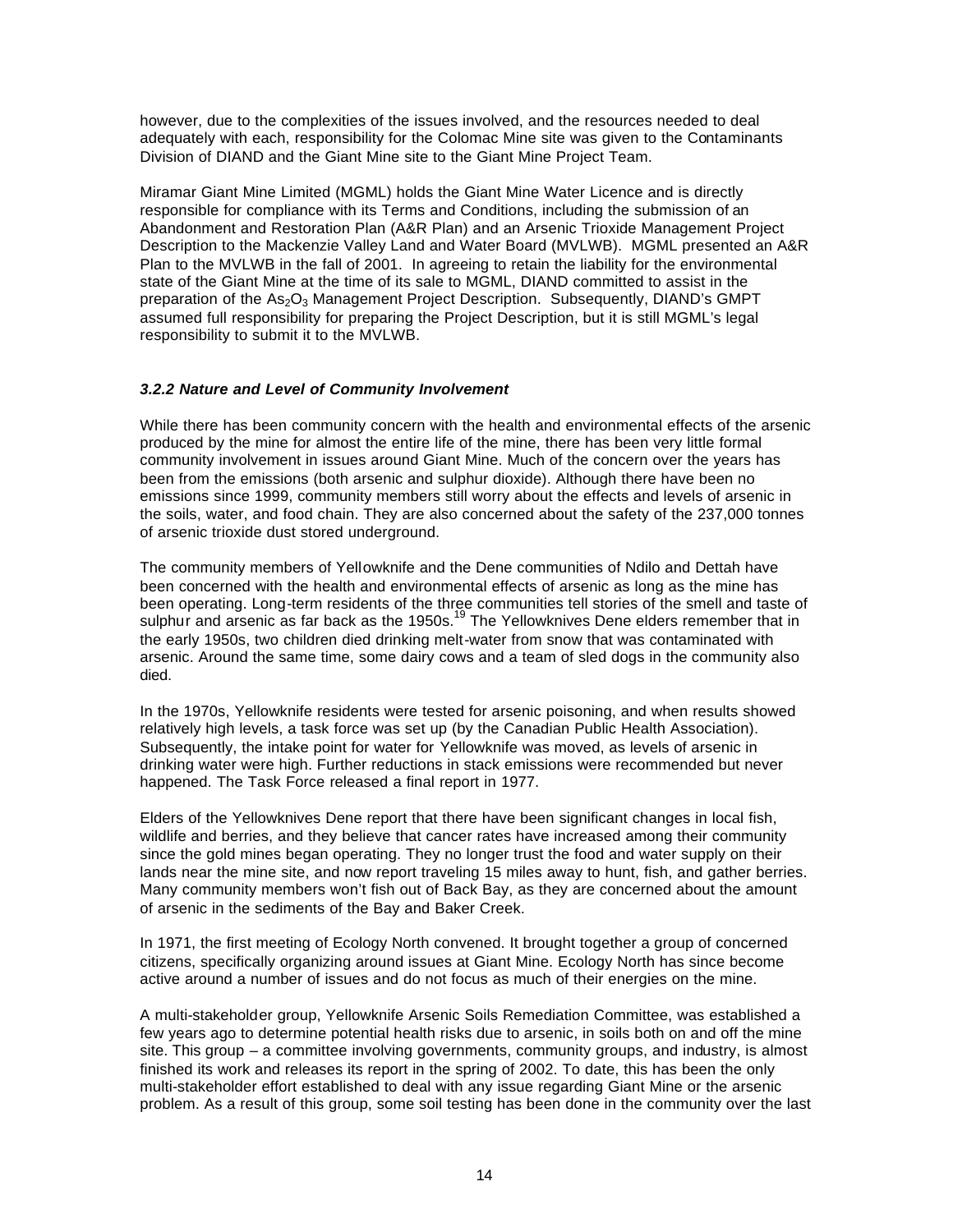several years, and local remediation criteria for arsenic in industrial-, recreational-, and residential-use soils are being determined.

Dene and Metis communities were both members of the Yellowknife Arsenic Soils Remediation Committee. DIAND recently funded testing on local berries that was carried out by the Dene. If remediation efforts were to proceed, they would like to be involved in the work as they feel that they have a vested interest in the work being done well, and as such feel they would do a better job than a contractor who was not connected to the land.

DIAND commissioned a report by Lutra Associates to determine the awareness of Giant Mine and the arsenic trioxide in the local population. It was found that most local residents had knowledge of "lots of arsenic" at Giant Mine, even if they were not particularly aware of specifics. Most people relied on local media, observation, and word of mouth for information rather than from official documents or technical reports. Some community members felt that "irregular and poor presentation" of information from the government and industry, and the apparent "lack of willingness to share information" with the public is the reason why they are not as informed or "confident in their knowledge as they should be."<sup>20</sup>

Despite the government's stance that the levels of arsenic are not a problem, the report noted that many in the community perceive "a burnt landscape, dead and unsafe vegetation, lack of fish and waterfowl, harm to animals, poor water quality, health problems, death and continued stress within the population are examples of the harm that has been done."

The community has observed and lived with the consequences of the above-ground effects of the arsenic (from the stack) for many years. They are less sure about the risks and effects of the arsenic trioxide dust stored underground, and they are unsure about what a clean-up would entail, but feel action should be taken.

Community members are concerned about the stored arsenic and its potential danger to the community's water supply. The arsenic trioxide is soluble in water and there is evidence of groundwater movement through cracks in the bedrock. In the mine water pumped up to the surface, elevated levels of arsenic have been detected, indicating that leaching is taking place. While this mine water is treated before release, there is concern about the danger to the local watershed. The vaults where the arsenic is stored underground, are a kilometre from Great Slave Lake and the entire Mackenzie River watershed.

#### **3.2.2.1 The Giant Mine Project Team and Community Involvement**

The Giant Mine Project Team (GMPT) has been looking into remediation at the mine site since the team was established in 1999 (some work was being done as early as 1997). They held technical workshops – to which representatives from government, community groups and First Nations were invited – in 1997, 1999, and 2001 to review and discuss management options presented to them by hired consultants. Over the three years, GMPT has commissioned several studies on the technical aspects of the mine site remediation.

In 2000, SKR Consulting was hired to oversee the major areas of arsenic trioxide assessment, with the view to finding management alternatives for the dust. SRK was asked to assess the risks to people and the environment if the dust were not managed (as a base case scenario), and then to determine alternatives that represented different ways to manage the arsenic trioxide dust. For each alternative, they were to assess and describe the method, risk and cost associated.

In May 2001, a report entitled "Study of Management Alternatives – Giant Mine Arsenic Trioxide Dust" was released. SRK came up with four types of options:

- 1. To leave it in the ground (freeze it; pump and treat; grout around it; etc);
- 2. To mine arsenic, purify and sell it;
- 3. To excavate arsenic and chemically stabilize it; or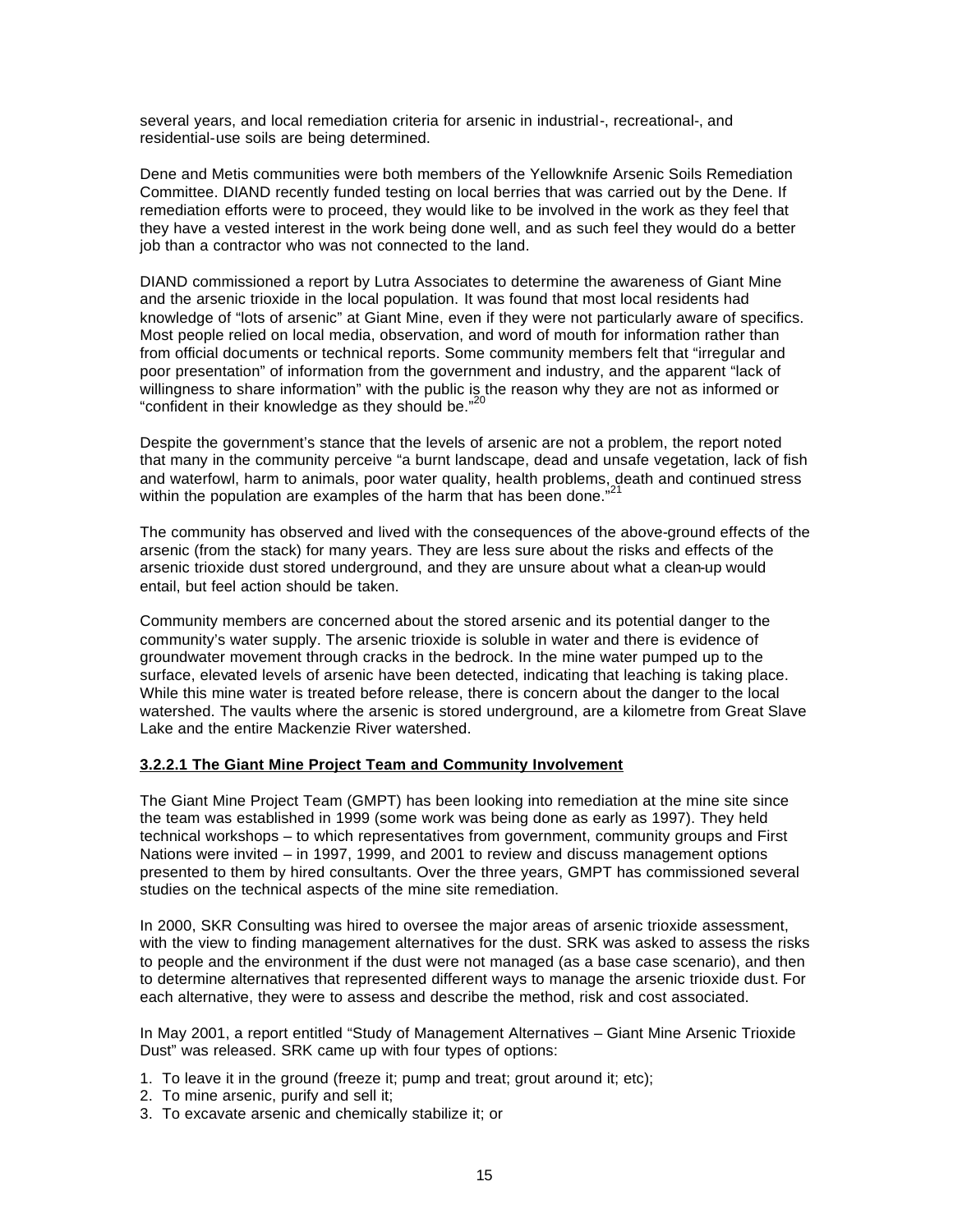4. To excavate arsenic and physically stabilize it.

The costs for these ranged from \$50-400 million, with the lowest risk and cheapest option being to leave it in the ground.

In 2001, the GMPT set up a public registry to allow community members to access reports and information about the mine remediation. Open houses have been held in 1999, 2001 and 2002, and public displays were set up on the main street or in the downtown mall in each of 1999, 2001 and 2002.

The Project Team held six community meetings in February and March 2002 – two in each community – Yellowknife, Dettah, and Ndilo – at which community members were able to ask questions and get information about the remediation plan.

In March 2002, a study by GeoNorth report (for DIAND) reported the need for a Community Liaison Committee as identified by the City of Yellowknife, participants at a Management Alternatives Workshops (held July 11-12, 2001), and members of other non-governmental organizations. In the terms of reference, DIAND acknowledged the need for a community consultative body and asked GeoNorth to research examples, identify their strengths and weaknesses and propose a model for Yellowknife. The proposed mandate of the Community Liaison Committee was identified as including "serving as a communication bridge between government and the community, as well as advising government and the community regarding research, the future use of the Giant Mine site, reclamation options, and both underground and surface clean-up of the site."<sup>22</sup> GeoNorth also reported on the status of the Peer Review Team (PRT) that was established in mid-2001 and is now being expanded.

The Community Liaison Committee will be made up of representatives from the Yellowknives Dene, the North Slave Metis Alliance, the City of Yellowknife, local ENGOs, and the public-atlarge, as well as one independent Chairperson. <sup>23</sup> While DIAND and GNWT do not intend to sit on the committee, they do intend to help establish the terms of reference for the committee. The committee will report to the community and to DIAND.

The establishing of the Community Liaison Committee is seen as the next step in process in dealing with the abandonment and reclamation of Giant Mine. Community members' responses to the work done by GMPT range from the belief that there needs to be more study and more communication of information on Giant, to beliefs that there has been more than enough study and consultation and that "we need to get on with it." The Lutra report concludes that people want action but also want better communication and more information. It states that local residents need information on a wide range of subjects related to the issues involved in remediation – from elements/chemicals in the environment, to the impacts of arsenic in the food chain. Furthermore, the Lutra report stated that information should be presented in plain language, with relevant context, and supported by visuals.<sup>24</sup> DIAND has increased its communications and has produced and is developing brochures, media spots, and other multimedia materials.

#### *3.2.3 Current Status*

The Giant Mine Project Team is continuing efforts to make move forward with the abandonment and reclamation plan in the face of a range of community views. Some feel decisions should be made and action taken based on studies and consultations already conducted, while others feel that more information is needed. There is the perception by part of the community that it was not involved in the setting of priorities for the remediation, and as such, that this attempt to get approval so late in the process must be "window dressing." While DIAND did hold public meetings in 1999, 2001, 2002, there is still a feeling by some in the community that DIAND has already chosen the remediation option it intends to use, and that the consultations held now are to get the public to consent to it.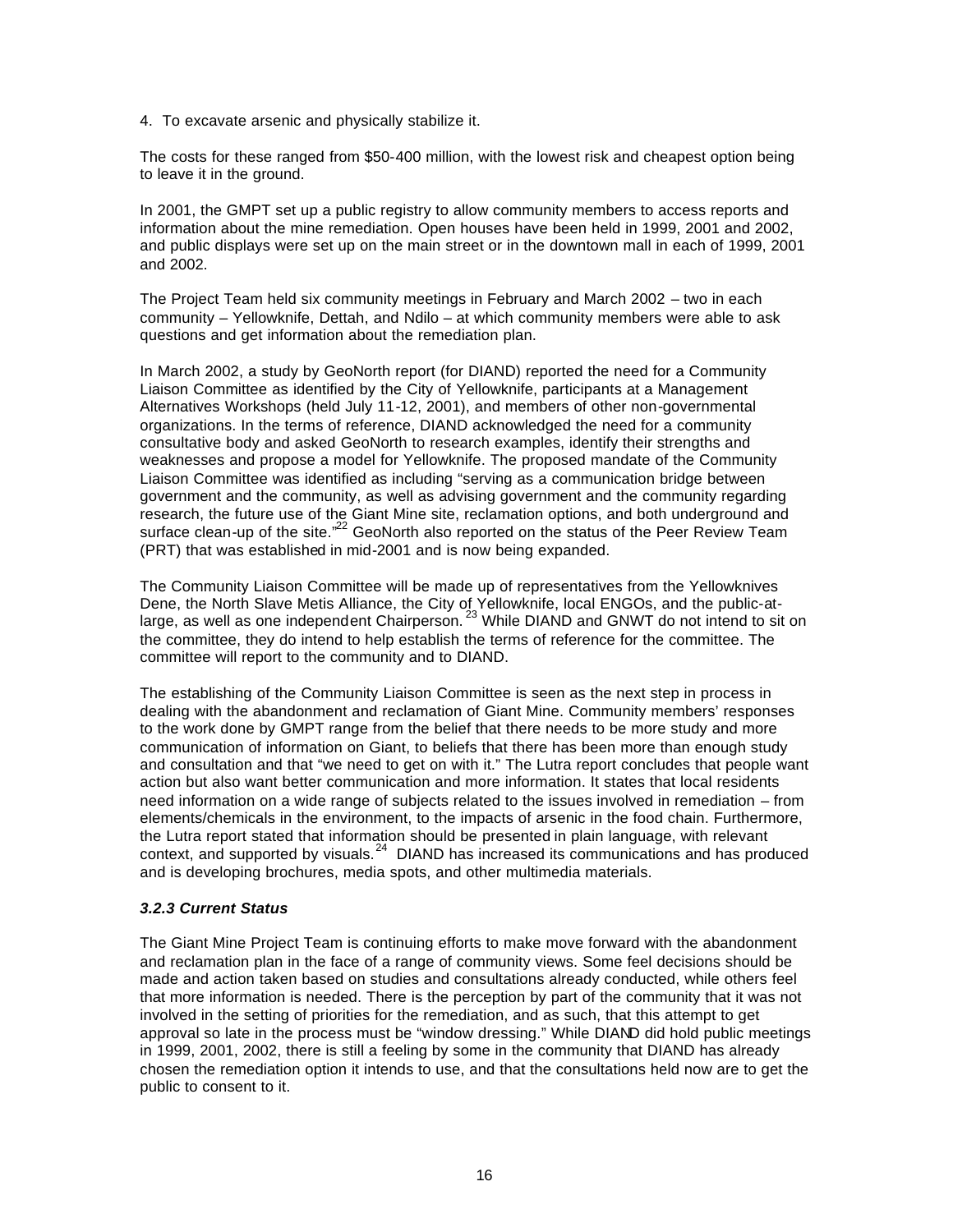Despite DIAND's insistence that this is not the case, some members of the community feel that the GMPT has all but decided on the remediation option to be used. The Giant Mine Project Team, however, says it wants to involve community now to get their input in to what remediation plan to use. DIAND continues to move along with its mandate trying to balance this range of opinion.

At the time of the interviews conducted for this report (July 2002), the deadline for the Abandonment and Remediation Plan for the Mackenzie Valley Land and Water Board was October 1, 2002, and the Community Liaison Committee had not yet been set up. Many of the community members interviewed were wondering how effective community involvement would be if it must make its recommendations on such a short timeline. At time of the interviews conducted, several of the groups identified to be on the Community Liaison Committee had not been formally notified.

Since the time of interviews for this report, an extension has been requested so that DIAND can complete its community consultations. Extensive community consultations, developed and presented with the assistance of the Community Liaison Committee, will start later this fall (2002).

Some feel that if DIAND might have arrived at the same place with full community support if they had involved the public more fully sooner in the process. By not being given the chance to be involved in the early stages in order to help set priorities, some in the community are wary of the government's decisions and plans for the mine site. While the community has had numerous opportunities to be involved, the continued perception by some that more community involvement is needed persists. The GMPT acknowledges that the establishing of the Community Liaison Committee earlier in the process might have mediated this.

#### *3.2.4 Lessons Learned*

While the intentions of the Giant Mine Project Team may have been to get a handle on the technical information and possible options for remediation before setting up the Community Liaison Committee, a better approach might have been to involve the community in this capacity earlier in the process. It might have resulted in the same outcome or action being taken, but with more capacity and trust built in the community. There seems to be some disagreement on what the appropriate level of community "involvement" should be, as despite the public meetings and workshops held by DIAND, there is still a substantial level of mistrust and frustration within the community. DIAND insists it has carried out consultations since the beginning, yet there is still frustration at the process and a large portion of the community claiming to have not been adequately consulted.

Despite the complicated nature of the technical aspects of the remediation, getting the community involved and "up to speed" on the technical concerns might help to build trust in the process. The community would have more understanding of the complexities of the decisions, and thus be more understanding and supportive of the government's decisions.

If communities are consulted near the end of a process to decide on remediation options, there is the risk that members will feel that the consultations at this point are merely "window dressing" for a decision that has already been made.

Involving the community from the beginning, including in the setting of priorities, may involve a considerable time commitment, but the process engenders a level of trust in the process and the agency responsible. If consultations are underway from the beginning, there should be feedback mechanisms to gauge what level of satisfaction with the process is occurring at the community level. Communities want to be consulted on issues that affect them. Having been consulted, members will be more vested in the decisions made.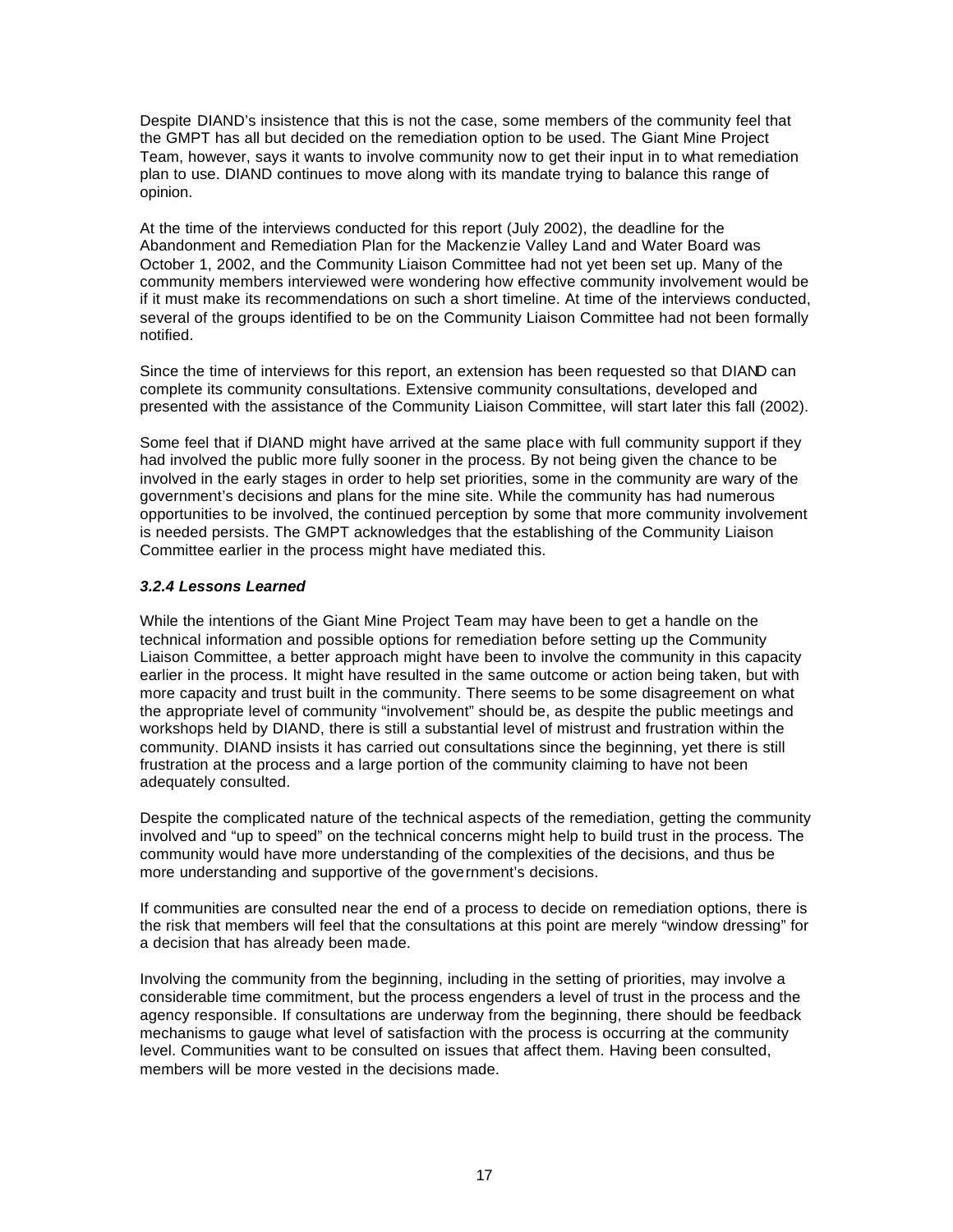# **3.3 MOUNT WASHINGTON MINE, BRITISH COLUMBIA**

#### *3.3.1 Brief History*

The Mount Washington Mine, on Vancouver Island near the community of Courtenay, BC, was a small, open-pit copper mine that began operations in 1964. Mt. Washington Copper and Cumberland Mining Company, in a joint venture, leased the base metal rights from the Esquimalt and Nanaimo (E&N) Railway and the precious metal rights from the province.

The mine operated from 1964 until the fall of 1966. Ore was milled until 1967, after which time the company went into receivership and the site was abandoned.<sup>25</sup> Today, Better Resources owns the precious metal rights, TimberWest has surface rights, and Canadian Pacific Railway has the subsurface rights.

Large piles of ore and waste rock were left on the mine site, and mill tailings were left at the mill site 4 km southeast of the mine site. The pyrite-bearing ore and sulphidic waste rock, left exposed to air and water, began generating acid mine drainage (AMD) and leached dissolved copper into Pyrrhotite, McKay, and Murex Creeks, all tributaries to the Tsolum River. The dissolved copper was then carried downstream, to the fish spawning and rearing grounds of the lower Tsolum River.<sup>26</sup> The problem of AMD was exacerbated in 1979 when Esso Resources Limited added sulphuric acid and iron-oxidizing bacteria to the remaining ore to try to extract metals. The high levels of copper, however, were not discovered until water sampling was done in 1985.

The Tsolum River historically had large salmon runs. In the 1950s, runs of 100,000 pink salmon and over 7,500 Coho were reported, as well as healthy populations of cutthroat trout, chum and steelhead salmon.<sup>27</sup> Since that time, several factors have affected the river and its aquatic life: development and logging along the banks of the Tsolum increased sedimentation in the river and its tributaries; the removal of gravel from the streambed for an airstrip at CFB Comox destroyed fish habitat; and water removal for irrigation for agriculture affected water flows and temperatures.<sup>28</sup>

Although the community was aware of the decline of fish in the river, it wasn't until 1982, when a pilot hatchery released 2.5 million pink fry into the Tsolum River and none returned, that the seriousness of the problem was discovered. Subsequent water monitoring in 1985 revealed high copper levels. The source of the contamination was the Mount Washington mine, which had been abandoned almost 20 years earlier.

While the other factors (e.g., logging and gravel removal) affected conditions in the watershed, the high levels of copper directly affected fish. The maximum recommended concentration of copper in water is 7 parts per billion (ppb)<sup>29</sup> – concentrations above this level begin to be toxic to fish. The range in the Tsolum River below Murex Creek was between 17 and 110 ppb. 30 Sampling directly below the mine site, in Pyrrhotite Creek, showed concentrations as high as 17,000 ppb.  $\frac{3}{1}$ 

The Ministry of Environment, Lands and Parks estimated that for the Tsolum River to meet the water quality objectives stated above during the spring freshet, the reclamation should reduce copper loading from the mine site by  $95\%$ .

#### *3.3.2 Nature and Level of Community Involvement*

Several community members were concerned about watershed issues in the Comox Valley, particularly the loss of the fishery in the Tsolum River. From the time of the discovery of high copper levels in1985, through to 1997, the local branch of the Steelhead Society of BC (Comox Valley Chapter) began to look at the reclamation of the mine site and the enhancement of the Tsolum River as a major project.<sup>33</sup> A campaign of letter writing, media outreach, and working with federal and provincial ministries, brought community attention to the mine problem, and helped to bring about partial remediation for the mine site. Between 1988 and 1992, Ministry of Energy,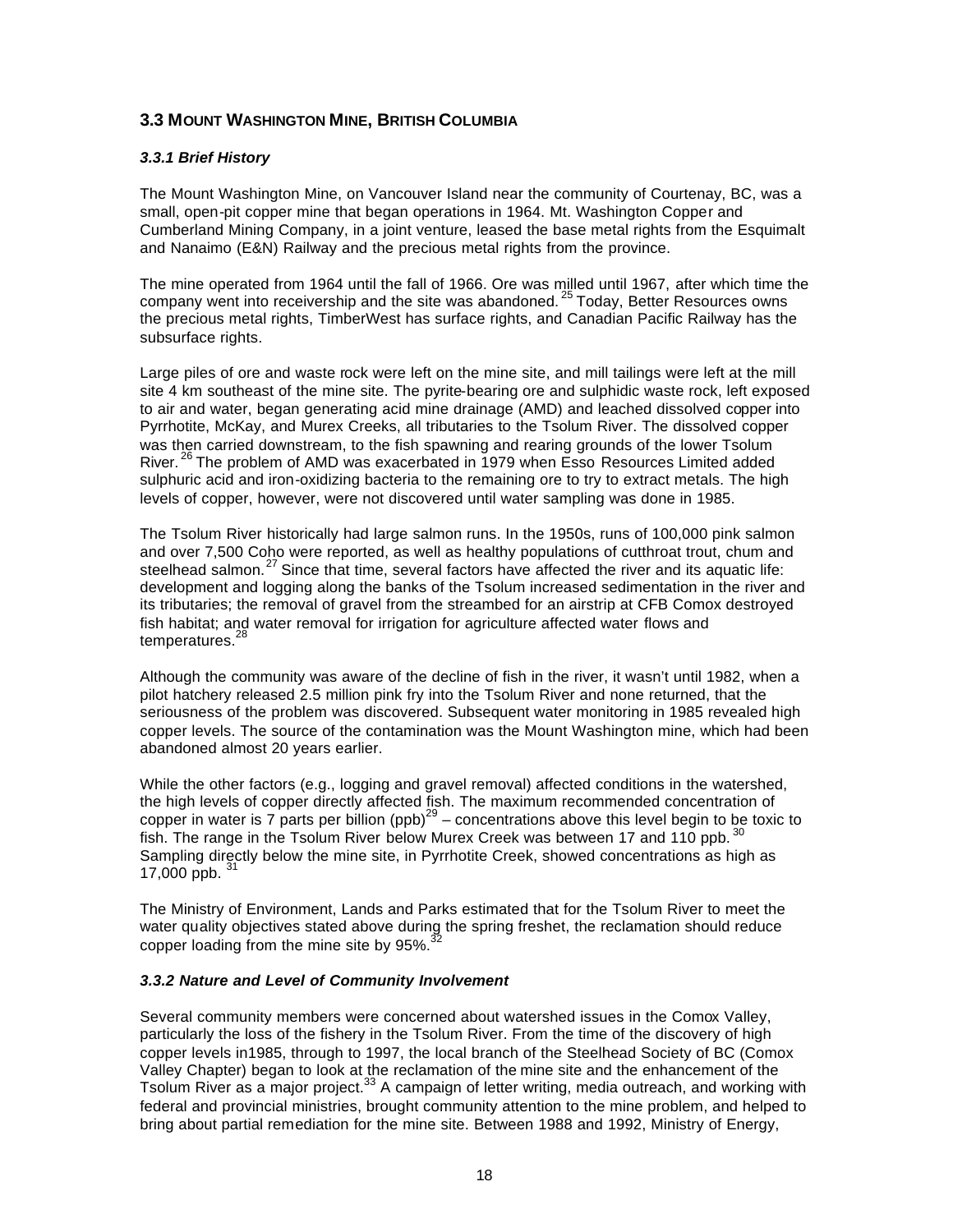Mines and Petroleum Resources put \$1.5 million into remediation at the site. A till cover was placed over waste rock in the East dump and lower North pit. The purpose of this till cover was to prevent the infiltration of oxygen and water to the waste rock. Other projects included application and testing of an experimental asphalt emulsion/geotextile cover; and, calcium hydroxide was applied to the pit walls and floor to attempt to raise the pH and reduce metal loading. Water monitoring results from 1993 to 1996, however, revealed no reduction in copper levels, and the reclamation efforts were considered to be a failure at that time.

Yet the increased profile of the watershed concerns led to a symposium in 1992 called "Water: Lifestream of the Comox Valley" (which was organized with the assistance of the Salmonid Enhancement Task Group). A report produced following this symposium stated as one of its key recommendations:

*To create the community's desired organization, group of bodies or system that includes a full range of water and related land use management activities involving public participation, education, planning, policy formulation, regulation, monitoring, inventory and advocacy. The organizational details should be undertaken after widespread community discussion has approved the concept. The details should be designed by a broad-based interim committee using the options presented in this report and other input.<sup>34</sup>*

As illustrated by this recommendation, there was a desire for community involvement and participation in decisions involving the area's watershed. Subsequently, the Comox Valley Watershed Assembly was formed with the broad objective "to restore and protect water quality. and fish and aquatic habitats."<sup>35</sup> The Assembly ran as a monthly public meeting (and still does), where any citizen could present a watershed issue with which they were concerned. Focus groups would be formed to discuss concerns, and through "co-operative problem-solving" solutions would be developed.

In 1995, a focus group called the "Tsolum Team" was formed in response to concerns raised about the health of the Tsolum River.

### **3.3.2.1 Formation of the Tsolum River Task Force (TRTF)**

The Tsolum Team held a "Healing the Tsolum" workshop in April 1997, which was attended by over 200 local residents. The next day, the Tsolum River Task Force was formed with the goal of restoring the Tsolum River to historic levels of health and productivity. The Task Force initially approached the provincial Minister of Employment and Investment and the federal Minister of Environment, both of who encouraged TRTF to apply to Fisheries Renewal BC and the Environment Youth team for funding. In the summer of that year, the Department of Fisheries and Oceans gave the Task Force two years worth of funding (\$270,000) for the Tsolum River Restoration Project, which was to deal specifically with fish habitat restoration on the Tsolum. Since the funding was from DFO, it was targeted specifically at activities and research falling under DFO's mandate, but the TRTF was free to find other funding for projects outside of that mandate. Other contributors to the TRTF were: Environment Canada; Fisheries Renewal BC, BC Ministry of Energy and Mines, BC Ministry of Environment Lands and Parks, Youth Options BC, Regional District of Comox-Strathcona Area C, BC Hydro, and Comox Valley Commercial Fishermen.

#### **3.3.2.2 Task Force Membership**

The TRTF was a multi-stakeholder advisory group made up of representatives from various groups and agencies. Stakeholders identified were: various government agencies (provincial: Ministry of Employment and Investment – Energy and Minerals Division, and Ministry of Environment, Lands and Parks (MELP); federal: Department of Fisheries and Oceans, and Environment Canada); fishing industry (Pacific Trollers Association); forest industry (TimberWest and the International Woodworkers of America); mining industry (Better Resources Ltd.,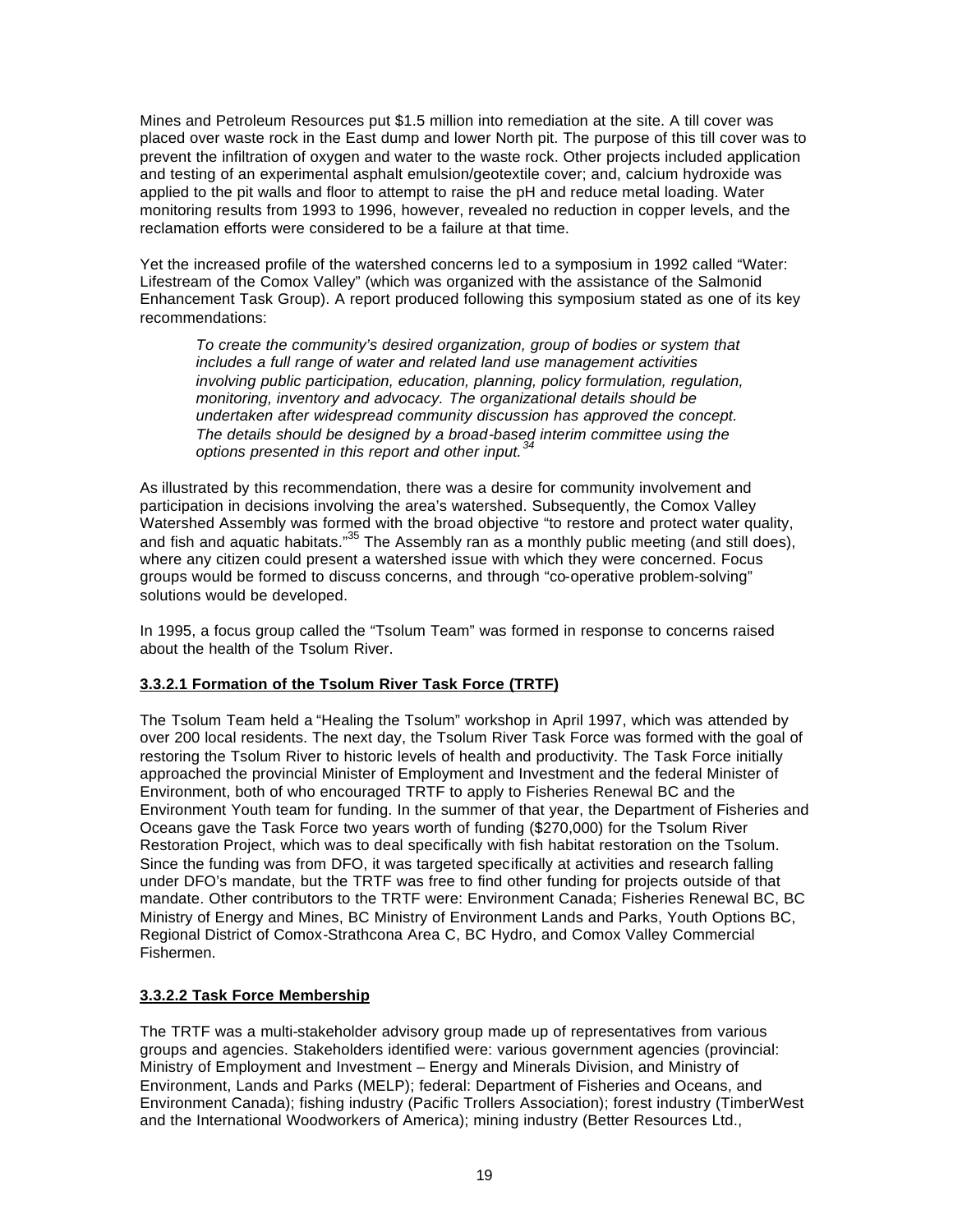Canadian Pacific Railway, North Island Exploration, Westmin Resources); First Nations (Kwakiutl Territorial Fisheries Commission); local representatives (Comox Valley Naturalists Society, Comox Valley Watershed Assembly, Courtenay Fish and Game Club, Comox Valley Project Watershed Society, Farmers Institute, Merville Area Residents and Ratepayers Association, Oyster River Watershed Management Committee, and Steelhead Society); and elected representatives (MP, MLA, and Comox Strathcona Regional District Area C Director).

No groups identified were excluded from the process, and in the Terms of Reference of the Task Force (see below), it was stated that any person or organization could apply to the Task Force Steering Committee for membership on the Task Force. The First Nation committee involved, Kwakiutl Territorial Fisheries Commission, eventually quit attending Task Force meetings. This was not because of any conflict, but rather because the Fisheries Commission moved north on Vancouver Island.

#### **3.3.2.3 Task Force Structure, Funding and Protocols**

On November 7, 1997, the Tsolum River Task Force adopted the Terms of Reference. TRTF's mission and purpose was defined as "restoring the Tsolum River watershed to historic levels of health and productivity."<sup>36</sup>

TRTF formed a steering committee and six working groups. Representatives from each working group would sit on the steering committee and attend monthly meetings. The six working groups, formed around particular areas of concern, would provide scientific and technical advice to the steering committee, and monitor the progress of restoration projects. The six working groups were: <sup>37</sup>

Stock Enhancement Acid Mine Drainage and Mine Reclamation Habitat Restoration and Assessment Flows and Storage Water Monitoring Media and Community Relations

As stated above, the Task Force was open to the general public insofar as any community member could ask to be involved. People from the general public were asked to participate, and the working groups facilitated this process, as it was easier to get people involved in the more focused working groups.

The Task Force's funding allowed for two paid positions: one full-time coordinator, and one halftime administrative staff person. The coordinator managed restoration projects, supervised project staff, assisted the working groups in developing project plans, and reported to the Steering Committee on the progress of restoration projects. The coordinator also produced the final report of the Task Force, entitled *State of the Tsolum River: A Comprehensive Report on Work completed by the Tsolum River Task Force, April 1997-March 1999.*

The administrative staff person was responsible for setting up meetings, keeping Task Force members informed of meetings and other administrative information, and typing up and distributing minutes. While members' time for meetings was donated and only some travel expenses were covered, it was the paid staff that made the meetings possible (e.g., did all the set up, arranged meetings, and printed up and distributed minutes). Task Force members reported this as being crucial not only to the effectiveness of the committee but also to its wider profile in the community. Staff made sure minutes were available on the TRTF web site, and that media were informed of TRTF's activities.

The TRTF adopted some aspects of the Comox Valley Watershed Assembly's organizational model. Decisions were to be made by consensus whenever possible, with attempts being made to meet all Task Force members' interests and concerns. If consensus could not be achieved, a vote on any issue would require the approval of two-thirds of those members present. The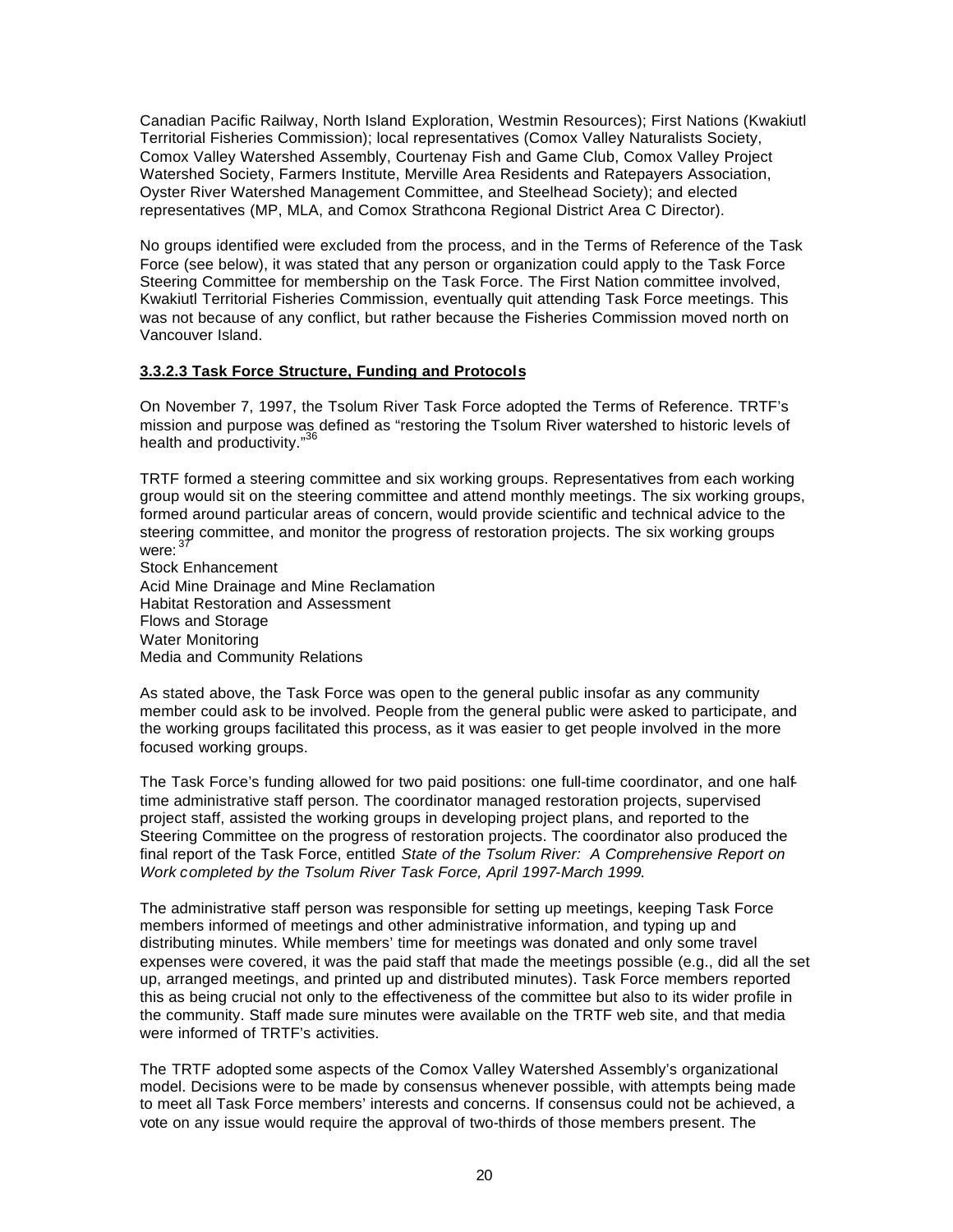Steering Committee would meet, on average, once a month, though the working groups and the Steering Committee would meet more often as the projects dictated. Working groups would bring forward ideas for projects to be approved by the Steering Committee.

Task Force members were generally very satisfied with how the meetings were run. They had access to experts and legal counsel, and most felt they were there to learn from each other. Despite the different areas of expertise on the Task Force, no one interviewed felt silenced or discouraged from speaking at the meetings. Task Force members who felt they held minority views still admitted to being given the opportunity to express their opinions. The success was due in part to professional facilitation at most of the meetings. TRTF was set up to represent a wide array of views and perspectives, and members of the Task Force understood this. Having a facilitator/mediator run the meeting helped this process. All members of the Task Force reported that the structure allowed for conflict to be dealt with fairly.

Members of the TRTF reported that they felt they all had the same goal, and this focus helped when differences arose. The Task Force was "the best community action group" they had. Members felt that they learned together, and that the multi-disciplinary nature of the Task Force accurately reflected all of the issues in this "watershed problem."

With the various government agencies on the Task Force, the community was kept up-to-date on water monitoring information and was given information on technical reports regarding possible mine site remediation.

The TRTF achieved a great deal in the two years it operated, particularly with respect to habitat restoration, stock enhancement, mapping, water monitoring, and watershed management. Late in 1997, Project Watershed provided Streamkeepers training to interested local residents, and the Tsolum River Streamkeepers Group was formed. These volunteers worked to protect fish habitat in the Tsolum River watershed. In 1998, the Task Force lobbied to have Tsolum and the Puntledge Rivers declared BC's most endangered rivers, raising the profile of TRTF's efforts in the broader community.

#### **3.3.2.4 Process Stalls**

With respect to mine site remediation, however, the process has been far less effective. Water monitoring in 1998 revealed a 50% reduction in copper levels. Some felt this was the result of the remediation work that occurred on the mine site from 1988 to 1992, though this has not been conclusively proven. Despite this good news, the Task Force had not come to any decisions about further remediation work at the mine site. SRK Consultants had been hired to look at mine site remediation, but there was some conflict between MELP and Environment Canada on how to proceed. In 1999, TimberWest began looking at using wetlands to treat contaminated water, but no action has been taken.

While having all stakeholders, including the government, on the Task Force was very useful for the sharing of information and ideas about possible solutions, the process began to slow down when no government agency or industry would take responsibility and take action. According to some TRTF members, the process "ground to a halt." It is unclear whether this is because there was no political will within government, no funding to cover the cost, or whether rumours of legal action taken by Environment Canada against the site owners were true.

The level of frustration was high. Part of the problem may be that community members believed government was at the table with a view to taking some action. Expectations were raised that something would be done. MELP maintained they were there only in an advisory capacity, but this may not have been understood by members of the Task Force. Some government members felt the community stopped pressuring the Ministers for action once the Task Force was meeting – if this was the case, it may indicate that the community members felt their desires for action were being relayed to the decision-makers via the government members on the TRTF.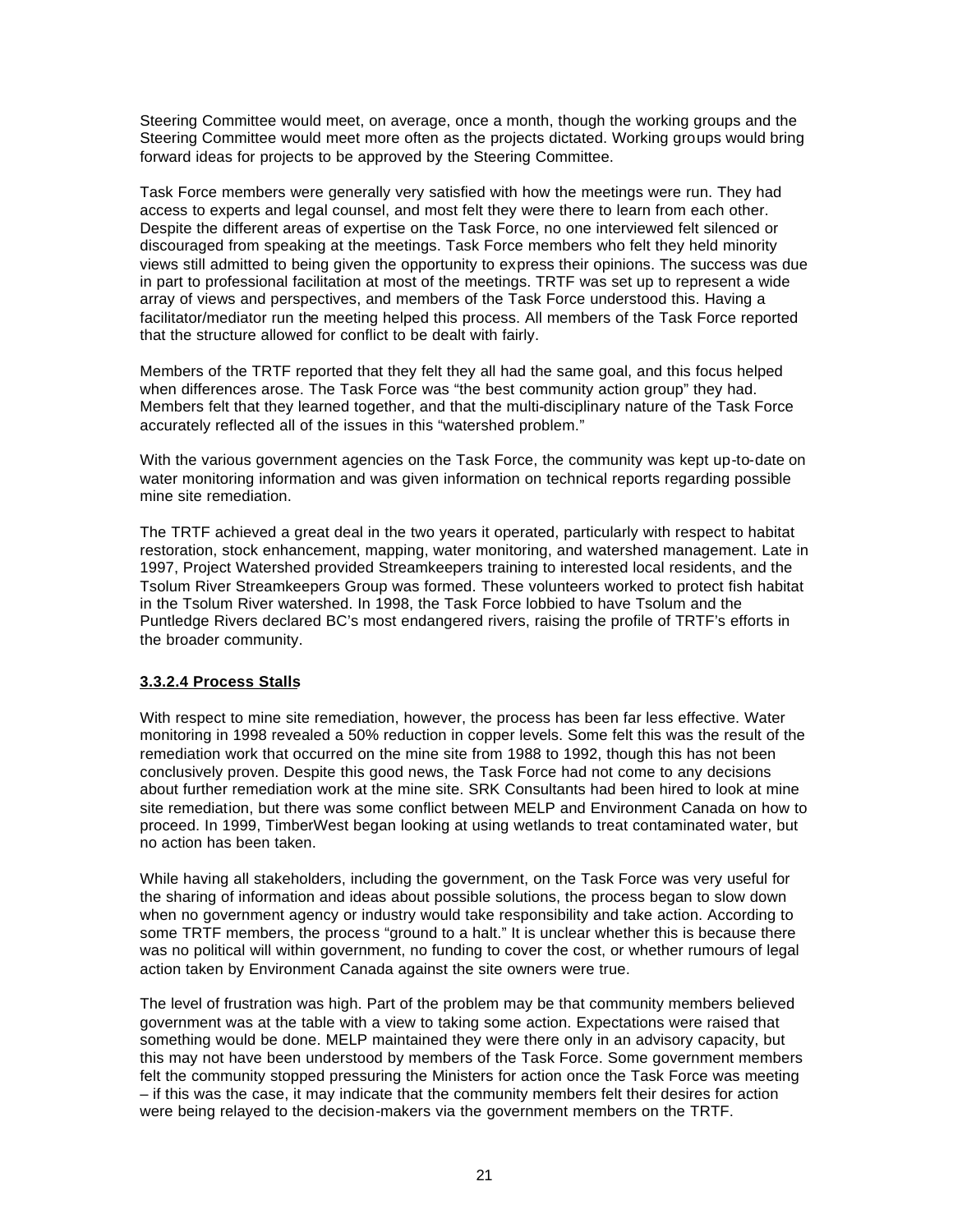Many community members felt that the inaction after all the work of the TRTF was a "breach of public trust." Members had enthusiastically put in all this time, but in the end, nothing was done. The momentum was lost and the community was left with a huge sense of disappointment and frustration. Many felt the provincial government failed by not coming up with the money to do something.

When the Task Force was operating, there had been some optimism about finding a solution and implementing a plan. But by the end of the TRTF, it seemed to be "spinning its wheels," especially with respect to the mine site remediation. Despite the fact that copper levels have decreased and that some habitat has been restored, there are still copper "spikes," i.e., occasional releases of large amounts of copper to the river, which will prevent the full return of salmon to the Tsolum. Remediating the mine site, therefore, is a crucial to restoring the Tsolum River.

The community at large was generally supportive of Task Force. When it was operating, members said they couldn't go anywhere in the valley and not be asked about what was happening with the Task Force. In terms of capacity building within the community, the Task Force was an extremely useful tool in bringing together all the interested groups. These channels of communication can be used for other problems that arise in the community as well.

Some members felt that leadership was lacking, especially when it came to implementing a plan. One member complained that "total democracy" doesn't work because no one takes leadership and gets things going. While most of the committee disagreed with this and thought that the decision by consensus was a good method, there was widespread frustration with the lack of action.

One government Task Force member felt the barriers to the remediation were the complexity of the question, and the question of who would do the work. It was felt that the government or industry should be responsible, but acknowledged that the community got involved precisely because nothing was being done. It was also believed that funding for such a Task Force was essential, but that this funding shouldn't be targeted and under the mandate of one government agency. While they worked around it, the DFO mandate did limit the focus of the Task Force. More importantly, it needed to be decided who or what agency would be ultimately responsible for the site, and from where the funds for implementing a plan would come.

### *3.3.3 Current Status*

When the Tsolum River Task Force's funding ran out, the Tsolum River Restoration Society (TRRS) was formed (in the spring of 1999) to continue the work. The society's funding is not as stable as the TRTF's, and tends to be granted on a project-to-project basis. While there is one paid coordinator, the society does not have the same level of funding and relies heavily on volunteer support. As with many non-governmental organizations, much time is put into the acquisition of funding, and this diminishes the amount of work done to further the goals of the society.

The Tsolum River Restoration Society does not run the same type of multi-stakeholder meetings as the Task Force, although through the community capacity that was built through the TRTF many of the established communication channels are still used.

The Society's projects include fish counting, enhancement projects, and water storage and augmentation. The funding cuts in the province have affected TRRS and its ability to carry out its projects. The loss of funding for Fisheries Renewal BC and Urban Salmon Habitat Programs (USHP) has left many of the watershed stewardship community groups without funding to continue habitat restoration. Federal funding has also been cut (e.g., Habitat Restoration and Salmonid Enhancement and Public involvement Programs), and as a result many fish stocking programs now have to be done without funding.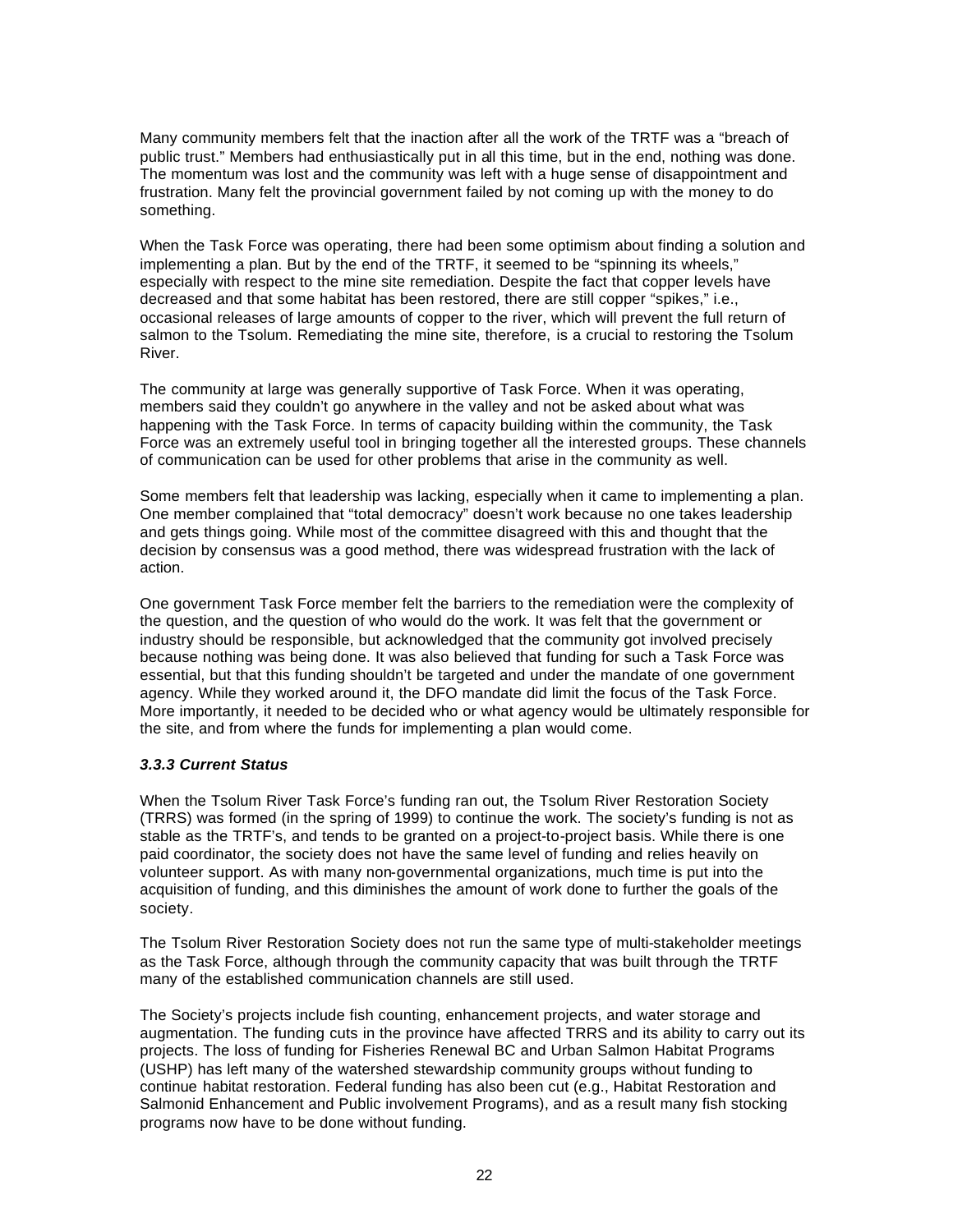TRRS works with the Ministry of Water, Land and Air Protection (previously MELP) and Environment Canada on water quality monitoring of the Tsolum, but again, funding for the monitoring program is an on-going concern. In 2001, TRRS paid half of the yearly monitoring costs (which totaled \$8,800) and MELP and Environment Canada paid the other half.

The combination of funding shortages, volunteer burn-out, and frustration at the lack of action has meant that the society is less effective than the Task Force, particularly with respect to communicating to the larger community. Community members, particularly those involved with the Task Force, are "disheartened, frustrated, disappointed, and disgruntled."

Although the Society focuses on habitat restoration, it is willing and eager to help with the mine site remediation if action is taken by industry or government. Since the Tsolum River Task Force ended, the community has been waiting to see if any action will be taken at the mine site.

Environment Canada has declined to comment on the Mt. Washington mine, as "it is the subject of an Environment Canada Inspector's Directive." Some community members have heard that Environment Canada is using fisheries legislation to force work to be done by TimberWest and CPR. The community is unclear as to what is happening with this apparent legal action.

#### *3.3.4 Lessons Learned*

As a Task Force, the TRTF was very successful as it brought together all the stakeholders and allowed for a discussion of issues to take place. It enabled different community members and organizations to share information and to present their concerns about the Tsolum River. Four key reasons for its success that were repeatedly noted by Task Force members were:

- 1) Having paid staff to keep the administrative tasks done (setting up meetings, communicating with members, distributing minutes, and communicating with wider community) was crucial to making the Task Force work. It took the burden off of the Task Force members and lessened the problem of "volunteer burn-out."
- 2) In terms of building trust, it is important to get community involved and all parties communicating early on. Setting the priorities at the beginning, and having the common goal "to restore the Tsolum River to historic levels of health and productivity" kept the Task Force focused.
- 3) Using professional facilitators at meetings so everyone had a chance to speak and that all interests were represented greatly helped the meetings. This is especially important when there is a wide range of interests represented at the table and the issues are complex.
- 4) Working groups can be an effective way to run a Task Force if there are multiple and complex issues involved. A member from each working group sits on the Steering Committee and this reduces the length and depth of detail discussed at Steering Committee meetings.

Funding is crucial, and it should not be tightly targeted especially when the issue is complex. In this case, DFO is to be credited for setting up the Taskforce; the funding was necessarily tied to the mandate of the agency. If possible, however, joint funding or funding from a more broadly based agency, should be made available that allows for assessment and implementation of complex remediation projects.

It is important to have community involvement early on so that they understand the complexity involved in the decision-making. It is important to have access to technical and legal experts, and for everyone on the Task Force to be committed to understanding one another. Yet it must not be used as a stalling tactic, keeping industry or government from taking action.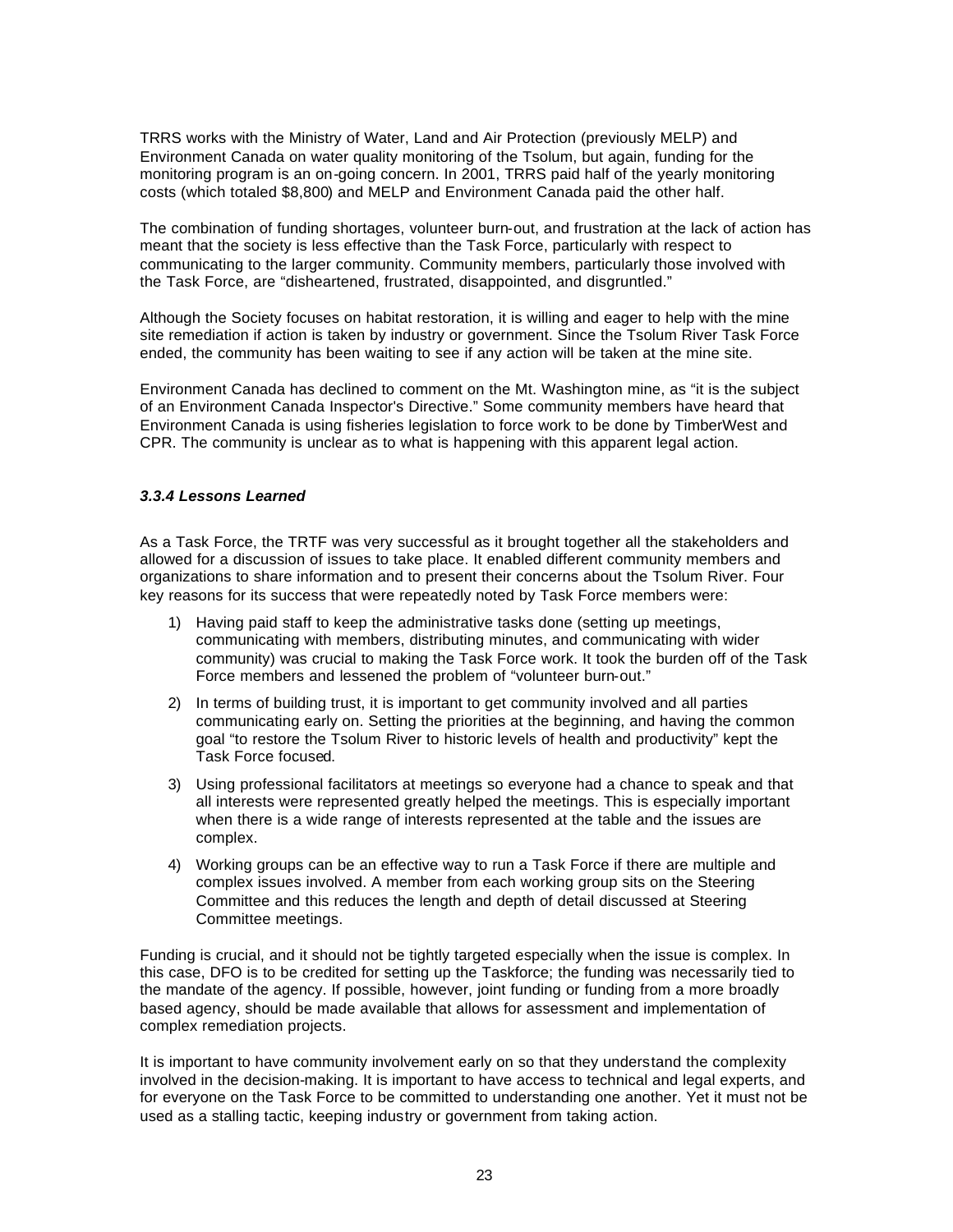It is important to have government agencies and industry represented at the table to ensure information is shared and that the community understands the complexity of the issues and decisions to be made. It should be made clear in what capacity the government and other members are on the Task Force so expectations are not unrealistically raised. If jurisdiction is unclear, this should be discussed at the onset. Community members may place unrealistic expectations on individual bureaucrats at the table who do not have the power to make the decisions the community is hoping for.

The general public, including community groups, needs to recognize, especially when it relates to government funding, that bureaucrats cannot make arbitrary decisions to allocate public funds. The allocation of public funds and/or acknowledging responsibility for the reclamation of orphaned/abandoned mines by government is often a political decision. If expectations get raised but no action ends up being taken, frustration levels and burn-out can heighten and leave committee members disheartened and frustrated.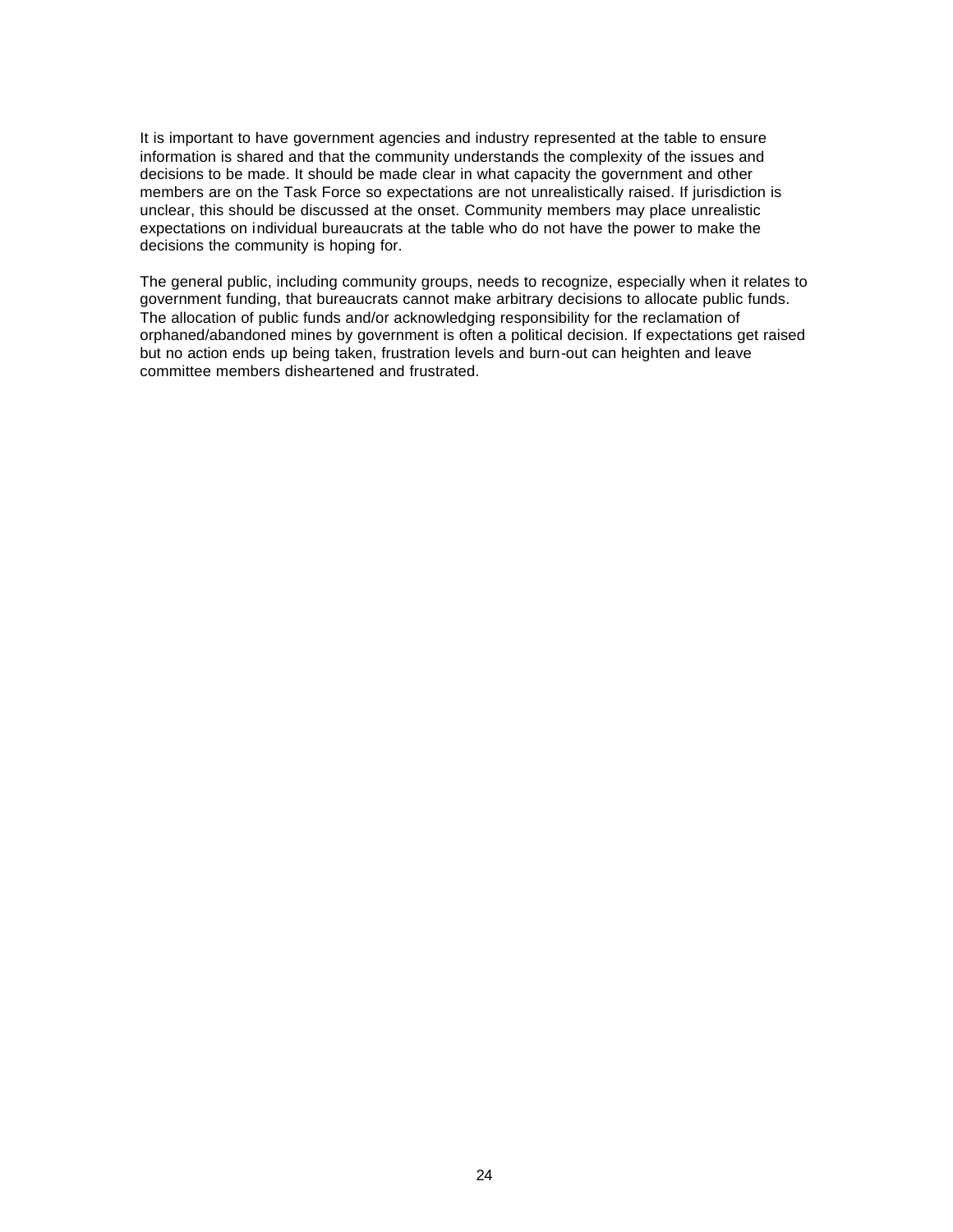# **3.4 LESSONS LEARNED FROM COMMUNITY INVOLVEMENT AT U.S. CONTAMINATED SITES**

In the United States, the U.S. Environmental Protection Agency (EPA or the Agency) has had more than a decade of experience with community involvement in contaminated site remediation.

In 1980, the federal government began its Superfund program, which was designed to enable clean-up of inactive hazardous waste sites and protect public health and the environment from releases of hazardous substances.<sup>38</sup> It was not until1986, however, that EPA began to focus on community involvement in Superfund clean-up efforts.

The 1986 *Superfund Amendments and Reauthorization Act* required EPA to develop community involvement provisions to ensure that the public be informed of the proposed actions at a Superfund site, as well as to encourage public participation in the Superfund process. In response, EPA created a Superfund Community Involvement program, which provides the public with information about site conditions and clean-up activities, and

*most importantly, it promotes participation in the environmental cleanup decisions directly affecting community health and livelihood.* <sup>39</sup>

In the past decade, EPA has learned many lessons with respect to improving community involvement at some of the most highly contaminated sites in the country.<sup>40</sup> They have developed tool kits and guidance documents, as well as numerous case studies related to public or community involvement.<sup>41</sup>

There is also a growing body of scholarly research in the U.S. on public participation in decisionmaking. In particular, a recent study examining public participation in contaminated communities illuminates many of the complex issues that must be grappled with when communities and governments confront the task of remediating contaminated sites.<sup>42</sup> The following discussion draws on some of the key lessons learned from EPA's experiences, and on literature on public participation in decision-making in the United States.

#### *3.4.1 Benefits of Community Involvement*

Research in the U.S. has shown that public participation can provide the essential communitybased knowledge, information, and insight that may be lacking in expert-driven processes. It can also enhance the efficiency of administrative decision-making; contribute to conflict resolution; create support for and acceptability of agency actions; facilitate implementation of decisions; and generally, lead to more rational and legitimate decisions about risk.<sup>43</sup>

The U.S.-based National Research Council and the Presidential/Congressional Commission on Risk Assessment and Risk Management have suggested that public participation will lead to "better" decisions.<sup>44</sup>

This suggestion was substantiated by interviews with EPA staff involved in clean-up efforts at Superfund sites.<sup>45</sup> The following are a sample of EPA staff comments:

*The community task force made a significant contribution to the clean-up effort.* 46

*Significant community involvement in the risk assessment led to a better product and increased public confidence in the project.* <sup>47</sup>

*Getting the public more involved is the right thing to do and will usually lead to better decisions.* <sup>48</sup>

*If you sincerely seek information or support from a community you will almost always get something worthwhile***.** 49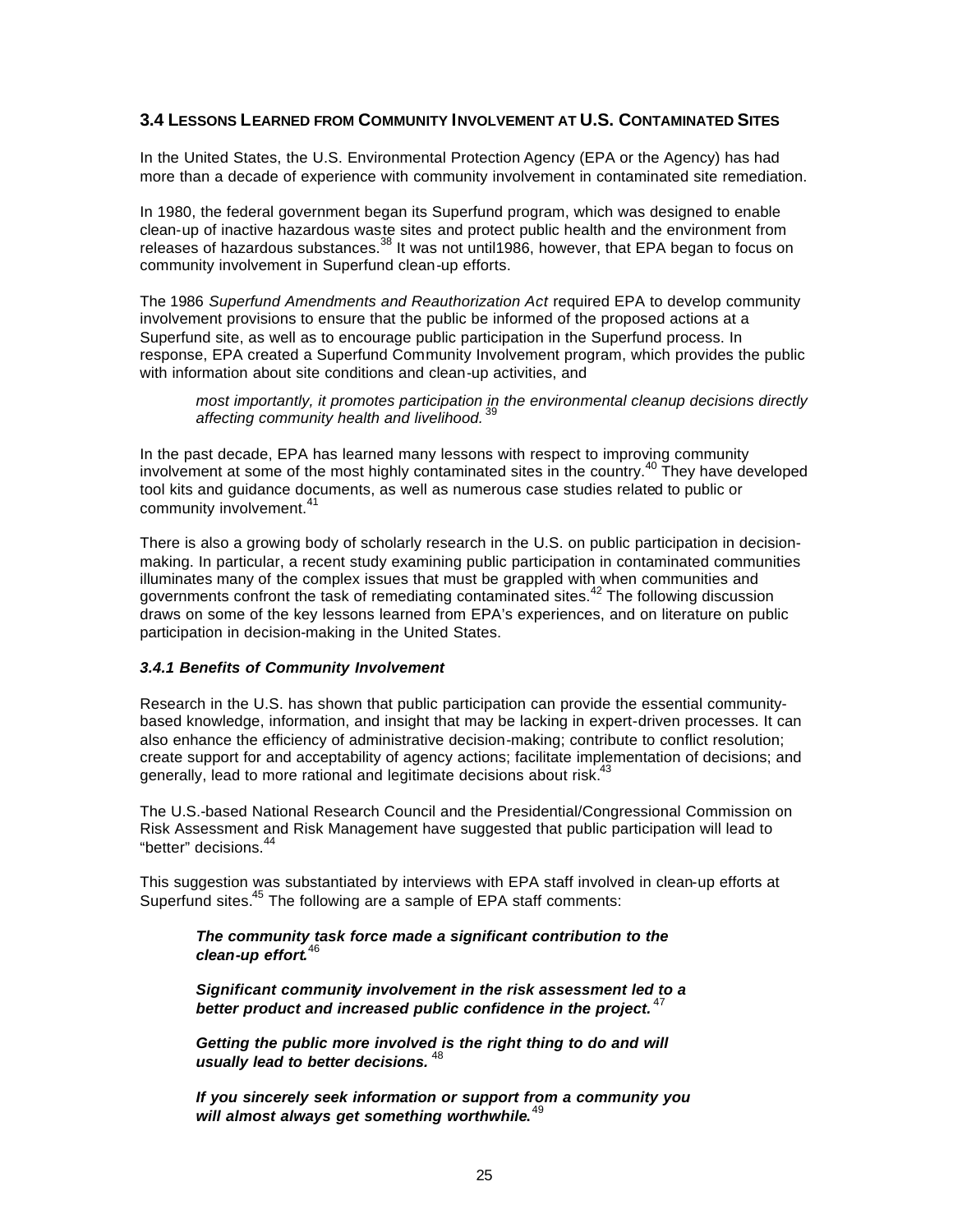In several cases, "better decisions" decreased the costs associated with the clean-up projects.

At the East Fork Poplar Creek Superfund Site, citizens argued that the level of risk reduction called for in the regulators' proposed clean-up plan did not justify the \$168 million price tag. The community opted for a remediation strategy that reduced the cleanup costs to \$8 million. The government's remediation program manager said that even without such substantial dollar savings, the \$250,000 that they spent on community involvement work would have been worthwhile in terms of citizen goodwill and satisfaction with the outcome.<sup>50</sup>

Similarly, a multi-stakeholder "Coordinating Council" at the Pine Street Barge Canal Superfund Site provided a mechanism for active community involvement in decisionmaking. The work of the Council led to development and acceptance of a far less costly and less intrusive remediation alternative that won support from all stakeholder groups in the community.<sup>51</sup>

**Lesson: Community involvement improves the quality of remediation decisions, and may reduce the clean-up costs.**

#### *3.4.2 Barriers to Community Involvement*

EPA has discussed a number of barriers that may affect public participation in multi-stakeholder process. <sup>52</sup> Barriers may include:

- 1. Political reasons: e.g., due to an existing power structure or community dynamic, citizens believe they will be unable to significantly influence issues.
- 2. Economic circumstances: e.g., citizens cannot afford the time or do not have the resources to participate substantively in the process.
- 3. Historical reasons: e.g., past inaction or inadequate attention to the issue has led to a "too little, too late" attitude.
- 4. Social background: e.g., citizens have not been exposed to these types of community interactions or processes before (feel intimidated).
- 5. Cultural reasons: e.g., "the problem was a result of god's will."
- 6. Problems related to information: e.g., they receive inadequate information and/or explanations of background and technical material, inadequate minutes from meetings, overwhelming amounts of reading (feel intimidated).
- 7. Conflict-related issues: e.g., there is either a lack of or too much controversy surrounding an issue ("it's not worth my time," or "I don't like conflict").

Lack of community trust is often cited by EPA and others as a major barrier to participation. For example:

A century of dumping of industrial wastes in Chattanooga Creek created one of the most polluted creeks in United States. For years, residents had complained about the contamination of the creek, along with odours, fumes, and air pollution associated with the local industrial facilities. In 1980, the Tennessee Valley Authority identified 53 toxic substances in the creek, with some above EPA guideline levels. Despite clear evidence of serious environmental contamination, state and local agencies were slow to respond. Residents interpreted this inaction as an absence of agency concern for the public welfare. This history made it difficult for community residents to trust and respect government agencies.<sup>5</sup>

#### **Lesson: There are numerous barriers to public participation.**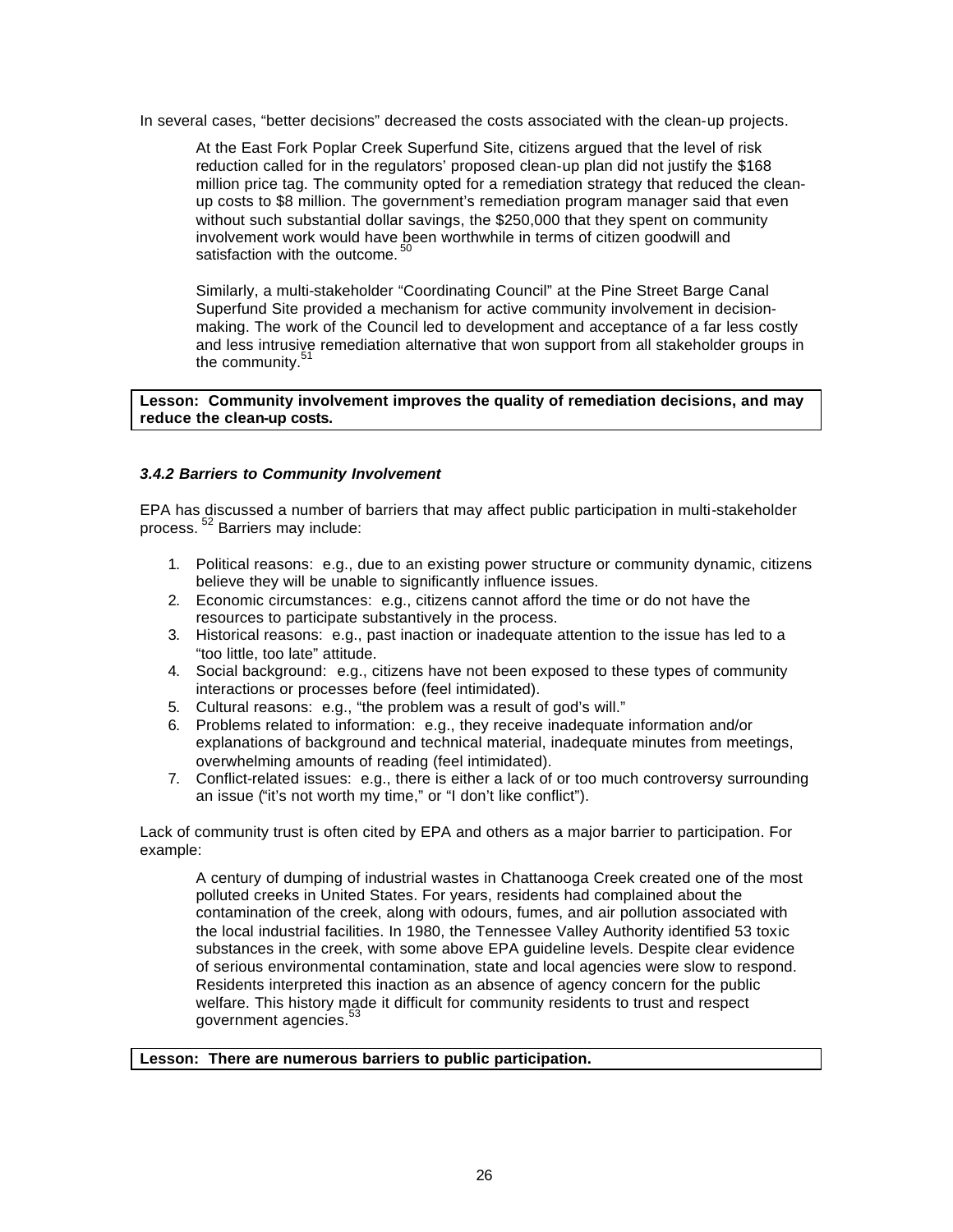#### *3.4.3 Overcoming Barriers to Community Involvement*

#### **3.4.3.1 Build Trust**

EPA has recognized that even though the process of building trust can be time-consuming and daunting, trust is integral to effective community involvement.<sup>5</sup>

One successful EPA trust-building effort occurred at the Leadville Superfund Site: $55$ 

In 1983, EPA began planning a Superfund clean-up of the California Gulch mining site in Leadville, Colorado. The Agency's efforts were met with years of community resistance. In 1995, the Colorado legislative representative from the community was suggesting that EPA staff be "hanged at the city limits." Today, however, EPA is working in partnership with local leaders to complete a clean-up at the site.

A number of EPA initiatives in Leadville eventually led to the understanding and trust needed to move forward on the site clean-up. The situation started to improve after EPA hired a Community Involvement Coordinator (CIC). The following is a summary of the lessons on trust-building learned by the CIC:

- You can't be an occasional visitor  $-$  you must be in the community on a regular basis, listening and responding in a neighbourly way, and take the time to build relationships.
- You increase your chances of success if you pay close attention to what the community is worried about and what they perceive to be the primary threats. Deal with these issues along with the problems that are on your agenda (e.g., while EPA's priority was reducing the possibility of child ingestion of lead, the EPA team began to focus more attention on improving stream quality and fishing/recreational opportunities; and EPA showed respect for Leadville's mining heritage by working with the town to develop an historic preservation plan that would help guide cleanup decisions.)
- It's important to avoid the temptation to lecture the community, and to not have the attitude that you are there to save it.
- It was useful to supplement public meetings by sitting down with residents in their homes and talking with (not to) them, and meeting with county officials to listen to their concerns and to exchange ideas.

#### **3.4.3.2 Focus on Communication With and Outreach to the Community**

In the past, government agencies have often targeted their communication efforts at one group, whom they thought represented the community. This has led to frustration on the part of the larger community. The following example demonstrates this problem:

In 1992, the U.S. Agency for Toxic Substances and Disease Registry (ATSDR) entered the community of Chatanooga to conduct a health study related to the Chatanooga Creek Superfund site. ATSDR implemented some public outreach, communication, and education efforts in the community of Chattanooga. But its primary focus of communication was with a local university environmental group called Stop Toxic Pollution (STOP). STOP members interacted with the agency and also organized a community-wide meeting at which ATSDR distributed fact sheets. STOP members, however, were considered to be "outsiders" in the community, due to the fact that most were university students who were not from Chattanooga. Given the group's perceived "outsider" status, ASTDR's reliance on STOP as a focus for and convener of agency outreach activities was problematic, as it angered community residents who did not identify with that group. For a time, this frustration on the part of the larger community impeded ATSDR efforts to communicate with the affected community. $5$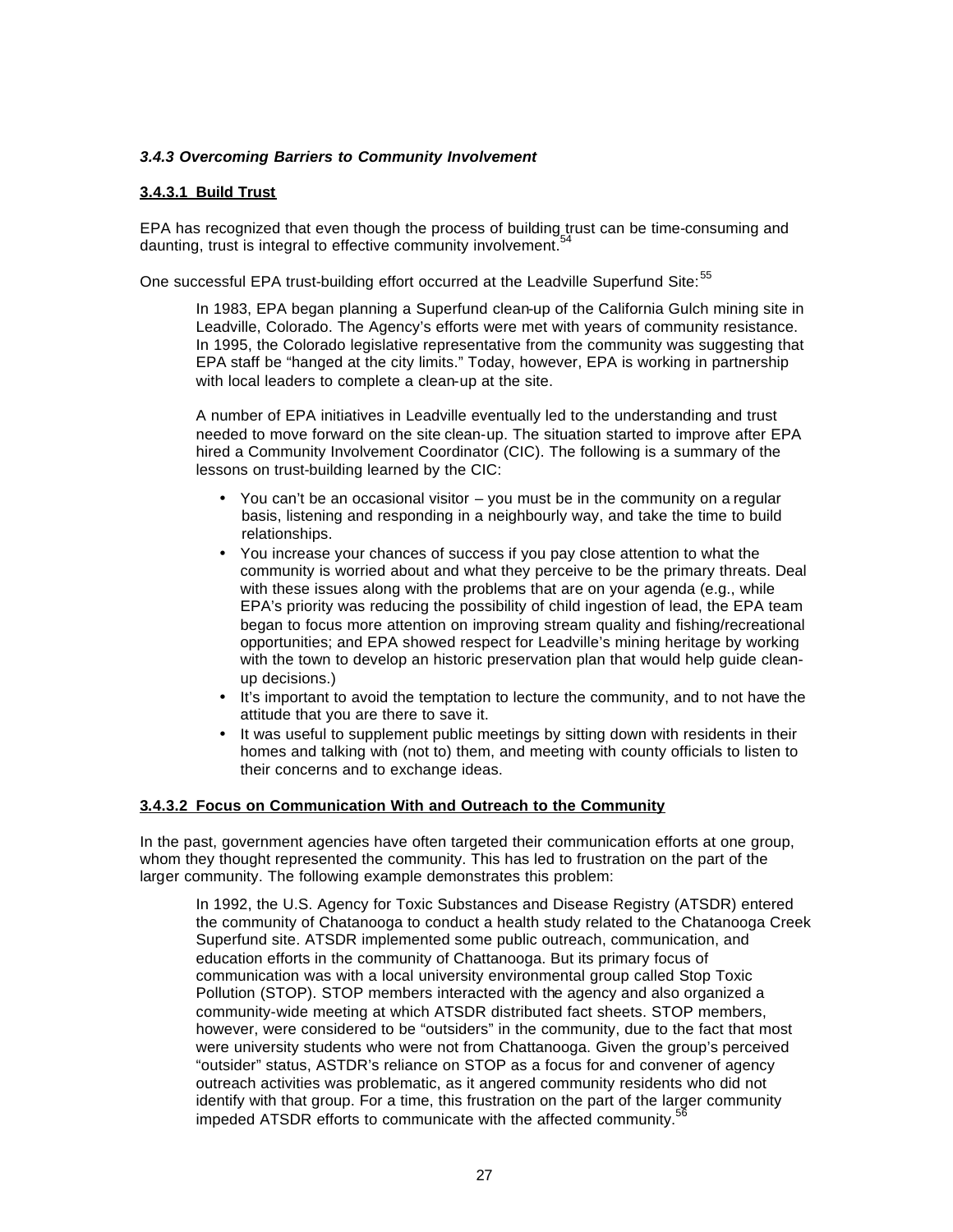The EPA has found that it is often the groups most likely to be affected by a decision who will be the most difficult to reach. <sup>57</sup> At the Waste Inc. Superfund site, the Agency employed special efforts to overcome this barrier:

At the Waste Inc. Superfund Site in Indiana, EPA encountered high levels of distrust from the community because the Agency had begun work without giving the community an opportunity to participate in the decision-making process. In an attempt to break through the community mistrust, EPA formed a partnership with a local organization called the Minority Health Coalition (MHC). Rhonda Lee from the MHC began to work as a community leader, assisting EPA by identifying interested residents and other key stakeholders, and communicating with the community (particularly hard-to-reach citizens). Lee drew on her experiences of working with the community to help EPA better understand the community's needs and ways to communicate effectively with the community. Through this approach, EPA increased its efforts to involve community in decisions at all levels.<sup>58</sup>

#### **Lesson: Extra efforts may be necessary to ensure that the message is heard by all community members.**

U.S. government agencies have used a variety of communication tools and strategies to reach community members who have different levels of interest, concern, and technical expertise:

The Colorado Department of Public Health and Environment's (CDPHE's) outreach efforts with respect to the Rocky Flats contaminated site is a good example of how an outreach program catered to the preferences and abilities of the community. For the general public, the CDPHE communicated information via a quarterly newsletter, periodic fact sheets, and special reports, as well as face-to-face at quarterly public meetings. It also designed a variety of activities to address the different levels of interest, concern, education, and scientific/technical knowledge in the community. For example, for citizens most comfortable with written information the agency developed ten technical topic papers to answer frequently asked questions and to explain complex scientific and technical issues in a simple, clear, and concise way. For citizens who wanted a more active role and/or who had particular interest in the public exposure studies, the agency worked with HAP to establish a Citizens' Environmental Sampling Committee.<sup>5</sup>

The Pine Street Barge Canal Coordinating Council had an extensive outreach program related to its community participation process:<sup>60</sup>

- 1. All meetings were open to the public and citizens were encouraged to express their views.
- 2. All upcoming meetings were announced in the local newspaper.
- 3. Council's deliberations were widely reported in the Burlington Free Press, and many meetings were broadcast on the local cable system's public access channel.
- 4. Council members reported on a regular basis to their "wedge" or constituency by disseminating information from the Council at meetings of other community groups. They also gathered input from these groups as feedback for the Council.
- 5. A Council newsletter was published on a periodic basis.
- 6. Whenever a specific benchmark or important decision was reached (e.g., decision to conduct additional studies, or when a report was released) the Council made a special effort to get the word out to the public-at-large through local media.

Some additional suggestions and examples of useful communication tools and strategies that have come out our U.S.-based research include:

• It is especially critical to convey information related to community health in a timely manner. For example, at the Montrose-Del Amo waste site, EPA's biggest challenge was to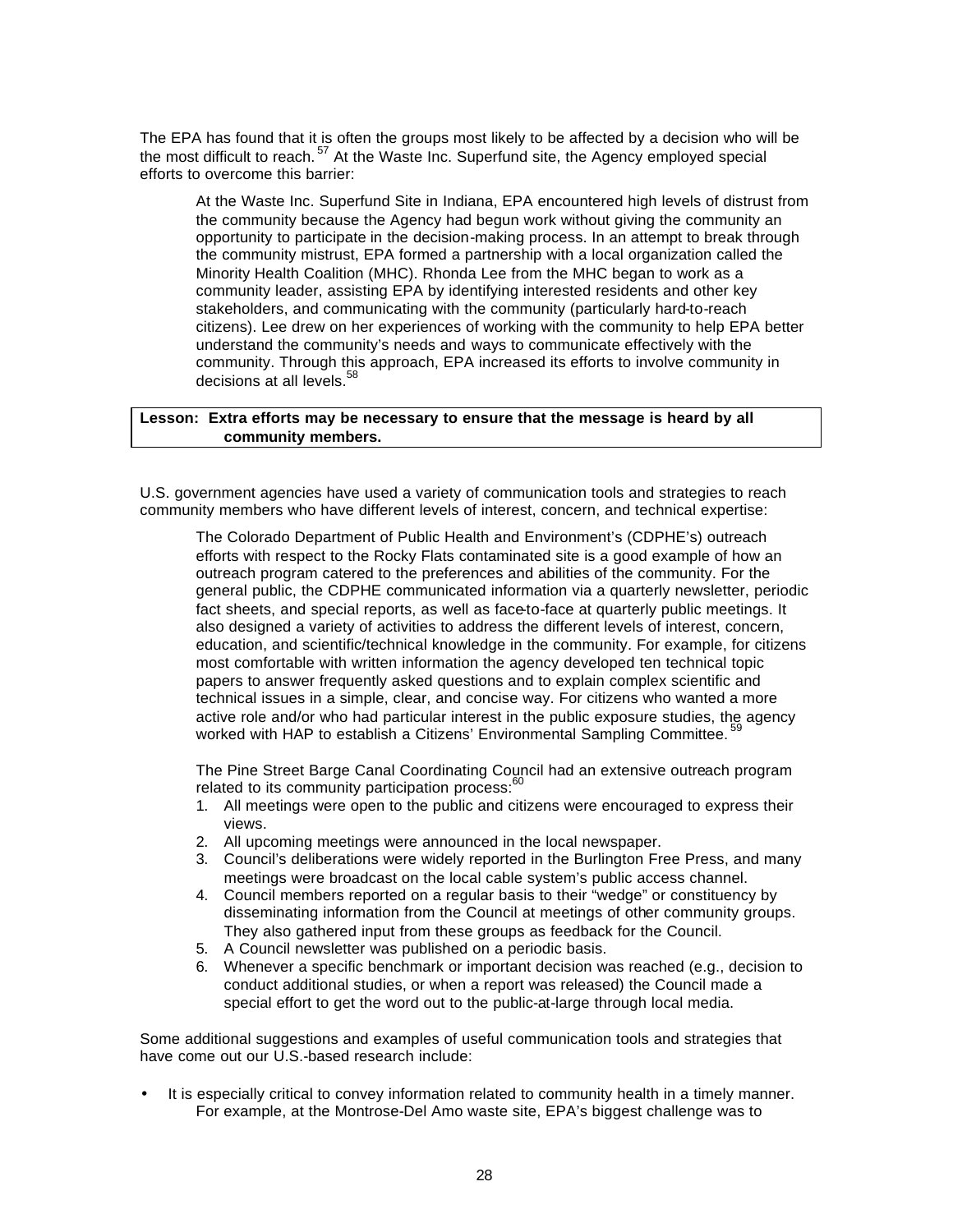address community fears about possible adverse human health effects from years of DDT and rubber production. When EPA discovered bowling-ball-sized chunks of DDTcontaminated fill in two residential yards, they instituted what was in their view a timecritical removal action. But they did not simultaneously develop an adequate risk communication message. This fueled existing community fears, suggesting to the community that it was at a high risk of exposure. The community experienced further frustration because often there was no quick information available; information was only provided after the community asked the right questions; or information was too technical or inconsistent (e.g., data was sometimes provided in parts per million, while at other times it was in parts per billion). For already fearful residents, confusing or inconsistent information easily sparked mistrust. Due to the prior history of problems with other regulators, the residents often interpreted miscommunications by the EPA as deliberate attempts to withhold information or mislead the community.<sup>61</sup>

- Outreach mechanisms must find a way to go to the community, rather than expect the community to come to them, e.g., hold meetings or information sessions in conjunction with regularly scheduled community activities.<sup>62</sup>
- It may be useful to broadcast meetings on a local radio station or public TV station. For example, in the New Bedford Superfund community process, there was suspicion that the stakeholder group was simply a "mouthpiece" for the EPA and industry. Televised meetings prevented perceptions of back-room bargaining. <sup>63</sup> While this was useful for increasing the credibility of the process, the televised sessions were not the right mechanism for communicating information back to the public. The televised meetings were too lengthy for most people to follow.
- Web sites, although a useful tool, are not perfect (not everyone has access to the Internet; web sites do not always operate correctly; they do not allow for meaningful public input; and it can be time-consuming to download material from them). 64

#### **Lesson: Information should be communicated in a timely way, and in manners that are accessible and understandable to the entire community**

There are a variety of mechanisms and methods to provide information to community members. Some of the methods focus solely on the one-way provision of information from the government to the community, or, in the case of community surveys and interviews, the conveyance of information from community to government.

Public meetings are often perceived as venues for agencies to "present, explain and defend" decisions that they've already made, rather than as opportunities to enter into meaningful dialogue and shared decision-making with the community.<sup>65</sup>

In all of U.S. case studies reviewed for this report, there was a mechanism put into place to foster two-way communication, i.e., provide the public with a chance to ask questions, raise concerns, express opinions, and interact with other community members and government. And as will be described later, an iterative process, where EPA provides responses to community input, is important to ensure agency accountability to the process.

#### **Lesson: In addition to communicating messages to the public, meaningful community involvement requires a mechanism that enables two-way dialogue.**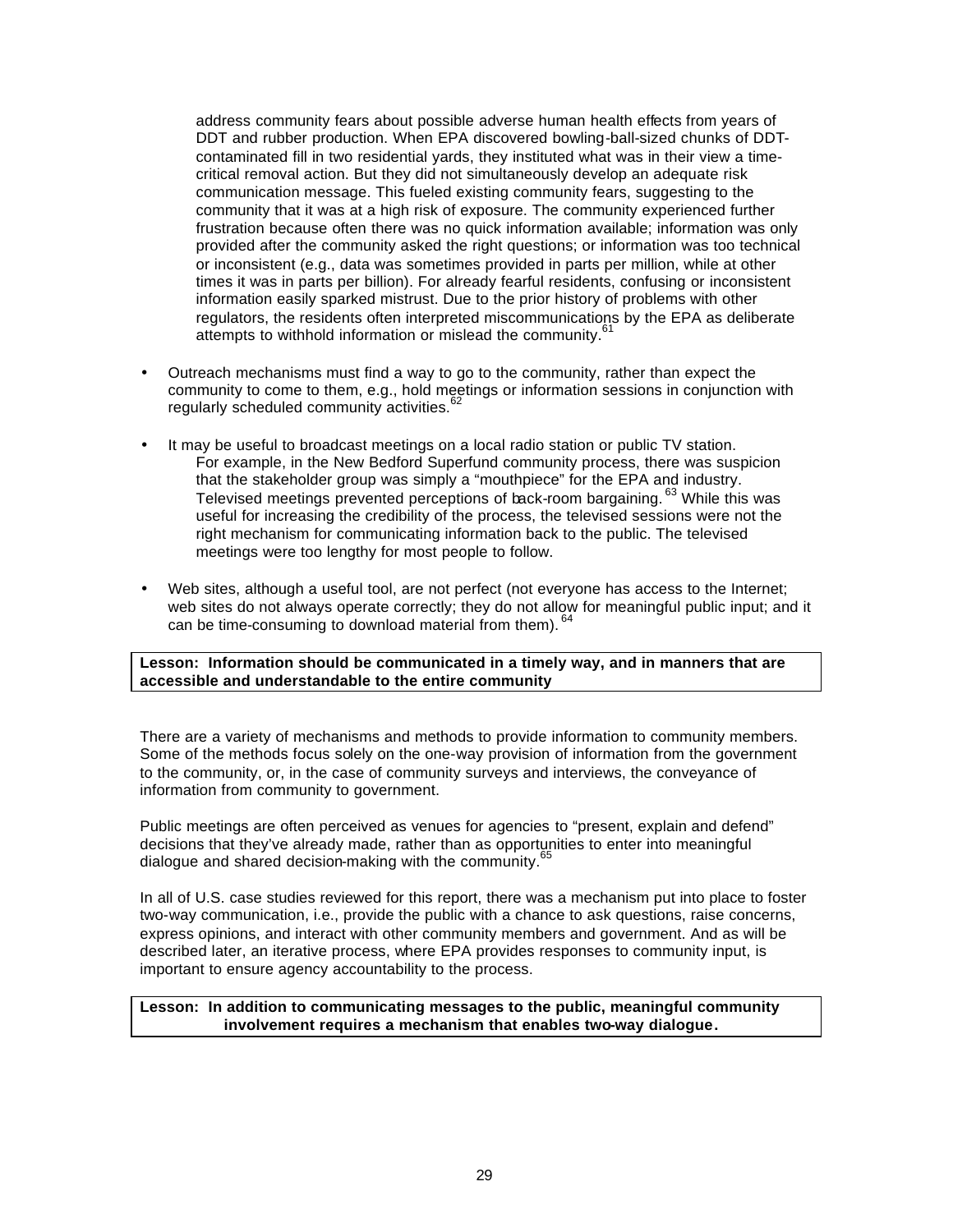#### **34.3.3 Allow for Independent Verification of Data**

Community members may not have a great deal of confidence in the analysis of scientific data that are presented to them. People living near contaminated sites may be hesitant to trust the work of a government that failed to prevent (and, indeed, was sometime responsible for creating) environmental contamination.<sup>66</sup> The public may also be distrustful of scientific and technical experts from a variety of public and private institutions who have been slow to acknowledge hazards and quick to minimize risk — often preferring to wait for more scientific evidence before taking action deemed to protect the public interest. $65$ 

The lack of confidence in data may be well founded. The U.S. National Research Council has acknowledged that science is not value-neutral or objective, especially in terms of how it makes assumptions, frames problems, or, at times, reports findings.<sup>68</sup> Others have reported on how science and technical expertise can be politicized, and how the interpretation of scientific data cannot be isolated from the personal, social, and political context of the individual providing the interpretation.<sup>6</sup>

The task of increasing public confidence in scientific data may require that research be conducted or verified by an independent source. This proposition has been substantiated by EPA's research. In an EPA review of eight agency regulatory negotiations, the Agency found that 80% of the controversial issues were successfully negotiated or resolved through the presentation of objective data and/or analysis. In many cases, credibility of the "objective data" meant that the data were produced or confirmed by a source other than EPA.<sup>70</sup>

#### **Lesson: Credibility of scientific information may require that it be independently collected or verified.**

### **3.4.3.4 Create Funding and Initiatives for Community on Capacity Building**

The data associated with mine-site remediation are often highly technical, and there can be overwhelming amounts of data produced. EPA acknowledges that without outside expertise, groups with non-technical backgrounds can be significantly disadvantaged in their ability to participate effectively in decision-making.

One tool that EPA developed to enable Superfund communities to have the capacity to understand and use technical data to better make decisions comes in the form of Technical Assistance Grants (TAGs).<sup>72</sup> These grants are made available to community groups to hire experts to review technical issues associated with contaminated sites. Not only has this effort proven to be a considerable success in making it easier for community groups to interpret data and understand technical issues, it has also improved dialogue with EPA, enabled the community members to educate other nearby residents about the issues, and has established credibility of the groups involved.<sup>73</sup>

The Pine Street Barge Canal Superfund site was a technically complex site, and public opposition to EPA's first proposed remedy was mainly due to technical issues related to gaps in data collection at the site. Consequently, understanding complex data and technical issues was critical for meaningful community involvement. Community representatives said they had all the technical assistance they needed because the group received a TAG from EPA that allowed them to hire their own technical advisor to analyse the site data. One of the community members interviewed said the TAG was critical because it enabled the community to be an equal player in deliberations on technical issues.<sup>7</sup>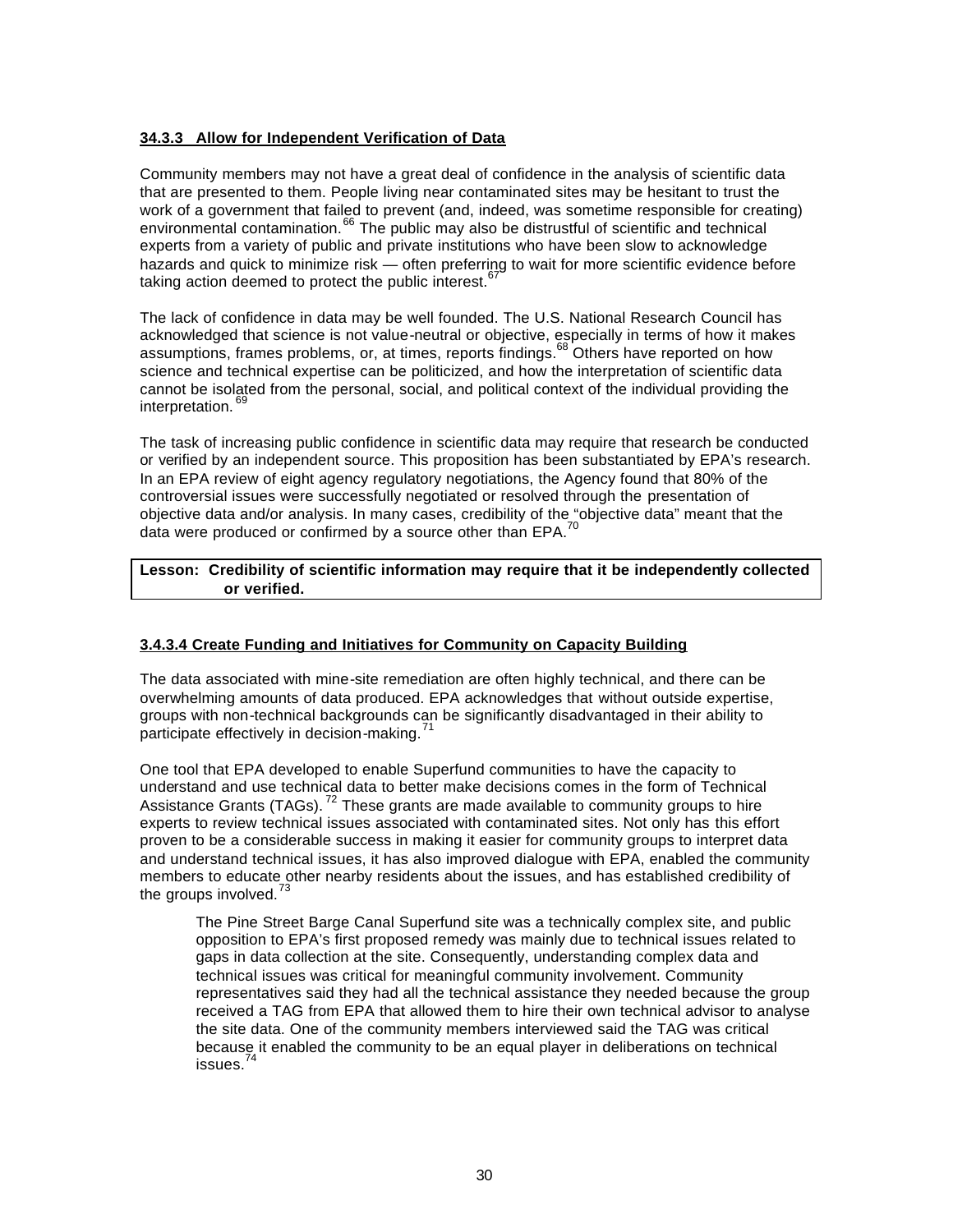At the Summitvi lle Mine Superfund site in Colorado, the community's technical advisor (hired through a TAG grant) submitted comments to the EPA that resulted in changes to the site reclamation plan.<sup>75</sup>

#### **Lesson: Technical assistance for community members levels the playing field and enables the community to participate more fully in decision-making. It may also lead to improvements in remediation plans.**

Involving community members in actual technical work can both empower and provide community members with a more complete understanding of the complexities of the scientific issues involved in clean-up and related issues. They are then able to convey this information to the broader community.

At the Rocky Flats Superfund site in Colorado, a Citizens' Environmental Sampling Committee (CESC*)* was created out of a recognition of the inadequacies of the existing soil sampling records and the lack of public trust in the work conducted by governmental agencies and their contractors. The Colorado Department of Public Health and Environment (CDPHE) worked with the state-initiated Health Advisory Panel (HAP) to establish the citizen-based committee to conduct a soil sampling study. Concerned citizens and community organizations were invited to select sampling sites, a sampling methodology, and the analytical laboratory. CESC members were also asked to analyze the data and write a report of the results. CDPHE arranged for Colorado State University to present soil sampling demonstrations so participants could learn sampling techniques. The agency also arranged a tour of a radiological sciences laboratory at the University so members could see how soil samples are analyzed. Committee members had full decision-making authority. They selected topics and experts for educational presentations and selected the sites for sampling. It was an innovative and empowering approach to both public participation and capacity building.

By involving members of the community in the actual work of a risk assessment at the Palmerton Zinc Superfund site, EPA not only gained helpful information (e.g., public input resulted in some valuable corrections to data in the draft risk assessment report), but also established a high level of public confidence.

#### **Lesson: Including community members in the hands-on investigations and remediation work increases community capacity and trust in a process**

### *3.4.4 Formal Community Involvement Processes*

#### **3.4.4.1 Nature of Involvement**

EPA suggests that initial discussions should be held with a community to clarify the type of process to be used, what the goals will be, and what the process can and cannot accomplish.<sup>76</sup> This is necessary to reveal differences in expectations. Failure to do so may result in a serious erosion of public trust in a government department or a particular process.

In Rocky Flats, CO, the Future Site Use Working Group (FSUWG) was established to create a mechanism to enable different parts of the community to work together to study options available for future site use and to make informed recommendations to the Department of Energy (DOE) and other agencies on this issue. FSUWG was charged with identifying opportunities and constraints for the future use of the site. Many participants interpreted this as meaning the group's recommendations would actually influence final decisions made by government officials.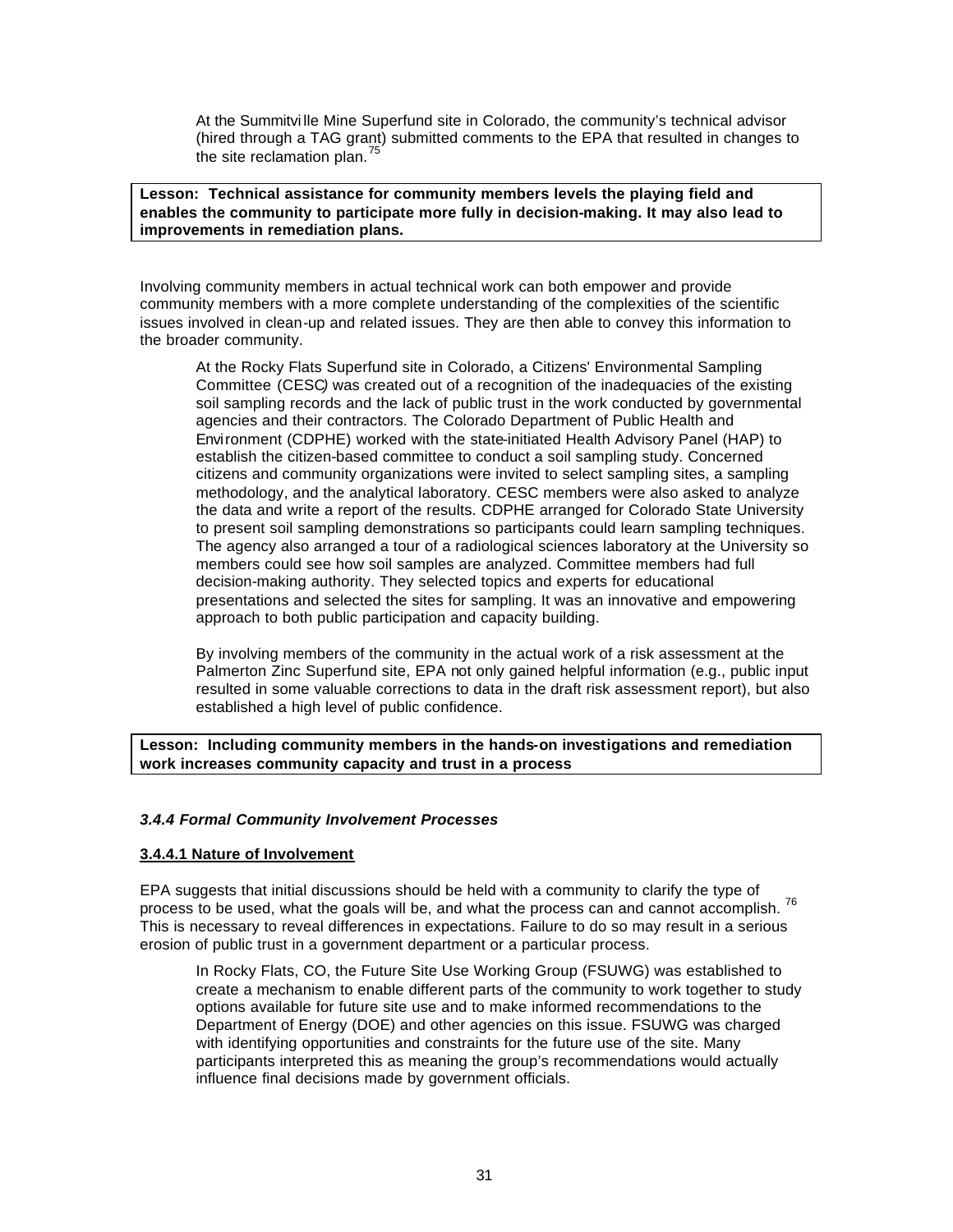The agencies, on the other hand, believed that the purpose of community involvement activities was to enable them to hear and consider community views, but that the ultimate decision was their responsibility.

When DOE made no formal response to the group's recommendations, members perceived it as a lack of respect for the group's efforts and an indication that the agency was not trustworthy. When DOE later circulated documents that were seen as having significant divergence from the group's recommendation, there was considerable anger and public outrage. It was seen as a violation of public trust.<sup>77</sup>

#### **Lesson: The community should be made aware of the purpose of the participation process – before they enter the process.**

On the issue of multi-jurisdictional overlap at contaminated sites in the United States, Ashford and Kerr (1999) found that the complex pattern of multi-agency involvement is both a source of confusion for the community, as well as an opportunity for interagency coordination, cooperation and synergy.<sup>78</sup>

The following examples of interagency cooperation illustrate some successful interagency efforts:

In Saltville, Virginia, representatives from two federal agencies (EPA and ATSDR), and the state environmental agency created a joint decision-making process for the clean-up of contaminated sites in the town, and coordinated their communications and citizen participation efforts (e.g., public meetings). The Team met monthly, and made all decisions by consensus. The Team also had decision-making authority, and their decisions were not second-guessed or reversed by their agencies. This helped enhance accountability and credibility with the local community.<sup>79</sup>

In Bartlesville, three federal and two state agencies created a Task Force to coordinate activities with respect to community health issues related to zinc smelting operations. By working together, agencies were able to accomplish some tasks more efficiently, e.g., ATSDR funded the state to the blood lead studies, eliminating the necessity of having to go through its own peer review process before results could be released. <sup>80</sup>

#### **Lesson: Multi-jurisdictional overlap can create confusion in the community. It may also provide an opportunity for interagency coordination, cooperation and synergy.**

#### **3.4.4.2 Membership**

A study conducted by EPA entitled *Stakeholder Involvement and Public Participation* concluded that the greater the diversity of perspectives included, the more likely the process and resulting products will be perceived as credible by the community.<sup>81</sup>

Other research suggests that even in cases where the processes appear to have good community representation, it is important to consider whether the participants adequately represent the views and values of the larger, unorganized, inactive, and non-participating public.<sup>82</sup>

For example, at the Sandia Laboratory Site in Albuquerque, a Steering Committee of local residents was responsible for publicizing openings on the Community Advisory Board (CAB), and creating a list of potential members from the respondents. The Steering Committee sought to recommend delegates who represented a broad political and demographic spectrum. The CAB members were appointed by the Department of Energy (DOE).

Although appointed to represent the community, many members of the CAB did not feel comfortable with this role. They said they could not speak for the community, even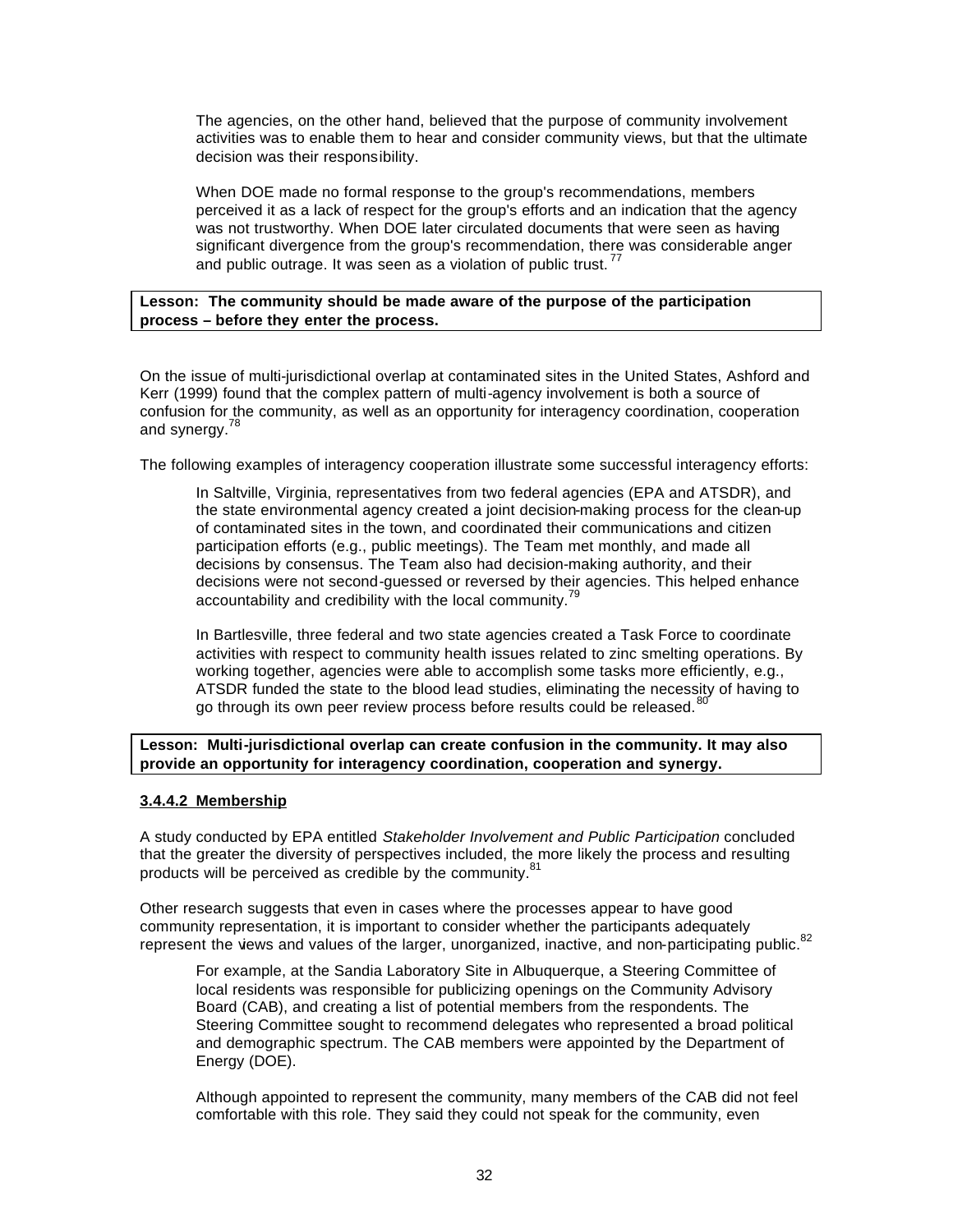though the agency and facility assumed they did. In the words of one member, "DOE would say, 'we need the public to tell about these things and you, the board, represent the public.' But we don't represent the public because we were appointed by DOE." Another member noted that, "They [Sandia Lab] go around and say the CAB endorsed it and therefore the community supports it. This is not necessarily true.<sup>88</sup>

#### **Lesson: Membership should include broad representation that reflects the diversity of viewpoints in the community.**

Increasingly, public participation is being distinguished from stakeholder involvement.<sup>84</sup> A major difference between the two types of involvement is that public participation generally does not differentiate between different members of the public. Stakeholder involvement processes, on the other hand, tend to be more targeted in their membership,  $85$  with the resultant criticism that stakeholder processes can sometimes eliminate the "fringe elements" or dilute the influence of the most severely impacted members of the community, who are often the least powerful as well. $86$ 

The Lead Steering Committee demonstrates how a targeted or pre-selected involvement process served to reproduce inequalities in a community.

This case involves heavy metal contamination of the West Side of Bartlesville, Oklahoma, a community with a large proportion of low-income and minority (African-American) residents. The West Side had long endured a disproportionate burden of environmental hazards within the larger community of Bartlesville, and they wielded little political power within the large Bartlesville community. The state environmental agency established the Lead Steering Committee as a mechanism for two-way communication between the involved public agencies and the public. Members were appointed by the state agency, after trying to identify the "major players" in the community at a public meeting. The primary purpose of the committee was to get information out to the community, and as a result, members of the local media were appointed. Some members of the affected West Side community felt under-represented on the committee. Some committee members from the West Side reported a continued sense of a power imbalance, noting their views were not respected or taken as seriously as those of other members.

**Lesson: Community members easily recognize and may be critical of public participation mechanisms that leave out or mute the voices of community members.**

#### **3.4.4.3 When to Engage the Community**

The Li Tungsten Superfund process is an excellent example of how early and meaningful public involvement can lead to a better clean-up. The Li Tungsten site was selected by EPA to test the effectiveness of early community involvement in the Superfund clean-up process. <sup>88</sup>

The Li Tungsten Community Task Force, which included residents, business interests, local environmental organizations, potentially responsible parties, and local and state governments, was organized prior to the initiation of the remedial investigation. The Task Force provided assistance and input to EPA on the best approach for dealing with soils, sediments and groundwater contaminated by 40 years of tungsten-products manufacturing. The main lessons learned by the EPA from this test case were that:

- Formation of the Task Force at the outset allowed the membership to see the Superfund process from beginning to end, which greatly reduced the misunderstanding that leads to distrust and lack of community cooperation.
- The Task Force made a significant contribution to the clean-up effort through early scoping of issues and dissemination of information to the community. Also, the Task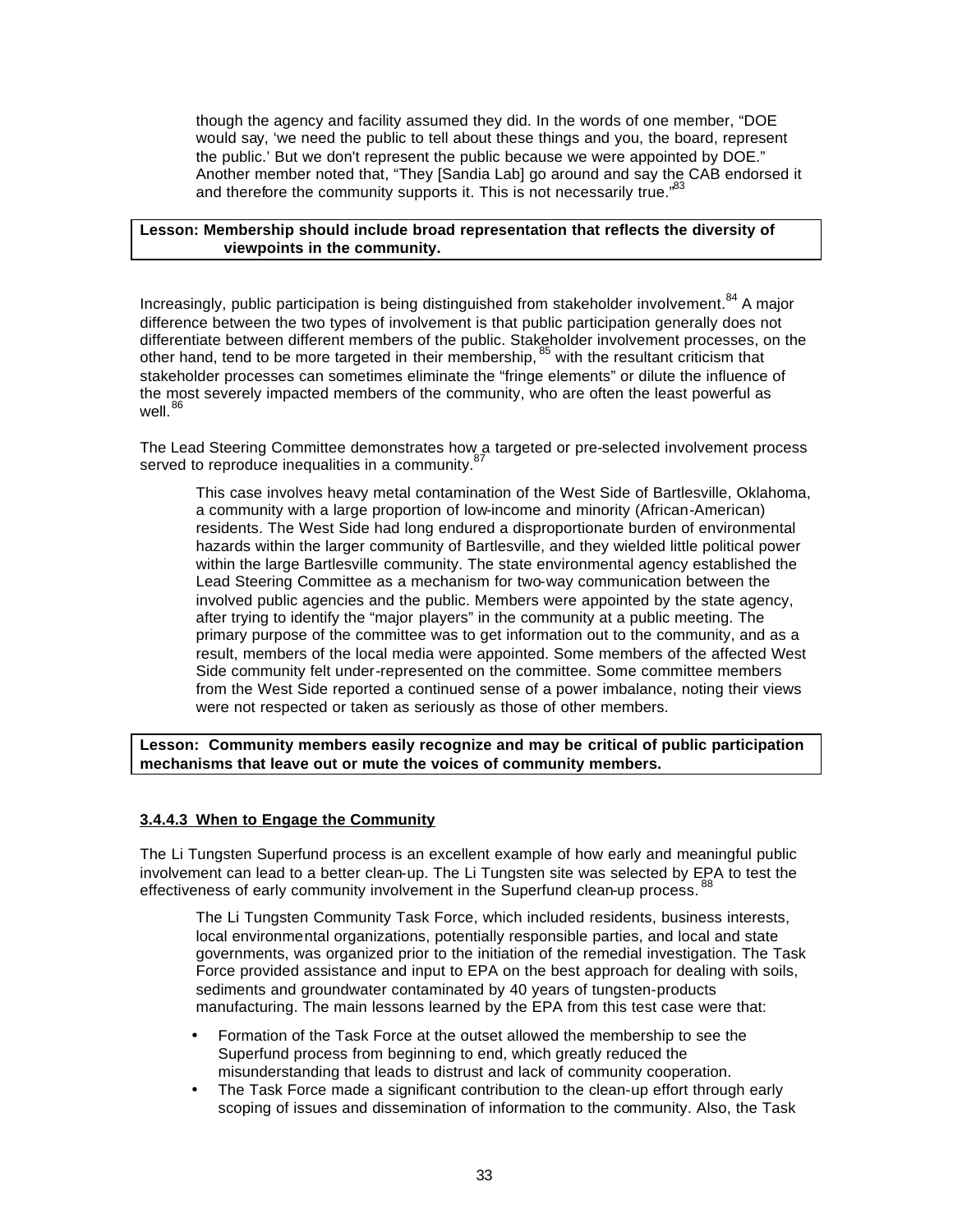Force involvement improved the quality of the Remedial Investigation report and substantially influenced EPA's feasibility study deliberations.

The public has useful knowledge. The risk assessment was improved because of the Task Force's input on how the property had been used and the anticipated future land uses.

The literature supports the premise that public involvement should begin early in the decisionmaking process, as problems are being defined and formulated.<sup>89</sup> This can help to take citizens making process, as problems are being defined and formulated.<sup>89</sup> out of a reactive position; offer them meaningful engagement in discussions of options, tradeoffs, and consequences; and, as seen from the following example, build trust between the participants.

The Albuquerque Environmental Justice and Superfund Summit is an example of community involvement at the planning stages of a process. The summit is considered to be a groundbreaking effort at building partnerships and creating dialogue among a broad range of interests.

The purpose of the summit was to develop solutions to the contamination issues faced by Albuquerque's San Jose neighbourhood. The summit was planned, designed, sponsored, and implemented through a collaborative process that included community organizations, government, and industry. Each group had reasons to participate and collaborate.

Involving such a large number of disparate groups in a single planning process was difficult and time-consuming, but those involved were committed to shared decisionmaking and community-building, even if it occurred at the expense of efficiency. The open, collaborative nature of the Summit's planning process has led to a spirit of mutual respect, a commitment to continue to improve communication among often contentious groups, a recognition of the value and validity of the different forms of knowledge, and enhanced trust between and among the different community groups and government agencies.<sup>90</sup>

The literature also suggests that public participation activities should not be initiated if decisions have already been made and there is no possibility that the public can influence them.<sup>91</sup> If the public is involved only after decisions have been made, it is highly likely that they will believe the process lacks credibility.

At the Pine Street Barge Canal Superfund Site, EPA released a \$50 million cleanup plan that had not been the result of community input. There was general agreement that the presentation of this plan left the Agency's credibility with the community in tatters. Eventually, community acceptance of a remedy was gained, but this occurred only after they were able to become actively involved in decision-making through a Coordinating Council.<sup>92</sup>

**Lesson: Community involvement should occur early in the process, and definitely before decisions are made.**

#### **3.4.4.4 Factors Affecting the Success of Community Involvement Processes**

Agency accountability to a public participation process is essential. The credibility of the process may be undermined if agencies do not respond (or fail to respond in a timely manner) to the public's input, suggestions or recommendations. This was seen in the Rocky Flats FSUWG example, above. When the DOE failed to formally respond to FSUWG's recommendations, members perceived DOE as being untrustworthy, and lacking respect for the group's efforts.<sup>93</sup>

In their *Stakeholder Involvement and Public Participation* report, EPA lists a number of lessons learned with respect to Agency accountability:<sup>9</sup>

1. When public input and concerns are voiced, the Agency needs to be able to clearly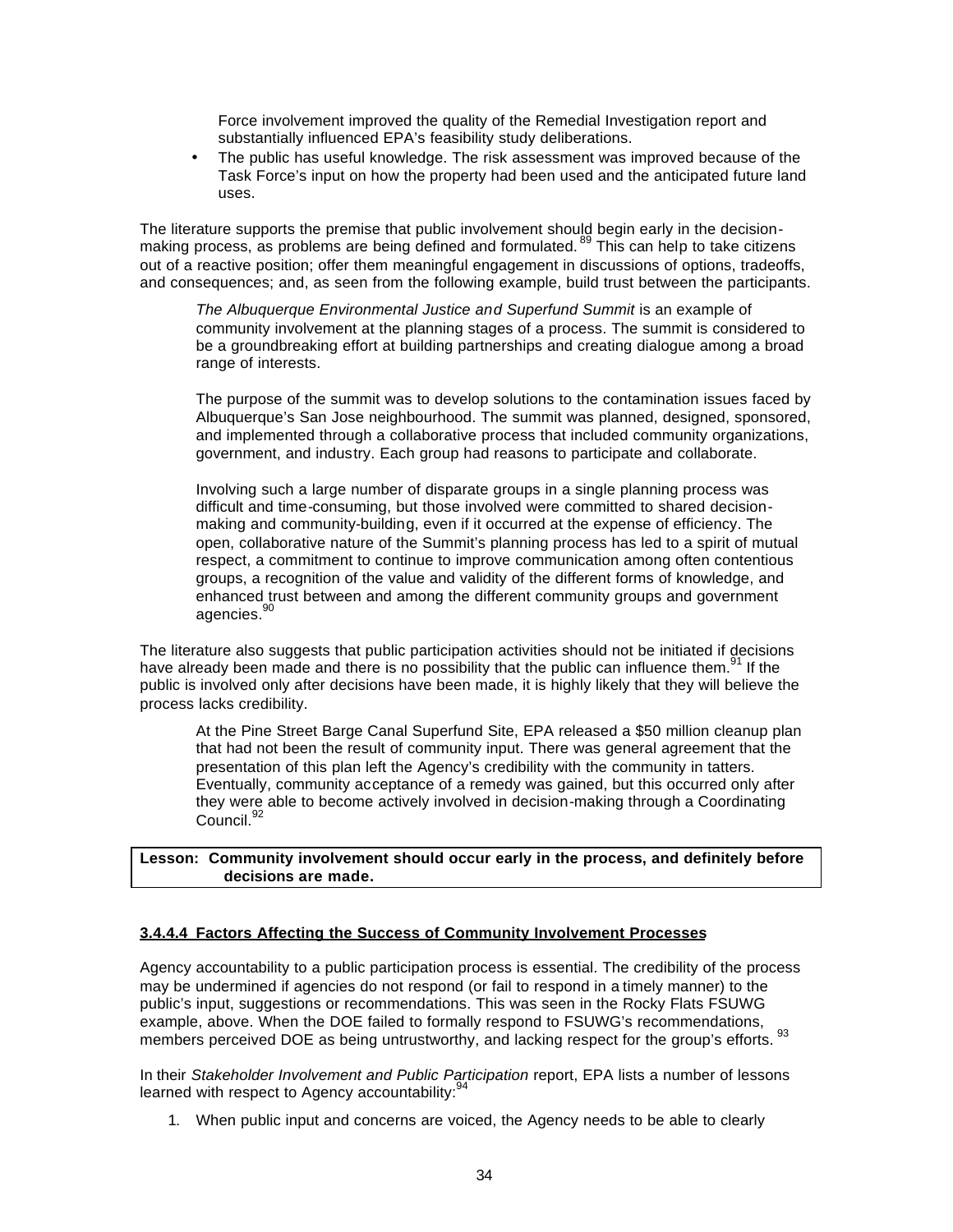explain how that advice will be used.

- 2. If the Agency makes a decision that is at odds with community input, it should explain to the community why the decision was made.
- 3. The Agency should expect that community members will strongly desire to re-state and argue their position. Thus, EPA needs to have a clear, flexible process that allows room to further debate the Agency's decision.
- 4. EPA should be open to the possibility that the decision may require changes before being considered final.
- 5. These efforts will send a signal to the community that the public's input truly is valued. Without such measures, the credibility of the public participation effort may be lost.

There may be a need to provide training to regulators who are involved in stakeholder and public participation processes. It was recognized by EPA that Agency staff would greatly benefit from training in both the value and use of these activities, and also in how to conduct themselves in the processes.

It may be important for governmental officials who are in the position to make or influence decisions to attend and participate in community involvement activities and events. Community members in some of the case studies questioned an agency's interest and commitment to the public participation process and to shared decision-making when only low ranking personnel participated in a process or attended meetings.<sup>95</sup>

#### **Lesson: Governmental agencies' accountability to and support for a process are essential.**

Consistency in membership is often cited as extremely important in achieving timely progress toward goals. For example, members of the Pine Street Barge Canal Coordinating Council have acknowledged that low turnover in membership helped to foster the trusting relationships necessary to reach a consensus agreement.<sup>96</sup>

Consistency, however, may be difficult to achieve in some community processes. Both community members and government employees can suffer from "burn-out," which can be induced by the large time commitment that so many formal processes require. It may also be brought on by an inability to deal with conflicts that arise.

In EPA's Montrose-Del Case Study, there was high government turnover because of the stress and challenge of addressing the social issues that went hand-in-hand with the contamination.

At the Montrose-Del Amo Waste site, a citizen's group requested an extensive permanent relocation of residents after bowling-ball-sized chunks of DDT-contaminated fill were found in two residents' yards. EPA management believed that relocation was unnecessary. The on-site EPA team, which wanted to be responsive to the community and build credibility, found themselves in a very difficult situation. Eventually an agreement was reached to temporarily relocate 30 families during the cleanup excavation work. When the excavation was completed, it was difficult for the on-site EPA team to get the residents to move back. EPA team members were often overwhelmed by these and other social issues. Out of all of the government departments involved in the project, they were the only ones with any community involvement training, and as a result, they bore the brunt of citizen interaction. The incidence of EPA staff burn-out and subsequent team turnover was high, which frustrated the community, who felt they were continually having to get new staff up to speed.

In addition to affecting the success of a process, a high turnover rate of governmental staff participating in community involvement processes may contribute to a perception that the agency is inconsistent and incompetent. Both high staff turnover and conflicting information from different staff members caused many citizens in St. Louis to lose confidence in the Department of Energy.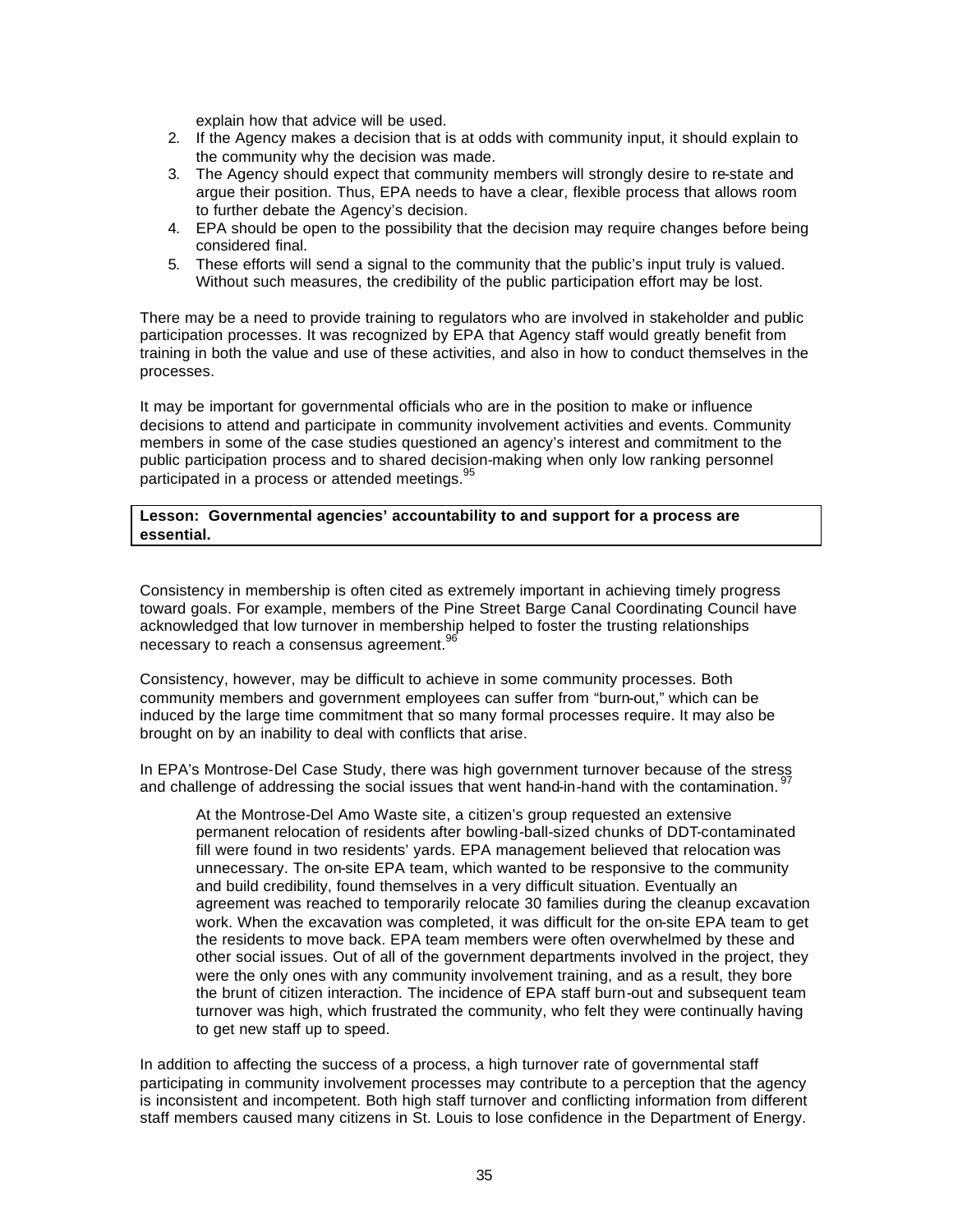In the words of one community member: "It seems like DOE is very confused...and it seems like you are always dealing with new people."<sup>98</sup>

#### **Lesson: High rates of participant turnover can lead to frustration, and decrease the credibility of the process.**

EPA case studies also indicate that openness and transparency can significantly influence public trust and willingness to participate in the process. The following example shows how an open risk assessment process increased the Agency's credibility within the community, and also led to a better risk assessment process.

For close to 100 years, two zinc-smelting plants operated outside the town of Palmerton, Pennsylvania. Contamination from these operations included more than 30 million tons of smelter residues, and contaminated ground and surface waters. Some community members and potentially responsible parties questioned EPA's assertions that contamination within the community was related to the zinc operations. They claimed, rather, that the contamination was attributable to lead paint, gasoline, cigarettes, etc. When EPA successfully "fingerprinted" the metals contamination, proving its industrial origins, the Agency had a clear opportunity to move forward with their cleanup efforts. Instead they decided to involve the stakeholders in a risk assessment exercise. This exercise was conducted in an extremely open and transparent manner. Regular meetings were held in the community and EPA offices, and minutes of these meetings were published in a newsletter. And data, methodology, issues and concerns were freely shared and discussed. The exchange of technical data was so complete that both EPA and the community had sufficient information to do their own risk assessments. EPA not only gained helpful information (e.g., the community's assessment resulted in some valuable corrections to data in the draft risk assessment report), but also established a high level of public confidence. No one complained about the process or felt blind-sided by results. Although not everyone was pleased with the conclusions of the risk assessment, no one felt left out of the process.<sup>99</sup>

Even if meetings are open to the public, they can be run is ways that severely limit the ability for certain viewpoints to be heard. For example, if time is not specifically allocated for public comment, tight control of public meetings can exclude public participation. This can anger community members who view the meetings both as information sessions, and as venues for intra-community communication. In the words of one St. Louis resident:

*By the time your opportunity to talk comes around, your energy is dissipated...the bulk of the people leave before the public gets to talk. So by the time you get to the part where you could learn from your neighbors, people aren't there. <sup>100</sup>*

#### **Lesson: Openness and transparency can lead to a better process.**

There are different approaches to coming to group decisions. Some of the case studies provide examples of consensus-based decision-making, while others have employed a voting structure.

Neither of these is a clearly preferred option, as there are pros and cons associated with both approaches. The main lesson coming out of the review of these mechanisms is that no matter which approach is taken, it must be viewed by the participants as being fair.

Reaching consensus is time-consuming and may be frustrating, but it may lead group cohesiveness,<sup>101</sup> and to decisions that are more acceptable to the broader community.

While most EPA Community Advisory Groups do not operate by consensus, members of the Pine Street Barge Canal Coordinating Council adopted a consensus-based decisionmaking process. All participants in evaluation interviews agreed that although the consensus process was costly and time- and resource-intensive, and frustrating for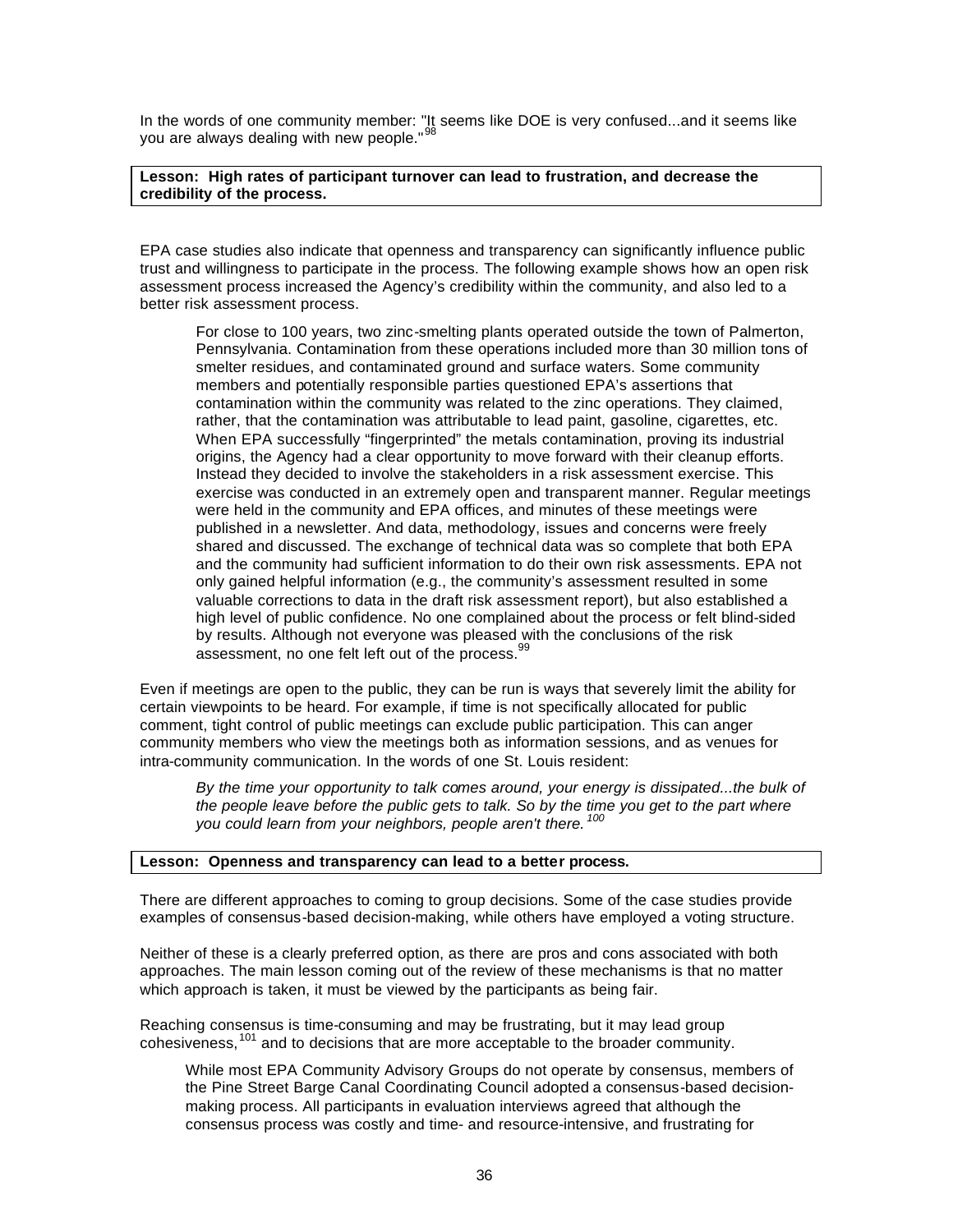participants, the benefits to the community outweighed these additional costs. The community was empowered by becoming a partner in decision-making at the site, and the community agreed on a remedy acceptable to all parties. And all stakeholders agreed that it probably was the only way the group could have reached an agreement acceptable to all parties involved.<sup>1</sup>

Several factors specific to the Pine Street Barge Canal site may have made consensusbased decision-making the appropriate choice.

- The community included an unusual coalition of community groups, environmental groups and potentially responsible parties.
- All segments of the community were united in opposition to EPA's first clean-up plan.
- All of the Council members were fully committed to the same goal, i.e., reaching a mutually acceptable agreement and remedy.
- There was virtually no turnover in Council membership over the five-year process, which provided the opportunity for members to build trusting relationships that enabled them to reach agreement.
- The EPA was flexible and diligent in its efforts to make the consensus process work. Council members praised EPA staff for their ability to do this work in the context of a regulatory role that was not necessarily conducive to consensus-based decisionmaking.

A voting structure has the potential to move the process along in a more efficient manner. There is the concern, however, that an imbalance of power in the membership may not provide adequate representation of the interests of affected community.

Our review has revealed a couple of useful examples of how groups have attempted to address this power imbalance:

*The Bartlesville Coalition* of three community groups – each with different agendas – came together to apply collectively for an EPA Technical Assistance Grant. The three groups selected their own representatives for membership on the Coalition. Two of the groups represented the affected West Side community, while one of the groups represented business interests of the wider community. To better reflect the interests of the affected community, the two West Side group were given two votes to the businessgroup's one.<sup>103</sup>

*Rocky Flats Local Impacts Initiative (RFLII)* is a broad-based group with representatives from cities, counties, interest groups, the Chamber of Commerce, Rocky Flats employees, the Steelworkers union, affected landowners, the Department of Energy, and the Rocky Flats plant contractor. Neither the DOE nor the plant contractor has voting rights. And as a means of providing a voice for constituents not aligned with the above organizations, three "at large" positions were created, each having full voting rights.<sup>104</sup>

#### **Lesson: Efforts must be made to ensure that processes are conducted in a fair and equitable manner.**

Effective facilitation can be critical to working through the conflicts that arise in multi-stakeholder or community involvement processes.<sup>105</sup>

In the Pine Street Barge Canal case study, "Neutral, third-party facilitation was essential to guide deliberations of the community advisory group at this contentious site, where multiple<br>
<sup>06</sup> segments of the community and of the regulatory community were present at the table." The lessons on facilitation conveyed by this case study were that:

• Carefully consider whether you need someone to fulfil the role of mediator or facilitator, and choose a candidate with that specific skill. Be clear about which role you expect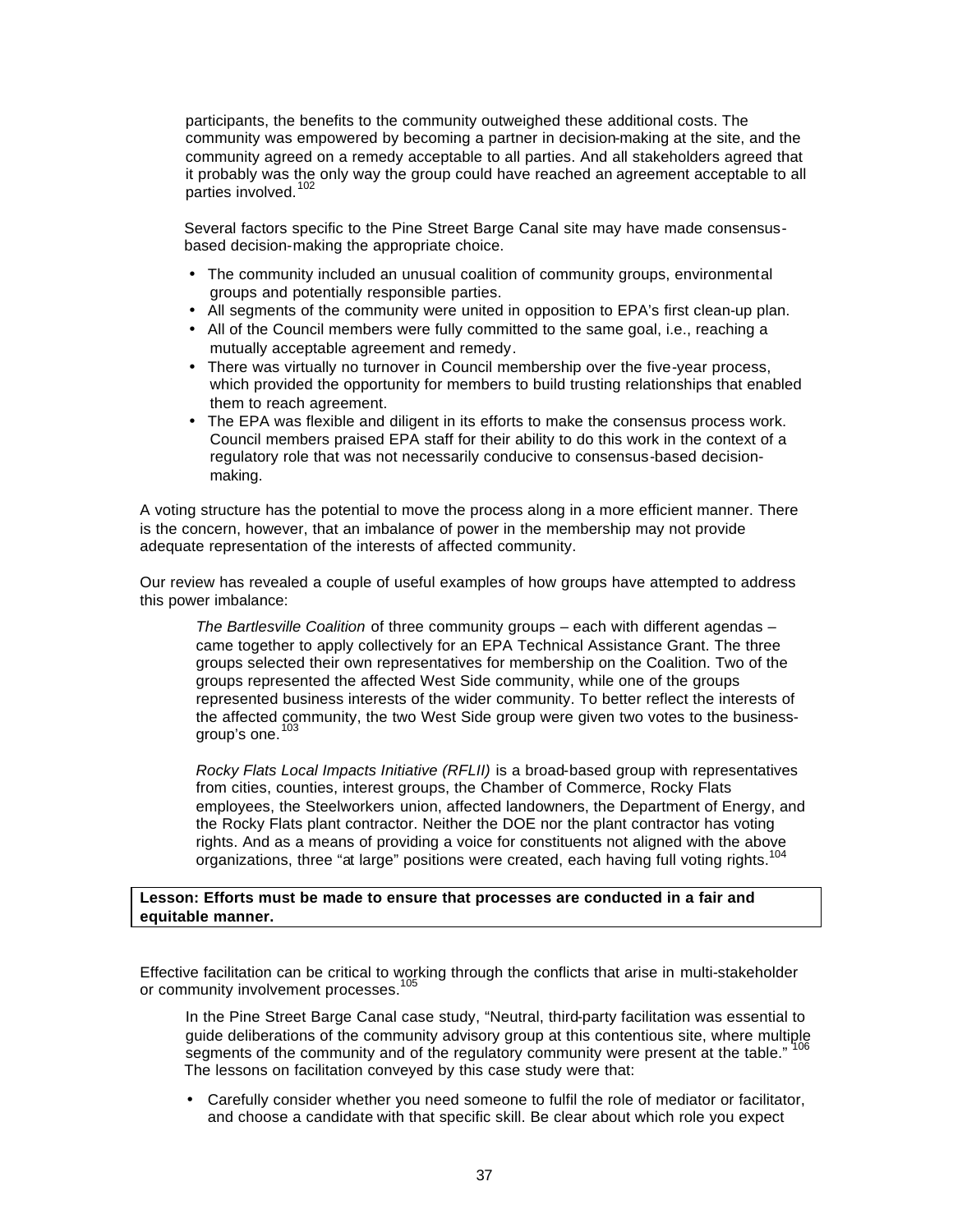that individual to play.

- A skilled facilitator will prepare agendas, keep meetings on agenda and discussions on track, record important points and decisions for participants, help the group resolve conflicts that arise and come to closure on important issues and milestones during the process of reaching its goals.
- One size does not fit all. If possible, allow the community to interview more than one candidate so they can choose someone with whom they are comfortable.

EPA also stresses that early facilitation is important, especially if the process includes a number of participants representing a variety of different viewpoints or interests. If facilitators are brought in only after troubles are apparent, "it may not erase troubling developments that have already emerged."107

**Lesson: Conflict resolution mechanisms and quality facilitation is extremely important to ensure that conflicts do not seriously hamper the process.**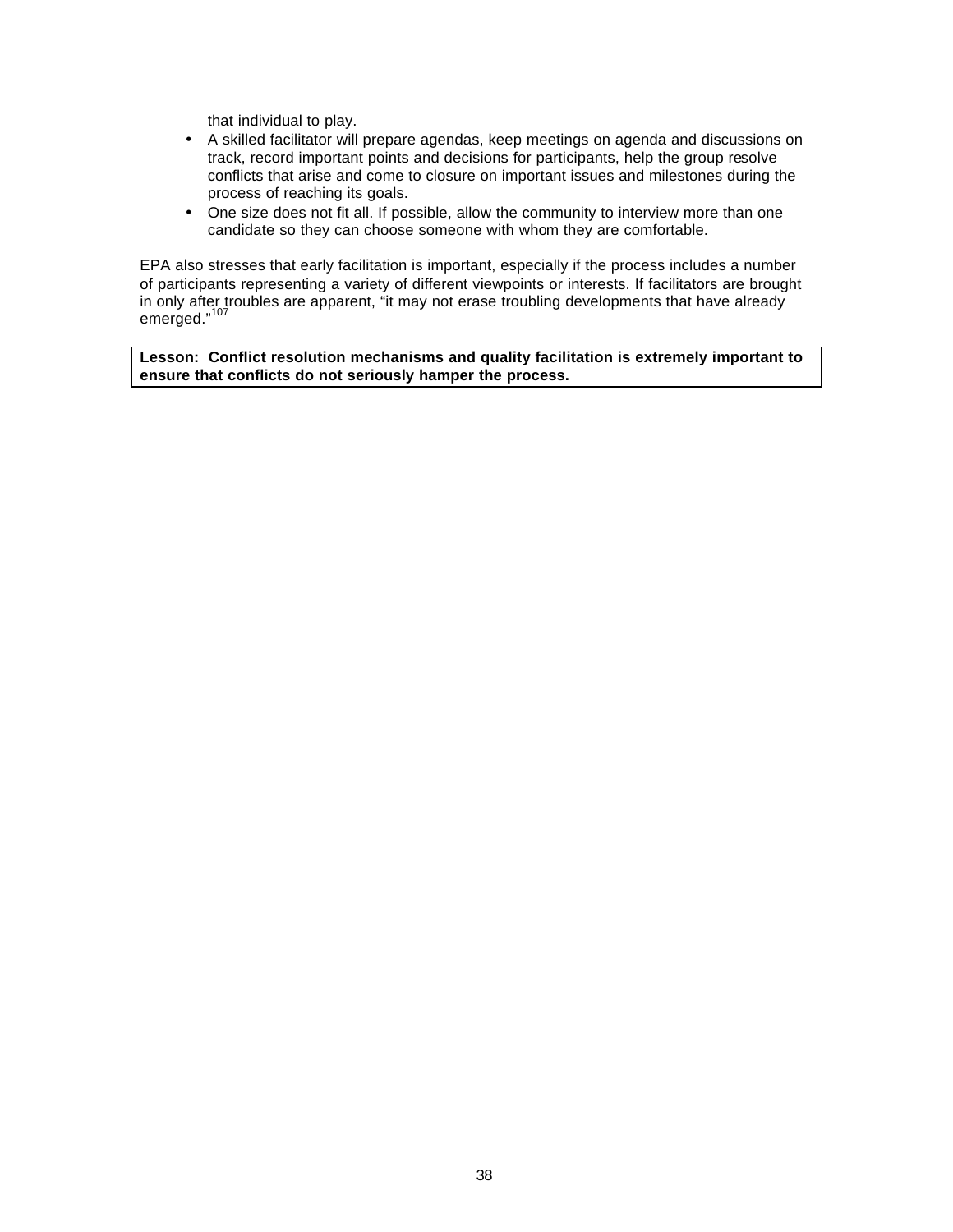# **4.0 LESSONS LEARNED FROM THE CANADIAN AND U.S. RESEARCH**

The following discussion draws on some of the key lessons learned from the three Canadian case studies, the U.S. EPA's experiences with community involvement processes, and some selected studies that deal with public participation and contaminated sites.

The general themes and topics discussed below were chosen because they were common to both the Canadian and U.S. research. Some examples are provided, and references are made to some of the case studies that include illuminating examples of the points being made.

At the end of the discussion section, all of the lessons learned from the Canadian case studies and the U.S. examples are listed.

To gain full appreciation for the breadth and complexity of issues that need to be considered when establishing community involvement processes, however, readers are encouraged to read the Canadian case studies and the Lessons Learned from the U.S. in their entirety.

The discussion is divided into four sections:

- I. Benefits of Community Involvement;
- II. Barriers to Community Involvement;
- III. Overcoming Barriers to Community Involvement; and
- IV. Lessons Related to Formal Community Involvement Processes

### **I. BENEFITS OF COMMUNITY INVOLVEMENT**

Our case studies and lessons learned by the U.S. Environmental Protection Agency (EPA) indicate that community involvement leads to better decisions when it comes to the remediation of contaminated sites. Community members can provide local knowledge, information, and insight that may be lacking in expert-driven processes. In some cases, community involvement also leads to lower remediation costs.

#### **II. BARRIERS TO COMMUNITY INVOLVEMENT**

It cannot be assumed that limited participation in a public process means that the community members are not interested in or concerned about the subject. There are a number of reasons why community members may not participate in a process.

People living near contaminated sites may be hesitant to trust a government that failed to prevent environmental contamination. As a result, lack of community trust in government often becomes a major barrier to participation in a government-led process.

Disillusionment with processes that do not adequately reflect community composition, or that fail to resolve conflicts in a respectable manner, may also diminish participation and prevent community members from becoming involved.

The scope of the process may prevent certain groups within a community from becoming involved. For example, community members who are concerned primarily about health and relocation issues may not want to become involved in a process that is solely focused on determining the best reclamation option. (See Deloro Case Studies)

Furthermore, if there is an indication that input from the community is not going to be meaningful, e.g., decision-makers have already made up their minds, and public participation is mere "window dressing," community members may choose to expend their energies elsewhere.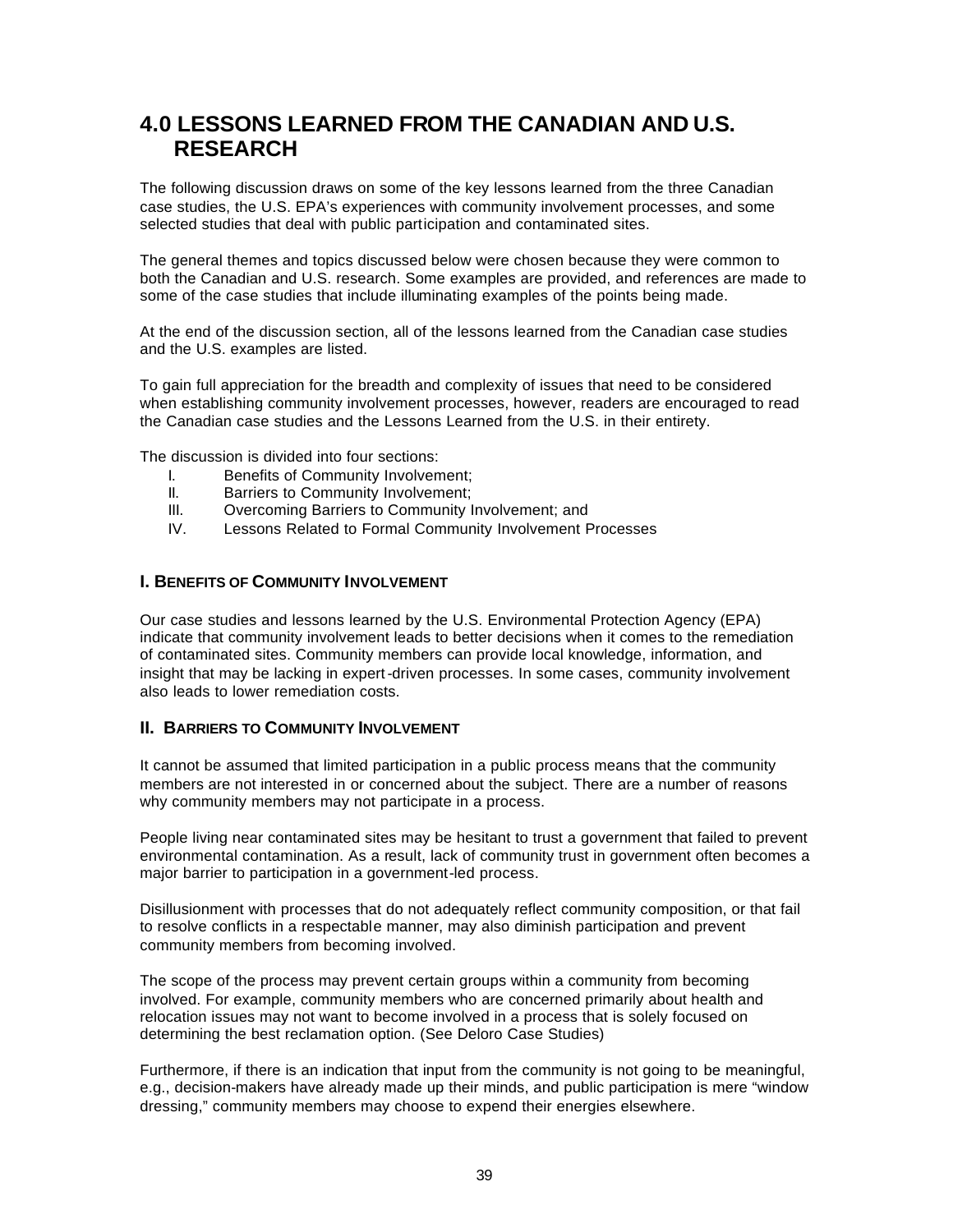Finally, health, social, economic, political, economic, historical, cultural, and other factors may affect the willingness or ability of a community member to participate in a process related to mine site remediation.

## **III. Overcoming Barriers to Community Involvement**

There are several key areas that require attention when attempting to overcome barriers to community involvement in a process. These are summarized below.

#### *Building trust*

Although building community trust can be a time-consuming and challenging process – especially if there is a history of conflict or mistrust – it is unlikely that community participation mechanisms will be successful without it. Consensus-based processes, if conducted well, may be able to facilitate the understanding required to generate trust among members of a diverse community or multi-stakeholder group. Trust may also be built when community members see that some of their priorities have been addressed along with government priorities. (See U.S. Lessons, Leadville Superfund example)

#### *Communicating with the public*

Communities are not homogeneous entities. As a result, it is likely that a number of communication tools and strategies will have to be used to disseminate and gather information, and educate community members. Extra effort should be made to ensure that the information is distributed beyond "those most willing to hear it" and that input is received from more community members than "those who are easiest to hear from."

Some of the information related to the remediation of contaminated sites is extremely technical. Consequently, efforts should be made to convey this information in an easy-to-understand format. Otherwise, large segments of the community will not have the knowledge to understand the issues and will be unable to fully participate in discussions related to remediation. The more technical information, however, should still be made available to those interested in delving into the data.

When information concerning contamination becomes available, it is important to disseminate this information to the community as soon as possible. Careful attention must be paid to communicating this information in a way that does not incite fear in the community.

#### *Building capacity in the community*

Citizens and communities require resources, knowledge, and skills in order to "level the playing field" and ensure that they can contribute to a process in a meaningful way.

Community members are often distrustful of the scientific studies conducted by government or industry. To increase the credibility of the data, there may be the need to provide the community with the resources to have the studies independently verified.

In many of the case studies examined for this report, a lack of capacity to decipher and utilize technical reports and data was seen as a barrier to meaningful participation in discussions concerning the remediation of contaminated sites. There are community members who have the desire and ability to understand these issues, if the time is taken to help explain the science to them. This can either be done within the community process itself, or by providing resources to community members to hire technical advisors to help them make sense of the information (e.g., in the U.S., citizens have access to EPA funding for technical assistance grants to hire technical advisors. We are not aware of any similarly government-funded technical assistance program in Canada).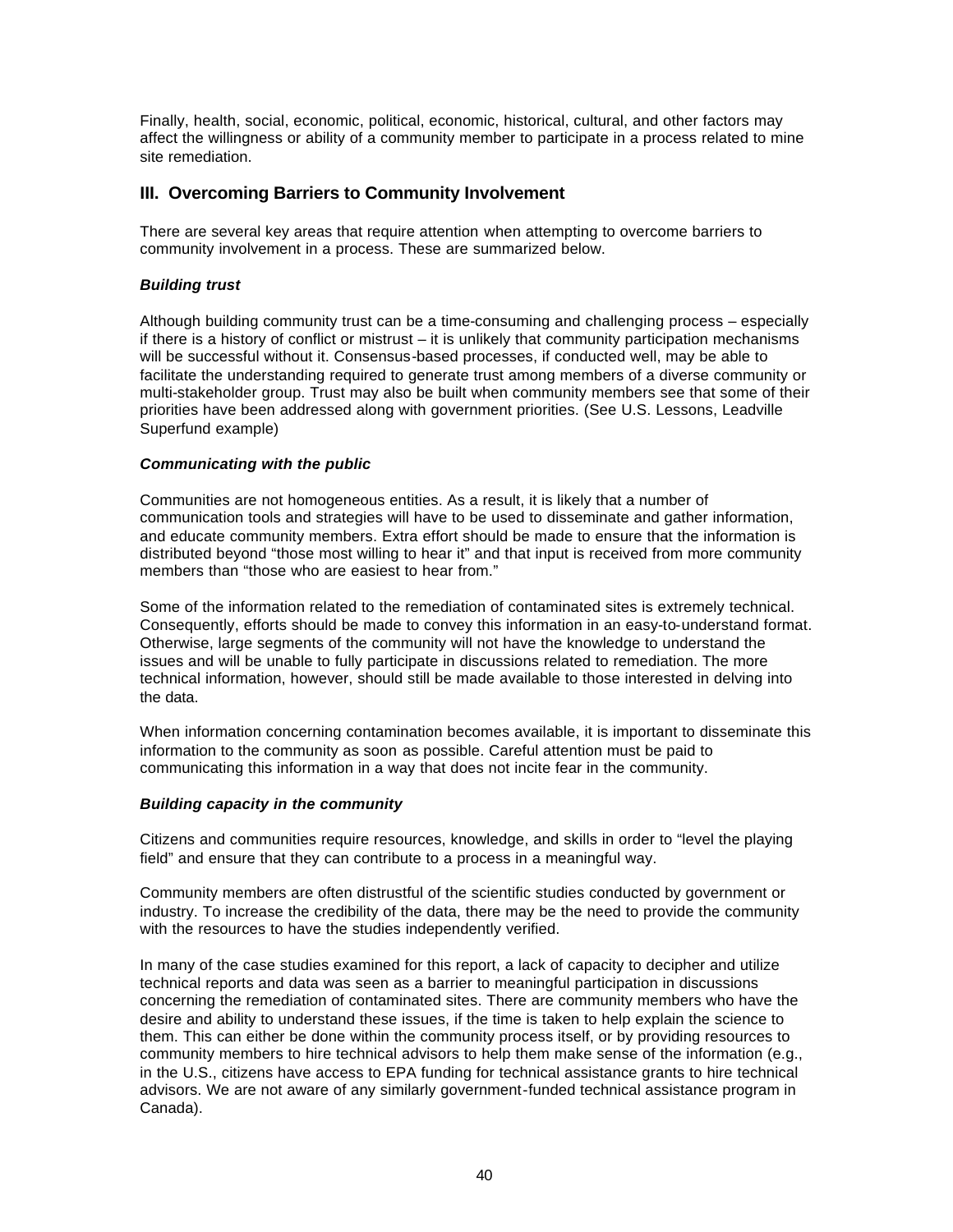By providing mechanisms for increasing the understanding of the technical complexity of contaminated sites and remediation options, community members may gain a greater respect for the challenges faced by regulators and other stakeholders. This, in turn, may create an environment where innovative solutions can be developed to address the multitude of issues existing at these sites.

Sometimes health and social capacity building efforts may be necessary as a parallel track to the technical and process-oriented capacity building. Wellness centres, literacy programs, programs with youth, health support initiatives, re-training programs, etc, can help to improve the ability of community members to participate fully in decisions that affect them.

Capacity-building efforts that increase community participation in remediation work (e.g., Citizen's Environmental Sampling Committee in Rocky Flats, CO) can both empower the community members and better enable them to understand the challenges faced in the remediation of contaminated sites. Often, it will lead to increased public confidence in the remediation efforts. (See U.S. Lessons, Rocky Flats example)

### **IV. LESSONS RELATED TO FORMAL COMMUNITY INVOLVEMENT PROCESSES**

For any given community it is likely that certain processes and mechanisms for community involvement will be more successful than others. As mentioned above, there are many barriers to community involvement, and different types of processes may do a better or worse job at overcoming these barriers.

There are a variety of processes and mechanisms available to involve communities in the task of deciding how to remediate a mine site. This report does not attempt to recommend a particular type of community involvement process, as this will vary depending upon the particular community and the purpose of the community involvement. For example, if the purpose is to obtain community input on a particular remediation option, then surveys and public meetings may be the right mechanisms. If, however, community approval of a remediation option is being sought, then a more formalized process involving dialogue, evaluation mechanisms, and a decision-making protocol may be required.

The following discussion will provide some examples of, and lessons learned from, different types of community involvement processes, but the main thrust of the lessons learned will be to elucidate themes that can guide in setting up or improving existing community involvement processes.

#### *Nature of Involvement and Roles of the Participants*

Vocal and critical community activists concerned with health and environmental issues related to contaminated sites have demanded more than one-way communication (e.g., sitting and listening to agency officials at large public meetings). Public meetings have been perceived as venues for agencies to present, explain and defend their decisions already made, rather than as opportunities to enter into meaningful dialogue and shared decision-making with the community.

The nature of a community's involvement in a process should be made explicitly clear to participants up front. This is necessary to reveal differences in expectations of the level of influence that the community members will have on the remediation decisions. If the community role is not defined, community members will have their own expectation of what the process can achieve. And if these expectations fail to be met, there will likely be a serious erosion of community trust in the decision-makers and the process.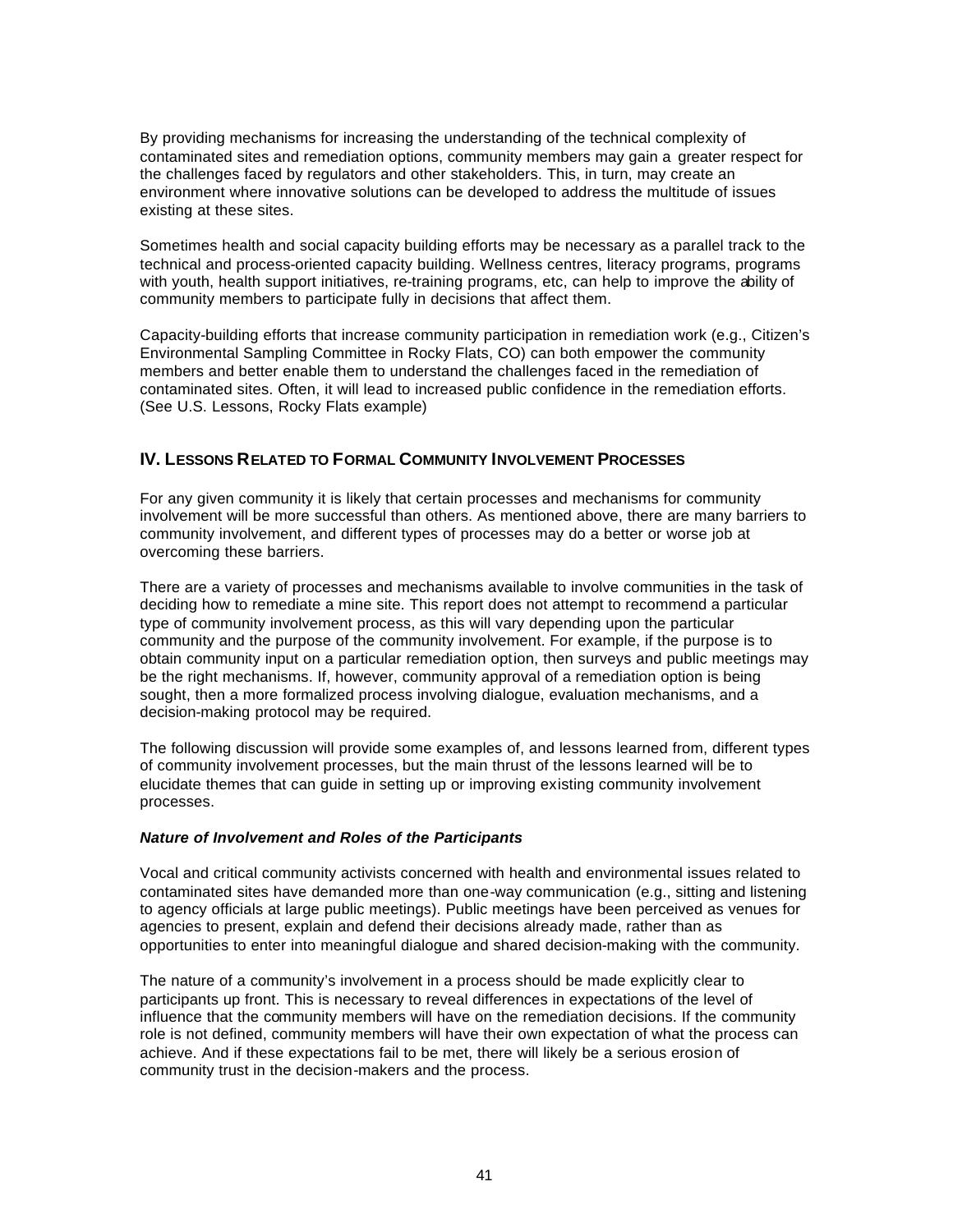Inevitably, there are a number of governmental agencies and levels of government involved in remediation of contaminated sites. Within a process, representatives of the various levels of government have different roles and responsibilities. These may include:

- Providing advice/assistance to the group (e.g., about what to monitor, the extent of clean-up, the methods used for clean-up, etc.);
- Acting as one of the several parties attempting to reach a decision or make recommendations; or
- Retaining the ultimate decision-making authority. As decision-maker, the regulator may be acting as a trustee of public health and environment (i.e., searching for just and equitable solutions), or as the fiduciary agent for society as a whole (i.e., searching for cost-effective solutions).

Often, neither the governments nor the participating public is clear about the role that the various government officials are playing in the process. This may lead to confusion on the part of community members. And, if these roles are not clarified, there may be expectations raised or assumptions made on the part of the community.

This occurred with the Tsolum River Task Force. Some community members may have believed that one of the government agencies represented on the Task force had decision-making authority, or was at least communicating with those who had. But the role of the government agency in this case was in an advisory capacity only. As a result, community members became frustrated when no action was taken. (See Mt. Washington Case Study)

#### *Membership*

There is general acknowledgement by government and community representatives of the importance of creating community involvement mechanisms that include broad representation and a diversity of views. Special attention must be paid to whether or not the membership of a process adequately represents the views and values of the larger, unorganized, inactive, and non-participating public.

It is not a simple task to ensure that a diversity of views is heard in a decision-making process. As mentioned above, there are many barriers preventing the participation of some community members. For example, there may be a huge time commitment required in voluntary community involvement processes. The barrier of a large time commitment may result in a disproportionate influence of those community members who have the time to devote to the issues.

Efforts must be made to help the community members address these barriers. If it is clear that there are segments of the community not participating in the process, extra effort should be made to reach out to and accommodate those voices that would otherwise go unheard.

Decisions on who participates and how participants are selected can significantly affect both the perception and the reality of the fairness, independence, and representativeness of that process. For example, if the committee is hand picked by government, some members may be of the opinion that it does not reflect the full composite of the community and concerned citizens. Consequently, there may not be enough community buy-in for the process. A new selection process may need to be developed to better reflect the diversity of the community.

#### *When to engage the community*

The majority of case studies that were examined stressed that early involvement in participatory processes is very important.

Early involvement can help to take citizens out of a reactive position, and may offer them a more meaningful opportunity for engagement in discussions of options, tradeoffs, and consequences.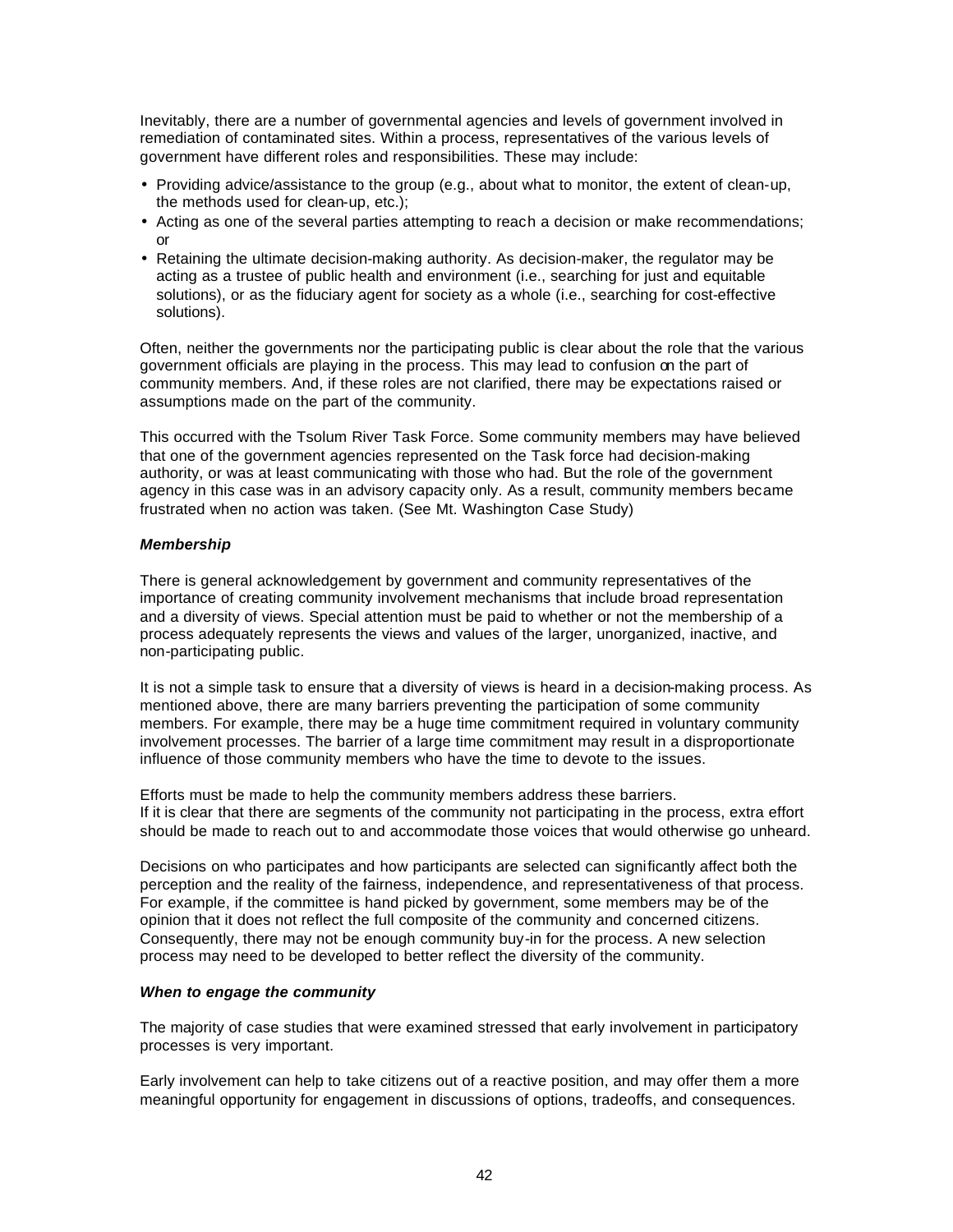It is especially important to engage the community members who are most affected by contamination early in the process, so that their priorities can be heard. This also creates the opportunity for the affected community members to better understand the full complexity of the issues that are being addressed in the remediation efforts. That way, if their priorities are not addressed immediately, they may not be so quick to discredit the process.

The Li Tungsten Superfund example illustrates that early and meaningful public involvement can lead to increased trust and cooperation on the part of the community. It also demonstrates that community members can make a significant contribution to remediation decisions. (See U.S. Lessons)

#### *Key factors affecting the success of community processes*

Regardless of whether the processes are government-driven (e.g., structure and purpose of the group is defined by the government) or group-driven (e.g., where the group decides on a process, goals, membership, and rules of conduct or operation), there are certain process-related factors that may affect the credibility and success of a participatory mechanism. Some of these factors are outlined below.

• Agency accountability within a public participation process is essential. The credibility of the process may be undermined when agencies do not respond (or fail to respond in a timely manner) to the public's input, suggestions, or recommendations. (See U.S. Lessons)

There may be a need to provide training to regulators who are involved in stakeholder and public participation processes. It has been recognized by EPA that Agency staff could greatly benefit from training in both the value and use of these activities, and also in how to conduct themselves in the processes.

• Consistency in membership is often cited as affecting both the credibility of the process, and the ability of process to move forward. A consistent membership may be difficult to achieve as both government employees and community members can suffer from "burn-out." This may result from a large time commitment to the process; an inability to deal with conflicts that arise; or, in the case of Mt. Washington, frustration when expectations are not met.

Actions to prevent participant turnover should be implemented. These actions could include: a process for dealing with conflict; financial support for community members' expenses; babysitting services; technical assistance to community members; paid staff to do the administrative work that volunteers cannot accomplish; and defined end-points for committees.

Training for government staff (or all participants) on topics such as listening and communication, negotiation, consensus building, and the use and value of community involvement processes may also help to increase a commitment to the process. Also, processes for bringing in new members will help to minimize the time required to "bring them up to speed."

- Issues of openness and transparency can significantly influence public trust and willingness to participate in the process. For example, two court cases have created pressure to have a more transparent process for community involvement in decisions made about remediation of Deloro. Conversely, at the Palmerton Superfund site, initial community distrust of the government was overcome by the open sharing of technical data and by transparency in how the risk assessment was conducted. This led to increased public confidence, and public comments also resulted in important corrections to the data. (See Deloro Case Study and U.S. Lessons)
- A lack of fairness in the process (e.g., unequal time allowed for different viewpoints to be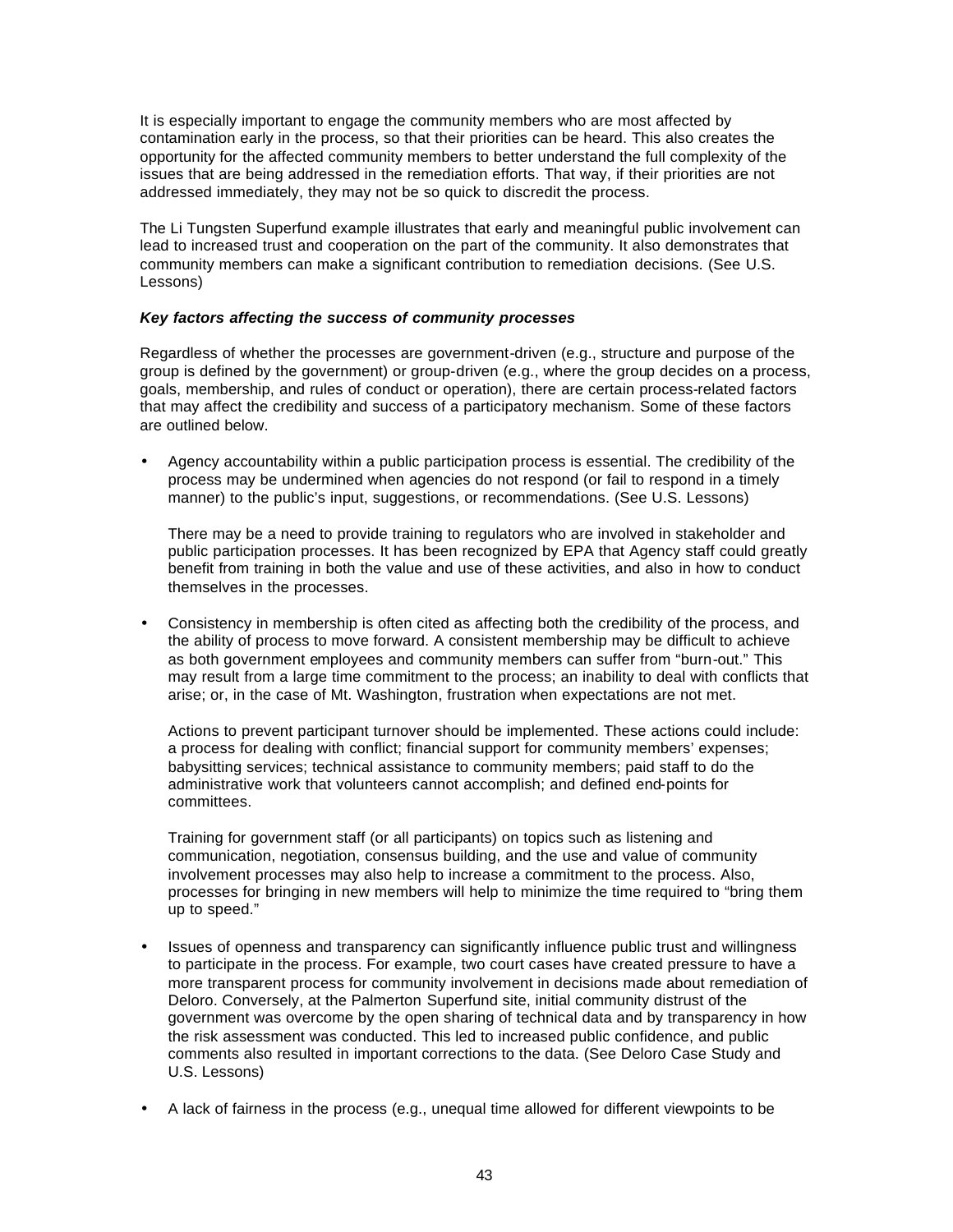heard) can diminish the credibility of the process.

• It is important that conflicts are resolved in a timely manner that is both respectful and fair. Our review of both the Canadian and U.S. case studies reveals that effective facilitation of meetings can be critical to working through the conflicts that inevitably arise in multistakeholder or community involvement processes.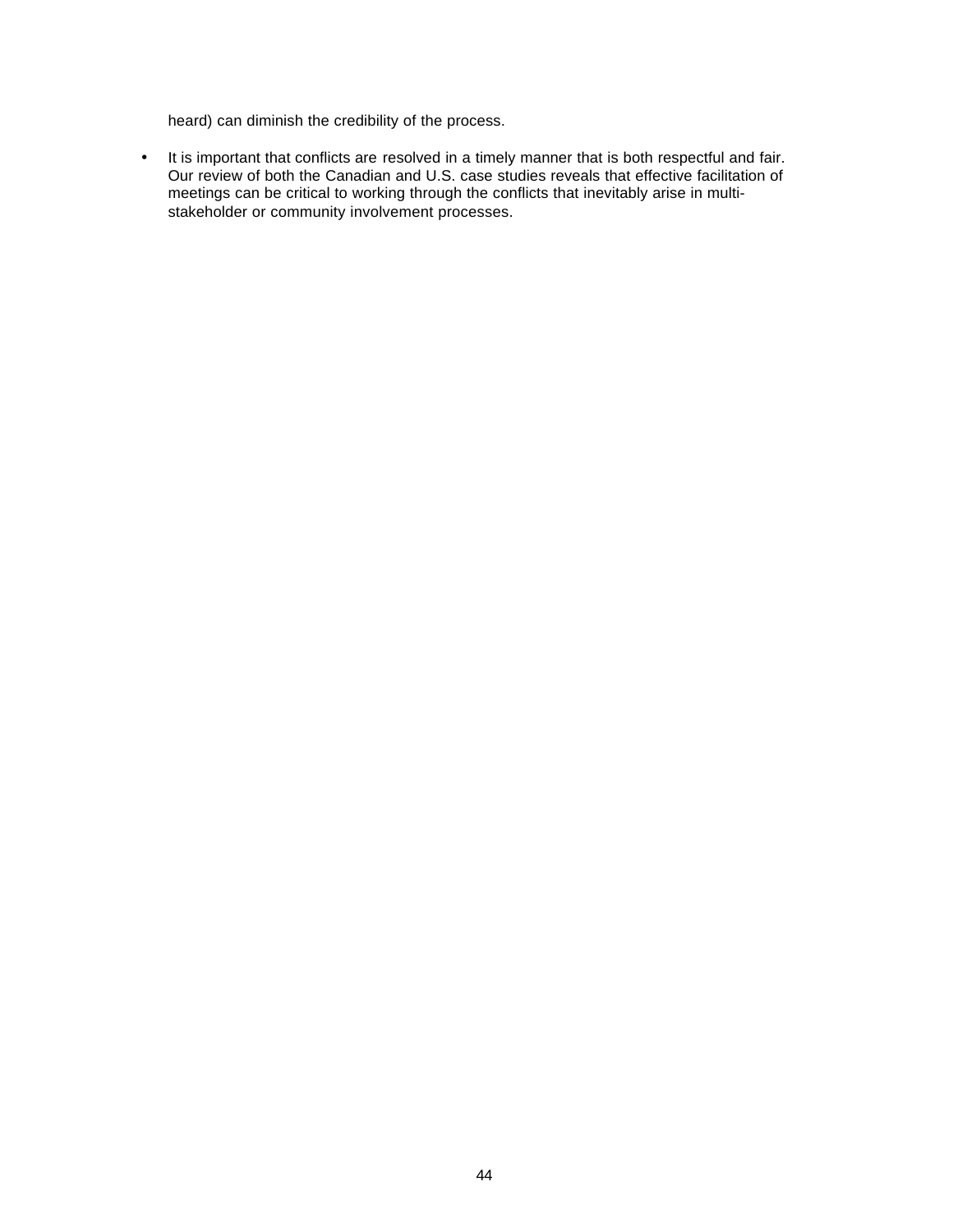# **5.0 LIST OF LESSONS LEARNED**

The following list includes all of the lessons learned from the three Canadian case studies and the analysis of U.S. experiences. The source is referenced at the end of the lesson.

#### **BENEFITS OF COMMUNITY INVOLVEMENT**

Community involvement improves the quality of remediation decisions, and may reduce the clean-up costs. (U.S.)

Bringing together all the stakeholders allows for a discussion of issues to take place, which enables different community members and organizations to share information and to present their concerns. (Mount Washington)

#### **BARRIERS TO COMMUNITY INVOLVEMENT**

There are numerous barriers to participation. (U.S.)

Funding should not be tightly targeted especially when the issue is complex. Having the DFO mandate focus the groups work on habitat restoration meant time and energy had to be spent getting other funding to deal with mine site reclamation. (Mount Washington)

The exclusion of the community in the financial decision-making process undermines the entire community involvement process. Ultimately, the community acts only in an advisory role and has no real power in final decisions made by government.

When an antagonistic dynamic becomes part of the process, the conflict should be resolved in a way that restores community trust and confidence in the process. Otherwise, the process will become invalidated by lack of contribution from and credibility with the broader community. Public perception becomes very hard to change, and strong participation is lost.

Voting members out of meetings may facilitate progress in decision-making, but this also alienates a large portion of the general public.

People need real power and choice in decisions that affect them. For example, an offer for remediation of residential property could include choices such as relocation, compensation, or remediation.

#### **OVERCOMING BARRIERS TO COMMUNITY INVOLVEMENT**

#### **Building trust**

It is important to get community involved and all parties communicating early on. Setting the priorities at the beginning, and having a common goal helps maintain focus. (Mount Washington)

It should be made clear in what capacity the government and other members so expectations are not unrealistically raised. If jurisdiction is unclear, this should be discussed at the onset. If expectations get raised but no action ends up being taken, frustration levels and burn-out heighten, leaving community/committee members disheartened and jaded with the process. (Mount Washington)

An iterative process is time-consuming but is necessary to build trust, otherwise the public remains skeptical and data doesn't change minds. (Deloro)

Involving the community from the beginning, including in the setting of priorities, may involve a considerable time commitment, but the process engenders a level of trust in the process and the agency responsible. (Giant)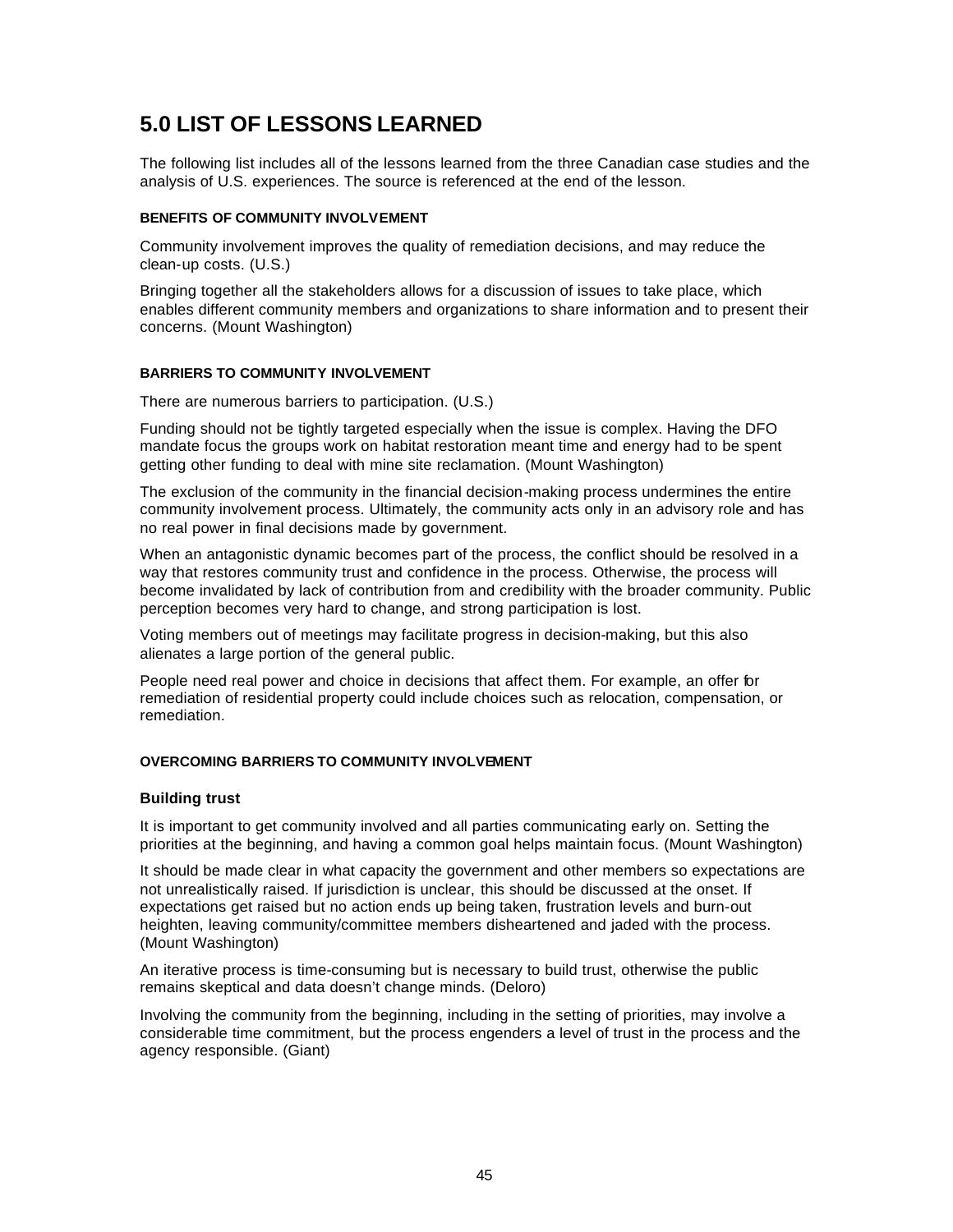#### **Communicating**

Extra efforts may be necessary to ensure that the message is heard by all community members. (U.S.)

Information should be communicated in a timely way, and in manners that are accessible and understandable to the entire community (U.S.)

In addition to communicating messages to the public, meaningful community involvement requires a mechanism that enables two-way dialogue. (U.S.)

Study results and peer reviews of those studies need to be transparent. It is not sufficient to only release study summaries and study interpretations.

#### **Building Capacity**

Credibility of scientific information may require that it be independently collected or verified. (U.S.)

Funds available to community members to gain clear technical information and independent verification could increase the credibility of health and monitoring reports, and community confidence in results. (Deloro)

Technical assistance for community members levels the playing field and enables the community to participate more fully in decision-making. It may also lead to improvements in remediation plans. (U.S.)

It would be useful to have funds for the community to hire independent assistance that has no vested interest to review and interpret study results and legal documents such as waivers.

It is important to have access to technical and legal experts, and for everyone on the committee to be committed to understanding one another. Yet it must not be used as a stalling tactic, keeping industry or government from taking action. (Mount Washington)

Despite the complicated nature of the technical aspects of the remediation, getting the community involved and "up to speed" on the technical concerns might help to build trust in the process. The community would have a greater understanding of the complexities of the decisions, and thus be more understanding and supportive of the government's decisions. (Giant)

Including community members in the hands-on investigations and remediation work increases community capacity and trust in a process (U.S.)

In addition to a process focused on site remediation options, parallel-track processes can help to address the broader realm of health and social concerns of communities affected by contamination (e.g., community capacity building, wellness centres, re-training initiatives, etc.).

#### **FORMAL COMMUNITY INVOLVEMENT PROCESSES**

#### **Nature of Involvement and Roles of the Participants**

The community should be made aware of the purpose of the participation process – before they enter the process. (U.S.)

Multi-jurisdictional overlap can create confusion in the community. It may also provide an opportunity for interagency coordination, cooperation and synergy. (U.S.)

Working groups can be an effective way to address the multiple and complex issues involved. A member from each working group sitting on a steering committee reduces the length and depth of detail discussed at steering committee meetings. (Mount Washington)

Goals, timelines and sunset clauses for committees and programs may help maintain volunteer energy by having a visible end-point. Recognition of volunteer effort is important.

New members need an open mind and a way to leave baggage and personal agendas behind them in order to contribute in a meaningful way.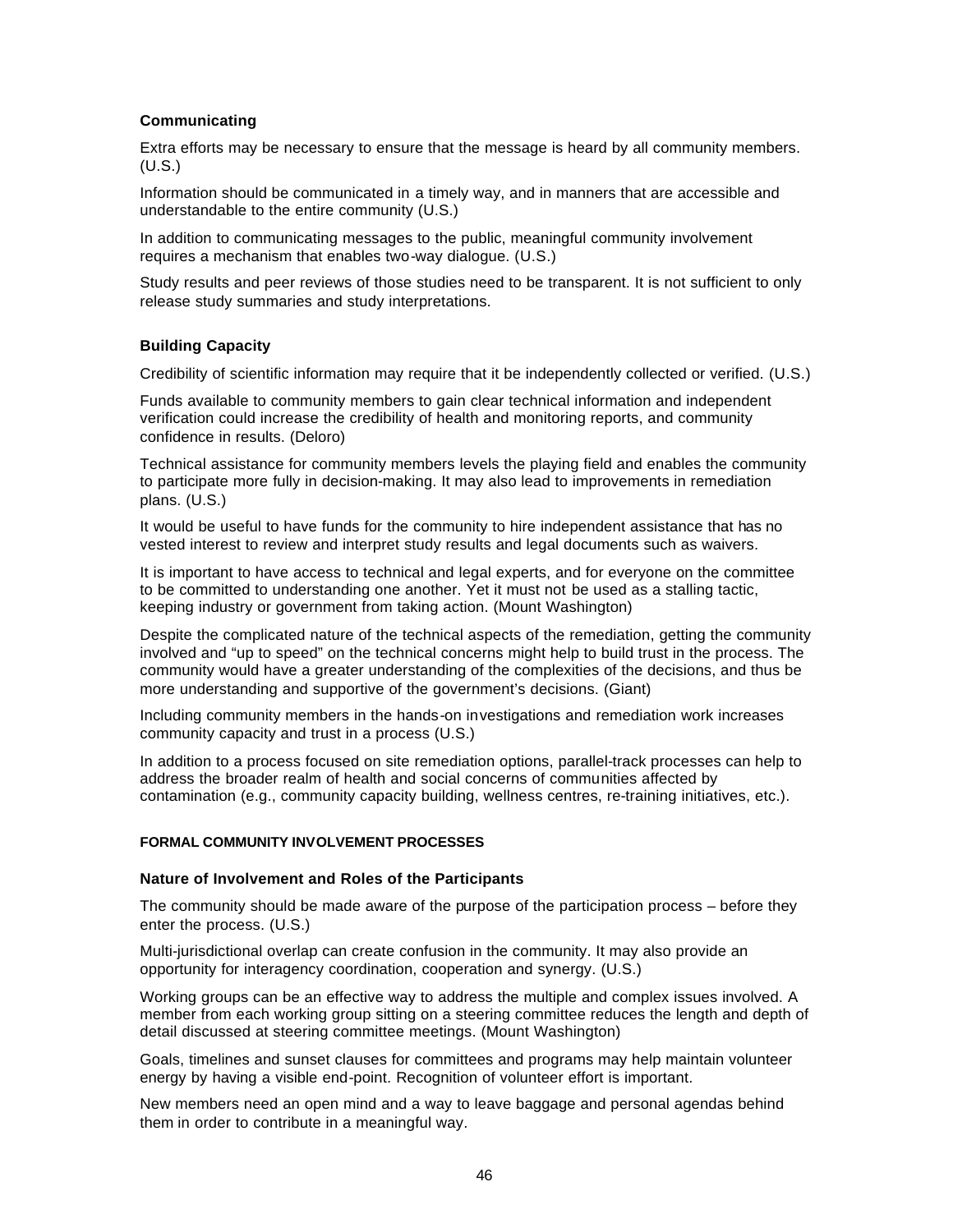The chair must be chosen to be accountable to all and fully independent. Conflicts with the process cannot be adequately resolved without an unbiased chair. (Deloro)

#### **Membership**

Membership should include broad representation that reflects the diversity of viewpoints in the community. (U.S.)

Government agencies and industry should be represented at the table to ensure information is shared and that the community understands the complexity of the issues and decisions to be made. (Mount Washington)

Community members easily recognize and may be critical of public participation mechanisms that leave out or mute the voices of community members. (U.S.)

Consistency in membership facilitates timely progress toward goals and can also help to bring new members up to speed.

There is a steep learning curve and capacity building that is necessary for new members to get involved in the process. Actions to prevent turnover of participants should be implemented.

#### **When to engage the community**

Community involvement should occur early in the process, and definitely before decisions are made. (U.S.)

Community involvement from the outset can help set priorities for use of available financial resources. Some community members may prefer to be given the opportunity to be relocated (rather than live with the ongoing potential health impacts), than to have money allocated for certain remedial options. (Deloro)

Have community involvement early on so that they understand the complexity involved in the decision-making. (Mount Washington)

While the intentions of the Giant Mine Project Team may have been to get a handle on the technical information and possible options for remediation before discussing it with the community, a better approach might have been to involve the community earlier in the process. It might have resulted in the same outcome or action being taken, but with more capacity and trust built in the community. (Giant)

If communities are consulted near the end of a process to decide on remediation options, there is the risk that members will feel that the consultations at this point are merely "window dressing" for a decision that has already been made. (Giant)

#### **Factors affecting the success of community involvement processes**

Governmental agencies' accountability to and support for a process are essential. (U.S.)

High rates of participant turnover can lead to frustration, and decrease the credibility of the process. (U.S.)

These actions can include a solid process for dealing with conflict, information packages and a clear outline of goals and objectives. Financial support for expenses, babysitting and independent reviews can help alleviate volunteer stress.

Openness and transparency can lead to a better process. (U.S.)

A lack of structure for providing resolutions from the Public Liaison Committee to the Technical Committees gives the appearance that the process is not transparent, and the decision-makers are not accountable to the PLC in their determination of remedial options. This limits trust in the process, and community members are less likely to have confidence in reports and decisions. (Deloro)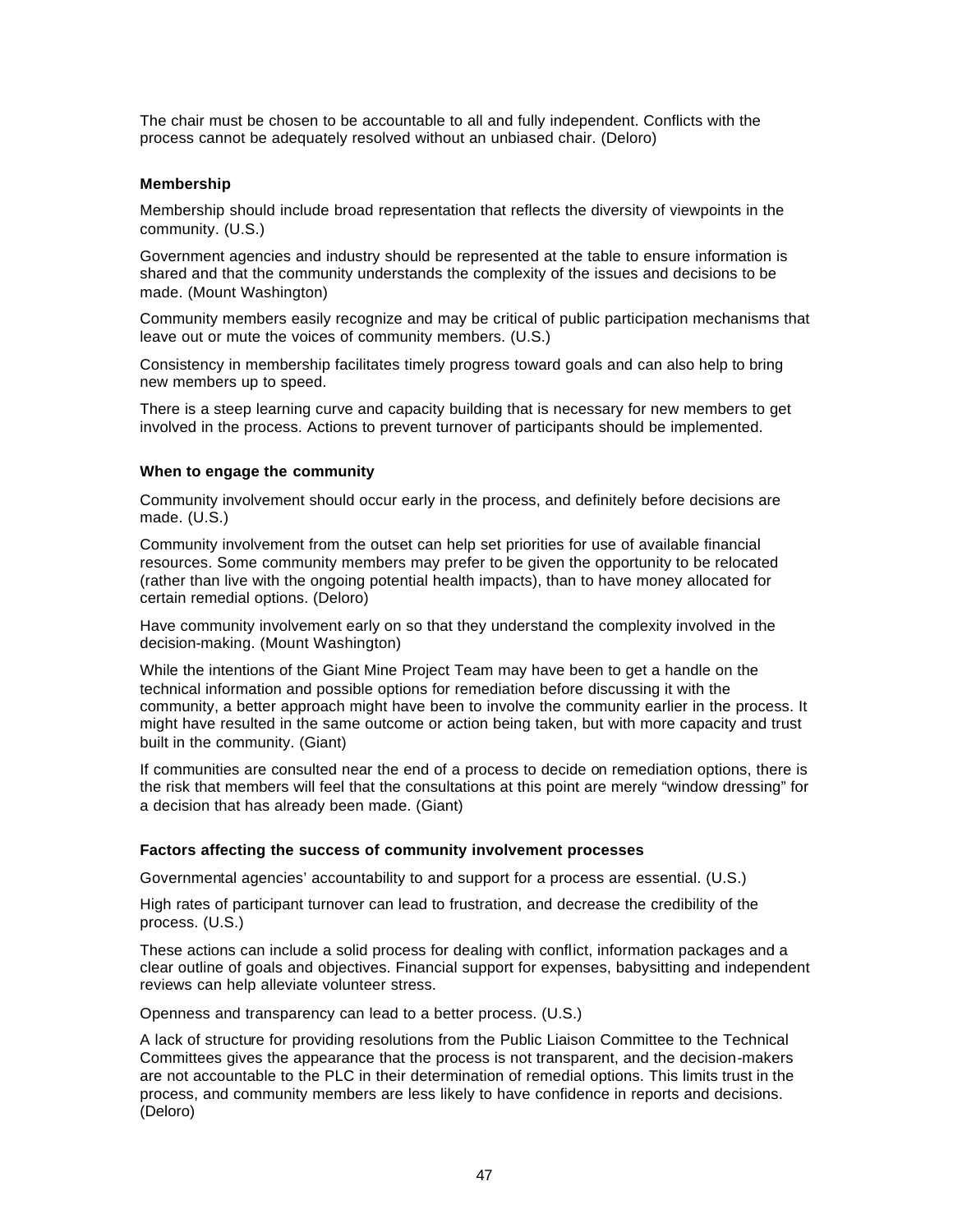Efforts must be made to ensure that processes are conducted in a fair and equitable manner. (U.S.)

Conflict resolution mechanisms and quality facilitation is extremely important to ensure that conflicts do not seriously hamper the process. (U.S.)

Professional facilitators used at meetings allows everyone a chance to speak and that all interests to be represented. This is especially important when there is a wide range of interests represented at the table and the issues are complex. (Mount Washington)

Paid staff people are crucial to keeping the administrative tasks done (setting up meetings, communicating with members, distributing minutes, and communicating with wider community). It takes the burden off of the members and lessens the problem of "volunteer burn-out." (Mount Washington)

The development of committee structures, terms of reference, rules of order, etc can be difficult and time-consuming. The use of existing models (if they exist) may facilitate this process.

Communities want to be consulted on issues that affect them, and in being consulted, members will be more vested in the decisions made. (Giant)

# **6.0 RECOMMENDATIONS**

Recommendations are provided to suggest analysis that would further the capacity of NOAMI to foster community involvement in decision-making about remediation of abandoned mine sites. The recommendations are derived from gaps identified through the case study analysis. The areas that require further research, but are integral to the success of community involvement programs, include:

1. Community capacity building processes that address the broader health and social concerns;

2. Re-training initiatives to address labour concerns in communities where there is economic difficulty after the mine closes. These training programs could focus on remediation and monitoring techniques;

3. Programs for initiating alternative and sustainable economies;

- 4. Experiences of direct community involvement in remediation projects; and
- 5. Investigation of community involvement in the remediation of small mine sites.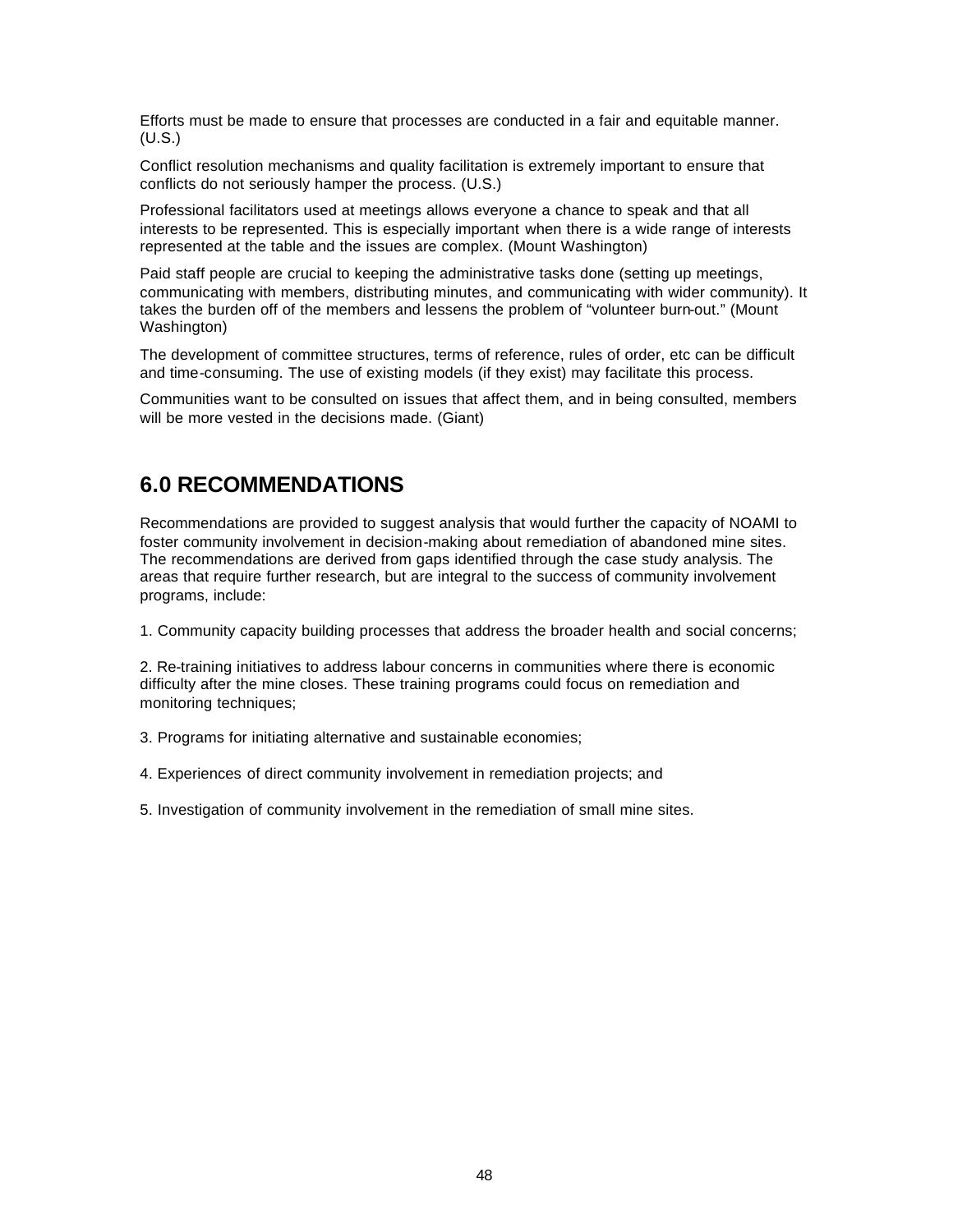# **7.0 REFERENCES**

AGRA Earth and Environmental Limited. July 1996. *Report on Opportunities Relating to the Remediation of Acid Mine Drainage at Mt. Washington and the Restoration of the Tsolum River Watershed*.

Ashford, N.A., Rest, K.M. March, 1999. *Public Participation in Contaminated Communities*. Center for Technology, Policy, and Industrial Development. Massachusetts Institute of Technology.

Ashford, N. Science and values in the regulatory process. *Statistical Science*. 3:377-383.

Bowles, Roy T. 1982. *Little Communities and Big Industries*. Butterworth and Co. (Canada) Ltd.

Bowles, Roy T. 1981. *Social Impact Assessment in Small Communities, An Integrative Review of Selected Literature*. Butterworth and Co. (Canada) Ltd.

Bowles, Roy T. 1980. *Deloro and the World: The Local Manifestations of the Ontario Mineral Industry*. Canadian Historical Association.

Bowles, Roy T. June 14, 1951. *Deloro's Great Expansion*. The Marmora Herald.

Brandt, Father Charles A.E. August 1999. *Mt. Washington Milling Co.: A Historical Outline*.

Brandt, Father Charles A.E. *Saving the Tsolum River*. From BC Environmental Network web site (www.bcen.bc.ca/bcerart/Vo16/savingth.htm)

Campbell, Kathy. April 1999. *State of the Tsolum River: A Comprehensive Report on Work completed by the Tsolum River Task Force, April 1997-March 1999.* Tsolum River Task Force.

Canadian Public Health Association. 1977. *Task Force on Arsenic: Final Report*.

Care Delivery Network Project. 1998. An Introduction to South Eastern Ontario: a demographic, socio-economic, health status and health services profile of Southeastern Ontario.

Carter, Les. July 1995. *Working Together for Healthy Watersheds*. Report to the Department of Fisheries and Oceans.

Congressional Research Report 94-464 ENR. May, 1994. *Superfund Fact Book* .

Deniseger, J., J. P. Collin, and A. R. Chapman. April 1995. *Tsolum River Watershed Water Quality Assessment and Objectives*. Prepared for Ministry of Environment, Lands and Parks (MELP).

Edelstein, M.R. 1988. *Contaminated Communities: The Social and Psychological Impacts of Residential Toxic Exposure*. Boulder, CO: Westview Press.

Eden, S. 1996. Public participation in environmental policy: considering scientific, counterscientific and non-scientific contributions. *Public Understand Sci.* 5:193-204; 1989.

Engelbert, Bruce. May, 1999. *Lessons Learned About Superfund Community Involvement – EPA Superfund response staff tell how public involvement has helped clean up sites.* U.S. Environmental Protection Agency Superfund Office of Emergency and Remedial Response. Washington, D.C.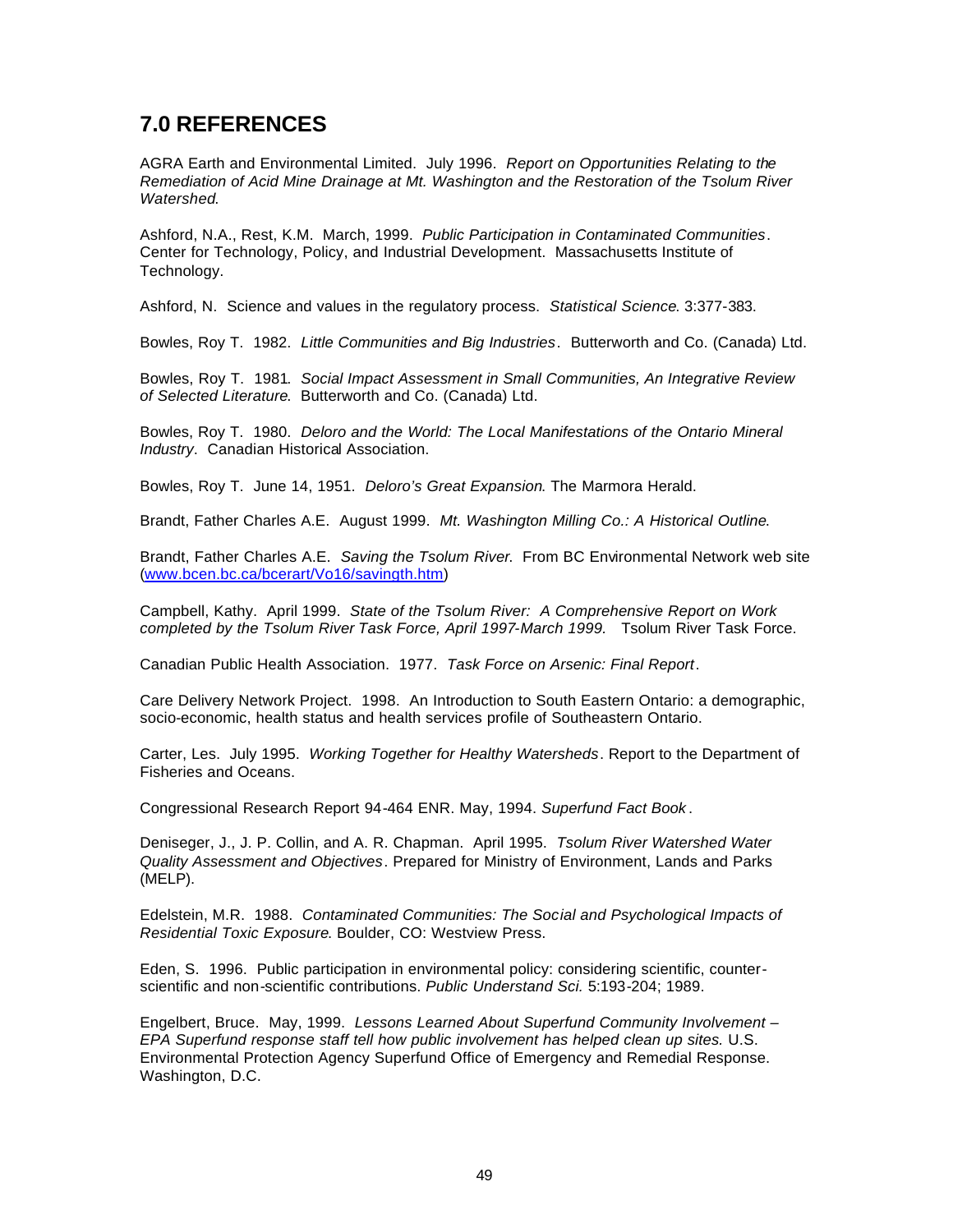English, M.G., Feldman, D.L. and Tonn, B.E. December, 1993. *Stakeholder Involvement: Open Processes for Reaching Decisions About the Future Uses of Contaminated Sites*. Knoxville, TN, Univ. of Tennessee, Waste Management Research and Education.

Fiorino, D.J. 1990. "Citizen participation and environmental risk: a survey of institutional mechanisms." *Science, Technology and Human Values*. 15(2):226-243.

Fiorino, D.J. 1988. Environmental risk and democratic process: a critical review. *Columbia Journal of Environmental Law*. 14:501-547.

GeoNorth. March 2002. *Developing Options and Recommendation to Establish and Operate a Giant Mine Community Liaison Committee: Final Report*. Prepared for Giant Mine Project Team, DIAND.

Kerr, Grenier, Andersen and April, Inc. July, 1999. *Analysis and Evaluation of the EPA Common Sense Initiative*. Prepared for the U.S. Environmental Protection Agency. Washington, DC. p. 42

Livingston, Louise. June 21, 2002. *Is the federal government yet another stumbling block?* The Community Press, Eastern Edition.

Lutra Associates Ltd. January 2002. *Awareness Testing: Findings from the Focus Groups on Giant Mine and the Arsenic Trioxide*. Prepared for the Communications Directorate, DIAND, NWT Region.

Mellot, W. November, 1998. *Formation of the Summitville Mine TAG: The TAG administrator's perspective*. U.S. EPA web site (http://www.epa.gov/superfund/tools/tag/testr8.htm)

National Research Council, Committee on Risk Characterization. 1996. *Understanding Risk: Informing Decision in a Democratic Society*. Washington, D.C. National Academy Press.

Ontario Ministry of Energy and Environment. March 2001. *Fact Sheet, Multimedia Health Risk Assessment*.

Ontario Ministry of Energy and Environment. November 1999. *Deloro Mine Site Cleanup Project Update.*

Ontario Ministry of Energy and Environment. July 1999. *The Deloro Village Environmental Heath Risk Study, Summary Report.* PIBS 3794E.

Ontario Ministry of Energy and Environment. July 1999. *Deloro Environmental Heath Risk Study, Questions and Answers.*

Ontario Ministry of Energy and Environment. July 1999. *In Brief, Cleaning Up The Deloro Mine Site.*

O'Reilly, Kevin. April 2002. *The Giant Mine in Yellowknife, Northwest Territories, Canada*. Prepared for Canadian Arctic Resources Committee.

Peacekeeping Education Associates and People Development Ltd. May 30, 2002. *The Big Picture – Where we are now*. Joint Action Group web site (http://www.muggah.org).

People's Health Commission. *A brief history of the Muggah Creek Watershed*. (http://www.bethechange.ca/phc\_phc/history.htm)

Renewable Resources, Government of the Northwest Territories. June 1993. *An Investigation of Atmospheric Emissions from the Royal Oak Giant Yellowknife Mine.*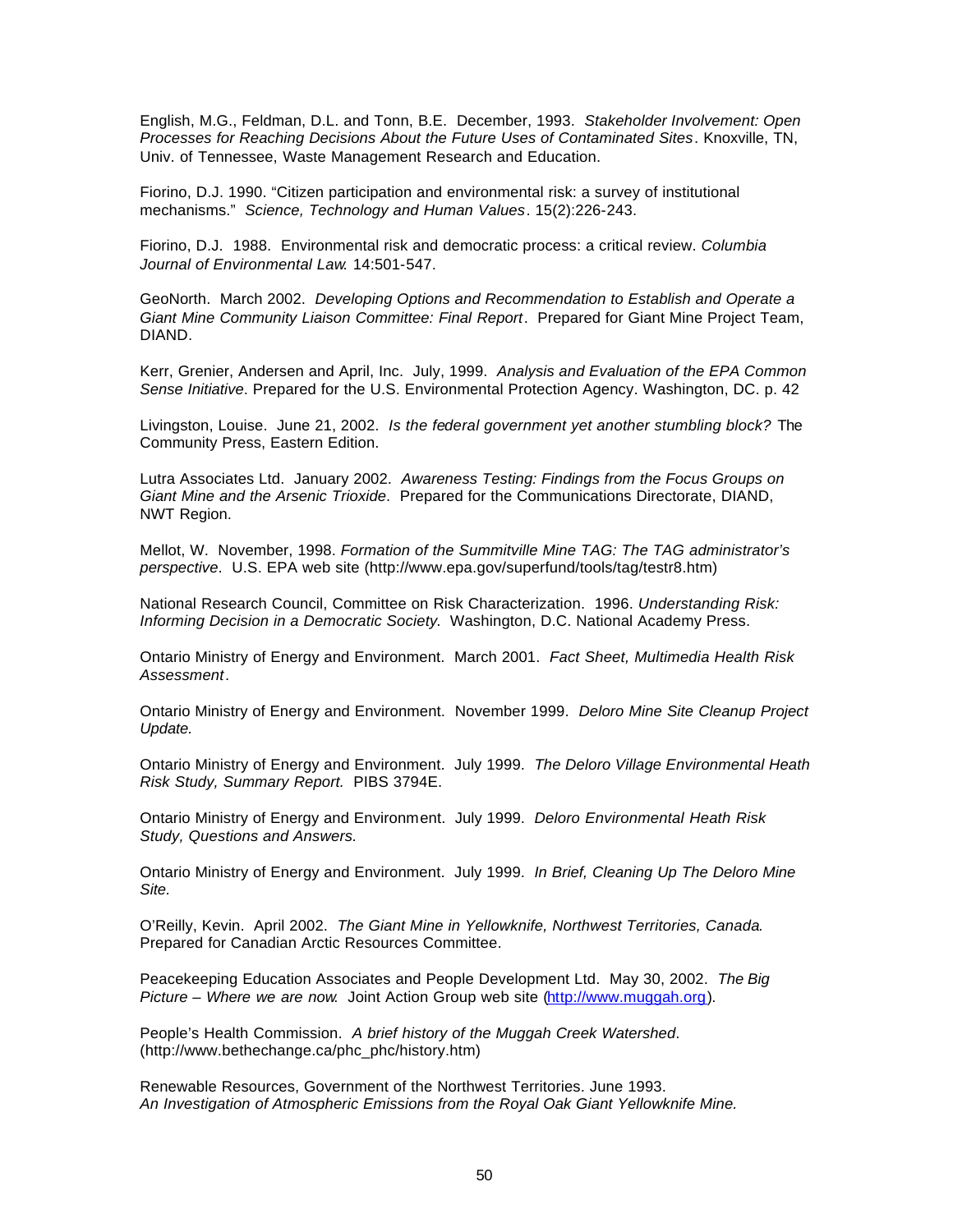Sierra Legal Defence Fund. May 1998. *Digging Up Trouble: The Legacy of Mining in British Columbia.*

Sierra Club of British Columbia, Environmental Mining Council of British Columbia, and Taku Wilderness Association. September 8, 1999. *Response to the Government of Canada to a Submission on Enforcement Matters Under Articles 14 and 15 of the North American Agreement of Environmental Cooperation*.

SRK Consulting. May 2001. *Study of Management Alternatives For Giant Mine Arsenic Trioxide Dust*. Prepared for Department of Indian Affairs and Northern Development.

Terriplan Consultants Ltd. And IER Planning, Research and Management Services. August 2001. *Giant Mine Underground Arsenic Trioxide Management Alternatives Workshop: June 11- 12, 2001, Yellowknife, NT*. Prepared for DIAND.

Tsolum River Task Force. August 26, 1997. *Terms of Reference.*

Tsolum River Restoration Society. May 14, 2002. *Coordinator's Report*.

Turner, Larry. January 1988. *An Historical Analysis of the Deloro Site*. Ottawa: Commonwealth Historic Resource Management Ltd.

U.S. Environmental Protection Agency. 1998. *RCRA, Superfund & EPCRA Hotline Training Module: Introduction to Superfund Community Involvement.* Office of Solid Waste and Emergency Response. Washington, D.C.

U.S. Environmental Protection Agency. July, 2000. *Evaluation Report on the Pine Street Barge Canal Coordinating Council, Burlington, VT: Lessons learned from this Region 1 Community Advisory Group.* Office of the Regional Administrator, Region 1. Boston, MA.

U.S. Environmental Protection Agency. January, 2001. *Stakeholder Involvement & Public Participation at the U.S. EPA – Lessons Learned, Barriers & Innovative Approaches*. Office of Policy, Economics and Innovation. Washington, D.C.

U.S. EPA web sites to download tool kits and case studies. Superfund Community Involvement (http://www.epa.gov/superfund/action/community/index.htm) and EPA Public Involvement (http://www.epa.gov/publicinvolvement/)

U.S. EPA. *The Constructive Engagement Resource Guide: Practical Advice for Dialogue Among Facilities, Workers, Communities and Regulators*. "New Bedford Harbor Superfund Community Forum: Progress without complete consensus." Appendix 1 – Case Studies. (http://www.epa.gov/publicinvolvement/pdf/appd1.pdf)

Walker, C.E. and J.R. MacLeod (ed). "Catalogue of Salmon Spawning Streams and Escapement Populations Statistical Area No. 14 Pacific Region." Department of Fisheries and Forestry. Vancouver, BC. 1970.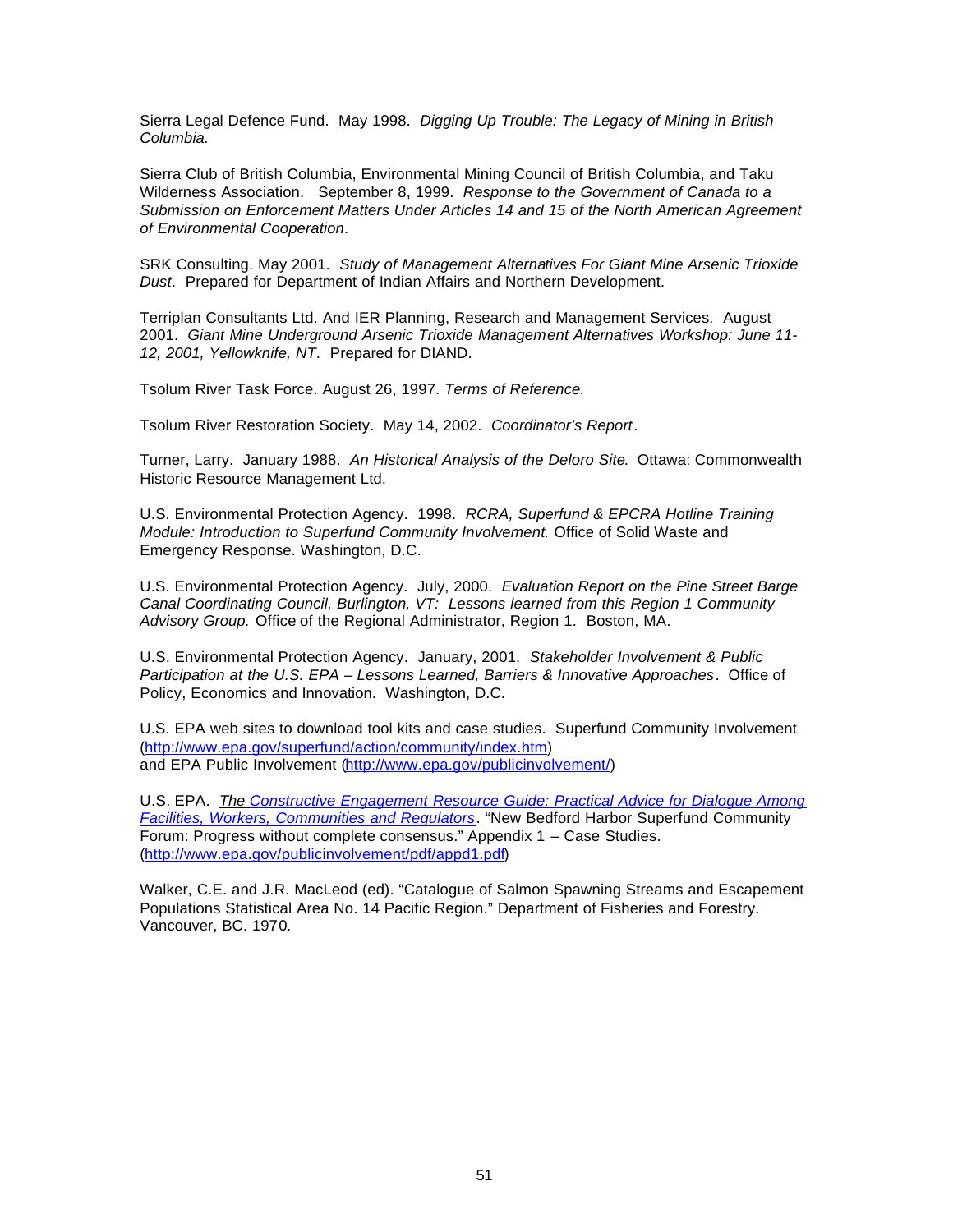# **ENDNOTES**

<sup>1</sup> Abandoned Mine Remediation: Increasing Community Involvement. CCSG Associates. Prepared for the National Orphaned/Abandoned Mine Working Group. 2002.

2 *Ibid*.

3 Turner, Larry. January 1988. *An Historical Analysis of the Deloro Site*. Ottawa: Commonwealth Historic Resource Management Ltd.

4 Bowles, Roy T. June 14, 1951. *Deloro's Great Expansion*. The Marmora Herald.

<sup>5</sup> Ontario Ministry of Environment and Energy, www/ene.gov.on.ca/envision/deloro.htm

6 Ontario Ministry of Energy and Environment. July 1999. *In Brief, Cleaning Up The Deloro Mine Site.* 7 *Ibid.*

<sup>8</sup> Dr. Ray Farquharson. 1957. Professor of Medicine at Toronto University. Workers compensation claim records.

9 Shulman, Morton. 1974. Ontario Coroner.

<sup>10</sup> Care Delivery Network Project. 1998. An Introduction to South Eastern Ontario: a demographic, socioeconomic, health status and health services profile of Southeastern Ontario.

<sup>11</sup> Ontario Ministry of Environment and Energy, www/ene.gov.on.ca/envision/deloro.htm

<sup>12</sup> Louise Livingston. June 21, 2002. *Is the federal government yet another stumbling block?* The Community Press, Eastern Edition.

<sup>13</sup> Ontario Ministry of Environment and Energy, www/ene.gov.on.ca/envision/deloro/liaisongroups.htm <sup>14</sup> *Ibid*.

<sup>15</sup> MOEE comments, September 2002

<sup>16</sup> Natural Resources Canada web site: http://www.nrcan.gc.ca/gsc/mrd/extech3/giant\_e.html "Exploration and Development of the Giant Mine."

<sup>17</sup> Kevin O'Reilly, Canadian Arctic Resources Committee. "The Giant Mine in Yellowknife, Northwest Territories, Canada." April 2002.

<sup>18</sup> DIAND. Giant Mine Project. "Information: Frequently Asked Questions." 2002.

<sup>19</sup> Lutra Associates Ltd. "Awareness Testing: Findings from the Focus Groups on Giant Mine and the Arsenic Trioxide." Prepared for the Communications Directorate, DIAND, NWT Region. Jan. 2002, p. 5. <sup>20</sup> *Ibid*, p. i.

<sup>21</sup> *Ibid*, p. i.

<sup>22</sup> GeoNorth Limited. "Final Report for Developing Options and Recommendations to Establish and Operate a Giant Mine Community Liaison Committee." Yellowknife, NWT. March 2002. Pp. 17.

<sup>23</sup> *Ibid,* p. 17.

<sup>24</sup> *Ibid*, p. ii.

<sup>25</sup> Sierra Club of British Columbia, Environmental Mining Council of British Columbia, and Taku Wilderness Association. "Response to the Government of Canada to a Submission on Enforcement Matters Under Articles 14 and 15 of the North American Agreement of Environmental Cooperation." Sept. 8, 1999.

<sup>26</sup>*State of the Tsolum River: A Comprehensive Report on Work completed by the Tsolum River Task Force, April 1997-March 1999.* Kathy Campbell. Tsolum River Task Force. April 1999, p 5.

 $2^7$  C.E. Walker and J.R. MacLeod (ed). "Catalogue of Salmon Spawning Streams and Escapement Populations Statistical Area No. 14 Pacific Region." Department of Fisheries and Forestry. Vancouver, BC. 1970.

<sup>28</sup> *State of the Tsolum Rive,* p. 5.

<sup>29</sup> J. Deniseger, J.P. Collin, and A.R. Chapman. "Tsolum River Watershed Water Quality Assessment and Objectives:" Ministry of Environment, Lands and Parks (MELP), April 1995.

<sup>30</sup> AGRA Earth and Environmental Limited, "Report on Opportunities Relating to the Remediation of Acid Mine Drainage at Mt. Washington and the Restoration of the Tsolum River Watershed, " July 1996, p. 10. <sup>31</sup> The objectives proposed by Deniseger et al. (1995) apply to the entire length of the Tsolum River, with the exception of a 500 m mixing zone downstream of Murex Creek. Water quality objectives for copper are as follows: 30 day average of 0.007 mg/L dissolved Cu (based on at least 5 samples) and a maximum of 0.011 mg/L dissolved Cu (in a grab sample).

<sup>32</sup> *Ibid,* p. 10.

<sup>33</sup> *State of the Tsolum*, p. 5.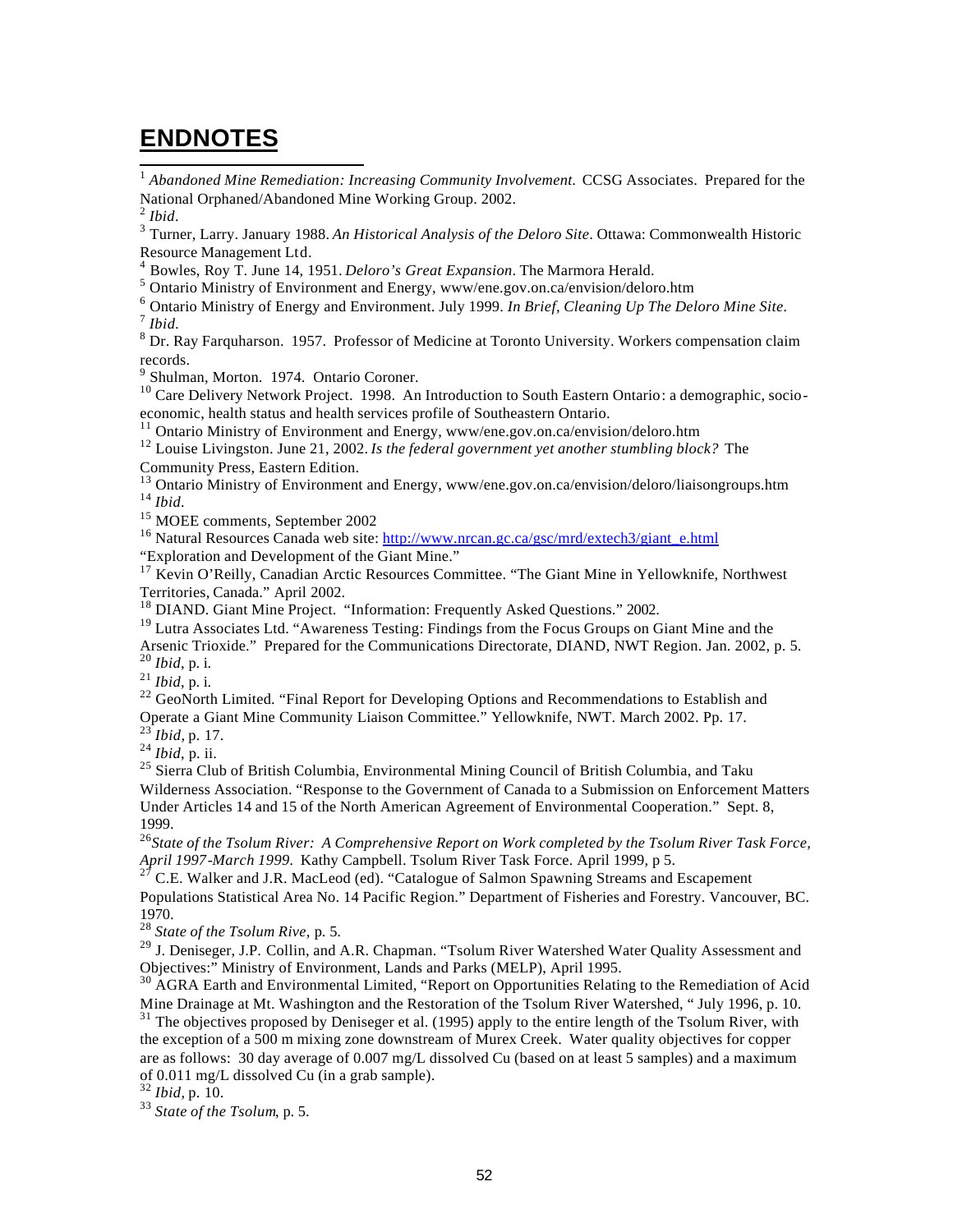<sup>34</sup> Les Carter. "Working Together for Healthy Watersheds." *Report to the Department of Fisheries and Oceans*. July 1995, p.2.

<sup>36</sup> Tsolum River Task Force. "Terms of Reference." August 26, 1997.

<sup>38</sup> *Superfund Fact Book* , Congressional Research Report 94-464 ENR, May, 1994. (http://cnie.org/NLE/CRSreports/Waste/waste-1.cfm)

<sup>39</sup> *RCRA, Superfund & EPCRA Hotline Training Module: Introduction to Superfund Community Involvement.* Office of Solid Waste and Emergency Response, U.S. Environmental Protection Agency. Washington, D.C. (updated) 1998.

<sup>40</sup> *Lessons Learned About Superfund Community Involvement: EPA Superfund Response Staff Tell How Public Involvement Has Helped Clean Up Sites.* Bruce Englebert. U.S. Environmental Protection Agency Superfund Office of Emergency and Remedial Response. Washington, D.C. May, 1999.

Note: While not all Superfund sites are mine sites, the examples used reflect many of the same problems faced by mine site remediation, i.e., sites are technically complex, have various forms of contamination, present potential health concerns, involve a diversity of stakeholders, numerous government agencies are involved, and there may be no party willing or able to take financial responsibility for cleaning up the site.

 $^{41}$  See the following U.S. EPA web sites to download tool kits and case studies. Superfund Community Involvement (http://www.epa.gov/superfund/action/community/index.htm)

and EPA Public Involvement (http://www.epa.gov/publicinvolvement/)

<sup>42</sup> *Public Participation in Contaminated Communities*. Nicolas A. Ashford and Kathleen M. Rest. Center for Technology, Policy, and Industrial Development. Massachusetts Institute of Technology. March 1999. p. IV-13.

 $^{43}$  D.J. Fiorino. "Citizen participation and environmental risk: a survey of institutional mechanisms." *Science, Technology and Human Values*. 1990. 15(2):226-243. *Understanding Risk: Informing Decision in a Democratic Society*. National Research Council, Committee on Risk Characterization. Washington, D.C. National Academy Press. 1996. (Cited in *Public Participation in Contaminated Communities,* p.III-2)

<sup>44</sup> *Public Participation in Contaminated Communities*. p. III-6.

<sup>45</sup> *Lessons Learned About Superfund Community Involvement.*

<sup>46</sup> *Lessons Learned About Superfund Community Involvement* (Ed Als, EPA Region 2) "Early involvement makes a real difference at the Li Tungsten site" case study.

<sup>47</sup> *Lessons Learned About Superfund Community Involvement* (Fred MacMillan, EPA Region 3, Palmerton case study)

<sup>48</sup> *Lessons Learned About Superfund Community Involvement* (David Page, Department of Energy, EPA Region 4, Poplar Creek case study)

<sup>49</sup> *Lessons Learned About Superfund Community Involvement* (Donn Walters, EPA Region 6 CIC for Hudson Refinery)

<sup>50</sup> *Lessons Learned About Superfund Community Involvement* "East Fork Poplar Creek cleanup" case study. <sup>51</sup> *Evaluation Report on the Pine Street Barge Canal Coordinating Council, Burlington, VT: Lessons* 

*learned from this Region 1 Community Advisory Group.* U.S. Environmental Protection Agency. Office of the Regional Administrator, Region 1. Boston, MA. July, 2000. p. 5.

<sup>52</sup> *Stakeholder Involvement & Public Participation at the U.S. EPA – Lessons Learned, Barriers & Innovative Approaches*. U.S. Environmental Protection Agency, Office of Policy, Economics and Innovation. Washington, D.C. January, 2001. p.7.

non-participation may be a way of indicating opposition to a certain initiative

<sup>53</sup> *Public Participation in Contaminated Communities*. p. IV-13.

<sup>54</sup> *Stakeholder Involvement & Public Participation at the U.S. EPA.* p. 4.

<sup>55</sup> Lessons Learned About Superfund Community Involvement, "EPA dunking helps wash out community resistance."

<sup>56</sup> *Public Participation in Contaminated Communities*. p.IV-17.

<sup>57</sup> *Stakeholder Involvement & Public Participation at the U.S.*

<sup>58</sup> *Lessons Learned About Superfund Community Involvement*, "Successful partnering with a community leader in Michigan City, Indiana."

<sup>59</sup> *Public Participation in Contaminated Communities*. p.IV-34.

<sup>60</sup> *Evaluation Report on the Pine Street Barge Canal Coordinating Council*. p. 2.

<sup>35</sup> *Ibid*, p.1.

<sup>37</sup>*State of the Tsolum*, p. 9.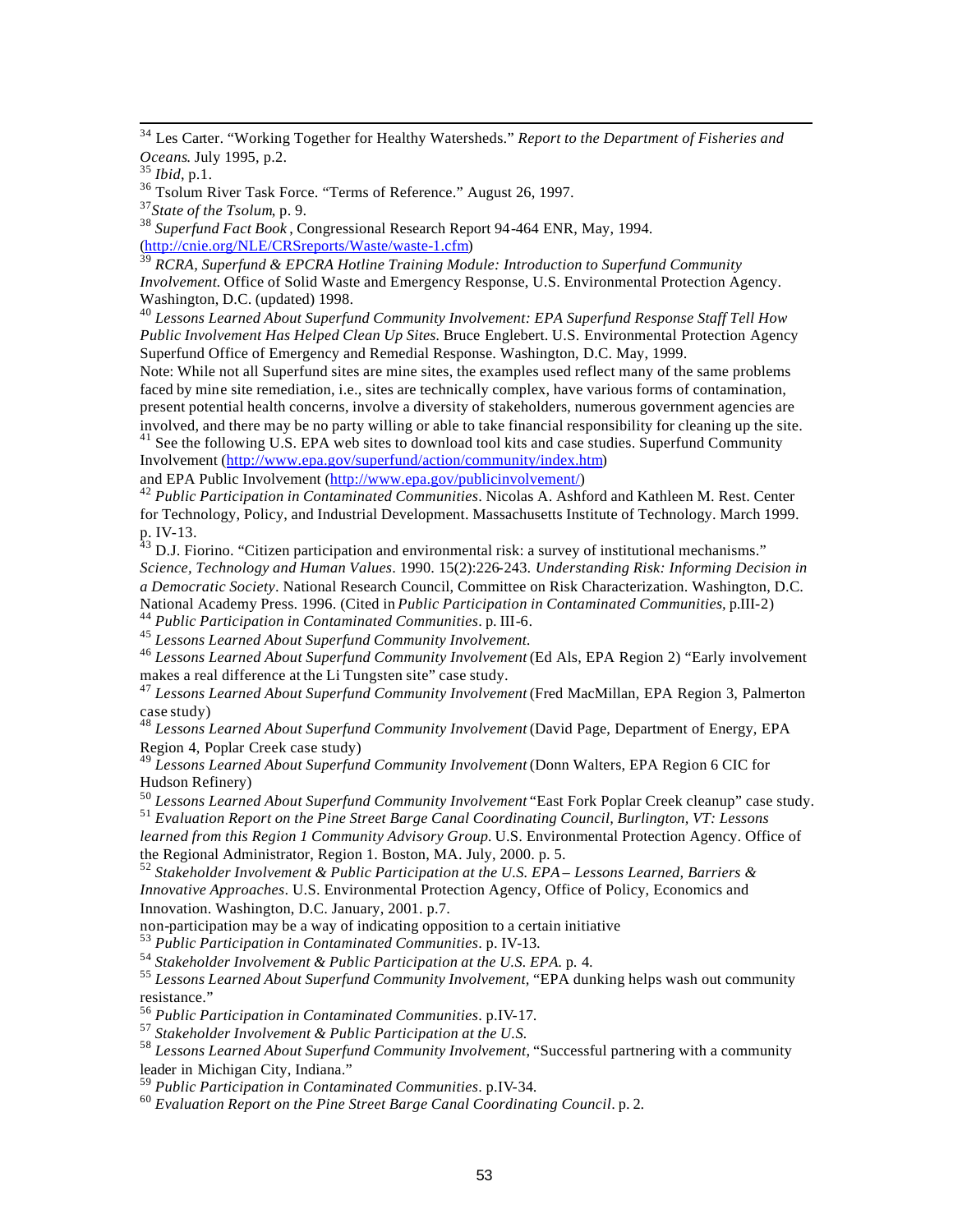<sup>61</sup> *Lessons Learned About Superfund Community Involvement*, "Building ties to the community finally pays off in Los Angeles."

<sup>62</sup> E.g., the Design Review Committee in Albuquerque. *Public Participation in Contaminated Communities*. p. VI-24

<sup>63</sup> *The Constructive Engagement Resource Guide: Practical Advice for Dialogue Among Facilities, Workers, Communities and Regulators*. "New Bedford Harbor Superfund Community Forum: Progress without complete consensus." U.S. Environmental Protection Agency. Appendix 1 – Case Studies. (http://www.epa.gov/publicinvolvement/pdf/appd1.pdf)

<sup>64</sup> *Stakeholder Involvement & Public Participation at the U.S.* p.10.

<sup>65</sup> *Public Participation in Contaminated Communities*, p. I-2.

<sup>66</sup> *Contaminated Communities: The Social and Psychological Impacts of Residential Toxic Exposure*. M.R. Edelstein (Boulder, CO: Westview Press). 1988. (Cited in *Public Participation in Contaminated Communities*)

<sup>67</sup> *Public Participation in Contaminated Communities*, p. III-2.

<sup>68</sup> *Understanding Risk: Informing Decision in a Democratic Society*. National Research Council, Committee on Risk Characterization. Washington, D.C. National Academy Press. 1996. (Cited in *Public Participation in Contaminated Communities*)

 $^{69}$  S. Eden. "Public participation in environmental policy: considering scientific, counter-scientific and nonscientific contributions," *Public Understand Sci*. 1996. 5:193-204; Fiorino, D.J. "Environmental risk and democratic process: a critical review," *Columbia Journal of Environmental Law*. 1989. 14:501-547. 1988; N. Ashford, "Science and values in the regulatory process." *Statistical Science*. 3:377-383. (Cited in *Public Participation in Contaminated Communities*)

<sup>70</sup> *Stakeholder Involvement & Public Participation at the U.S. EPA*. p. 5.

<sup>71</sup> *Stakeholder Involvement & Public Participation at the U.S. EPA*. p. 5.

 $72$  For communities living near contaminated sites that are not part of the Superfnd program, U.S.

communities can access similar grants through EPA's Technical Outreach Services for Communities

program. Information on both of these programs is available on EPA's web site

(http://www.epa.gov/superfund/programs/recycle/help.htm)

<sup>73</sup> *Stakeholder Involvement & Public Participation at the U.S. EPA*. p. 5.

<sup>74</sup> *Evaluation Report on the Pine Street Barge Canal Coordinating Council*. p. 4.

<sup>75</sup> W. Mellot. "Formation of the Summitville Mine TAG: The TAG administrator's perspective." Nov.,

1998. U.S. Environmental Protection Agency web site (http://www.epa.gov/superfund/tools/tag/testr8.htm).

<sup>76</sup> *Stakeholder Involvement & Public Participation at the U.S. EPA.* p. 8.

<sup>77</sup> *Public Participation in Contaminated Communities*. pp. IV-37, 38,42

<sup>78</sup> *Public Participation in Contaminated Communities*. p. VI-2.

<sup>79</sup> *Public Participation in Contaminated Communities*. p. VI-3.

<sup>80</sup> *Public Participation in Contaminated Communities*. p. VI-5.

<sup>81</sup> *Stakeholder Involvement & Public Participation at the U.S. EPA.* p. 8.

<sup>82</sup> *Public Participation in Contaminated Communities*. p. III-10.

<sup>83</sup> *Public Participation in Contaminated Communities*. p. IV-30.

<sup>84</sup> *Public Participation in Contaminated Communities*. p. VI-3.

<sup>85</sup> *Stakeholder Involvement: Open Processes for Reaching Decisions About the Future Uses of* 

*Contaminated Sites*. M.G. English, D.L. Feldman, and B.E. Tonn. Univ. of Tennessee, Waste Management Research and Education Institute, Knoxville, TN. December, 1993. (Cited in *Public Participation in Contaminated Communities*)

<sup>86</sup> *Public Participation in Contaminated Communities*. p. I-3.

<sup>87</sup> *Public Participation in Contaminated Communities*. p. IV-2.

<sup>88</sup> *Lessons Learned About Superfund Community Involvement*, "Early involvement makes a real difference at the Li Tungsten Site."

<sup>89</sup> *Understanding Risk: Informing Decision in a Democratic Society*. National Research Council, Committee on Risk Characterization. Washington, D.C. National Academy Press. 1996. Framework for Environmental Risk Management. Final Report, Vol.2. Washington, D.C. 1997. (Cited in *Public Participation in Contaminated Communities*)

<sup>90</sup> *Public Participation in Contaminated Communities*. p. IV-22.

<sup>91</sup> *Public Participation in Contaminated Communities.* p. III-11.

<sup>92</sup> *Evaluation Report on the Pine Street Barge Canal Coordinating Council.* pp. 5, 6.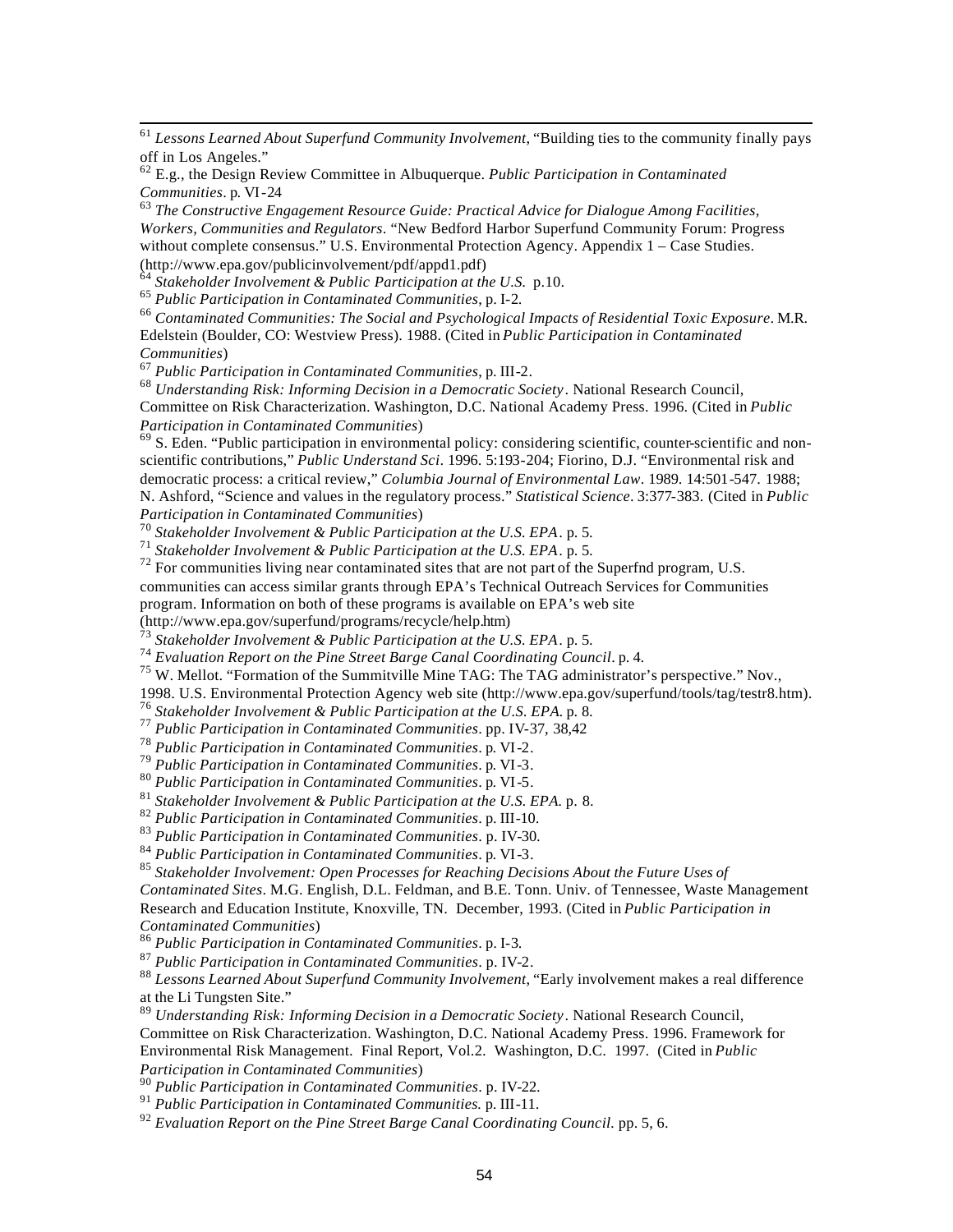*Public Participation in Contaminated Communities*. pp. IV-37, 38,42.

*Stakeholder Involvement & Public Participation at the U.S. EPA*.p. 8.

This occurred in Chatanooga Case Study. *Public Participation in Contaminated Communities.* p. III-11.

*Evaluation Report on the Pine Street Barge Canal Coordinating Council.* p. 5.

 *Lessons Learned About Superfund Community Involvement*, "Building ties to the community finally pays off in Los Angeles."

 *Participation in Contaminated Communities*. p. IV-55. This example deals with the contamination at an historic uranium processing site.

 *Lessons Learned About Superfund Community Involvement*," Fear mongering gives way to fact finding in Palmerton, Pennsylvania."

*Public Participation in Contaminated Communities*, p. IV-54.

*Public Participation in Contaminated Communities*, p. IV-29.

<sup>102</sup> Evaluation Report on the Pine Street Barge Canal Coordinating Council. p. 4, 5.

*Public Participation in Contaminated Communities*, p. V-16.

*Public Participation in Contaminated Communities*, p. IV-36.

<sup>105</sup> Public Participation in Contaminated Communities, p. IV-44.

*Evaluation Report on the Pine Street Barge Canal Coordinating Council*. p. 7.

<sup>107</sup> Analysis and Evaluation of the EPA Common Sense Initiative. Kerr, Grenier, Andersen and April, Inc.

Prepared for the U.S. Environmental Protection Agency. Washington, DC. July, 1999. p. 42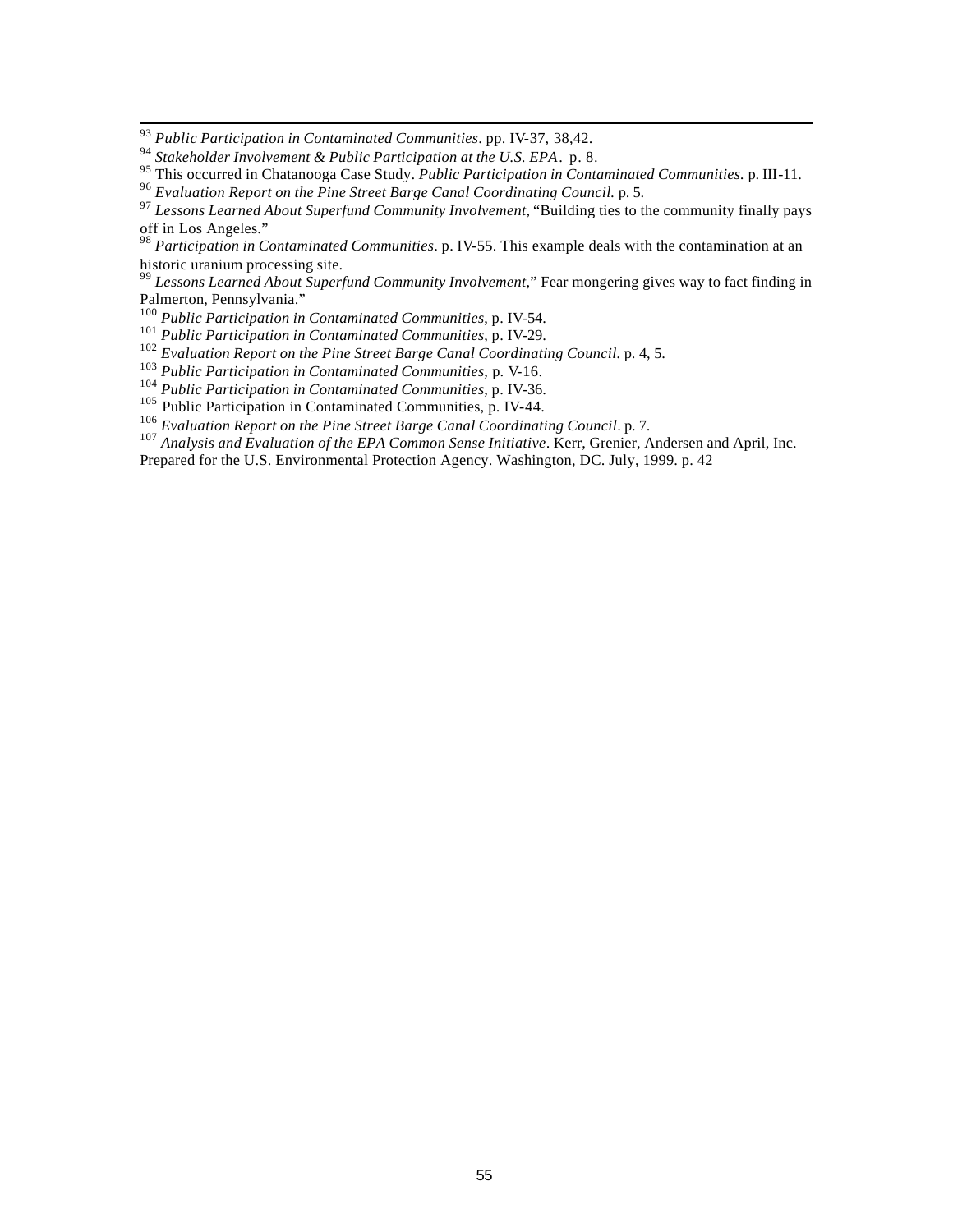# **APPENDIX A - SURVEY QUESTIONS**

LONG INTERVIEW AND SHORT SURVEY VERSIONS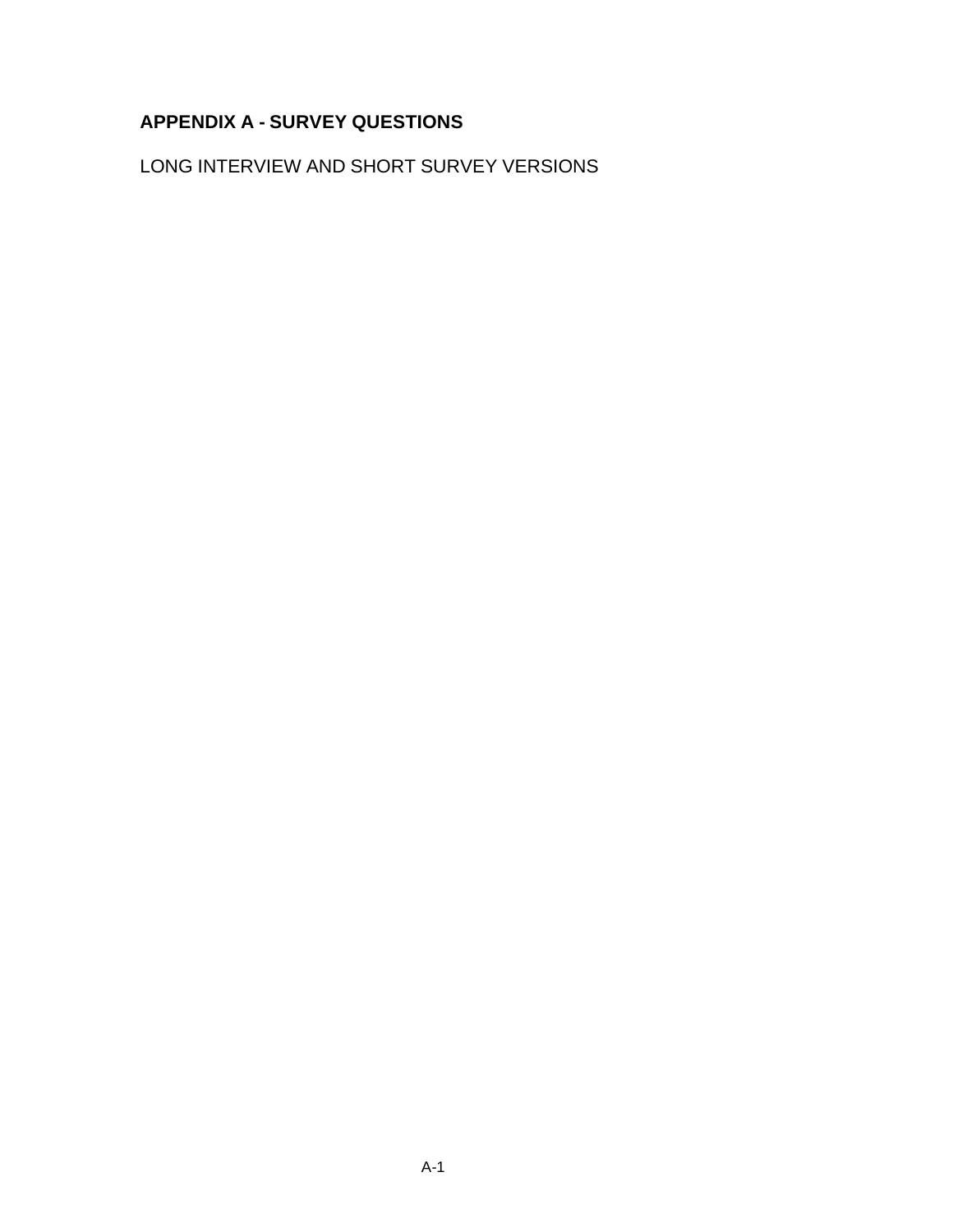## **COMMUNITY INVOLVEMENT IN REMEDIATION OF ABANDONED MINES**

Date: Interviewee (name, role): Mine:

| <b>Site Background</b>                                |                                                                                                                                                                                                                                                                                                                                                                                                                                                                              |  |
|-------------------------------------------------------|------------------------------------------------------------------------------------------------------------------------------------------------------------------------------------------------------------------------------------------------------------------------------------------------------------------------------------------------------------------------------------------------------------------------------------------------------------------------------|--|
| Ownership/operation history                           | When did the mine become "abandoned"<br>In the past, what company(s) owned the mine                                                                                                                                                                                                                                                                                                                                                                                          |  |
| Management practices                                  | During operation, were there any problems (env'l, health<br>and safety, labour disputes)                                                                                                                                                                                                                                                                                                                                                                                     |  |
| Contamination                                         | How widespread is the contamination<br>What are the key concerns (specific pollutants, specific<br>env'l or health issues)<br>Have there been recent accidents                                                                                                                                                                                                                                                                                                               |  |
| Health effects and concerns                           | Are there proven or suspected health effects                                                                                                                                                                                                                                                                                                                                                                                                                                 |  |
| Economic impacts and<br>benefits (after closure/aban) | Has mine closure/abandonment had any positive/negative<br>impacts on the economy                                                                                                                                                                                                                                                                                                                                                                                             |  |
| Estimated cost to address<br>the issues               | What is the estimated cost to fully reclaim the site and/or<br>address health impacts                                                                                                                                                                                                                                                                                                                                                                                        |  |
| Liability                                             | Are there past/present owners who may have financial<br>responsibility/liability for the site                                                                                                                                                                                                                                                                                                                                                                                |  |
| Jurisdiction                                          | Which government agencies have regulatory<br>responsibilities? <sup>108</sup> What are the relevant laws, policies<br>that they administer?<br>What are the roles of federal, provincial, municipal and<br>First Nations governments in the remediation?<br>Is there harmonized decision-making between the<br>different levels of government and/or dep'ts within a level<br>of government? If not, has it had an effect on<br>remediation? How are disagreements resolved? |  |

| <b>Community Involvement Process</b> |                                                      |  |  |  |  |  |
|--------------------------------------|------------------------------------------------------|--|--|--|--|--|
| General                              | Has there been a formal public process to make       |  |  |  |  |  |
|                                      | decisions regarding site remediation? Describe.      |  |  |  |  |  |
|                                      | If so, were community concerns addressed as a result |  |  |  |  |  |
| Independent efforts to address       | Have there been independent efforts to address the   |  |  |  |  |  |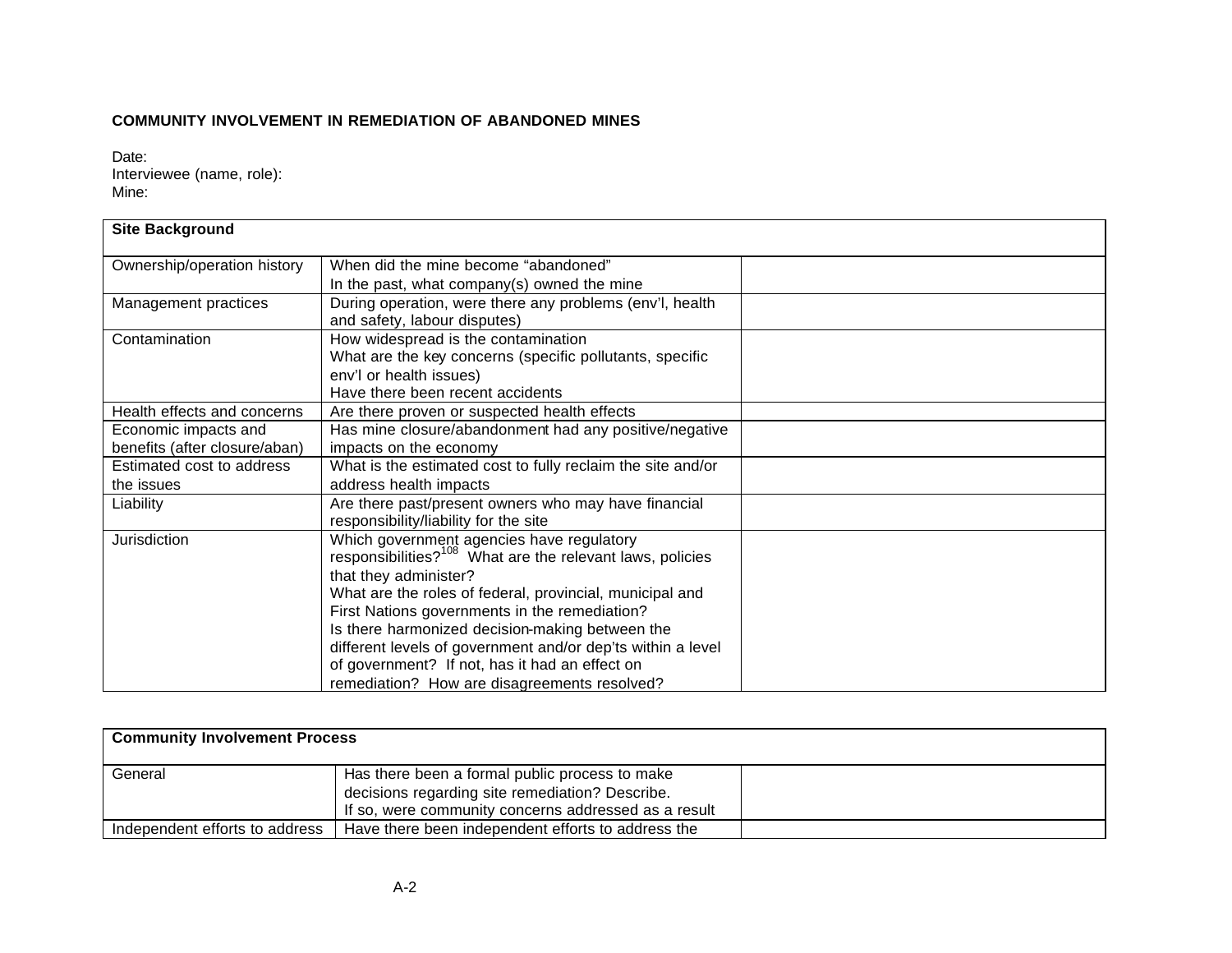| Describe the efforts<br>By government<br>What prompted the action<br>What were the challenges/successes<br>Was the community involved? How was involvement<br>supported? If no involvement, why not?<br>Describe the efforts<br>By private sector<br>companies and their<br>What prompted the action<br>What were the challenges/successes<br>Associations (e.g., |
|-------------------------------------------------------------------------------------------------------------------------------------------------------------------------------------------------------------------------------------------------------------------------------------------------------------------------------------------------------------------|
|                                                                                                                                                                                                                                                                                                                                                                   |
|                                                                                                                                                                                                                                                                                                                                                                   |
|                                                                                                                                                                                                                                                                                                                                                                   |
|                                                                                                                                                                                                                                                                                                                                                                   |
|                                                                                                                                                                                                                                                                                                                                                                   |
|                                                                                                                                                                                                                                                                                                                                                                   |
|                                                                                                                                                                                                                                                                                                                                                                   |
|                                                                                                                                                                                                                                                                                                                                                                   |
| Was the community involved? How was involvement<br>Mining Association of                                                                                                                                                                                                                                                                                          |
| Canada or Chambers<br>supported? If no involvement, why not?                                                                                                                                                                                                                                                                                                      |
| of Mines)                                                                                                                                                                                                                                                                                                                                                         |
| By members of the<br>Describe the efforts                                                                                                                                                                                                                                                                                                                         |
| community<br>What prompted the action                                                                                                                                                                                                                                                                                                                             |
| What were the challenges/successes                                                                                                                                                                                                                                                                                                                                |
| Was the broader community/gov't/industry involved?                                                                                                                                                                                                                                                                                                                |
| How was involvement supported? If no involvement,                                                                                                                                                                                                                                                                                                                 |
| why not?                                                                                                                                                                                                                                                                                                                                                          |
| How and why was the committee set up?<br>Collaborative efforts (e.g.,                                                                                                                                                                                                                                                                                             |
| Does the committee have a mandate? What is it? Has<br>committees, taskforces)                                                                                                                                                                                                                                                                                     |
| it met its mandate?                                                                                                                                                                                                                                                                                                                                               |
| What are the goals/objectives                                                                                                                                                                                                                                                                                                                                     |
| Who is on the committee? Is the committee<br>Membership                                                                                                                                                                                                                                                                                                           |
| representative of the broader community?                                                                                                                                                                                                                                                                                                                          |
| How were potential committee member groups or                                                                                                                                                                                                                                                                                                                     |
| individuals identified                                                                                                                                                                                                                                                                                                                                            |
| How are representatives chosen by the groups they                                                                                                                                                                                                                                                                                                                 |
| represent (e.g., appointed, elected)                                                                                                                                                                                                                                                                                                                              |
| Are there any groups/stakeholders excluded? Why?                                                                                                                                                                                                                                                                                                                  |
| Is there a way to include new stakeholders/interested<br>parties                                                                                                                                                                                                                                                                                                  |
| What are the main issues of concern for the individual                                                                                                                                                                                                                                                                                                            |
| committee members                                                                                                                                                                                                                                                                                                                                                 |
| Was there resistance to community involvement? How                                                                                                                                                                                                                                                                                                                |
| could community involvement be improved                                                                                                                                                                                                                                                                                                                           |
| Is there much turnover in participation in the process?                                                                                                                                                                                                                                                                                                           |
| Why?                                                                                                                                                                                                                                                                                                                                                              |
|                                                                                                                                                                                                                                                                                                                                                                   |
| What is the structure of the committee?<br>Committee structure,                                                                                                                                                                                                                                                                                                   |
| funding and protocols<br>What are the costs associated with the committee (e.g.,                                                                                                                                                                                                                                                                                  |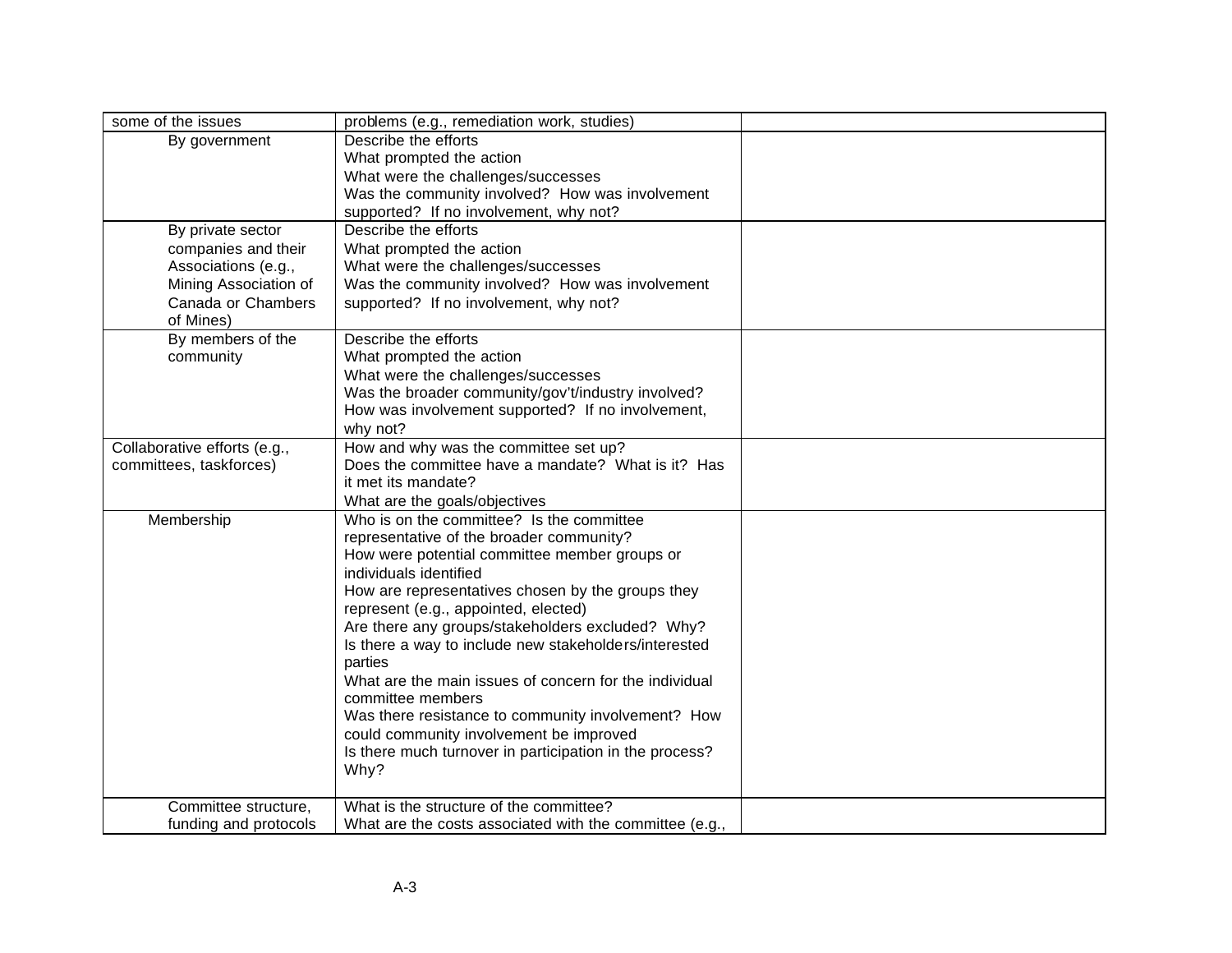| for meetings, studies, remediation work)                   |  |
|------------------------------------------------------------|--|
| How is the committee and its work funded                   |  |
| How are (public) funds for the committee and the           |  |
| resultant work administered                                |  |
| How are decisions made (consensus, majority votes,         |  |
| etc.)                                                      |  |
| Is there a protocol in place to resolve conflicts?         |  |
| When are meetings held (daytime, evening)                  |  |
| What is the time commitment for committee members          |  |
| Are childcare and/or meeting expenses covered for          |  |
| participants (especially those who are not doing this as   |  |
| part of their job, e.g., community representatives)        |  |
| How are the committee members assisted in                  |  |
| understanding and working with legal and technical         |  |
| issues that may be outside of their expertise?             |  |
| To whom is the committee-as-a-whole accountable? To        |  |
| whom are the individual committee members                  |  |
| accountable?                                               |  |
| Have there been concerns raised about accountability?      |  |
| Are meetings open to the general public? If not, why       |  |
| not?                                                       |  |
| Are there mechanisms in place to ensure transparency       |  |
| (e.g., dissemination of meeting minutes, studies, etc., to |  |
| the broader community)                                     |  |
| Is technical information conveyed to the public in an      |  |
| understandable format                                      |  |
| Is there a feedback mechanism to allow for public input    |  |
| into the committee's decision-making process               |  |

|         | <b>Community Involvement in Site Remediation and Related Work</b> |  |
|---------|-------------------------------------------------------------------|--|
| General | Have there been any conflicts related to                          |  |
|         | remediation? How were the conflicts resolved?                     |  |
|         | Is there general support for active community                     |  |
|         | involvement in the remediation (i.e., not just                    |  |
|         | representation on the committee)                                  |  |
|         | What were your hopes and expectations of the                      |  |
|         | committee? Have these been met? If not, what                      |  |
|         | have been the barriers?                                           |  |
|         | Has the general public been supportive/resistant to               |  |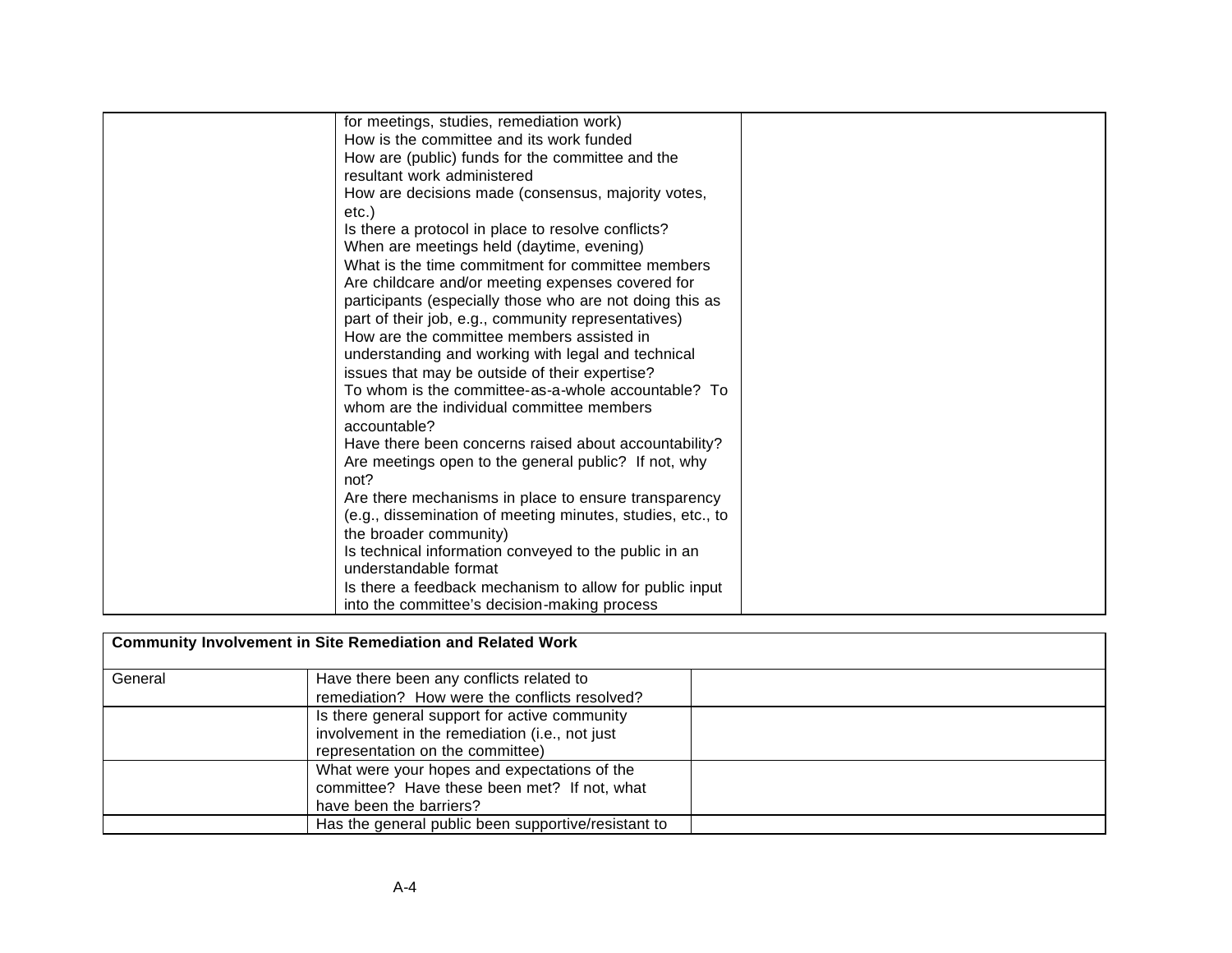|                          | the remediation efforts (e.g., don't want remediation, |  |
|--------------------------|--------------------------------------------------------|--|
|                          | don't trust the remediation methods or decision-       |  |
|                          | making processes)                                      |  |
| Remediation              | What remediation work has been carried out?            |  |
| efforts                  | By whom?                                               |  |
|                          | Was there community involvement                        |  |
|                          | Were resources made available for community            |  |
|                          | involvement (e.g., training, investment in local       |  |
|                          | remediation-related businesses)                        |  |
|                          | How was the work funded                                |  |
|                          | What were the problems/successes of the                |  |
|                          | remediation efforts                                    |  |
|                          | Is there more to be done?                              |  |
|                          | Is there a financial commitment to carry out more      |  |
|                          | work?                                                  |  |
| <b>Technical studies</b> | What studies have been carried out?                    |  |
|                          | By whom?                                               |  |
|                          | Was there community involvement in the studies         |  |
|                          | (design, implementation)                               |  |
|                          | Were resources made available for community            |  |
|                          | involvement                                            |  |
|                          | Were the studies made available for public review      |  |
|                          | How were the studies funded                            |  |
|                          | What were the problems/successes                       |  |
|                          | Are there more to be done?                             |  |
|                          | Is there a financial commitment to carry out more      |  |
|                          | studies                                                |  |
| Environmental            | What monitoring was/is in place at the site?           |  |
| monitoring               | Was/is there community involvement in the              |  |
|                          | monitoring? (design, implementation)                   |  |
|                          | Were resources made available for community            |  |
|                          | involvement (e.g., training)                           |  |
|                          | Are the monitoring results available for public review |  |
|                          | How is the monitoring program funded                   |  |
|                          | Is there a financial commitment to maintain or         |  |
|                          | expand the monitoring program                          |  |
|                          | What are the problems/successes with the existing      |  |
|                          | program                                                |  |
| Health and safety        | What is being done to deal with long-term health       |  |
| issues                   | effects and concerns (e.g., are health studies being   |  |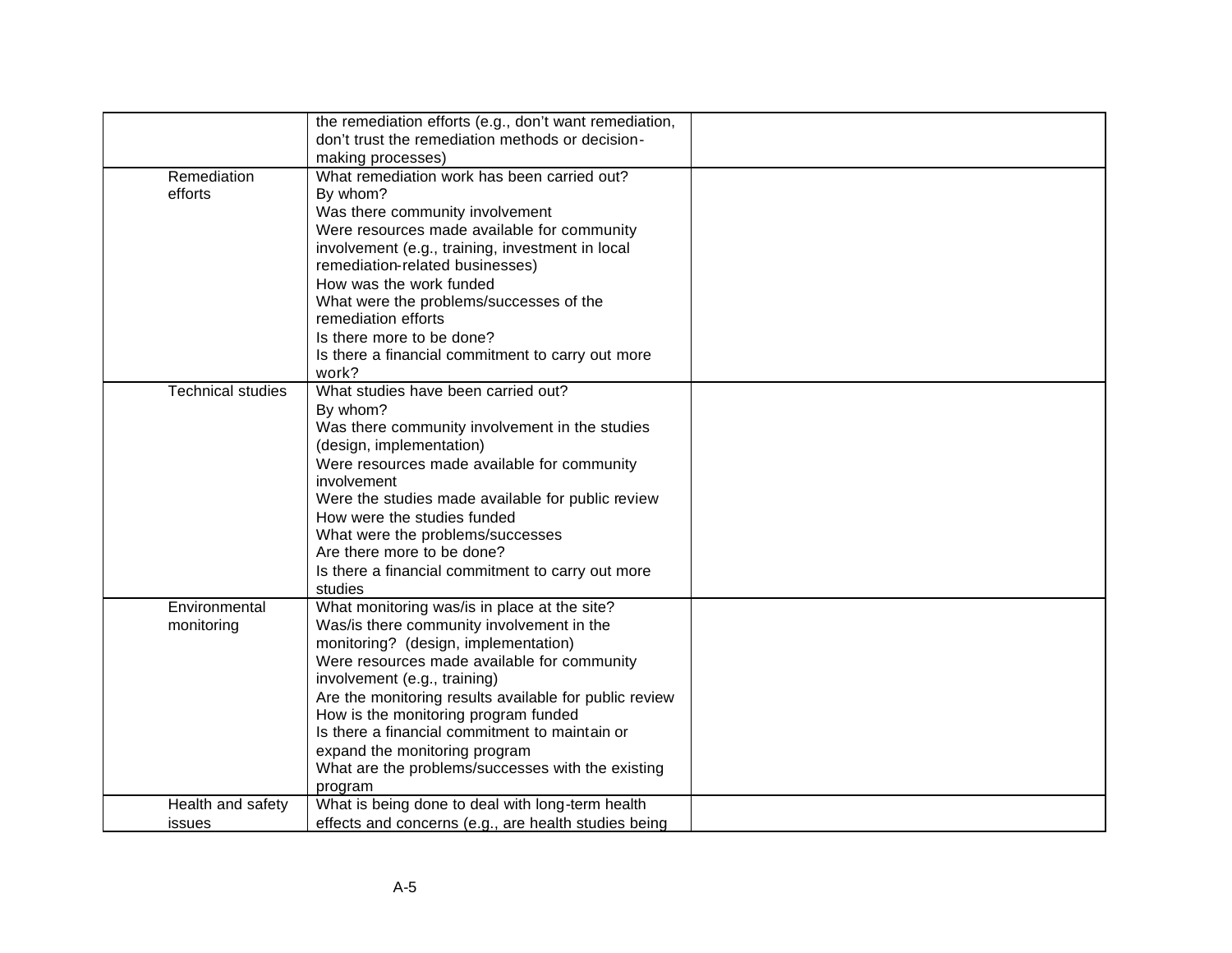|                   | conducted)?<br>Are community health programs/education resources<br>available related to the contamination<br>Are there safety issues related to the mine site?                                                                                                                    |  |
|-------------------|------------------------------------------------------------------------------------------------------------------------------------------------------------------------------------------------------------------------------------------------------------------------------------|--|
| Economic benefits | Have there been discussions about community<br>economic development opportunities from the<br>remediation? By whom?<br>Have any opportunities been created? If not, why<br>not?<br>Was the question of potential implications for long-<br>term liabilities for the site discussed |  |

| <b>Long-term Outlook</b>                                                                                                                                                                                                                                                                                             |  |
|----------------------------------------------------------------------------------------------------------------------------------------------------------------------------------------------------------------------------------------------------------------------------------------------------------------------|--|
| What is the prognosis for future remediation efforts?<br>What barriers exist? What commitments have been<br>made?<br>Will the committee process be sustained/funded?<br>Will the present level of community involvement in<br>the remediation and decision-making processes help<br>or hinder full remediation? Why? |  |
|                                                                                                                                                                                                                                                                                                                      |  |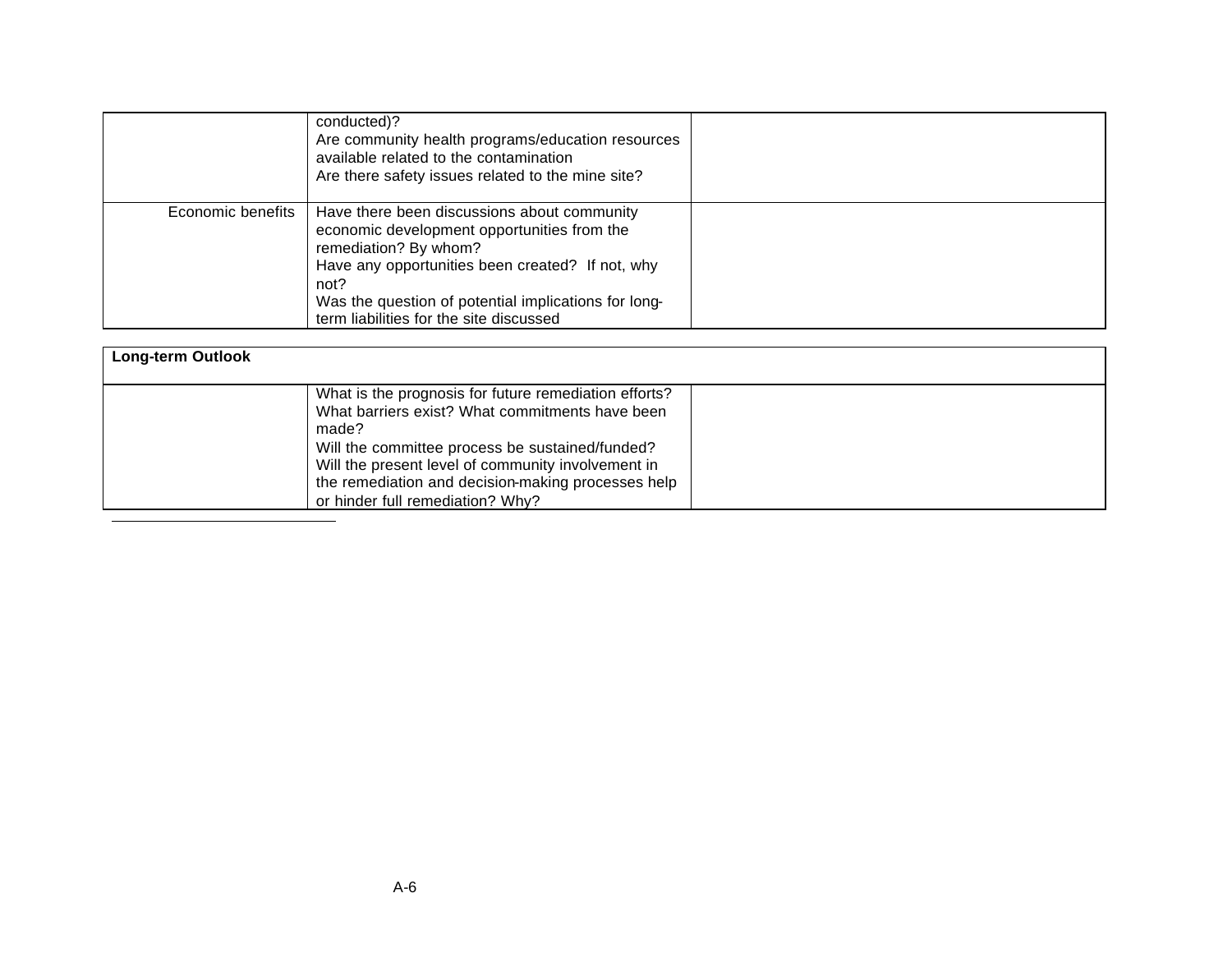| <b>CONTAMINATED SITE SURVEY</b>                                                             |                |                                |                |                |              |                                  | Site:            |        |        |                        |
|---------------------------------------------------------------------------------------------|----------------|--------------------------------|----------------|----------------|--------------|----------------------------------|------------------|--------|--------|------------------------|
| <b>Confidential:</b>                                                                        |                |                                |                |                |              | Age: ____________                |                  |        |        | M / F (please circle)  |
| Occupation or Community Role _______________________________                                |                |                                |                |                |              |                                  |                  |        |        | # Years Resident       |
| Contact Information (if you want information on the finished report)                        |                |                                |                |                |              |                                  |                  |        |        |                        |
|                                                                                             |                |                                |                |                |              |                                  |                  |        |        |                        |
| Questions                                                                                   |                |                                |                |                |              |                                  |                  |        |        |                        |
| 1. Please rank the level of risk you feel the contamination on site is:                     |                |                                |                |                |              |                                  |                  |        |        |                        |
| to your health (or someone you know) no risk<br>to the environment                          |                |                                |                | no risk 1      | $\mathbf{1}$ | $\overline{2}$<br>$\overline{2}$ | 3<br>3           | 4<br>4 | 5<br>5 | high risk<br>high risk |
|                                                                                             |                |                                |                |                |              |                                  |                  |        |        |                        |
| 2. What are your main concerns? (e.g., drinking water from creek, cancer rates)             |                |                                |                |                |              |                                  |                  |        |        |                        |
|                                                                                             |                |                                |                |                |              |                                  |                  |        |        |                        |
|                                                                                             |                |                                |                |                |              |                                  |                  |        |        |                        |
|                                                                                             |                |                                |                |                |              |                                  |                  |        |        |                        |
| 3. Have there been recent accidents or spills? (details)                                    |                |                                |                |                |              |                                  |                  |        |        |                        |
|                                                                                             |                |                                |                |                |              |                                  |                  |        |        |                        |
|                                                                                             |                |                                |                |                |              |                                  |                  |        |        |                        |
|                                                                                             |                |                                |                |                |              |                                  |                  |        |        |                        |
| 4. a) What has been the level of clean-up at the site?                                      |                |                                |                |                |              |                                  |                  |        |        |                        |
| no clean-up                                                                                 | $\overline{1}$ | $2 \left( \frac{1}{2} \right)$ | $3^{\circ}$    | $\overline{4}$ | $5 -$        | fully cleaned up                 |                  |        |        | don't know             |
|                                                                                             |                |                                |                |                |              |                                  |                  |        |        |                        |
| b) What started the clean-up work?                                                          |                |                                |                |                |              |                                  |                  |        |        |                        |
|                                                                                             |                |                                |                |                |              |                                  |                  |        |        |                        |
|                                                                                             |                |                                |                |                |              |                                  |                  |        |        |                        |
| c) At what rate has the clean-up work been accomplished?                                    |                |                                |                |                |              |                                  |                  |        |        |                        |
| $\mathbf{1}$<br>slow                                                                        | $\overline{2}$ | 3                              | 4              | 5              | fast         |                                  |                  |        |        | don't know             |
|                                                                                             |                |                                |                |                |              |                                  |                  |        |        |                        |
| d) What is the level of commitment of the government to clean up the site?<br>no commitment |                | 1                              | $\overline{2}$ | 3              | 4            | 5                                | high commitment  |        |        | don't know             |
|                                                                                             |                |                                |                |                |              |                                  |                  |        |        |                        |
| e) How effectively is the site being monitored?                                             |                |                                |                |                |              |                                  |                  |        |        |                        |
| not effective                                                                               | 1              | $\overline{2}$                 | 3              | 4              | 5            | highly effective                 |                  |        |        | don't know             |
| f) What is the level of community member involvement in monitoring?                         |                |                                |                |                |              |                                  |                  |        |        |                        |
| no involvement                                                                              |                | 1                              | 2              | 3              | 4            | 5                                | high involvement |        |        | don't know             |
|                                                                                             |                |                                |                |                |              |                                  |                  |        |        |                        |
| g) How effective is the site maintenance?<br>not effective                                  | 1              | $\overline{2}$                 | 3              | 4              | 5            | highly effective                 |                  |        |        | don't know             |
|                                                                                             |                |                                |                |                |              |                                  |                  |        |        |                        |
| h) How involved are community members in maintenance?                                       |                |                                |                |                |              |                                  |                  |        |        |                        |
| not involved                                                                                | 1              | 2                              | 3              | 4              | 5            |                                  | highly involved  |        |        | don't know             |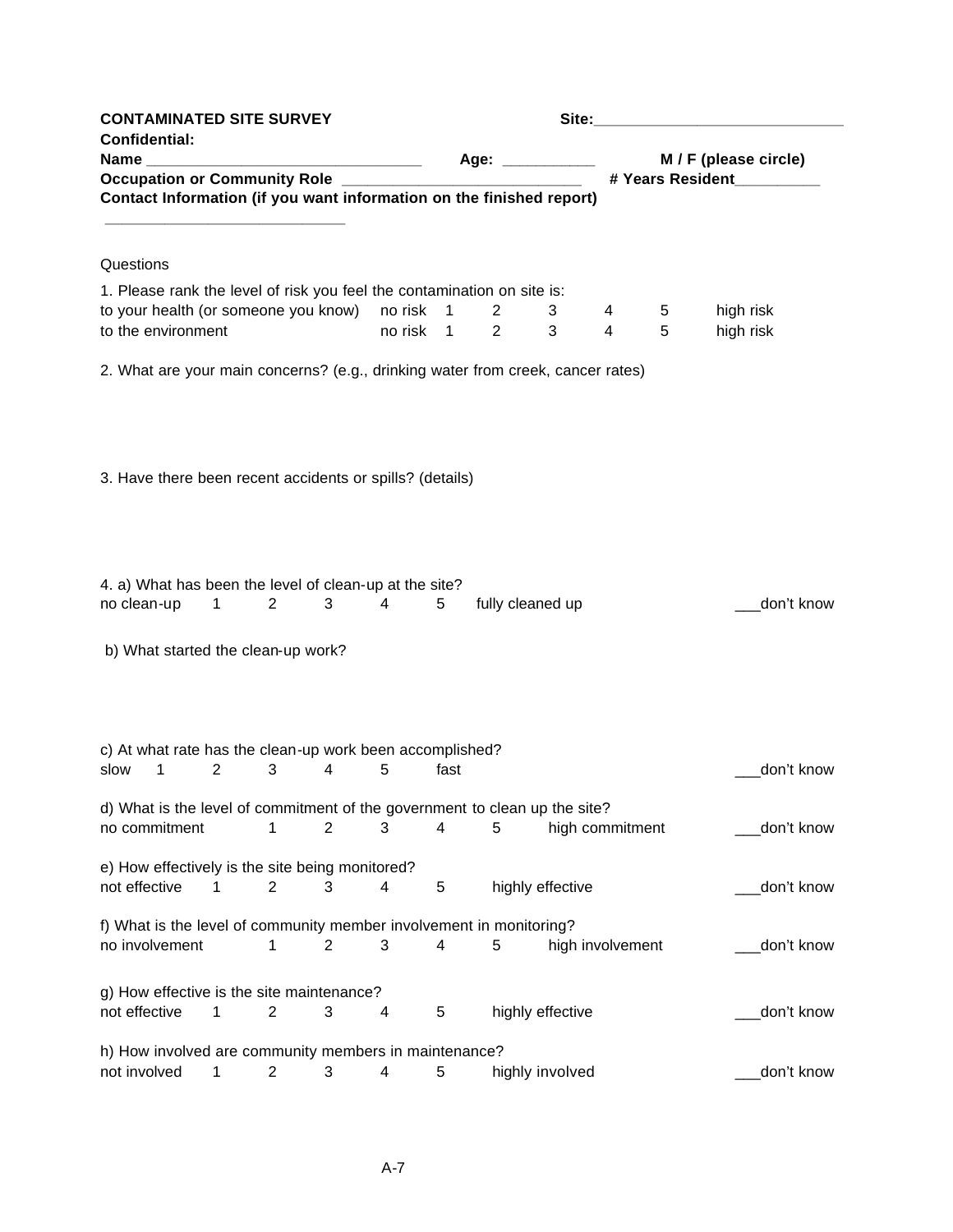| 5. a) What is the level of community involvement in decisions made about the site clean-up?<br>no involvement | 1<br>$\overline{2}$ | 3 | $\overline{4}$          | 5               | highly involved                 | don't know      |
|---------------------------------------------------------------------------------------------------------------|---------------------|---|-------------------------|-----------------|---------------------------------|-----------------|
| b) What is the level of community involvement in decisions made about the health studies?<br>no involvement   | 1<br>2              | 3 | 4                       | 5               | highly involved                 | don't know      |
| c) To what degree do the decisions of the project committee address your priority concerns?<br>not at all     | $\overline{2}$<br>1 | 3 | $\overline{\mathbf{4}}$ | 5               | completely                      | don't know      |
| d) Could community members be more involved in the decisions?<br>If yes, how?                                 |                     |   |                         |                 | Yes / No                        | (please circle) |
| 6.a) How available is the information about the contamination and clean-up project?                           |                     |   |                         |                 |                                 |                 |
| not available<br>1                                                                                            | $\mathbf{2}$<br>3   | 4 | 5                       |                 | highly available                | don't know      |
| b) How understandable is the information?<br>not understandable                                               | 2<br>1              | 3 | $\overline{4}$          | 5               | very understandable             | don't know      |
| c) How credible or believable is the information?<br>not credible                                             | 2                   | 4 | 5                       |                 |                                 |                 |
| 1                                                                                                             | 3                   |   |                         | highly credible |                                 | don't know      |
| d) How consistent is the information from different studies/sources?<br>not consistent<br>$\overline{1}$      | $\overline{2}$<br>3 | 4 | 5                       |                 | highly consistent               | don't know      |
| e) Could communication be improved?<br>If yes, how?                                                           |                     |   | Yes / No                |                 | (please circle)                 |                 |
| 7. a) How much has the clean-up project increased availability of jobs to locals?<br>not at all<br>1          | 2<br>3              | 4 | 5                       | very much       |                                 | don't know      |
| b) What is the level of opportunity for local training for the clean up work?                                 |                     |   |                         |                 |                                 |                 |
| no opportunity                                                                                                | 2<br>1              | 3 | 4                       | 5               | high opportunity ____don't know |                 |
| c) How useful has the training been?<br>not useful<br>1                                                       | $\overline{2}$<br>3 | 4 | 5                       | very useful     |                                 | don't know      |

8. What kind of clean-up should happen at this site?

9. Comments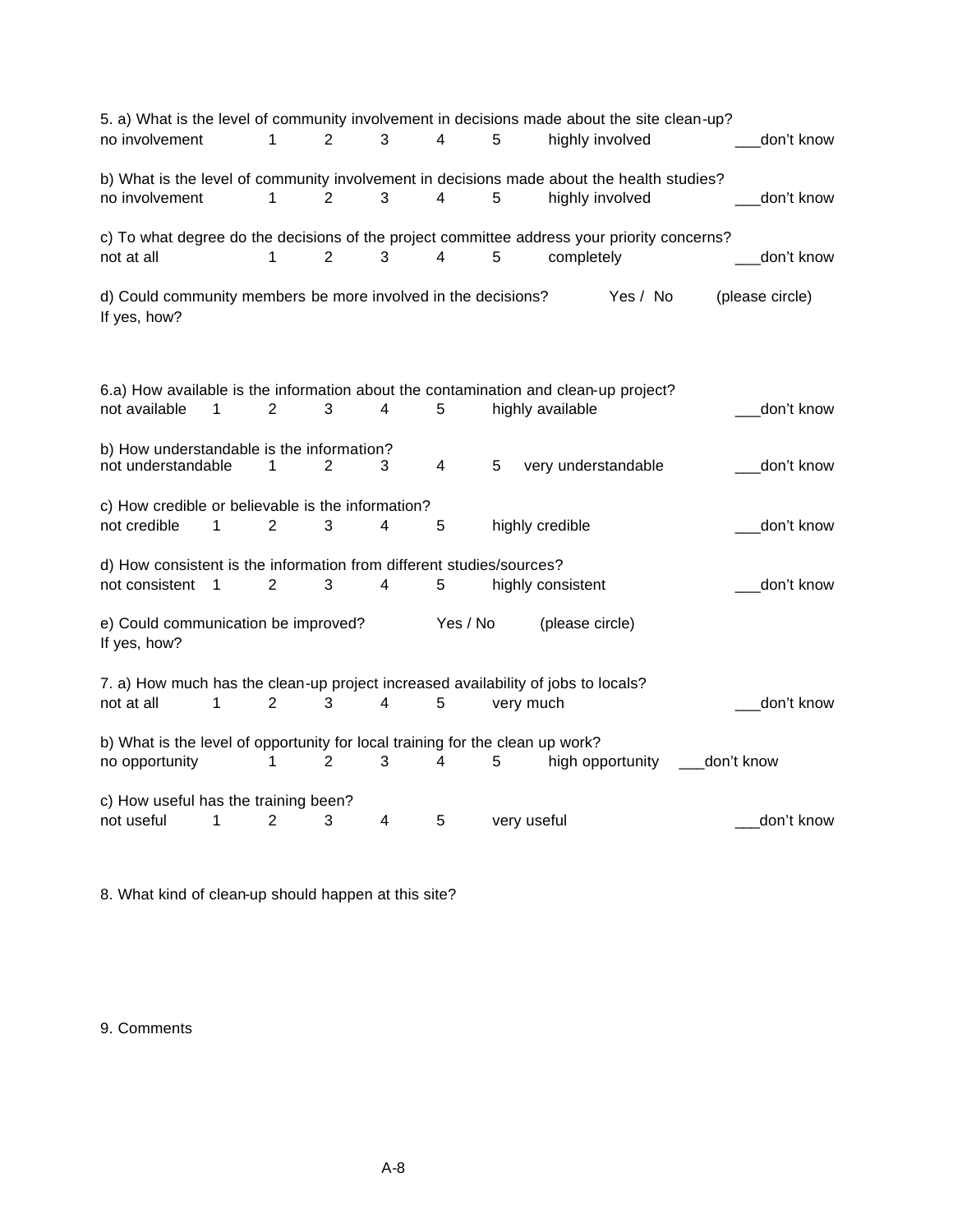# **APPENDIX B - CORPORATE HISTORY SUMMARIES FOR:**

- 1. DELORO, ONTARIO
- 2. GIANT MINE, YELLOWKNIFE, NORTHWEST TERRITORIES
- 3. MOUNT WASHINGTON, BRITISH COLUMBIA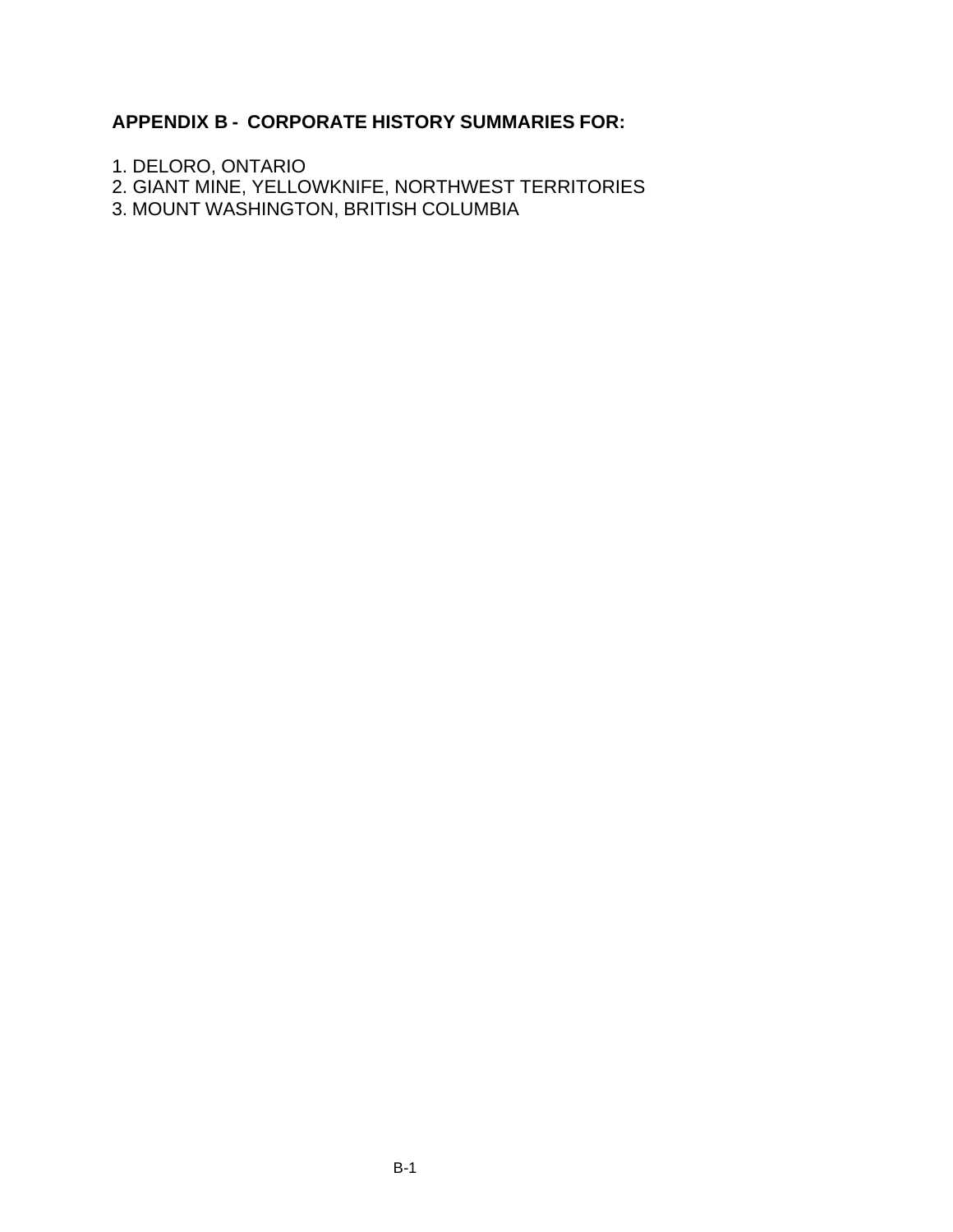## **1. Deloro History**

## *Chronology of Production Years*

| <b>YEAR</b> | <b>OWNERSHIP / ACTIVITIES</b>                                                                             | Ref            |
|-------------|-----------------------------------------------------------------------------------------------------------|----------------|
| 1886-99     | Gold Mining and Smelting - arsenic removal from gold ore                                                  | 1,4,5          |
| 1873        | Gatling/Gold and Silver Mining Company                                                                    |                |
| 1880        | Canada Consolidated Gold Mining Company                                                                   |                |
| 1892        | Hastings Mining and Reduction Company                                                                     |                |
| 1896        | Canadian Goldfields Ltd. - white arsenic developed using cyanide                                          |                |
| 1899        | Atlas Arsenic                                                                                             |                |
| 1903-09     | Silver and Cobalt Smelting                                                                                | 3,4,5          |
| 1906        | M.J. O'Brian                                                                                              |                |
| 1907        | M.J. O'Brian starts Deloro Reduction and Mining Company                                                   |                |
| 1912-17     | Stellite Production- new alloy of cobalt, chromium and tungsten                                           | 3,4            |
| 1916        | Company renamed Deloro Smelting and Refining Company Limited                                              |                |
| 1918-20     | Insecticide Production- arsenic insecticides for US cotton                                                | 1,4,5          |
| 1920        | Deloro Chemical Company Limited                                                                           |                |
| 1925-51     | Stellite Research and Production                                                                          | 1,4,5          |
| 1928-52     | 12 deaths from lung cancer-29% of workforce deaths from cancer, 11% cancer deaths                         |                |
|             | in surrounding areas.                                                                                     |                |
| 1932        | Eldorado Nuclear of Port Hope begins supplying cobalt rich wastes to be refined in                        |                |
|             | Deloro, source of radioactive waste at Deloro                                                             |                |
| 1934        | Photo showing no trees around Deloro                                                                      |                |
| 1937        | Arsenic poisoning, 7.6 ppm in well dug in Madoc                                                           |                |
| 1950        | \$2 million expansion with federal financing, Korean war started                                          |                |
| 1955-61     | Deloro Mining and Smelting moves to Belleville                                                            | 6              |
| 1953-7      | High incidence of respiratory cancer (3 dead)                                                             |                |
| 1958        | Ontario Water Resources Commission test 3ppm arsenic in Moira River                                       |                |
| 1960s       | Dead fish removed from Moira Lake shores daily                                                            | $\overline{7}$ |
|             | Cow deaths from drinking Moira River water.                                                               |                |
|             | Young's Creek valley was red and the Creek ran red.                                                       |                |
| 1970        | British Oxygen buys Deloro site and transfers to Erickson Construction subsidiary of M.J.<br>O'Brian Ltd. | 1,4,5          |
| 1974        | Hastings county deaths from cancer and lung disease 119% greater than province<br>average.                | 8              |
| 1975        | Ted Galloway moved from house next to Deloro site because of high radon levels and                        | $\overline{7}$ |
|             | died of lung cancer in 1975 with coroner report linking the radon to cancer. Mrs. Galloway,               |                |
|             | his wife, paid compensation by Ontario government and Erickson Construction.                              |                |
| 1977        | Elmer Buchanan raised profile of site asking for clean-up. Analysis showed 2km radius of                  | $\overline{7}$ |
|             | contaminated plants.                                                                                      |                |
| 1978        | Ontario MOEE- issues clean-up order to Erickson Construction to control arsenic, with no                  | 3, 5           |
|             | compliance from the company                                                                               |                |
| 1979        | Red tailings flooded down to Aikerman Mine site south of Hwy 7.                                           | $\overline{7}$ |
|             | MOEE issues a second clean-up order requiring Erickson Construction and the company                       | 3, 5           |
|             | abandons the site. MOEE invokes Section 99 of the Environmental Protection Act and                        |                |
|             | becomes manager of the site.                                                                              |                |

#### **References**

- 1. Bowles, Roy T. 1980. *Deloro and the World: The Local Manifestations of the Ontario Mineral Industry*. Canadian Historical Association.
- 2. Bowles, Roy T. June 14, 1951. *Deloro's Great Expansion*. The Marmora Herald.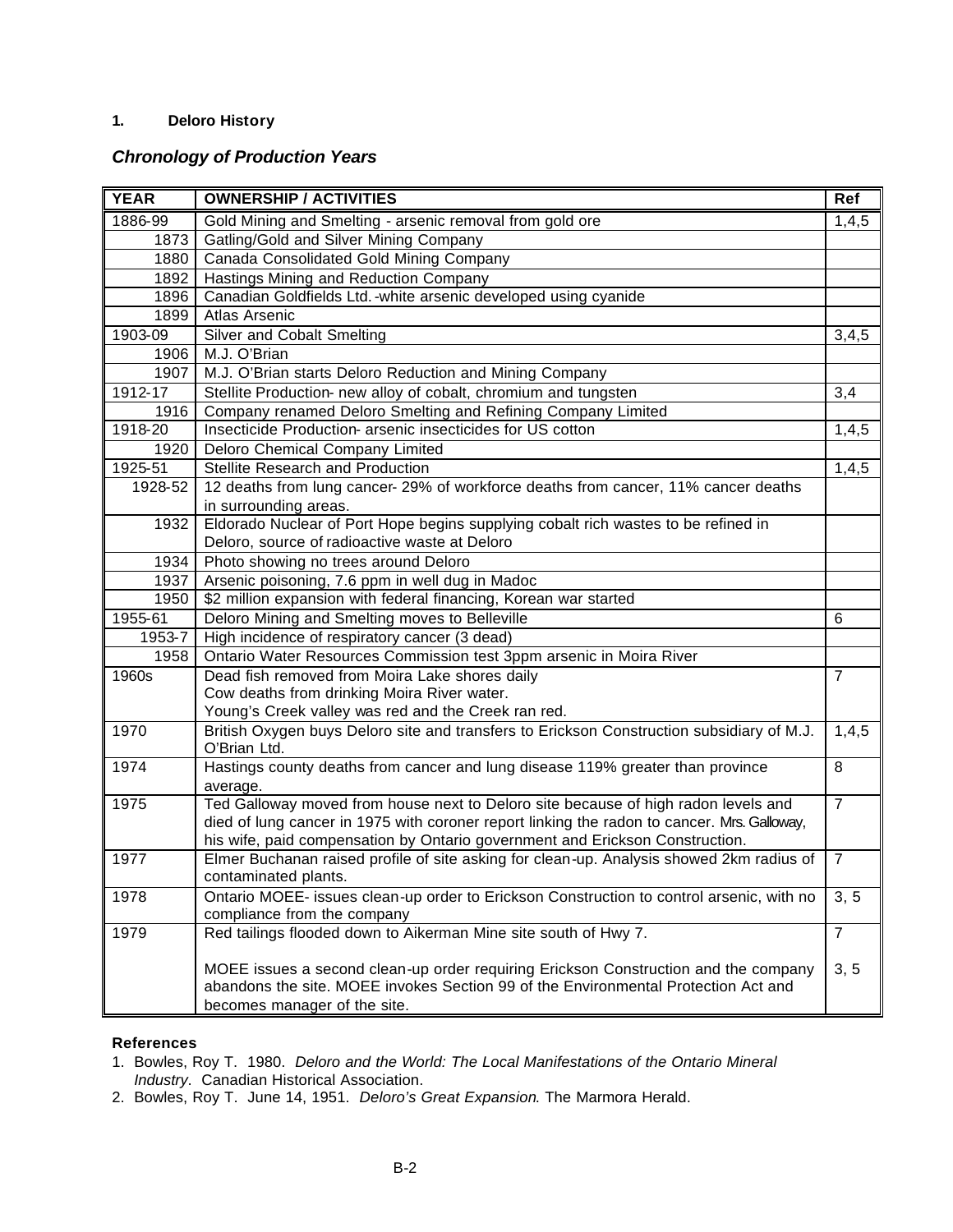- 3. Ontario Ministry of Energy and Environment. July 1999. *In Brief, Cleaning Up The Deloro Mine Site.*
- 4. Turner, Larry. January 1988. *An Historical Analysis of the Deloro Site*. Ottawa: Commonwealth Historic Resource Management Ltd.
- 5. Ontario Ministry of Environment and Energy, Web site www/ene.gov.on.ca/envision/deloro.htm
- 6. Pers. Comm. Deloro Stellite Employee.
- 7. Pers. Comm. Community members and academics.
- 8. Morton Shulman, Ontario Coroner, 1974.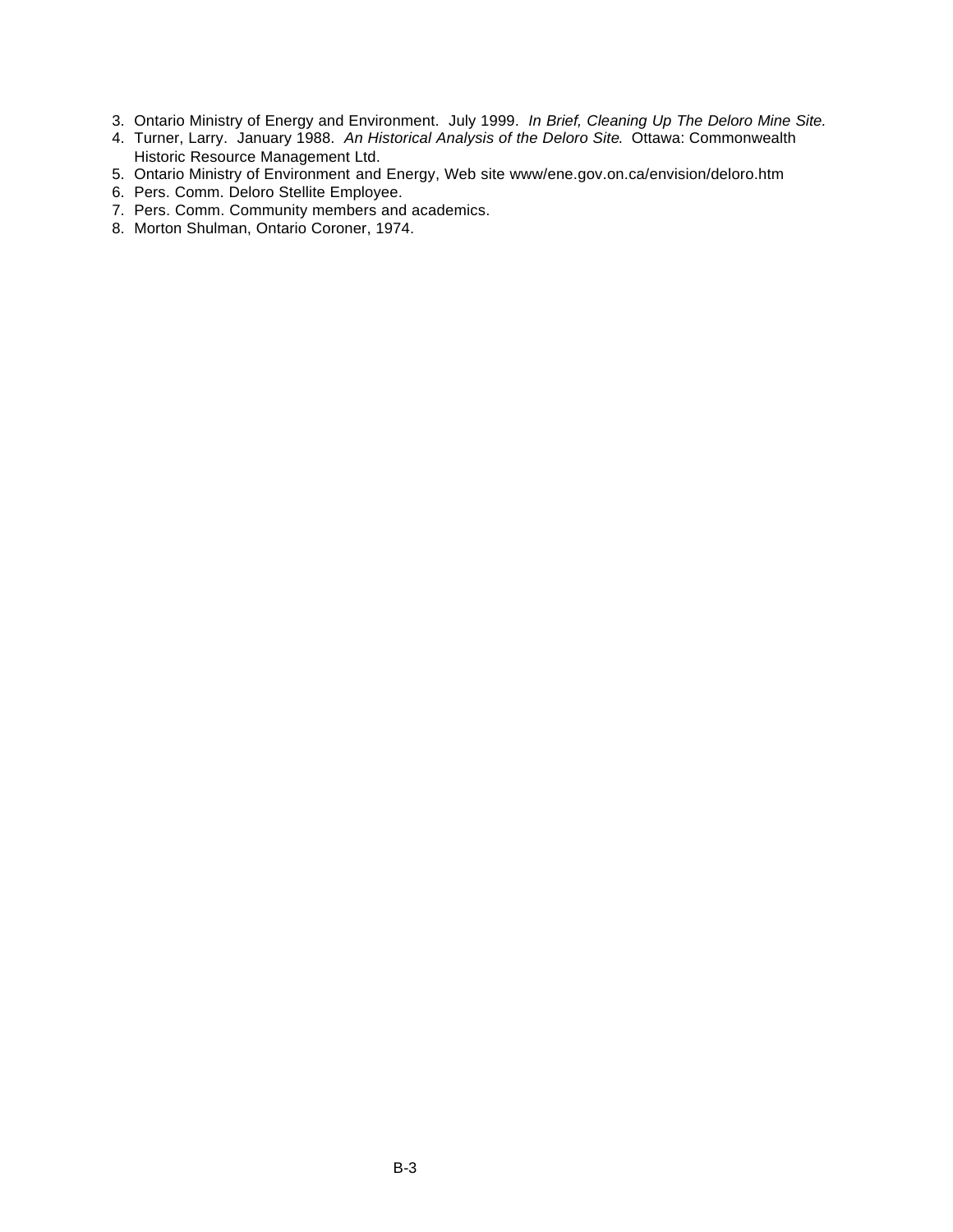## **2. Giant Mine History**

## *Chronology of Production Years*

| <b>YEAR</b>   | <b>OWNERSHIP / ACTIVITIES</b>                                                                                                                                                                                                                                                                                | Ref            |
|---------------|--------------------------------------------------------------------------------------------------------------------------------------------------------------------------------------------------------------------------------------------------------------------------------------------------------------|----------------|
| 1935          | Baker and Muir stake the 21 original "Giant" claims Burwash Yellowknife Mines<br>Limited.                                                                                                                                                                                                                    | 1              |
| 1937          | Giant Yellowknife Gold Mines Ltd incorporates and acquires claims. Work is done<br>throughout 30s and into 40s                                                                                                                                                                                               | $\mathbf{1}$   |
| 1943          | Frobisher Exploration Company acquires operating control of Giant Yellowknife Gold<br>Mines and the Giant property                                                                                                                                                                                           | $\mathbf{1}$   |
| 1948-         | Gold production begins at the Giant mine in 1948                                                                                                                                                                                                                                                             | 1, 2           |
| 1951          | From 1948 to 1951, gold roasting production with no pollution control/no capture of<br>arsenic-rich gases.                                                                                                                                                                                                   |                |
| 1951          | An electrostatic precipitator is installed to reduce emissions.                                                                                                                                                                                                                                              | $\overline{2}$ |
| 1958          | A baghouse dust collector installed that reduced emissions a few hundred kg/day.<br>From 1958-1999, mining and gold roasting operation continue; arsenic trioxide 1dust<br>captured and stored in underground stopes and chambers (237,000 tonnes stored)                                                    | 3              |
| 1986          | Pamour Inc. acquires Falconbridge Ltd.'s interests in Giant Yellowknife Mines Ltd.<br>and in Akaitcho Yellowknife Gold Mines Ltd.                                                                                                                                                                            | 1              |
| 1990          | Royal Oak Resources Ltd. assumes control of Giant Yellowknife Mines Ltd. by<br>purchasing the interests of Giant Resources Ltd. and Pamour Inc. The following<br>year, Royal Oak Mines Inc. formed by the amalgamation of Royal Oak Resources<br>Ltd. with companies in Pamour and Giant Yellowknife groups. | 1              |
| 1990-<br>1999 | Royal Oak operated mine from 1990 until the company went bankrupt in April 1999                                                                                                                                                                                                                              | 3              |
| Dec.          | Receiver Price Waterhouse turned it over to DIAND in December 1999. DIAND sold                                                                                                                                                                                                                               | 2,3            |
| 1999          | it to Miramar in December 1999. DIAND retained responsibility for pre-existing<br>environmental liabilities, including the underground trioxide dust.                                                                                                                                                        |                |
| 1999-         | Miramar operating at a 1/4 to 1/3 of Royal Oak's level; no longer roasting gold.                                                                                                                                                                                                                             | 2,3            |
| present       | Hauling ore to other mine (Con Mine) where the arsenic is pressure oxidize.<br>DIAND continues to work on a plan to deal with underground arsenic                                                                                                                                                            |                |

## **References:**

- 1. From Natural Resources Canada web site: http://www.nrcan.gc.ca/gsc/mrd/extech3/giant\_e.html Exploration and Development of the Giant Mine
- 2. Emery Paquin. Government of NWT. Resources, Wildlife and Economic Development. Personal communication. July 2002
- 3. SRK Consulting. "Study of Management Alternatives For Giant Mine Arsenic Trioxide Dust." Prepared for Department of Indian Affairs and Northern Development. May 2001.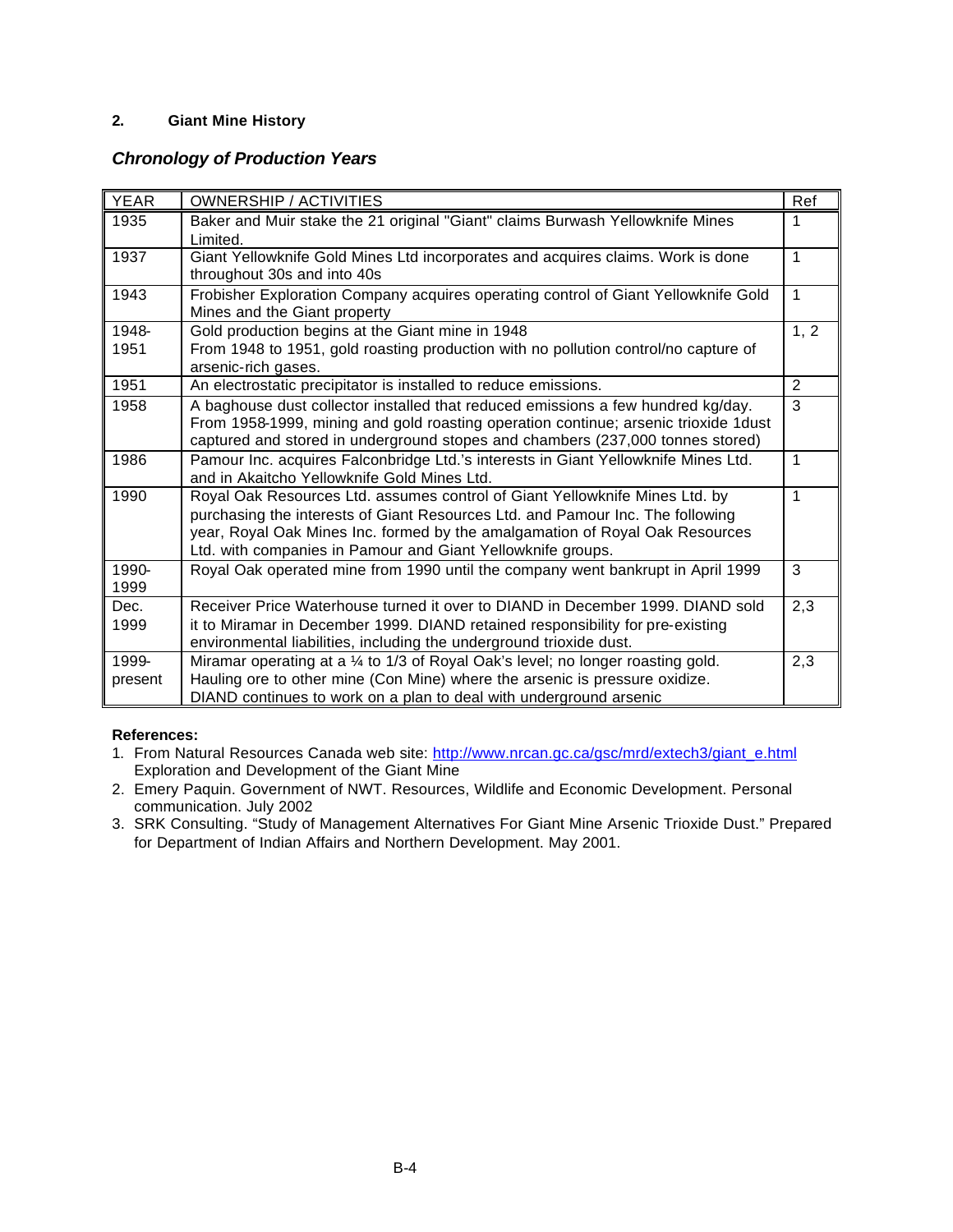## **3. Mt. Washington History**

## *Chronology of Production Years*

| <b>YEAR</b> | <b>OWNERSHIP / ACTIVITIES</b>                                               | Ref  |
|-------------|-----------------------------------------------------------------------------|------|
| 1964        | Joint venture between Mt. Washington Copper and Cumberland Mining Co.       |      |
|             | begins. Open pit copper mine on Mount Washington on Vancouver Island near   |      |
|             | Courtenay, BC. Company leases base metal rights from Esquimalt and          |      |
|             | Nanaimo (E&N) Railway and precious metal rights from province of BC.        |      |
| 1964-       | Ore is mined until 1966. Mining stops in 1966.                              |      |
| 1966        |                                                                             |      |
| 1967        | Ore still being hauled to mill site 4 km southeast and processed.           | 3    |
|             | Company goes into receivership. Mine abandoned                              |      |
| 1979        | In 1979 Esso Resources Ltd. tried to extract metals from the overburden;    | 1, 2 |
|             | applied acid and iron-oxidizing bacteria; accelerated AMD formation.        |      |
| 1983 -      | Better Resources acquires precious metal rights from Mt. Washington Copper. | 2    |
| present     | At this point, TimberWest has surface rights. CPR has subsurface rights.    |      |

#### **References:**

- 1. "*State of the Tsolum River: A Comprehensive Report on Work completed by the Tsolum River Task Force, April 1997-March 1999.* Kathy Campbell. Tsolum River Task Force. April 1999, p 5.
- 2. AGRA Earth and Environmental Limited, "Report on Opportunities Relating to the Remediation of Acid Mine Drainage at Mt. Washington ant the Restoration of the Tsolum River Watershed," July 1996, p.2.
- 3. Cliff Rennie, Better Resources. Personal communication. July 2002.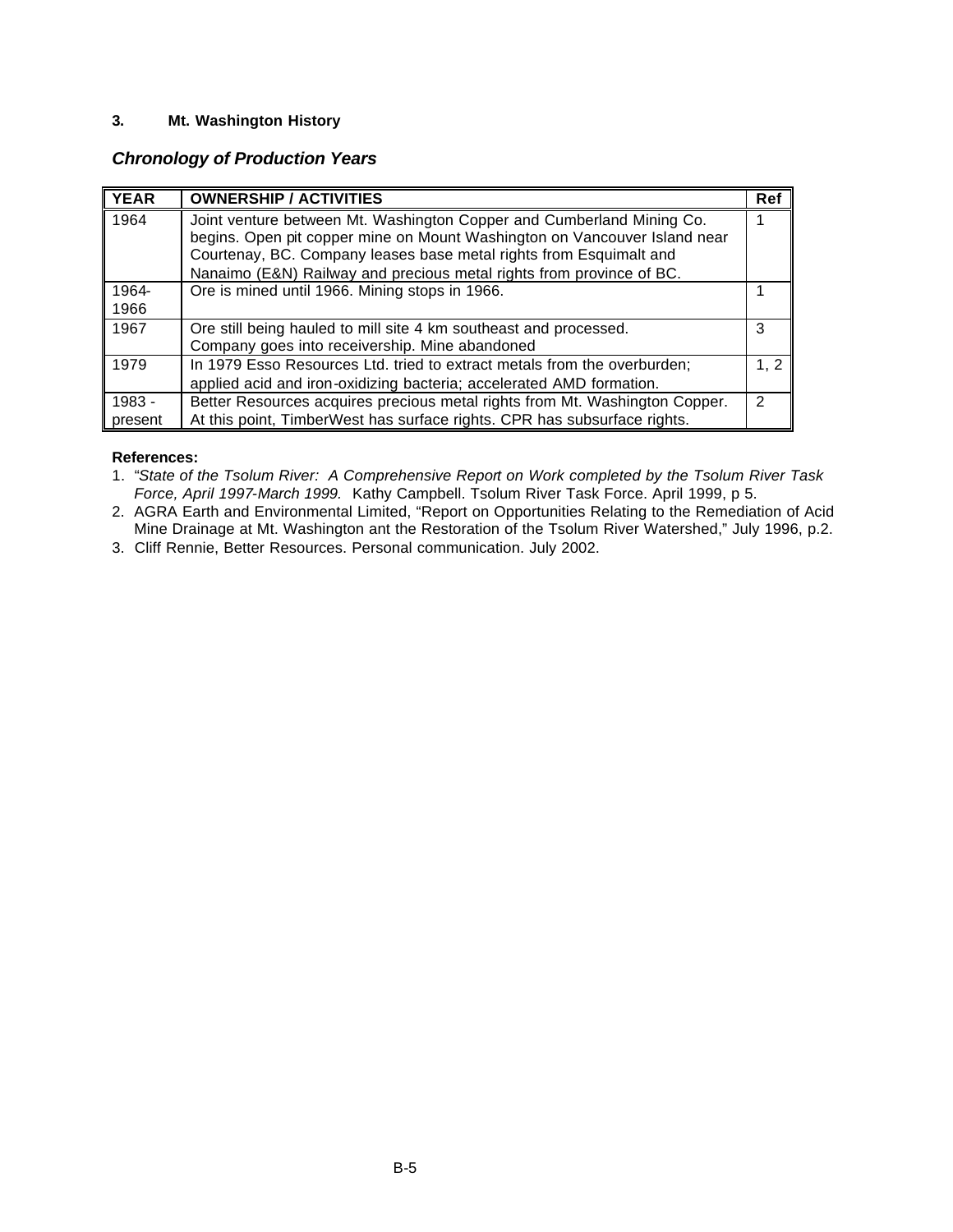# **APPENDIX C - CONTACTS FOR INTERVIEWS ON COMMUNITY INVOLVEMENT IN CONTAMINATED SITE REMEDIATION FOR:**

1. DELORO, ONTARIO

2. GIANT MINE, YELLOWKNIFE, NORTHWEST TERRITORIES

3. MOUNT WASHINGTON, BRITISH COLUMBIA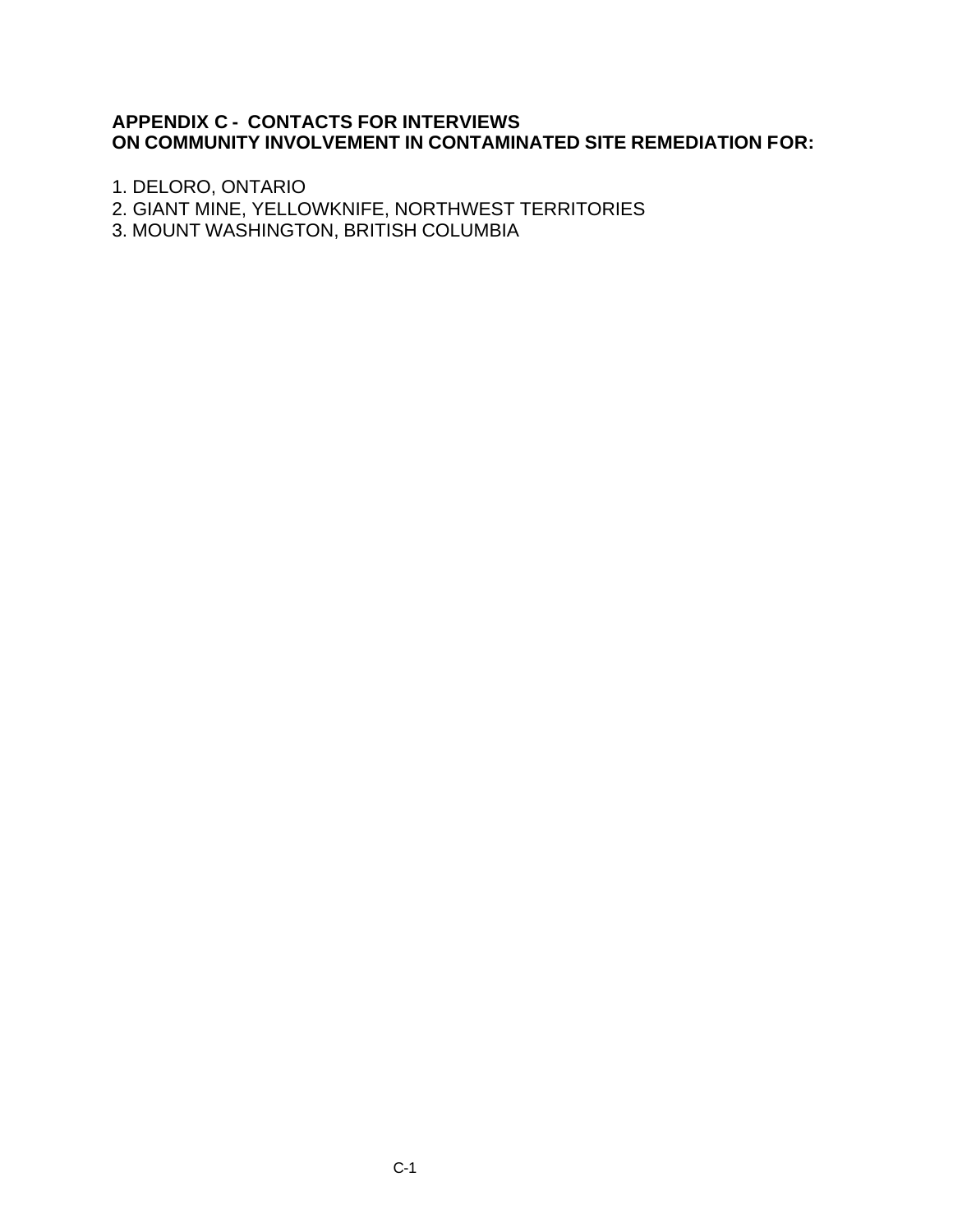#### **1. Deloro Contacts**

Gerald Bellanger, Historian

Lionel Bennett, Reeve for Marmora, Public Liaison Committee Member

Peter Brant, Technical Services Officer, Tyendinaga Mowhawk First Nation

Brenda Brett, Deloro Resident

Bob Brown, Assistant Manager, Deloro Water Treatment Facility, Technical Liaison Committee Member

Joanne Campbell, Technician, Deloro Water Treatment Facility

Bonnie Danes, Quinte Watershed Cleanup, Public Liaison Committee Member

Tom Deline, Reeve of Madoc, Public Liaison Committee Member

Bev Foley, Executive Assistant, Deloro Stellite, Belleville

Crichton Harrop, Councillor for Madoc, Public Liaison Committee Member

Heather Hawthorne, Communications Officer, Ontario Ministry of Environment and Energy

Tom Hutchinson, Trent University Professor

Bryon Keene, Quinte Conservation Authority, Belleville, Technical Liaison Committee Member

Susan Larsh, Ontario Healthy Communities

Louise Livingston, Journalist, Public Liaison Committee Member

Doug Lynch, Deloro Resident, Public Liaison Committee Member

Tom Northardt, Ontario First Nation Technical Services Corp, Past Public Liaison Committee Member for Tyendinaga Mowhawk First Nation

Andre Philpot, Lawyer for Municipality

Victor Reid, Deloro Water Treatment Facility Operator

Jim Ritter, Project Manager for Deloro Clean-up, Ontario Ministry of Environment and Energy

Dave Schulz, Councillor of Centre Hastings, Public Liaison Committee Member

Tom Wells, Downstream Resident, Banker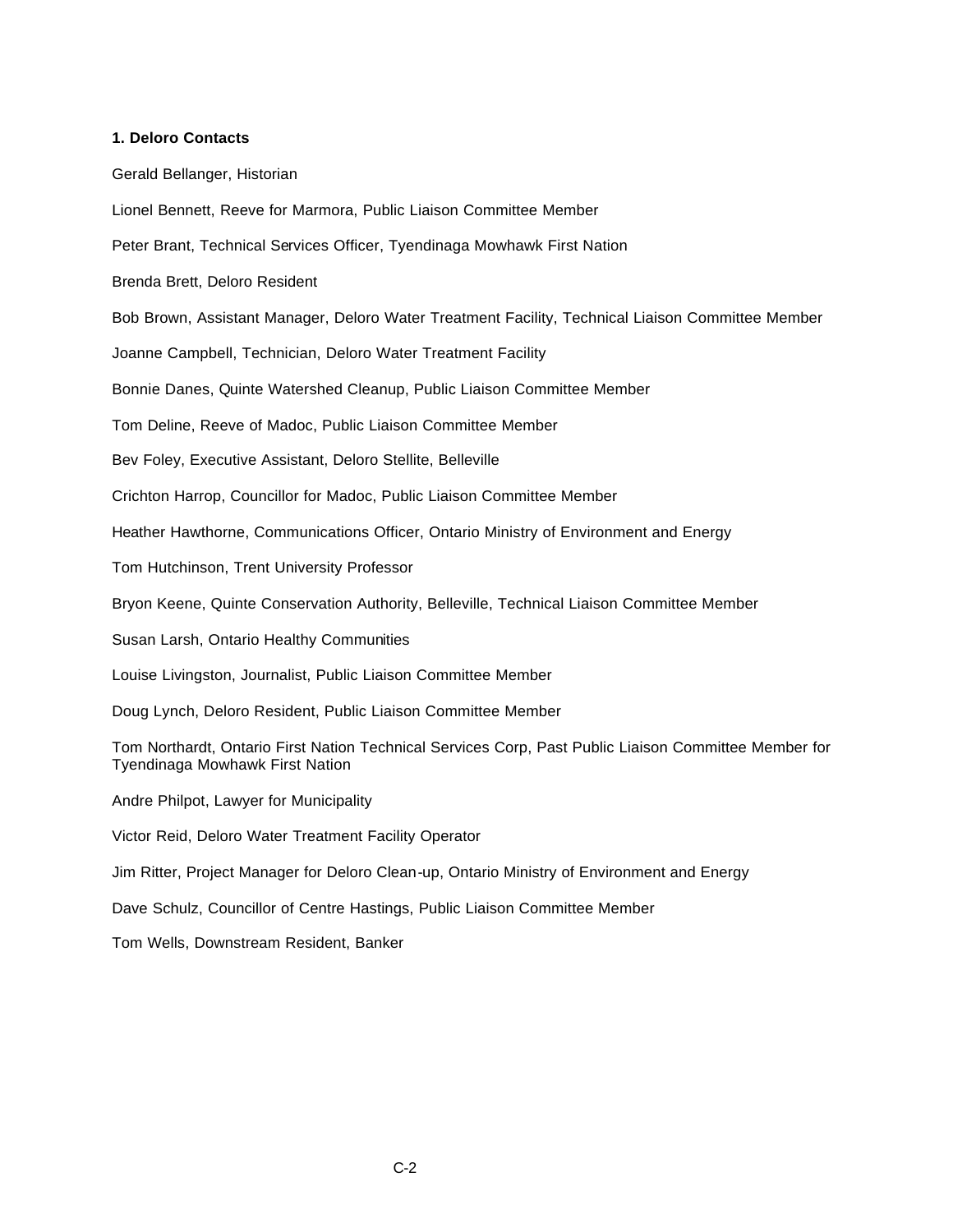#### **2. Giant Mine Contacts**

Kevin O'Reilly, City Councillor, City of Yellowknife Director of Research, Canadian Arctic Resources Committee

Emery Paquin, Director, Environmental Protection Service, Resources, Wildlife and Economic Development, GNWT

Jodi Woollam, Communications Officer, NWT Region, DIAND Giant Mine Project Team

Dave Nutter, Giant Mine Project Team

Malcolm Robb, Giant Mine Project Team

Carole Mills, DIAND, Manager, Contaminants Divi sion

Lisa Dyer, DIAND, Contaminants Division

Octavio Melo, DIAND, Contaminants Division

Fred Sangris, Yellowknives Dene

Greg Yeoman, Conservation Director, CPAWS

Bob Bromley, Ecology North

Greg Cameron, Yellowknife resident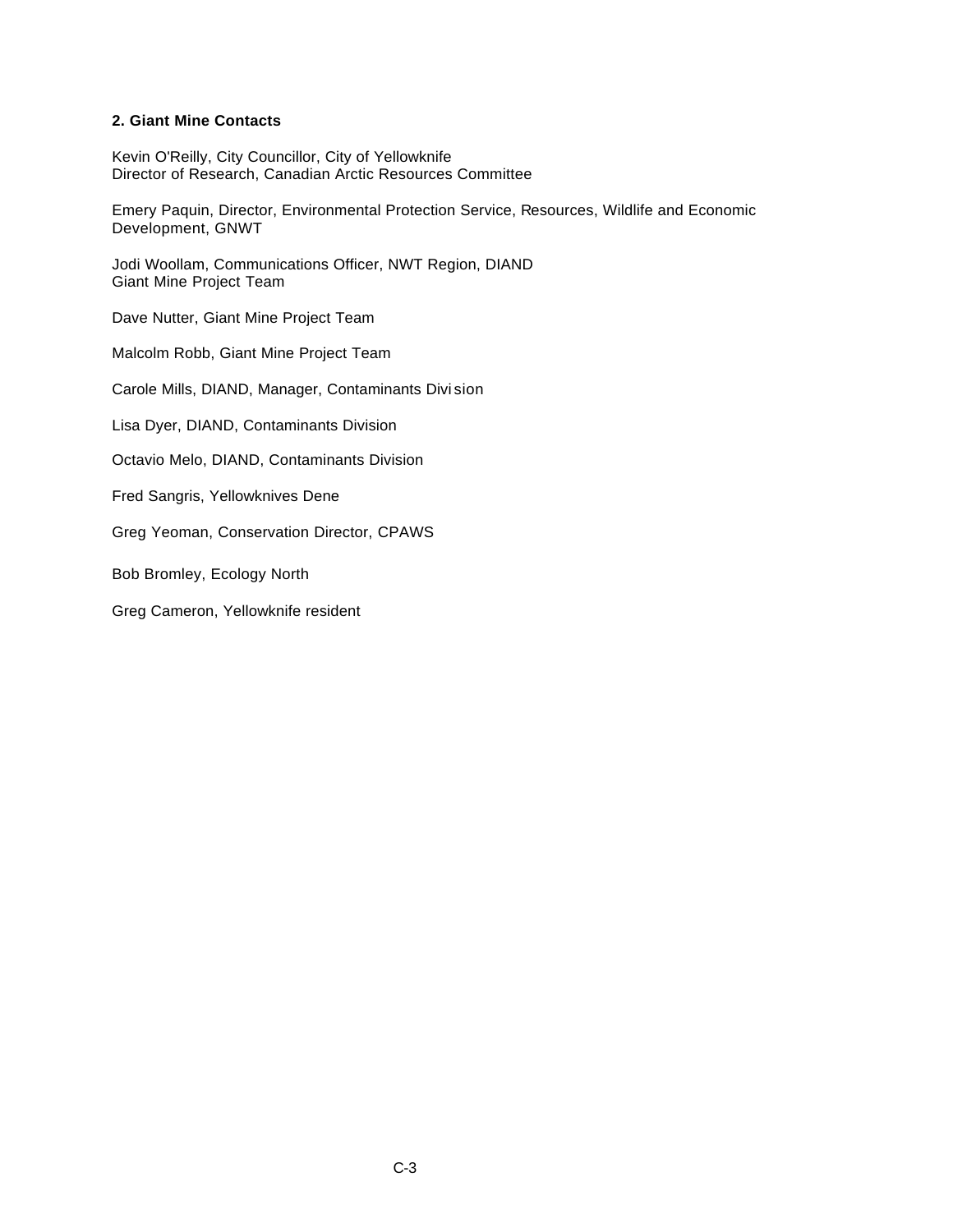#### **3. Mt. Washington Contacts**

Father Charles Brandt, Tsolum River Restoration Society, Tsolum River Task Force

Kathy Campbell, Tsolum River Task Force Coordinator

Jack Minard, Tsolum River Restoration Society

Jackie Sandiford, Tsolum River Restoration Society/Tsolum River Task Force Administrator

Dave Ferguson, Tsolum River Restoration Society, Tsolum River Task Force

Chris Hilliar, Habitat Partnership Coordinator, Habitat Conservation and Stewardship Program, Department of Fisheries and Oceans, DFO Comox

Lloyd Erickson, Head, Environmental Quality, Ministry of Water, Land and Air Protection (BC), MWLAP Nanaimo

Cliff Rennie, Better Resources, Miner/owner of precious rights, Tsolum River Task Force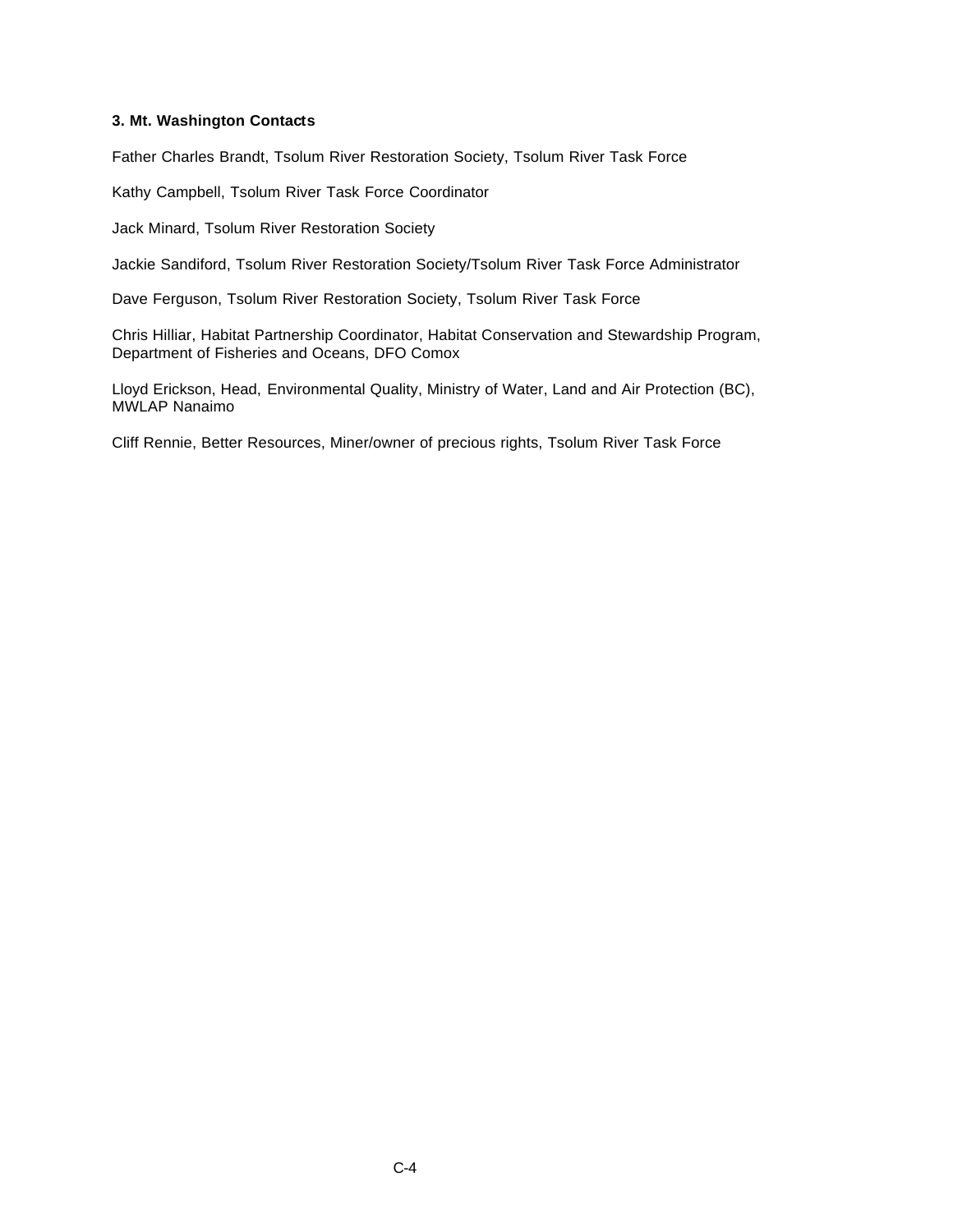# **APPENDIX D - INTERVIEW SUMMARIES ON COMMUNITY INVOLVEMENTIN CONTAMINATED SITE REMEDIATION FOR:**

1. DELORO, ONTARIO

2. GIANT MINE, YELLOWKNIFE, NORTHWEST TERRITORIES

3. MOUNT WASHINGTON, BRITISH COLUMBIA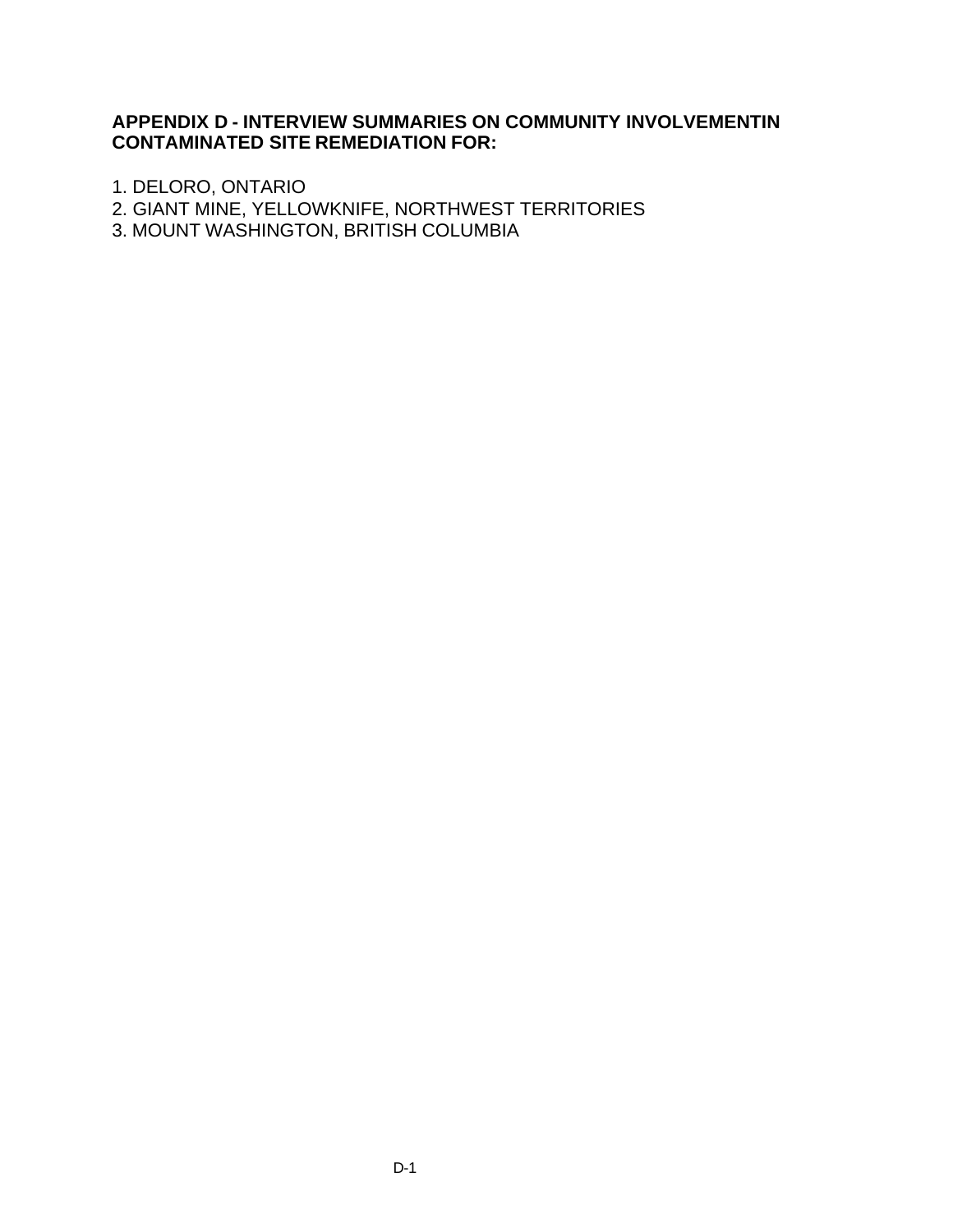# **1. Deloro, Ontario**

| <b>Site Background</b>                                          |                                                                                                                                                                                                                                                                                                                                                                                                                                                                                                                                                                                                                                                                                                                                                                                                                                           |
|-----------------------------------------------------------------|-------------------------------------------------------------------------------------------------------------------------------------------------------------------------------------------------------------------------------------------------------------------------------------------------------------------------------------------------------------------------------------------------------------------------------------------------------------------------------------------------------------------------------------------------------------------------------------------------------------------------------------------------------------------------------------------------------------------------------------------------------------------------------------------------------------------------------------------|
| Ownership/operation<br>history                                  | 1886-1899-Gold Mining and Smelting with arsenic removal, 5 successive mining companies (Gatling/Gold and Silver Mining<br>Company, Canada Consolidated Gold Mining Company, Hastings Mining and Reduction Company, Canadian Goldfields Ltd.,<br>Atlas Arsenic)<br>1903-1909- Silver and Cobalt Smelting- M.J. O'Brian starts Deloro Reduction and Mining Company<br>1912-1961- Stellite Research and Production - M.J. O'Brian, renamed Deloro Smelting and Refining Company, radioactive<br>waste from Eldorado Nuclear in Port Hope processed for cobalt<br>1918-1920- Arsenic pesticide production- Deloro Chemical Co. Ltd<br>1961- Moves Deloro Stellite to Belleville<br>British Oxygen, followed by Erickson Construction take over site<br>1979-site abandoned by Erickson Construction and MOEE becomes responsible for the site |
| Management practices                                            | Health and safety for workers-compromised health due to high metals levels (particularly lead and arsenic) and radioactive<br>materials, cancer<br>Environment- problems with dam stability and overflow of tailings (especially with spring freshette), air deposition of arsenic<br>dust, couldn't hang laundry out during smelter operation years due to deposition of stack soot high in metals<br>Moe Water Resources Commission 1960's, samples high in arsenic                                                                                                                                                                                                                                                                                                                                                                     |
| Contamination                                                   | Arsenic, lead and metals contamination in soil around Deloro from air deposition, water and sediment of the Moira River,<br>Young's Creek and wetlands<br>Radiation<br>Toxic compounds from chemical plant, pcbs, bulk fuel, herbicides                                                                                                                                                                                                                                                                                                                                                                                                                                                                                                                                                                                                   |
| Health effects and<br>concerns                                  | Cancer (particularly lung), arsenic burns, arsenic poisoning in wells                                                                                                                                                                                                                                                                                                                                                                                                                                                                                                                                                                                                                                                                                                                                                                     |
| Economic impacts and<br>benefits (after<br>closure/abandonment) | Closed over 30 years ago, some jobs in water treatment and remediation such as heavy equipment operation, some regional<br>consulting work<br>Adversely affected property values, town services closed (library, community center, town office etc)<br>Tourism impact at moira lake                                                                                                                                                                                                                                                                                                                                                                                                                                                                                                                                                       |
| Estimated cost to<br>address the issues                         | \$25 million for on-site hazardous waste disposal, upgrade arsenic treatment plant, cap shafts, demolish smelting and refining<br>infrastructure, \$17 million of this is already spent<br>1979- government recorded expenditures on land title for \$2.5 million in hopes of pursuing Writs of Execution to recover<br>costs, shareholder would have to settle debt                                                                                                                                                                                                                                                                                                                                                                                                                                                                      |
| Liability                                                       | Deloro Stellite, Campden Eldor Inc, BOC Canada, Atomic Energy Control Board, M.J. O'Brian (CP Rail)                                                                                                                                                                                                                                                                                                                                                                                                                                                                                                                                                                                                                                                                                                                                       |
| Jurisdiction                                                    | Ontario Ministry of Environment and Energy, MNDM, Federal, Atomic Energy Board, Health<br>MNDM is usually responsible for mining related sites, but MOE took over in 1979 and has continued to take the lead<br>National Contaminated Site Remediation Program contributed \$1 million<br>Radioactive material is regulated under federal legislation, now will require a federal environmental assessment (EA),<br>province was previously exempted from conducting an EA, this new EA requirement could cause a 5 year delay and cost<br>\$500,000 to satisfy the process                                                                                                                                                                                                                                                               |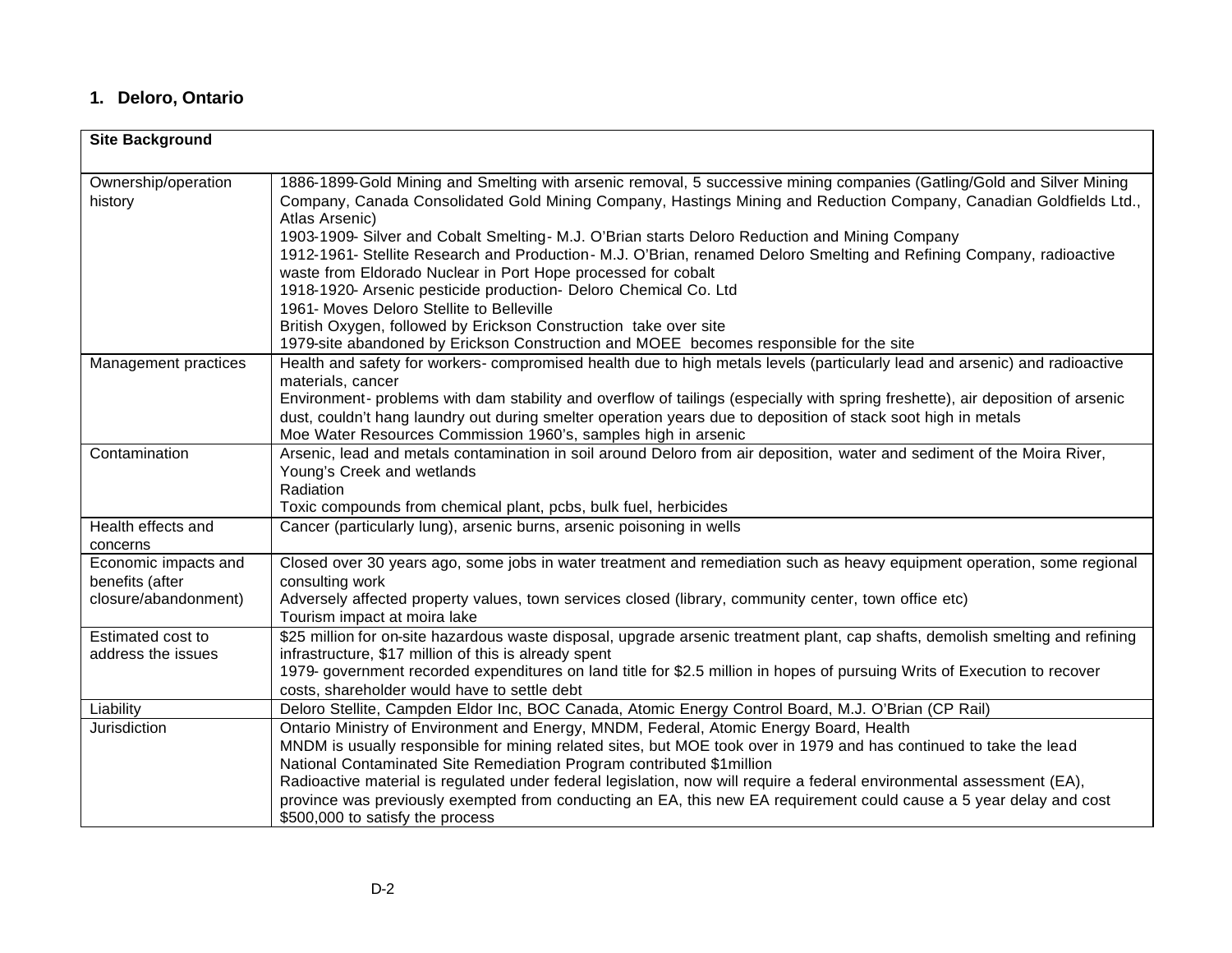| <b>Community Involvement Process</b>                                                                                        |                                                                                                                                                                                                                                                                                                                                                                                                                                                                                                                                                                                                                                                                                                                                                                                                                                                                                                                                                                                                                                    |
|-----------------------------------------------------------------------------------------------------------------------------|------------------------------------------------------------------------------------------------------------------------------------------------------------------------------------------------------------------------------------------------------------------------------------------------------------------------------------------------------------------------------------------------------------------------------------------------------------------------------------------------------------------------------------------------------------------------------------------------------------------------------------------------------------------------------------------------------------------------------------------------------------------------------------------------------------------------------------------------------------------------------------------------------------------------------------------------------------------------------------------------------------------------------------|
| General                                                                                                                     | • 2002 Federal Environmental Assessment required to licence low level radioactive waste, previously the federal government<br>has not been very involved<br>• 1998 MOEE is exempted from Environmental Assessment using the Security Account Project Exemption. Also not required<br>to have a public hearing to expedite clean-up process in exchange for having public liaison committee.<br>• 1992 consultation was intergovernmental with NMDM                                                                                                                                                                                                                                                                                                                                                                                                                                                                                                                                                                                 |
| Independent efforts to<br>address some of the<br>issues                                                                     |                                                                                                                                                                                                                                                                                                                                                                                                                                                                                                                                                                                                                                                                                                                                                                                                                                                                                                                                                                                                                                    |
| By government                                                                                                               | • See sections below                                                                                                                                                                                                                                                                                                                                                                                                                                                                                                                                                                                                                                                                                                                                                                                                                                                                                                                                                                                                               |
| By private sector<br>companies and their<br>Associations (e.g.,<br>Mining Association of<br>Canada or Chambers<br>of Mines) | • None                                                                                                                                                                                                                                                                                                                                                                                                                                                                                                                                                                                                                                                                                                                                                                                                                                                                                                                                                                                                                             |
| By members of the<br>community                                                                                              | • A meeting was convened at Trent University to discuss contamination and effects with academics, researchers, community<br>members and MOE staff (funded by academic sources)<br>• 1998 Class action suit initiated for \$15 million damages against MOE, MNDM, Ministry of Health, Attorney General of<br>Canada, Campden Eldor Inc., Atomic Energy Control Board, BOC Canada Ltd., volunteer commitment has been extensive<br>40hours per week for 3 years, has had a lot of help<br>• 1997 Environmental Bureau of Investigations charge Ontario government for allowing damage to fish habitat, based on<br>sample analysis conducted by an independent community group, Attorney General takes over prosecution of court case in<br>1999. 2001 EBI court case ends, MOEE found to have demonstrated due diligence in time frame of charges.<br>• Trent study group, variety of studies and monitoring over time<br>• Study investigating diverting the Moira River around the Deloro site estimates feasible at \$50 million |
| Collaborative efforts<br>(e.g., committees,<br>taskforces)                                                                  | • Three project liaison committees, Technical Liaison Committee and MOE Technical Committees are only government<br>composition, the Public Liaison Committee has community representation, these committees operate independently<br>• 1997 started with consultant - no aims and objectives, ongoing dialogue and information sharing, provide a sounding board<br>and process for feed-back<br>• Some view the primary objective of PLC is to allay public fear, a publicity gesture aimed to decrease the explosive situation<br>• Some community members reluctant to be involved due to conflict or inaction                                                                                                                                                                                                                                                                                                                                                                                                                 |
| Membership                                                                                                                  | • Initiation of Public Liaison Committee- reeves of watershed asked to attend and to provide suggestions for members, many<br>of the participants are senior members of the community (not a broad cross section representative of the community<br>diversity), anyone can attend but MOE selected initial members, some felt they were encouraged and felt no resistance,<br>others with dissenting views were not told when the meetings were to be held, media was not allowed to come to initial<br>meetings<br>• Technical Liaison Committee is made up of government representatives for regulatory agencies, any department that is                                                                                                                                                                                                                                                                                                                                                                                         |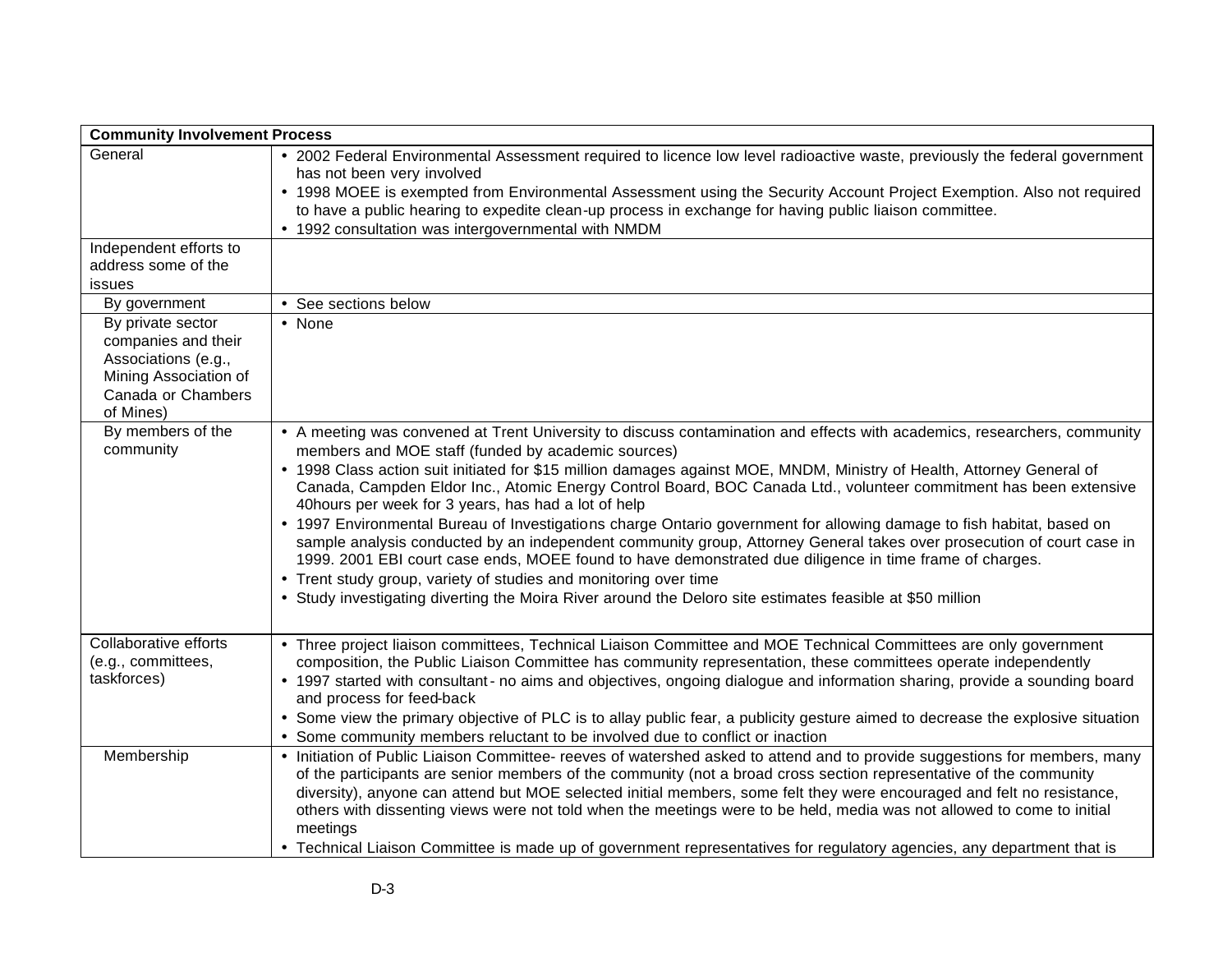|                                               | involved in permitting aspects of the project (DFO, MNR, MOE, Quinte Conservation Authority, AEC)                                                                                                                                                                                                                                                                                                                                                                                                                                                                                                                                                                                                                                                                                                                                                                                                                                                                                                                                                                                                                                                                                                                                                                                                                                                                                                                                                                                                                                                                                                                                                                                                                                                                                                                                                                                                                                                                                                                                                                                                                                                                                                                                                                                                                                                                                                                                                                                                                                                                                                                                                                                                                                                                                                                                                                                                                                                                                                                                                                                                                                                                                                                                                                                                                                                                                                                                                                                   |
|-----------------------------------------------|-------------------------------------------------------------------------------------------------------------------------------------------------------------------------------------------------------------------------------------------------------------------------------------------------------------------------------------------------------------------------------------------------------------------------------------------------------------------------------------------------------------------------------------------------------------------------------------------------------------------------------------------------------------------------------------------------------------------------------------------------------------------------------------------------------------------------------------------------------------------------------------------------------------------------------------------------------------------------------------------------------------------------------------------------------------------------------------------------------------------------------------------------------------------------------------------------------------------------------------------------------------------------------------------------------------------------------------------------------------------------------------------------------------------------------------------------------------------------------------------------------------------------------------------------------------------------------------------------------------------------------------------------------------------------------------------------------------------------------------------------------------------------------------------------------------------------------------------------------------------------------------------------------------------------------------------------------------------------------------------------------------------------------------------------------------------------------------------------------------------------------------------------------------------------------------------------------------------------------------------------------------------------------------------------------------------------------------------------------------------------------------------------------------------------------------------------------------------------------------------------------------------------------------------------------------------------------------------------------------------------------------------------------------------------------------------------------------------------------------------------------------------------------------------------------------------------------------------------------------------------------------------------------------------------------------------------------------------------------------------------------------------------------------------------------------------------------------------------------------------------------------------------------------------------------------------------------------------------------------------------------------------------------------------------------------------------------------------------------------------------------------------------------------------------------------------------------------------------------------|
|                                               | • Consultant is always at the meeting, many don't challenge                                                                                                                                                                                                                                                                                                                                                                                                                                                                                                                                                                                                                                                                                                                                                                                                                                                                                                                                                                                                                                                                                                                                                                                                                                                                                                                                                                                                                                                                                                                                                                                                                                                                                                                                                                                                                                                                                                                                                                                                                                                                                                                                                                                                                                                                                                                                                                                                                                                                                                                                                                                                                                                                                                                                                                                                                                                                                                                                                                                                                                                                                                                                                                                                                                                                                                                                                                                                                         |
|                                               | • Functioning reasonably, no resistance                                                                                                                                                                                                                                                                                                                                                                                                                                                                                                                                                                                                                                                                                                                                                                                                                                                                                                                                                                                                                                                                                                                                                                                                                                                                                                                                                                                                                                                                                                                                                                                                                                                                                                                                                                                                                                                                                                                                                                                                                                                                                                                                                                                                                                                                                                                                                                                                                                                                                                                                                                                                                                                                                                                                                                                                                                                                                                                                                                                                                                                                                                                                                                                                                                                                                                                                                                                                                                             |
|                                               | • Some turn over of membership, it can be difficult to get up to speed on the issues                                                                                                                                                                                                                                                                                                                                                                                                                                                                                                                                                                                                                                                                                                                                                                                                                                                                                                                                                                                                                                                                                                                                                                                                                                                                                                                                                                                                                                                                                                                                                                                                                                                                                                                                                                                                                                                                                                                                                                                                                                                                                                                                                                                                                                                                                                                                                                                                                                                                                                                                                                                                                                                                                                                                                                                                                                                                                                                                                                                                                                                                                                                                                                                                                                                                                                                                                                                                |
|                                               | • Recent meetings seem less well attended                                                                                                                                                                                                                                                                                                                                                                                                                                                                                                                                                                                                                                                                                                                                                                                                                                                                                                                                                                                                                                                                                                                                                                                                                                                                                                                                                                                                                                                                                                                                                                                                                                                                                                                                                                                                                                                                                                                                                                                                                                                                                                                                                                                                                                                                                                                                                                                                                                                                                                                                                                                                                                                                                                                                                                                                                                                                                                                                                                                                                                                                                                                                                                                                                                                                                                                                                                                                                                           |
| Committee structure,<br>funding and protocols | • The technical and Public Liaison Committees operate separately, minutes of the meetings can be obtained if requested and<br>recommendations from the PLC are passed on to the Technical Committee through the MOE staff and consultant,<br>consultant builds a decision matrix based on all three committees<br>• PLC is set up for information distribution, presentations and taking comments, not for listening and responding to public<br>concerns early on, some say the PLC is "an absolute waste of time," announcements with a "do nothing attitude,"<br>government representatives say there is community input at every stage in an open process<br>• Some community members have "blinders on," don't want to admit that they brought up their children in contamination that<br>could harm them<br>• Not much has happened over the last two years, only minimal containment and treatment<br>• 1998 PLC asks for joint meeting with Technical Committee, has not happened to date<br>• PLC has not been given a site tour<br>• PLC is chaired by MOE staff, not viewed as neutral or unbiased, controls the process, many suggested that an<br>independent chair would be more appropriate and greatly improve the credibility of the process<br>• Conflicts arose with outspoken environmentalists, media and a range of community members came to the meeting, the<br>court case has been effective at opening up t he process somewhat and increasing transparency, some of the structural<br>problems with the PLC are getting better but people still lack trust, some viewed the environmentalists as outsiders<br>meddling and this brought negative feelings and no trust<br>• It has been decided that future conflicts will be resolved by an appointed chair at the meeting and the targeted MOE staff<br>will not have to chair a conflict that he is implicated in<br>• Iterative process is time-consuming but necessary to build trust, otherwise the public remains skeptical and data doesn't<br>change minds<br>• Decisions are made by consensus not formal votes, however there does not seem to be a formal structure for PLC to make<br>resolutions, some no decisions are actually made by the PLC members, uncertainty around the accountability of the<br>consultant and MOE staff to ensuring that community priorities and outcomes are addressed, some indicate that the<br>technical decisions are twisted to seem like they reflect community priorities but were already decided in advance, some<br>say not enough time is given to reflect on study results and prepare responses (e.g. The health study was released with<br>only 1 day advance notice of the public meeting), some say there is no significant feed back mechanism for making<br>decisions, there are never finalized plans so there is no decision to be made by PLC<br>• Active stance to get the Moira River and Lake cleaned up has not been successful<br>• Meetings are held quarterly, technical meeting during the day and PLC in the evening<br>• PLC meetings are open to the public but not advertised<br>• Time commitment for volunteers is to review materials and attend the meetings (average 5 hours per month), bigger<br>commitment when reports are being prepared and reviewed, Technical Committee members contribute ~4 days per year<br>• Volunteer expenses are not paid, some of the reeves an councillors attend as part of their job |
|                                               | • Communication-web site, fact sheets, update bulletin prepared by MOE communications staff, some of these have been<br>delivered door-to-door, ongoing process to explain technical information in plain language, studies are available in the                                                                                                                                                                                                                                                                                                                                                                                                                                                                                                                                                                                                                                                                                                                                                                                                                                                                                                                                                                                                                                                                                                                                                                                                                                                                                                                                                                                                                                                                                                                                                                                                                                                                                                                                                                                                                                                                                                                                                                                                                                                                                                                                                                                                                                                                                                                                                                                                                                                                                                                                                                                                                                                                                                                                                                                                                                                                                                                                                                                                                                                                                                                                                                                                                                    |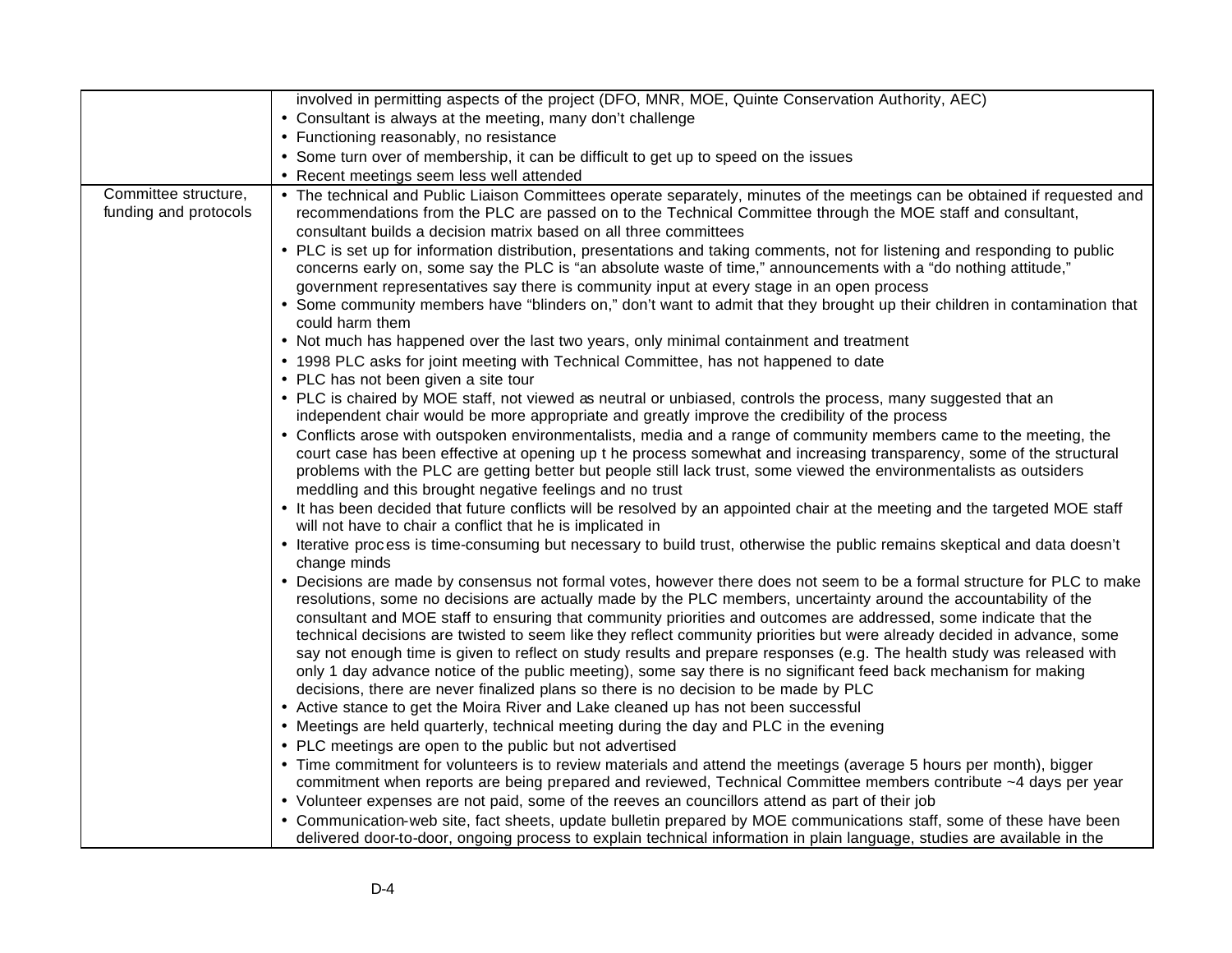| to be embarrassed asking questions about things they don't understand,<br>• Technical reports on the health study were presented in charts and graphs which were hard to understand, the conclusions   |
|--------------------------------------------------------------------------------------------------------------------------------------------------------------------------------------------------------|
| didn't seem to correspond with the sample analysis, data wasn't explained, the consultant didn't answer when asked if he<br>would bring up his children in Deloro, community members advised not asked |
| • \$10,000 per meeting for consultant (includes technical meeting and PLC)                                                                                                                             |

|                            | <b>Community Involvement in Site Remediation and Related Work</b>                                                                                                                                                                                                                                                                                                                                                                                                                                                                                                                                                                                                                                                                                                                                                                                                                                                                                 |  |
|----------------------------|---------------------------------------------------------------------------------------------------------------------------------------------------------------------------------------------------------------------------------------------------------------------------------------------------------------------------------------------------------------------------------------------------------------------------------------------------------------------------------------------------------------------------------------------------------------------------------------------------------------------------------------------------------------------------------------------------------------------------------------------------------------------------------------------------------------------------------------------------------------------------------------------------------------------------------------------------|--|
| General                    | • Current law suit against government for property values<br>• Sldf law suit about government carrying out remediation, government found to have been following due diligence for the<br>period under scrutiny in the case<br>• Suggestions that MOE was covering up information                                                                                                                                                                                                                                                                                                                                                                                                                                                                                                                                                                                                                                                                  |  |
|                            | • General support for active community involvement, some say the studies aren't well integrated and the process doesn't<br>provide adequate means for community involvement<br>• Funding should be made available to have independent verification and analysis of study results, and to choose studies<br>reflecting community priorities, need experts that have been mutually agreed upon who are independent, as it is they have<br>to trust results presented because they can't afford to get their own analysis (but don't actually trust results and<br>interpretations)                                                                                                                                                                                                                                                                                                                                                                  |  |
|                            | • Some problems of PLC accountability and getting the message out to the broader community<br>• Building trust will pay off, now it is hard to trust<br>• There are more and more reports, meanwhile they have lived with this for so long<br>• Need broader support, discussions still based too much on conflict instead of collaboration                                                                                                                                                                                                                                                                                                                                                                                                                                                                                                                                                                                                       |  |
|                            | • MOE is diligently following the process, needed more data before acting, but now need to commit to remediation plan,<br>• Keep being delayed by process and studies, then court case, and now federal EA<br>• "it is time to get the job done and get out of here"<br>• A survey was sent out by a municipal council to their constituency to determine main concerns and what action the<br>community members wanted, very well responded to, not acted on by the council                                                                                                                                                                                                                                                                                                                                                                                                                                                                      |  |
| <b>Remediation efforts</b> | • Government tender process with open bidding, locals given consideration in bid scoring process<br>• Specialized work to remove sludge, has been taken to secure landfills<br>• Some feel the focus should be on containing the site<br>• Locals have applied for heavy equipment operation<br>• \$3/4 million spent on fence<br>• Repaired bridge on highway for trucks, put in a monitoring station<br>• Some say the provincial government has done a reasonable job limiting arsenic exposure but the radioactive materials<br>have not been addressed<br>• 1997 MOEE initiates engineering work for clean-up, no off-site work included in investigation<br>• Mine shafts sealed in 1992-95<br>• 1992 rehabilitation strategy, federal government fund \$1 million to cap shafts and survey site, red mud tailings covered with<br>limestone, waste dumped down mine shafts<br>• 1980's water treatment facility has reduced arsenic by 80% |  |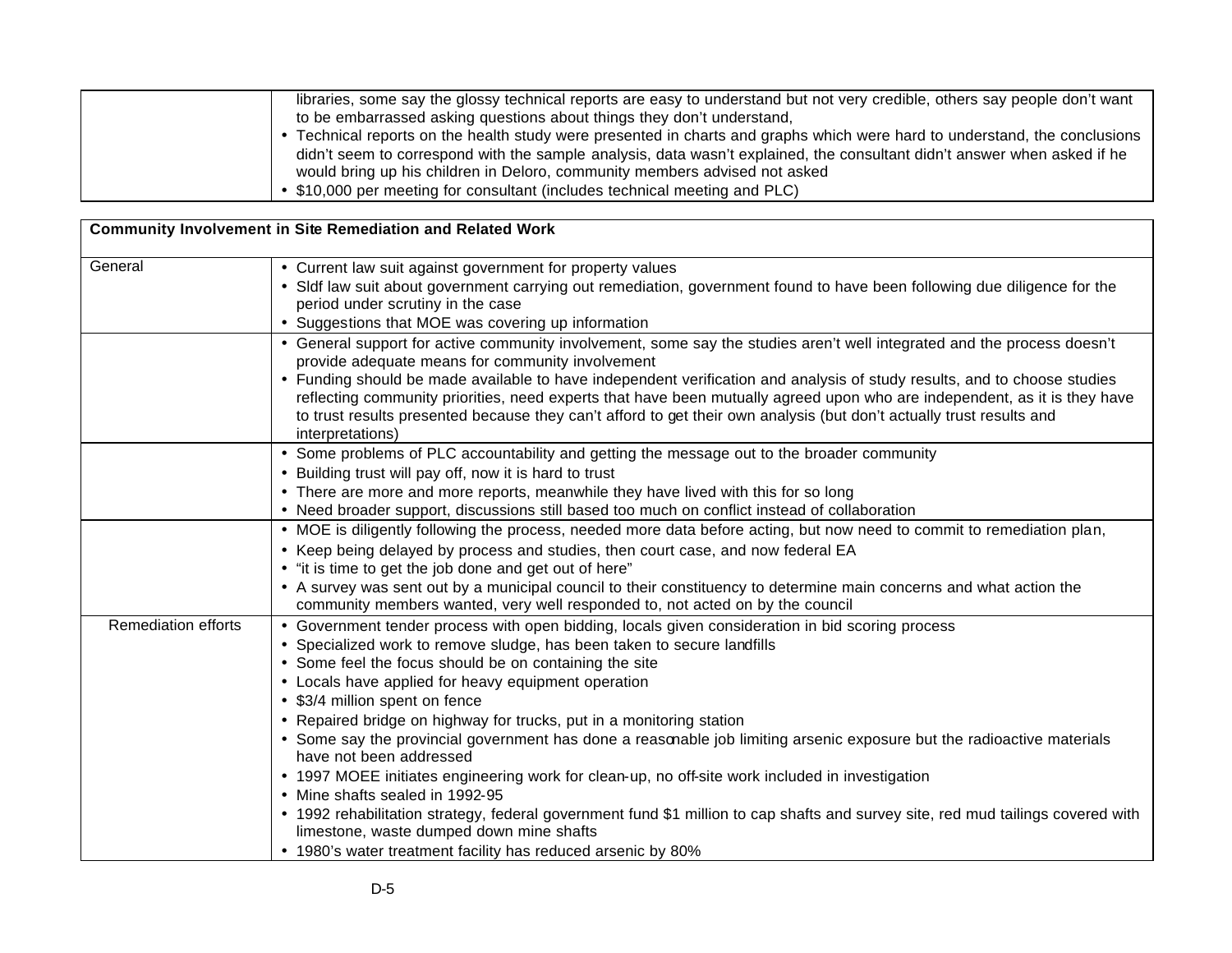|                          | • 1983 MOE installs ground water treatment, shafts capped, some hazardous waste removed                                          |
|--------------------------|----------------------------------------------------------------------------------------------------------------------------------|
|                          | • 1978 or 79 community reports red tailings flood down to Aikerman mine site south of hwy 7. MOEE issues a second clean-         |
|                          | up order on Erickson construction and the company abandons the site. MOEE invokes section 99 of the environmental                |
|                          | protection act and becomes manager of the site. The site is 650 acres, and divided into 4 areas for clean-up and closure-        |
|                          | 1. Industrial area (smelter, refinery, research and chemical laboratories), 2. Red mud tailings, 3. Young's creek, 4. Former     |
|                          | mining areas.                                                                                                                    |
|                          | • Concerns that arsenic still leaks in significant quantities from the site                                                      |
| <b>Technical studies</b> | • 36 different feasibility studies                                                                                               |
|                          | • No funding for independent monitoring and verification                                                                         |
| Environmental            | • 2001 Moira River Study analysis for sediments and water quality initiated                                                      |
| monitoring               | • 1998 Moira River study-invitations and draft report, 600 people in the study area, presented in an open house with a           |
|                          | presentation and comments received, community members reviewed results, public consultation 2000 and released in                 |
|                          | 2001, determined no adverse affect on aquatic life or residents' health, some questioned the interpretation of the results       |
|                          | that claimed there was no adverse effect when fish health and reproduction had been determined to have decreased and             |
|                          | there were high metal concentrations in the sediments-not very credible interpretation, there was a public advisory              |
|                          | committee for this project but it didn't meet very often and didn't meet before the results were announced publicly              |
|                          | • Water treatment facility staff (Ontario Clean Water Agency) conduct water sampling of effluent and Moira River, Young's        |
|                          | Creek and ground water, sampling equipment was recently upgraded as it was a 20 year old system, OCWA is a crown                 |
|                          | corporation under contract with MOE                                                                                              |
|                          | • There is radiation found for miles in circumference around Deloro, but current monitoring results are not publicly available.  |
|                          | Deformed frogs and genetically altered plants have been found in the area. Lower plant species diversity (3-5 types instead      |
|                          | of 70) thought to be a result of contamination                                                                                   |
|                          | • No deer in the area, few fish                                                                                                  |
|                          | • 1997 Scimus Inc Report shows larger area of radioactive tailings in Young's Creek sediment                                     |
|                          | • 1997 field investigation by MOE hired engineering consultant, no off-site work included in investigation                       |
|                          | • 1997 soil analysis found high arsenic, cobalt, nickel, silver around site from airborne deposition during the production years |
|                          | • 1986 MOE survey shows average 723ppm arsenic in Deloro soils, extent of radioactivity determined. Technical report             |
|                          | prepared for monitoring and abatement of arsenic in Moira River. Some say the results of this study were clearly conclusive      |
|                          |                                                                                                                                  |
|                          | of the levels of contamination but the study was buried                                                                          |
|                          | • 1980 Analysis shows high radiation in slag and waste piles, 700ppm arsenic in Moira Lake Sediment                              |
|                          | • 1977 study shows 2 km radius around Deloro with contaminated plants                                                            |
|                          | • 1960's dead fish removed from Moira Lake shores daily, cows died from drinking the water of Moira River                        |
|                          | • 1934 photo shows no trees surrounding Deloro                                                                                   |
| Health and               | • Workers came to fix the gas line and wore hazard suites to do the excavation work, when ground is dug up in Deloro it is       |
| safety                   | disposed on site as a hazardous waste (but only once it is disturbed), kids used to play on arsenic piles                        |
|                          | • 1999 Ministry of Health and County Health Unit conducted a health study and found no significant health risk for total         |
|                          | exposure, peer reviewed although some of the reviewers couldn't get the review done in time since the deadline was               |
|                          | rushed, Deloro Health Risk Study released in July, 1 day notice to those most affected, summary indicates village is             |
|                          | contaminated but safe. A warning is issued to not drink the water near the mine site. High levels of arsenic found in            |
|                          | gardens of Deloro. Urine was sampled for arsenic- this gives a very short-term view of contamination, hair samples give a        |
|                          | longer term view of exposure to arsenic but were not taken as part of the study, some say they were taken at the wrong           |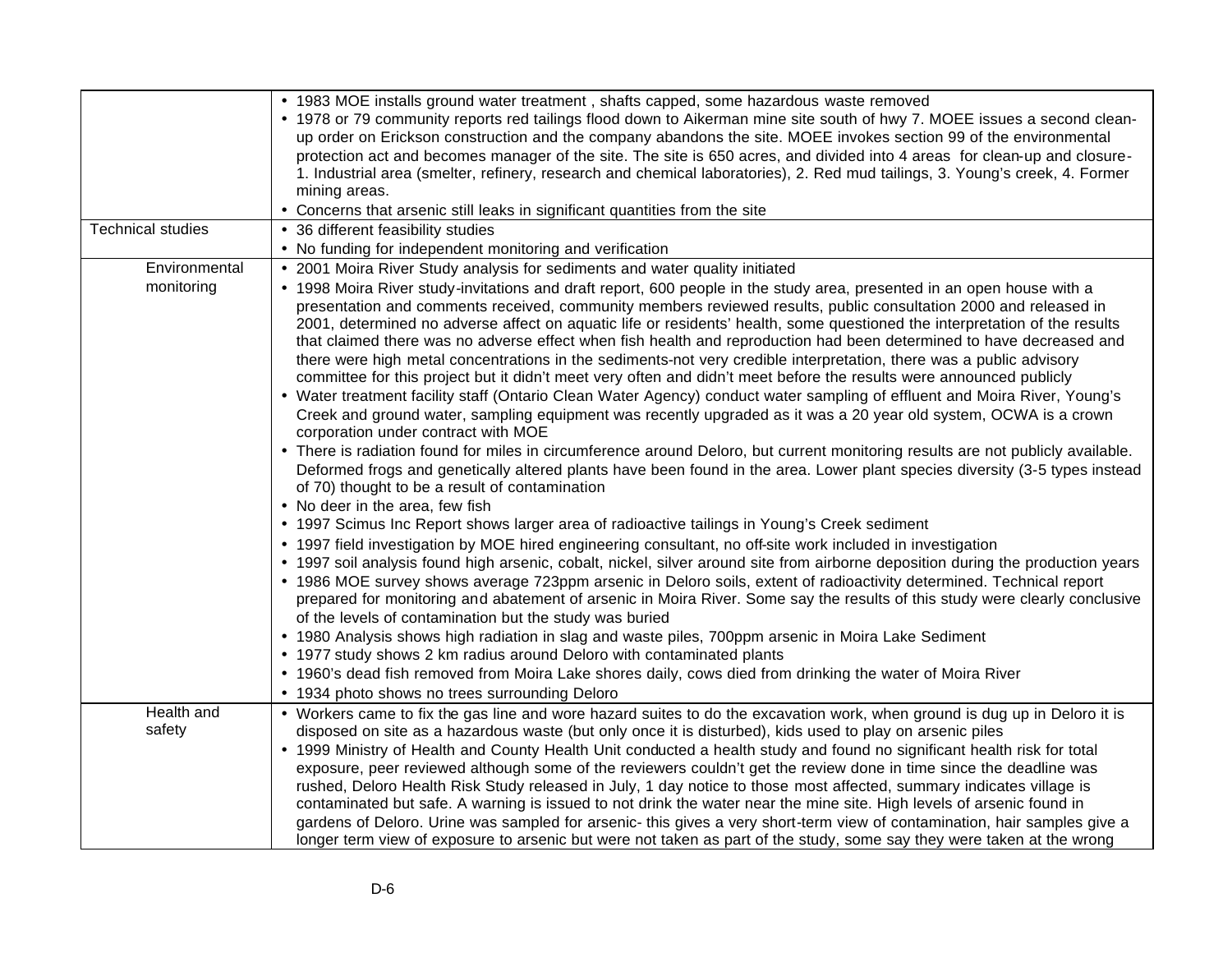|                   | time of year to show greatest exposure. Similarly, dust samples were collected from high up in houses in December which<br>does not show highest exposure of dusty time of year, a follow-up study using vacuum collection in the summer showed<br>much higher arsenic and other metal levels. Some felt that the health study was intended to put a rosy picture out before<br>the court case, so the study may have been rushed to get the results out in time. Many were dubious of the results,<br>skeptical of the MOE and process. 30 properties were heavily contaminated. Some told to wear gloves and a mask while<br>gardening. Health study focuses on a moment in time and ignores past contamination from living near or working on the<br>site (no family history discussed), and it ignores future exposure that could happen as a result of drinking water, dust, or<br>food contamination. No past residents were surveyed, or death records out of the area.<br>• Arsenic levels in Moira River and Lake exceed Ontario drinking water guidelines<br>• > average of abnormal pregnancies compared to province<br>• 1998 MOEE initiates Deloro Health Risk Study. Public Liaison Committee (PLC) asks for off-site contamination to be<br>investigated. Health Study Committee struck- subcommittee of PLC was struck and additional participants chosen to cover<br>a more specific mandate, met 5 times, 90% participation in community. Most said the study did not involve the community<br>members very well in devising questions, approach and priorities for the study and the resultant methodology was unclear.<br>Some wanted plant uptake to be analysed since people grow gardens<br>• Some people moved there without knowing about the contamination<br>• Tailings have been used as fill, e.g. The old folks home is built on high arsenic concentration tailings<br>• Sampling of toenails showed high arsenic in toenails in Madoc compared to Belleville<br>• Action plan to deal with critical results of the health study, communication plan<br>• Atomic Energy reports are not accessible<br>• Gamma radiation survey, radon gas surveyed above recommended clean-up # but not evaluated as a health risk,<br>community members told results on individual basis not as a group<br>• Children played hockey on the ponds high in arsenic, arsenic burns in summer when playing on tailings and waste piles<br>• Ted Galloway, a worker who drove radioactive material from Port Hope died of lung cancer, his wife was given<br>compensation<br>• Community says there should bebe compensation for the lost health of the workers as well as Deloro community members<br>• 1974 Hastings county deaths from cancer and lung disease 119% greater than province average<br>• During operation there were immigrant workers who had the worst jobs<br>• 1953-7 high incidence of respiratory cancer, 3 dead<br>• 1937 arsenic poisoning from well |
|-------------------|------------------------------------------------------------------------------------------------------------------------------------------------------------------------------------------------------------------------------------------------------------------------------------------------------------------------------------------------------------------------------------------------------------------------------------------------------------------------------------------------------------------------------------------------------------------------------------------------------------------------------------------------------------------------------------------------------------------------------------------------------------------------------------------------------------------------------------------------------------------------------------------------------------------------------------------------------------------------------------------------------------------------------------------------------------------------------------------------------------------------------------------------------------------------------------------------------------------------------------------------------------------------------------------------------------------------------------------------------------------------------------------------------------------------------------------------------------------------------------------------------------------------------------------------------------------------------------------------------------------------------------------------------------------------------------------------------------------------------------------------------------------------------------------------------------------------------------------------------------------------------------------------------------------------------------------------------------------------------------------------------------------------------------------------------------------------------------------------------------------------------------------------------------------------------------------------------------------------------------------------------------------------------------------------------------------------------------------------------------------------------------------------------------------------------------------------------------------------------------------------------------------------------------------------------------------------------------------------------------------------------------------------------------------------------------------------------------------------------------------------------------------------------------------------------------------------------------------------------------------------------------------------------------------------------------------------------------------------------------------|
|                   | • 1928-52 lung cancer deaths (12)- 29% of workforce deaths from cancer, 11% in surrounding area                                                                                                                                                                                                                                                                                                                                                                                                                                                                                                                                                                                                                                                                                                                                                                                                                                                                                                                                                                                                                                                                                                                                                                                                                                                                                                                                                                                                                                                                                                                                                                                                                                                                                                                                                                                                                                                                                                                                                                                                                                                                                                                                                                                                                                                                                                                                                                                                                                                                                                                                                                                                                                                                                                                                                                                                                                                                                          |
| Economic benefits | • Small amount of local work                                                                                                                                                                                                                                                                                                                                                                                                                                                                                                                                                                                                                                                                                                                                                                                                                                                                                                                                                                                                                                                                                                                                                                                                                                                                                                                                                                                                                                                                                                                                                                                                                                                                                                                                                                                                                                                                                                                                                                                                                                                                                                                                                                                                                                                                                                                                                                                                                                                                                                                                                                                                                                                                                                                                                                                                                                                                                                                                                             |
|                   | • Decreased property values (at 25% of value)                                                                                                                                                                                                                                                                                                                                                                                                                                                                                                                                                                                                                                                                                                                                                                                                                                                                                                                                                                                                                                                                                                                                                                                                                                                                                                                                                                                                                                                                                                                                                                                                                                                                                                                                                                                                                                                                                                                                                                                                                                                                                                                                                                                                                                                                                                                                                                                                                                                                                                                                                                                                                                                                                                                                                                                                                                                                                                                                            |
|                   | • Tourism impacts                                                                                                                                                                                                                                                                                                                                                                                                                                                                                                                                                                                                                                                                                                                                                                                                                                                                                                                                                                                                                                                                                                                                                                                                                                                                                                                                                                                                                                                                                                                                                                                                                                                                                                                                                                                                                                                                                                                                                                                                                                                                                                                                                                                                                                                                                                                                                                                                                                                                                                                                                                                                                                                                                                                                                                                                                                                                                                                                                                        |
|                   | • Emotional stress, unknown health effects                                                                                                                                                                                                                                                                                                                                                                                                                                                                                                                                                                                                                                                                                                                                                                                                                                                                                                                                                                                                                                                                                                                                                                                                                                                                                                                                                                                                                                                                                                                                                                                                                                                                                                                                                                                                                                                                                                                                                                                                                                                                                                                                                                                                                                                                                                                                                                                                                                                                                                                                                                                                                                                                                                                                                                                                                                                                                                                                               |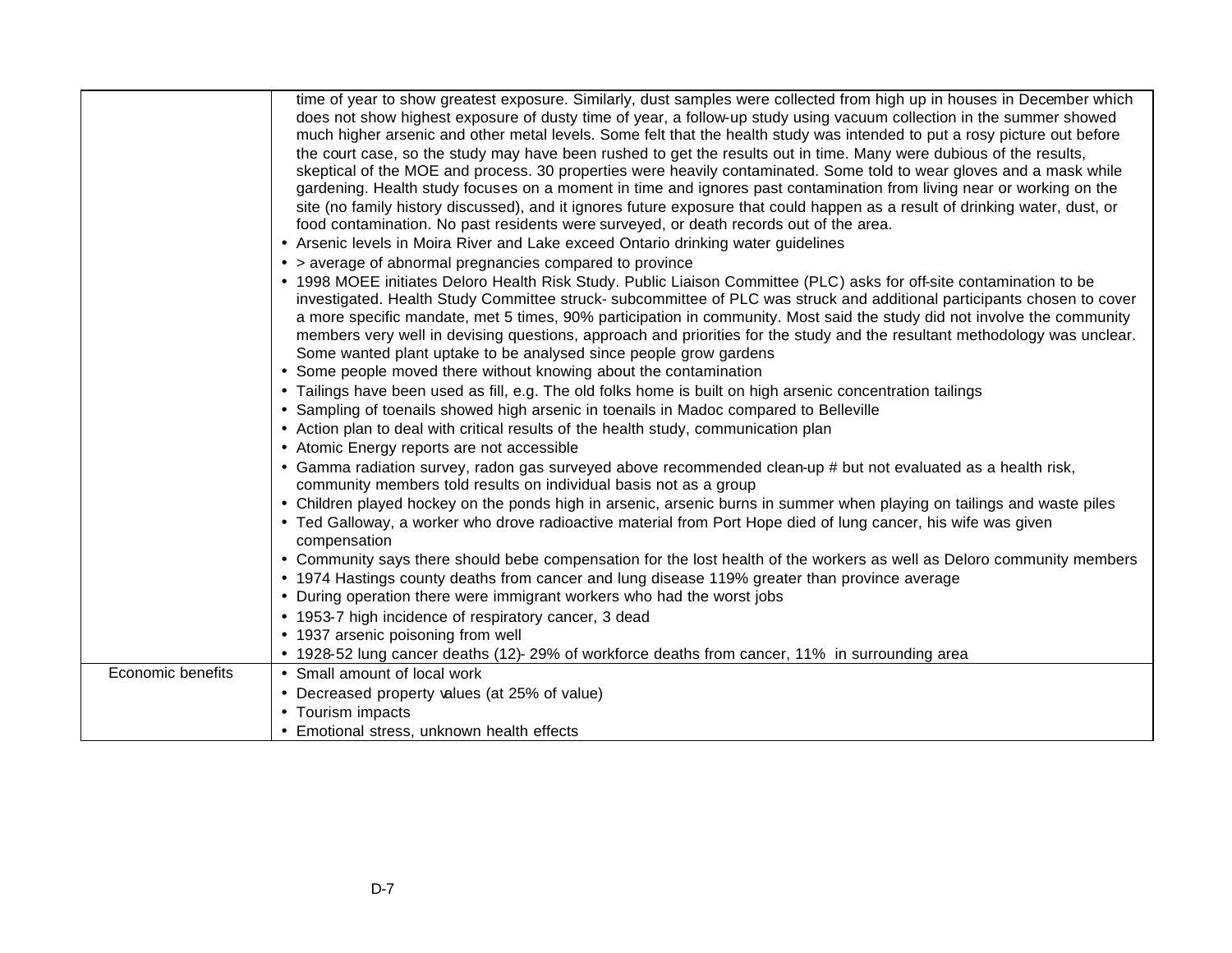| <b>Long-term Outlook</b> |                                                                                                                                                                                        |
|--------------------------|----------------------------------------------------------------------------------------------------------------------------------------------------------------------------------------|
|                          | • Close to estimating cost of clean-up                                                                                                                                                 |
|                          | • Federal ea ongoing, need to remediate radioactive material                                                                                                                           |
|                          | • One area of Moira River found to be more contaminated with radioactive material, increase prospective work                                                                           |
|                          | • No funding guarantee though budgets are planned on 3-5 year timeline, many community members have low level of<br>confidence that there will be enough funds committed and available |
|                          | • PLC will be scaled back when remediation is started                                                                                                                                  |
|                          | • Concerns that the site might become zoned as a hazardous waste site and bring in other types of contaminants from<br>other places                                                    |
|                          | • In the end will still have a problem, do some things to help the problem not save all                                                                                                |
|                          | • MOE is committed by "default," with little resources committed by industry or federal funds                                                                                          |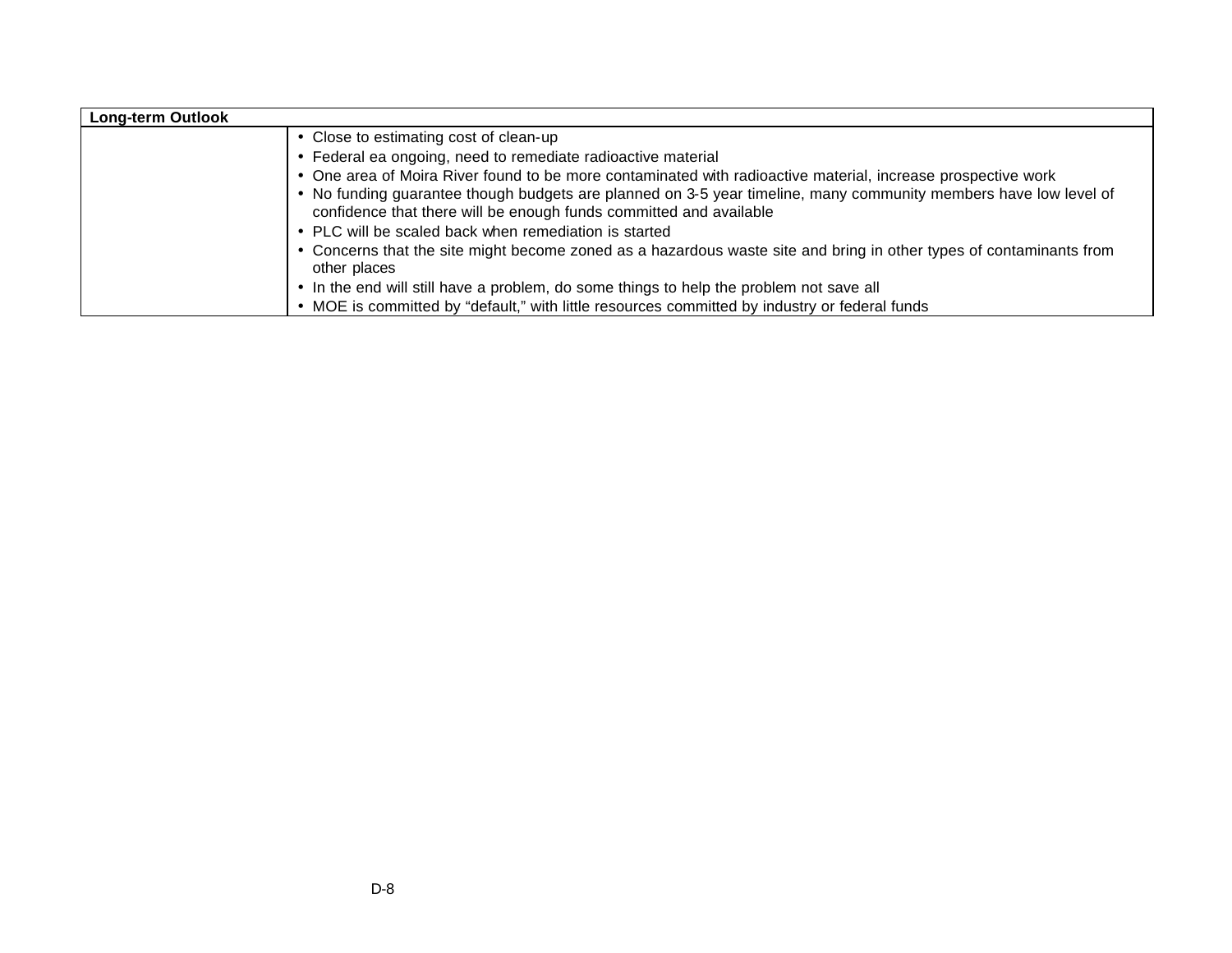# **2. Giant Mine, Northwest Territories**

Abbreviations:

DIAND: Department of Indian Affairs and Northern Development GNWT: Government of the Northwest Territories MVLWB: Mackenzie Valley Land and Water Board YASRC: Yellowknife Arsenic Soils Remediation Committee EC: Environment Canada DFO: Department of Fisheries and Oceans CEPA: Canadian Environmental Protection Agency

| <b>Site Background</b>      |                                                                                                                                                                                                                                                                                                                                                                                                                                                                                                                                                                                                                                                                                                                                                                                                                                                                                                                                                                                                                                                                                                                                                                                                                                                                                                                                                                                                                                                                                                                                                                                                                                                                                                                                                                                                                                                                                                                                                                                                                                                                                              |
|-----------------------------|----------------------------------------------------------------------------------------------------------------------------------------------------------------------------------------------------------------------------------------------------------------------------------------------------------------------------------------------------------------------------------------------------------------------------------------------------------------------------------------------------------------------------------------------------------------------------------------------------------------------------------------------------------------------------------------------------------------------------------------------------------------------------------------------------------------------------------------------------------------------------------------------------------------------------------------------------------------------------------------------------------------------------------------------------------------------------------------------------------------------------------------------------------------------------------------------------------------------------------------------------------------------------------------------------------------------------------------------------------------------------------------------------------------------------------------------------------------------------------------------------------------------------------------------------------------------------------------------------------------------------------------------------------------------------------------------------------------------------------------------------------------------------------------------------------------------------------------------------------------------------------------------------------------------------------------------------------------------------------------------------------------------------------------------------------------------------------------------|
| Ownership/operation history | July 1935 - Baker and Muir stake the 21 original "Giant" claims Burwash Yellowknife Mines Limited.<br>1937 - Giant Yellowknife Gold Mines Ltd incorporates and acquires claims. Work is done throughout 30s and<br>into 40s<br>June 1943 - Frobisher Exploration Company acquires operating control of Giant Yellowknife Gold Mines and<br>the Giant property<br>June 1948 - Gold production begins at the Giant mine<br>Giant Mine is located within the municipal boundaries of the City of Yellowknife<br>Began producing gold in 1948<br>From 1948 to 1951, gold roasting production with no pollution control/no capture of arsenic-rich gases.<br>In 1951 an electrostatic precipitator was installed to reduce emissions, and in 1959, a baghouse dust collector<br>installed that reduced emissions a few hundred kg/day.<br>From 1959-1999, still a gold roasting operation, but the arsenic trioxide was captured, and the dust stored in<br>underground stopes and chambers.<br>1986 – Pamour Inc. acquires Falconbridge Ltd.'s interests in Giant Yellowknife Mines Ltd. and in Akaitcho<br>Yellowknife Gold Mines Ltd.<br>1990 – Royal Oak Resources Ltd. assumes control of Giant Yellowknife Mines Ltd. by purchasing the interests<br>of Giant Resources Ltd. and Pamour Inc.<br>The following year, Royal Oak Mines Inc. formed by the amalgamation of Royal Oak Resources Ltd. with<br>companies in Pamour and Giant Yellowknife groups.<br>Royal Oak operated mine from 1990-1999 when the company went bankrupt (April 1999?); receivership - Price<br>Waterhouse until December when they turned it over to DIAND (mineral rights and land under federal control)<br>DIAND took responsibility; sold it to Miramar in December 1999. DIAND retained responsibility for pre-existing<br>environmental liabilities on the property, including the underground arsenic trioxide dust<br>Miramar operating at a 1/4 to 1/3 of Royal Oak's level; no longer roasting gold. Hauling ore to other mine (Con<br>Mine) where the arsenic is stabilized and put in tailings pond. |
| Management practices        | 1992 - miners at Giant mine go on strike May 23. The mine continued to operate with staff, replacement<br>workers and hourly union members who crossed the picket line. In September 1992, a deliberately-set                                                                                                                                                                                                                                                                                                                                                                                                                                                                                                                                                                                                                                                                                                                                                                                                                                                                                                                                                                                                                                                                                                                                                                                                                                                                                                                                                                                                                                                                                                                                                                                                                                                                                                                                                                                                                                                                                |
|                             | explosion underground killed nine miners. Striking miners don't return to work until December 1993.                                                                                                                                                                                                                                                                                                                                                                                                                                                                                                                                                                                                                                                                                                                                                                                                                                                                                                                                                                                                                                                                                                                                                                                                                                                                                                                                                                                                                                                                                                                                                                                                                                                                                                                                                                                                                                                                                                                                                                                          |
| Contamination               | 237,000 tonnes of arsenic trioxide dust are stored in 14 underground stopes and chambers; a pump and treat                                                                                                                                                                                                                                                                                                                                                                                                                                                                                                                                                                                                                                                                                                                                                                                                                                                                                                                                                                                                                                                                                                                                                                                                                                                                                                                                                                                                                                                                                                                                                                                                                                                                                                                                                                                                                                                                                                                                                                                   |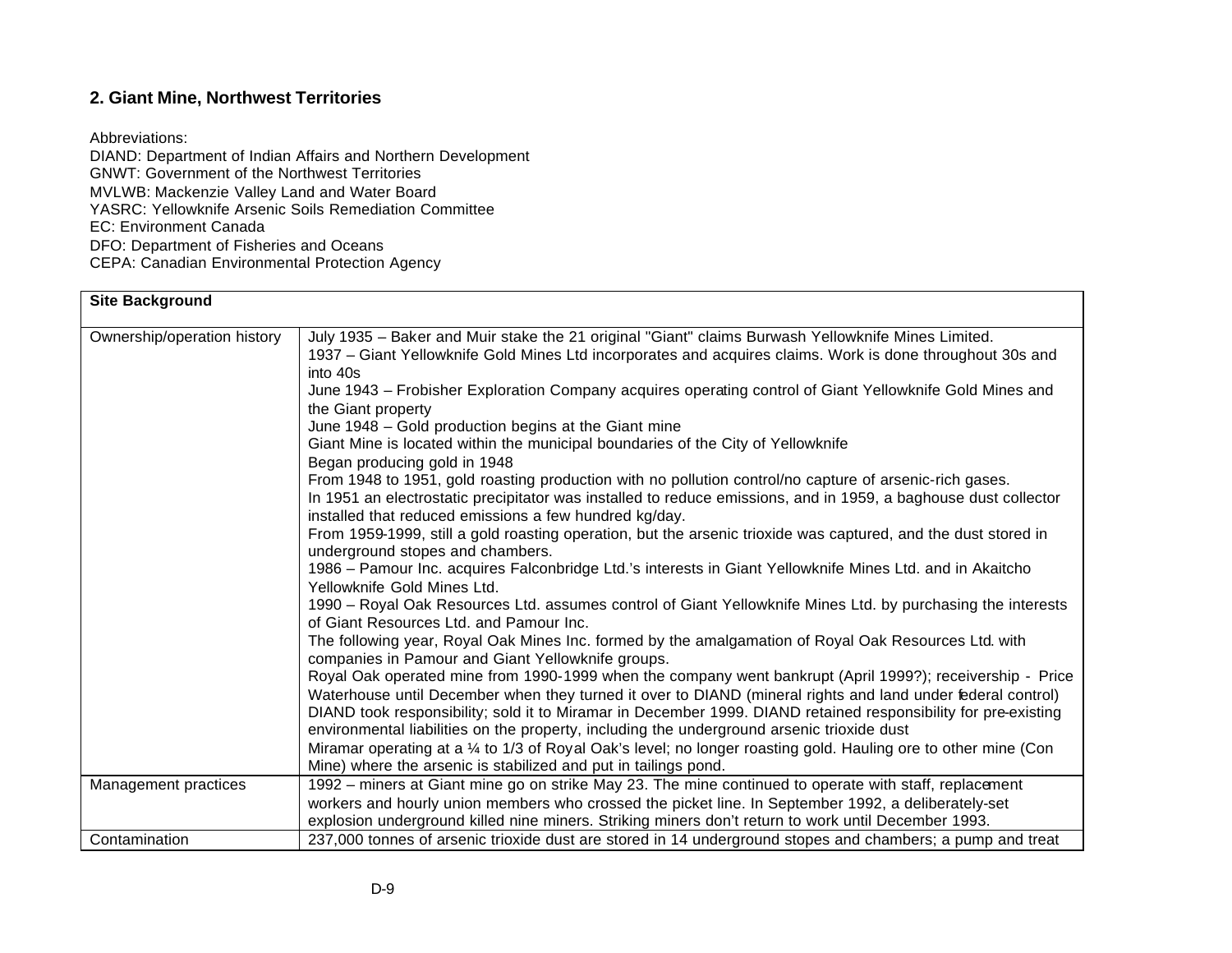|                                                       | system is in place to pump mine water and water around these to the surface, where it is treated and released,<br>but it is not considered a long-term solution<br>Surface arsenic levels are high in soil around the area, but it is not entirely determined what natural levels are.<br>YASRC (Yellowknife Arsenic Soils Remediation Committee) soon to release report on soils contamination<br>Air pollution from the stack at Giant mine was a concern (both arsenic and sulphur dioxide) and contributed to<br>high levels of arsenic in soils, but since 1999, stack not being used.<br>Tailings ponds on site cause concern as they are accessible to wildlife and when wind is high, dust blows<br>tailings                                                                                                                                                                                                                                                                                                                                                                                                                                                                                                                                                                                                                                                                                                                                                                                                                                                                                                                                                                                                                                                                                                                                                                                                                                               |
|-------------------------------------------------------|--------------------------------------------------------------------------------------------------------------------------------------------------------------------------------------------------------------------------------------------------------------------------------------------------------------------------------------------------------------------------------------------------------------------------------------------------------------------------------------------------------------------------------------------------------------------------------------------------------------------------------------------------------------------------------------------------------------------------------------------------------------------------------------------------------------------------------------------------------------------------------------------------------------------------------------------------------------------------------------------------------------------------------------------------------------------------------------------------------------------------------------------------------------------------------------------------------------------------------------------------------------------------------------------------------------------------------------------------------------------------------------------------------------------------------------------------------------------------------------------------------------------------------------------------------------------------------------------------------------------------------------------------------------------------------------------------------------------------------------------------------------------------------------------------------------------------------------------------------------------------------------------------------------------------------------------------------------------|
| Health effects and concerns                           | 3 or 4 studies done on Yellowknife Bay (?) - air and water quality<br>The Yellowknives Dene have been concerned for years about the effects of arsenic; have requested records<br>from hospital of all deaths to try to determine cancer rates, etc. Studies have been done on berries (Denise<br>Maxwell's study) and other flora; earlier studies in late 60s by PhD student from lowa<br>Dene report cancer rates in their communities are high.<br>The Yellowknives say that 10-15 years after the start up of the mine, they began noticing changes in the land<br>around them, and in the plants and animals; they stopped picking berries close to the mine. Etc<br>Some children died from arsenic laced snow melt; cows died; dog team died. (50s or 60s?)<br>Late 60s, an elder died - arsenic was 10x higher than normal.<br>1990s – Dene started to pound on doors, to find some answers. Felt that everyone was trying to pass the buck;<br>no one taking responsibility.<br>Now have to travel 15 miles from Giant. Used to use the land and water right around Giant<br>Sled dogs walking through creek would lose all the fur on their paws<br>Scared about effects on moose, fish and rabbits.<br>Canadian Public Health Association set up taskforce/study in mid 70s.<br>City of Yellowknife water intake/source changed at time to lower arsenic levels<br>Concern about underground arsenic leaching into Great Slave lake<br>Levels of arsenic in sediment of Baker Creek and Back Bay already high.<br>Constituents of MLA Bill Braden (Great Slave MLA) have expressed concerns: (from Hansard, Feb. 16, 2001)<br>"soil remediation solutions around private dwellings in the area; cancer rates in Yellowknife; integrated land-use<br>planning and land-use administration; concern for the public health; standards for clean-up and standards for<br>soil remediation; and to what extent will the public be consulted in the future." |
| Economic impacts and<br>benefits (after closure/aban) | Closure of mine; loss of jobs in the community; some got hired back when Miramar took over, but only 1/3 of<br>workforce<br>Dene would like remediation work if there is to be any. Feel they'd do a better job than contractors because<br>they have vested interest.                                                                                                                                                                                                                                                                                                                                                                                                                                                                                                                                                                                                                                                                                                                                                                                                                                                                                                                                                                                                                                                                                                                                                                                                                                                                                                                                                                                                                                                                                                                                                                                                                                                                                             |
| Estimated cost to address<br>the issues               | \$16-20 million (surface)<br>\$52-400 million for underground arsenic reclamation/remediation<br>GNWT - preliminary estimates for surface clean-up is \$8-17 million (not including ongoing monitoring)                                                                                                                                                                                                                                                                                                                                                                                                                                                                                                                                                                                                                                                                                                                                                                                                                                                                                                                                                                                                                                                                                                                                                                                                                                                                                                                                                                                                                                                                                                                                                                                                                                                                                                                                                            |
| Liability                                             | • At time of last water license, \$400,000 set aside. This was just paid out by insurance company in last few<br>months.<br>Also condition of water license that company must put up \$1.5 million/year security up to \$7 million<br>• DIAND has taken it on. Possibility of previous owners (falconbridge mentioned) but not being pursued at this<br>time                                                                                                                                                                                                                                                                                                                                                                                                                                                                                                                                                                                                                                                                                                                                                                                                                                                                                                                                                                                                                                                                                                                                                                                                                                                                                                                                                                                                                                                                                                                                                                                                       |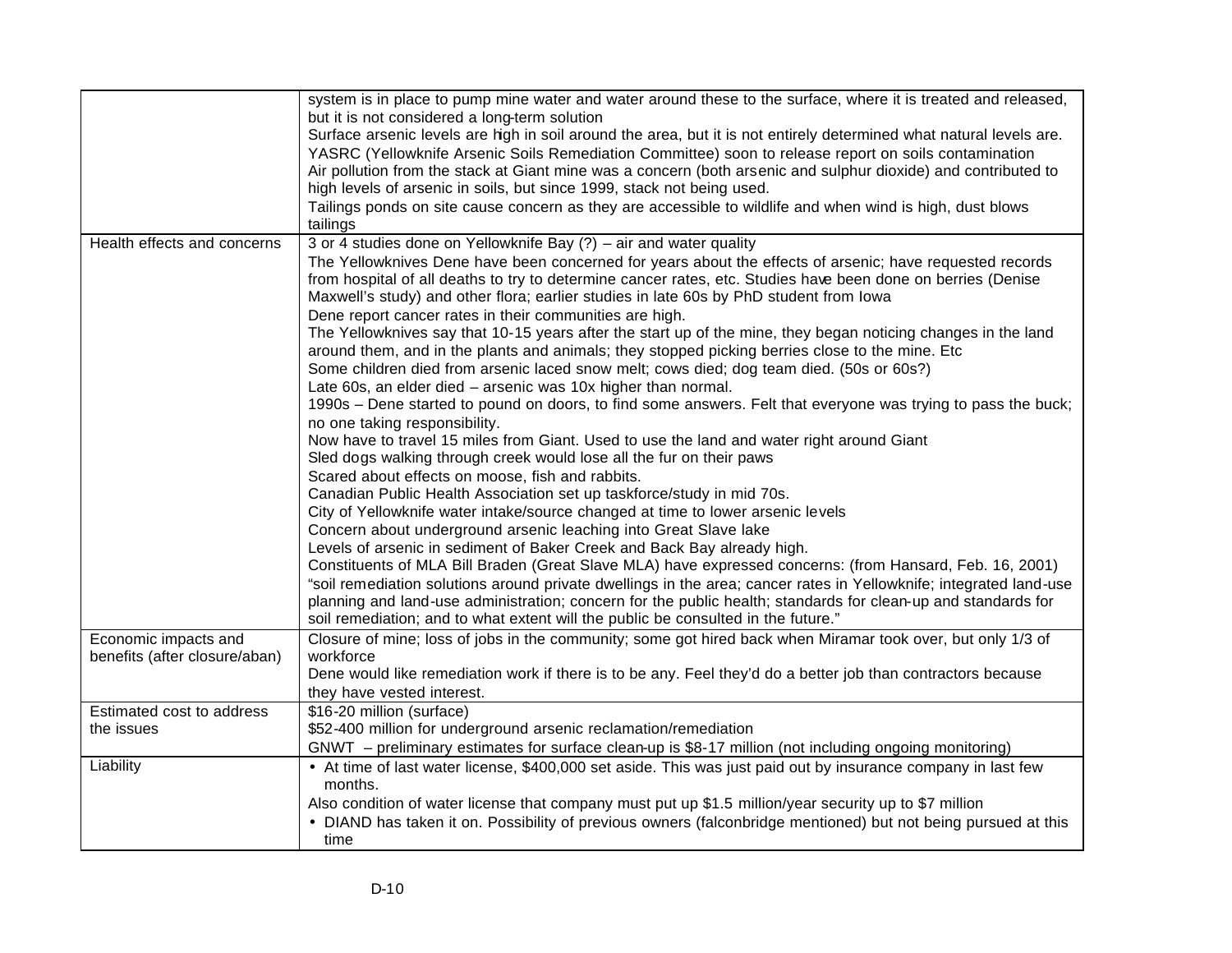| Jurisdiction | • Referred to by interviewee: from Hansard june 8, 2001; issues of jurisdiction - Joe Handley (GNWT minister<br>of finance) states that the responsibility for arsenic at Giant Mine rests with DIAND as a condition of the sale<br>of the mine to Miramar. States that GNWT "participates primarily because as a government for this Territory,<br>we have great concerns about what the department may or may not be doing, what their plans are, what they<br>may be in the future and so on. We do not have an official role or responsibility."<br>• GNWT's responsibilities lie with lands not covered by the water license. Still some debate b/w DIAND and<br>GNWT on that line.<br>• Are presently considering negotiations<br>• 1970 – administration of surface of land transferred to GNWT<br>-land lease issued by Territorial government<br>• Water license - federal gov't<br>• Under terms of sale to Miramar, Miramar has indemnification for all past liability at site<br>Some say there were huge holes in deal with Miramar<br>• DIAND have all liabilities underground and water related liabilities<br>• The responsibility for non-water related surface needs to be negotiated<br>• Have agreed to cost-share work that is clearly land related<br>• Fuel oils, reagent chemicals, contaminated soils on site, buildings (though nothing can be done with most<br>structures as mine is still operating)<br>• Negotiations have apparently been initiated by GNWT to sort it out.<br>• DIAND have to have a plan submitted to the MVLWB - Abandonment and Restoration Plan by Oct. 1/2002<br>(got extension from last year)<br>• DIAND enforces water license for MVLWB<br>Both boards exist under federal legislation<br>• DIAND, although possibly some GNWT. GNWT has put some money into surface clean-up<br>Kevin - surface lease became jurisdiction of GNWT in 1970 (administration of)<br>• Environment Canada? When arsenic was still going up stack (until '99). Arsenic a dangerous substance<br>under CEPA; EC at t that time required to come up with a management plan. Many studies<br>• EC/DIAND - air emissions?<br>• DIAND - underground arsenic |
|--------------|---------------------------------------------------------------------------------------------------------------------------------------------------------------------------------------------------------------------------------------------------------------------------------------------------------------------------------------------------------------------------------------------------------------------------------------------------------------------------------------------------------------------------------------------------------------------------------------------------------------------------------------------------------------------------------------------------------------------------------------------------------------------------------------------------------------------------------------------------------------------------------------------------------------------------------------------------------------------------------------------------------------------------------------------------------------------------------------------------------------------------------------------------------------------------------------------------------------------------------------------------------------------------------------------------------------------------------------------------------------------------------------------------------------------------------------------------------------------------------------------------------------------------------------------------------------------------------------------------------------------------------------------------------------------------------------------------------------------------------------------------------------------------------------------------------------------------------------------------------------------------------------------------------------------------------------------------------------------------------------------------------------------------------------------------------------------------------------------------------------------------------------------------------------------------------------------|
|              | . DIAND have mandate for economic development; and also responsibility for aboriginal people;<br>• Mackenzie Valley Land and Water Board                                                                                                                                                                                                                                                                                                                                                                                                                                                                                                                                                                                                                                                                                                                                                                                                                                                                                                                                                                                                                                                                                                                                                                                                                                                                                                                                                                                                                                                                                                                                                                                                                                                                                                                                                                                                                                                                                                                                                                                                                                                    |
|              | Miramar has to give federal government 1 month's notice of shut down<br>Miramar then responsible for assuring compliance of property for additional 6 months; then complete liability<br>falls back to government; this is where GNWT has initiated negotiations with DIAND as to jurisdiction; whether<br>GNWT has any responsibility; only had one meeting so far in Oct/01. short meeting; negotiations have not<br>progressed                                                                                                                                                                                                                                                                                                                                                                                                                                                                                                                                                                                                                                                                                                                                                                                                                                                                                                                                                                                                                                                                                                                                                                                                                                                                                                                                                                                                                                                                                                                                                                                                                                                                                                                                                           |

| <b>Community Involvement Process</b> |                                                                                                                                                                                     |
|--------------------------------------|-------------------------------------------------------------------------------------------------------------------------------------------------------------------------------------|
| General                              | Public information, but as of yet, no community involvement beyond that<br>Used to be the Royal Oak Project team, but were taken off Colmac mine (given to Contaminants division) – |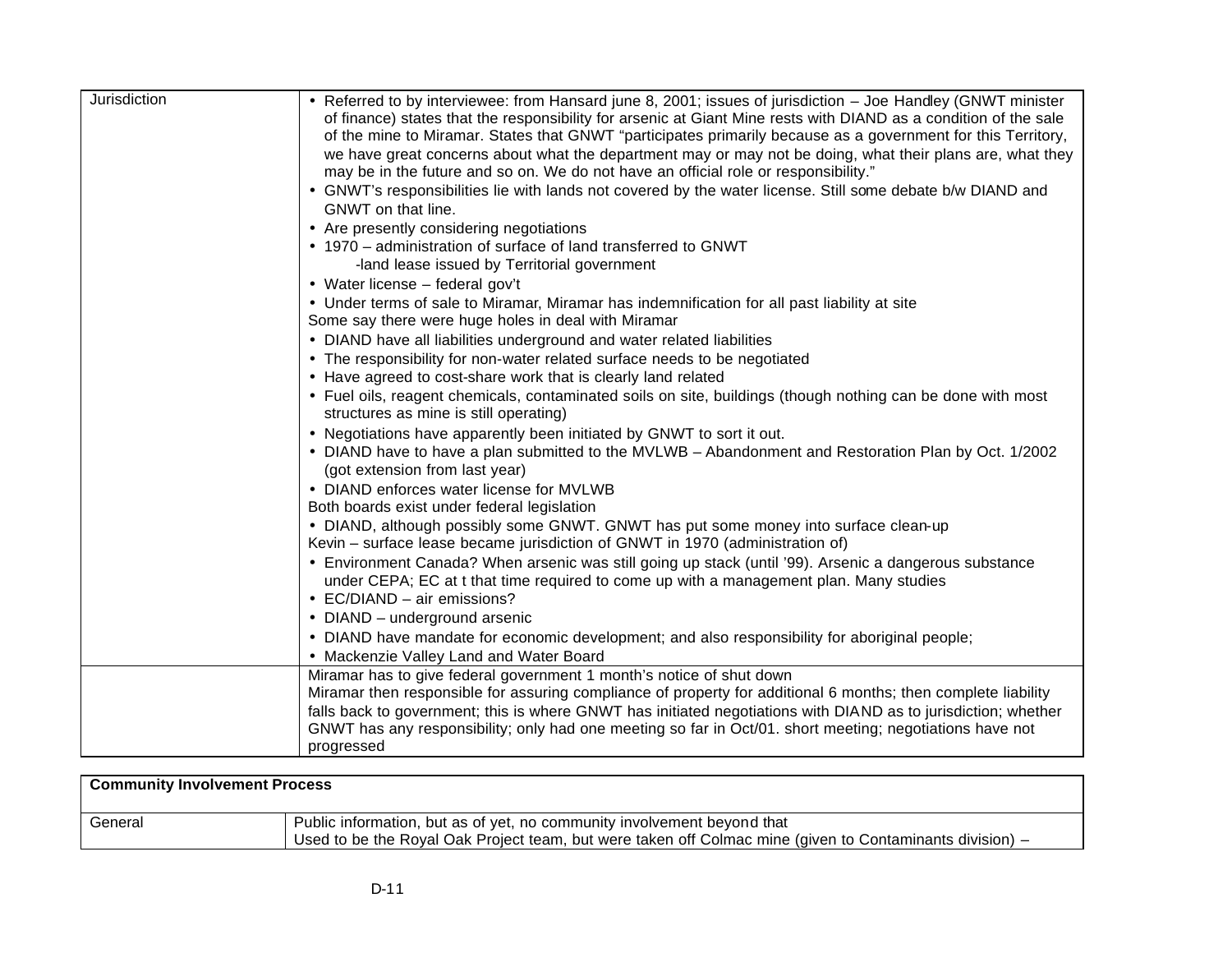|                                                          | weren't happy with job they were doing.<br>Colmac process is entirely different. Different philosophy/approach. In partnership agreement with Dogrib.<br>Involved every step of way, from identifying priorities right through to decisions.                                                                                                                                                                                                                                                                                                                                                                                                                                                                                                                                                                                                                                                                                                                                                                                                                                                                                                                                                                                                                                                                                                                                                                                                                                                                                                                                                                                                                                                                                                                                                                                                                                                                                                                                                                                                                                                                                                                                                                                                                                                                                                                                                                                                                                                                                                                                                                                                                                                           |
|----------------------------------------------------------|--------------------------------------------------------------------------------------------------------------------------------------------------------------------------------------------------------------------------------------------------------------------------------------------------------------------------------------------------------------------------------------------------------------------------------------------------------------------------------------------------------------------------------------------------------------------------------------------------------------------------------------------------------------------------------------------------------------------------------------------------------------------------------------------------------------------------------------------------------------------------------------------------------------------------------------------------------------------------------------------------------------------------------------------------------------------------------------------------------------------------------------------------------------------------------------------------------------------------------------------------------------------------------------------------------------------------------------------------------------------------------------------------------------------------------------------------------------------------------------------------------------------------------------------------------------------------------------------------------------------------------------------------------------------------------------------------------------------------------------------------------------------------------------------------------------------------------------------------------------------------------------------------------------------------------------------------------------------------------------------------------------------------------------------------------------------------------------------------------------------------------------------------------------------------------------------------------------------------------------------------------------------------------------------------------------------------------------------------------------------------------------------------------------------------------------------------------------------------------------------------------------------------------------------------------------------------------------------------------------------------------------------------------------------------------------------------------|
| Independent efforts to<br>address some of the<br>issues  | Some studies of arsenic contamination. Bob bromley worked as research assistant for phd student from iowa in<br>late 60s, studying arsenic levels in area around yellowknife                                                                                                                                                                                                                                                                                                                                                                                                                                                                                                                                                                                                                                                                                                                                                                                                                                                                                                                                                                                                                                                                                                                                                                                                                                                                                                                                                                                                                                                                                                                                                                                                                                                                                                                                                                                                                                                                                                                                                                                                                                                                                                                                                                                                                                                                                                                                                                                                                                                                                                                           |
| By government                                            | Canadian Public Health Association did health study (arsenic) in 1975-77: Task Force on Arsenic; noted levels in<br>public; stated water supply was safe; and that arsenic was best in the underground chambers<br>Could have gone Britannia route? Say some. But didn't. Joint several and retroactive liability<br>Has been some surface clean-up, paid for by DIAND and GNWT. Removal of metal debris, barrels, batteries,<br>waste oil, etc<br>Report by SRK (to look alternatives for underground arsenic - SRK came up with 4 types of options: a) to leave<br>it in the ground (and do nothing; freeze it; pump and treat; grout around it; etc) b) mine arsenic and sell it c)<br>excavate arsenic and chemically stabilize it d) excavate arsenic and physically stabilize it<br>GNWT led clean-up so far of surface (though both DIAND and GNWT contribute monies)<br>In March 2002, Geonorth report (for DIAND) reported need for a Community Liaison Committee as identified by<br>the City of Yellowknife, participants at a Management Alternatives Workshops (held July 11-12/01), and members<br>of other ngos.<br>DIAND have to present a management plan for arsenic to MVLWB by Oct. 1/2 (already got extension of year)<br>SRK have been hired; major contract for scientific and technical study;<br>2 public workshops (check, the technical ones) by invitation – multi-stakeholder – to present SRK's report to date<br>3 years ago (meetings) and last year (check dates)<br>Within last 6 months, 6 public information sessions (2 yk, 2 Ndilo, 2 Dettah<br>Updates on SRK - fairly well-attended<br>Public registry - giant project team has tried to communicate information<br>LUTRA report – looking at public awareness of arsenic situation – found that the public and the media were<br>skeptical of DIAND - think they have already chosen option and are now trying to get public to agree<br>DIAND denies that they have chosen plan<br>Has been discussion of Community Liaison Committee - GNWT have heard of this; Dene and Ecology North<br>have heard nothing formally<br>DIAND also has begun to set up technical peer review committee to review SRK information<br>Invited other four (GNWT, Ecology North, Dene, and North Slave Metis) to name technical expert to sit on<br>technical review committee<br>DIAND would fund this<br>The Community Liaison Committee would be broad; multistakeholder, advisory capacity<br>It would take materials reviewed by technical peer review committee and provide advice to DIAND and GNWT<br>GNWT would like to see this committee established<br>Is concern over effectiveness and independence of committee |
| By private sector<br>companies and<br>their Associations | $\bullet$                                                                                                                                                                                                                                                                                                                                                                                                                                                                                                                                                                                                                                                                                                                                                                                                                                                                                                                                                                                                                                                                                                                                                                                                                                                                                                                                                                                                                                                                                                                                                                                                                                                                                                                                                                                                                                                                                                                                                                                                                                                                                                                                                                                                                                                                                                                                                                                                                                                                                                                                                                                                                                                                                              |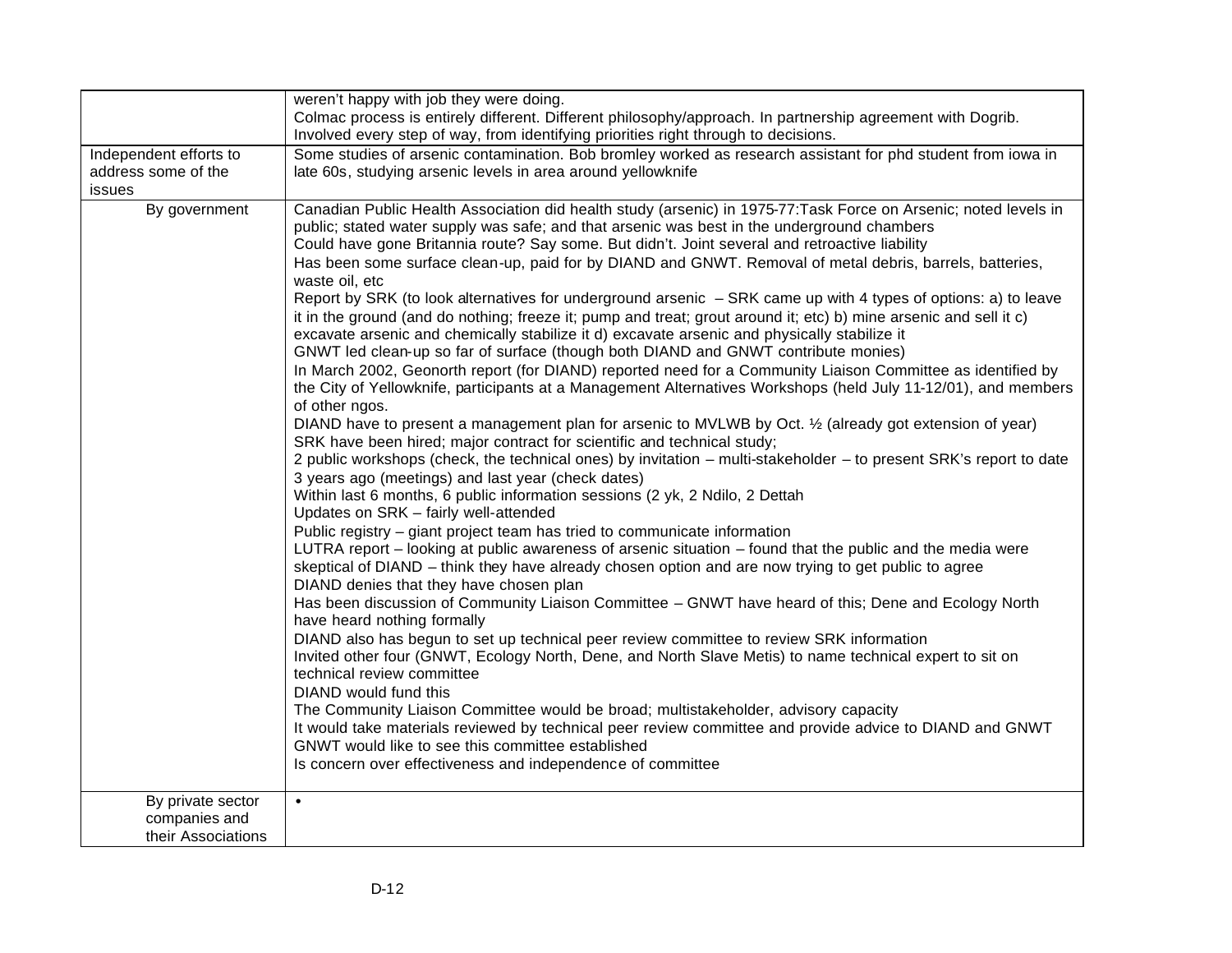| (e.g., Mining<br>Association of<br>Canada or<br>Chambers of<br>Mines) |                                                                                                                                                                                                                                                                                                                                                                                                                                                                                                                                                                        |
|-----------------------------------------------------------------------|------------------------------------------------------------------------------------------------------------------------------------------------------------------------------------------------------------------------------------------------------------------------------------------------------------------------------------------------------------------------------------------------------------------------------------------------------------------------------------------------------------------------------------------------------------------------|
| By members of the<br>community                                        | $\bullet$                                                                                                                                                                                                                                                                                                                                                                                                                                                                                                                                                              |
| Collaborative efforts (e.g.,<br>committees, taskforces)               | Have been some public information meetings (2 in Yellowknife, 2 in Ndilo, 2 in Dettah – dates??)<br>Yellowknife Arsenic Soil Remediation Committee – joint venture between federal gov't, GNWT and group<br>of community stakeholders.<br>Giant Mine Project team have produced some communications; done some intervi ews; set up a public registry<br>Have held some technical workshops<br>YASRC - trying to determine what health risk in soils would be - what baseline would be; report soon to come<br>out. Deals with soils contamination on site and off-site |
| Membership                                                            |                                                                                                                                                                                                                                                                                                                                                                                                                                                                                                                                                                        |
| Committee<br>structure, funding<br>and protocols                      | Giant Mine Project Team just now talking of setting up Community Liaison Committee to look at remediation<br>options for the underground arsenic<br>Also setting up a Technical Peer Review Committee                                                                                                                                                                                                                                                                                                                                                                  |

|                                    | <b>Community Involvement in Site Remediation and Related Work</b>                                                                                                                                                                                                                                                                           |
|------------------------------------|---------------------------------------------------------------------------------------------------------------------------------------------------------------------------------------------------------------------------------------------------------------------------------------------------------------------------------------------|
| General                            | Has not been any aside from bit from GNWT and DIAND on surface. Miramar has contracted these workers/??<br>Yellowknives Dene have expressed desire to do the work, as they feel they'd do a better job as they have a<br>vested interest in the land, but this has not been discussed in any real detail with DIAND (not at that stage yet) |
| Remediation<br>efforts             |                                                                                                                                                                                                                                                                                                                                             |
| Technical studies                  | None involving community; several reports commissioned by DIAND; SRK; Geonorth; etc.                                                                                                                                                                                                                                                        |
| <b>Environmental</b><br>monitoring | Since first water license was issued, DIAND has been monitoring water<br>Environment Canada doing monitoring of Baker Creek ??                                                                                                                                                                                                              |
| Health and safety<br>issues        | Concerns about arsenic if it is brought to surface; particularly if mined (though that seems like a slim possibility<br>now since market for arsenic has shrunk since concern about treated wood has skyrocketed in the US.                                                                                                                 |
| Economic benefits                  | New jobs (remediation or otherwise) were to go to former workers of mine; were supposed to have first right of<br>recall for 2 years from the date of closure of the mine (of Royal Oak's insolvency) but that date has now passed.                                                                                                         |

| <b>Long-term Outlook</b> |                                                                                                               |
|--------------------------|---------------------------------------------------------------------------------------------------------------|
|                          | Giant Mine Project Team wants to involve community now to get their input in to what remediation plan to use. |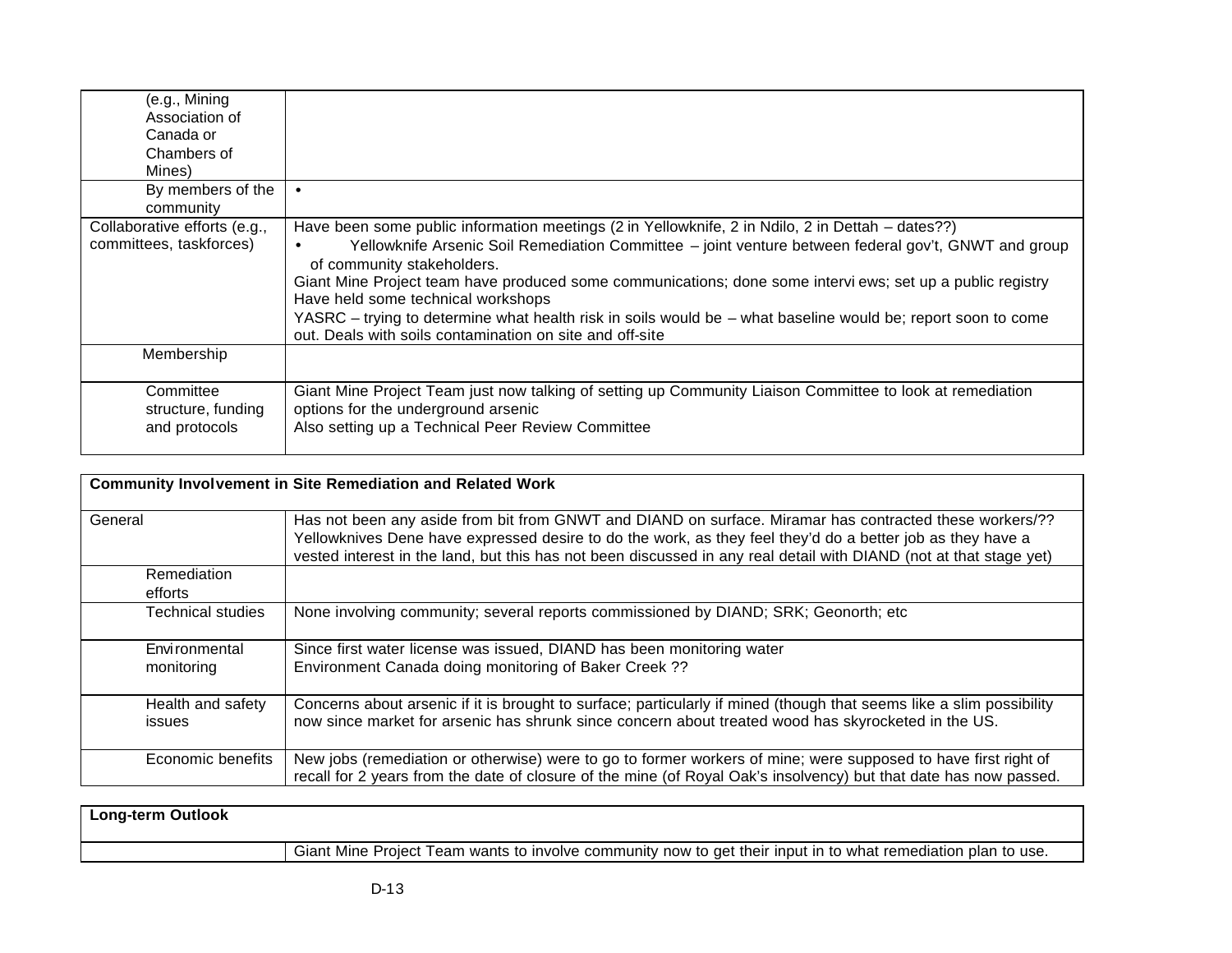| Plan to set up Community Liaison committee; have begun to set up Technical Peer review committee.                                                                                                                                   |
|-------------------------------------------------------------------------------------------------------------------------------------------------------------------------------------------------------------------------------------|
| Need to decide on what option to use for underground arsenic                                                                                                                                                                        |
| Barriers: no one taking action; community suspicious of DIAND; lack of communication from Giant mine project                                                                                                                        |
| team; according to some community members, don't seem to have an action plan; Lack of trust – feel that if                                                                                                                          |
| DIAND gets a report in that they don't agree with, they don't release it to the public; some members of public<br>want independent studies as they don't trust DIAND to tell them the truth.                                        |
| Dene are in middle of land claims. Need to decide if they want the land the Giant is on, or possibly compensation.                                                                                                                  |
| Some people want a comprehensive study of "how we got here"; study of how mines were allowed to create and                                                                                                                          |
| leave such a liability to be paid for with tax dollars; wonder why mines can make such a mess and just walk away;<br>set higher bonds.                                                                                              |
| A plan is to be completed by October 1, 2002 but committee not yet set up (beginning stages, though no one on<br>committee had heard at time of interviews for this report)                                                         |
| Community still mistrustful and wondering how effective community involvement can be if plan is due by October<br>1, 2002 (already July 2002 and no Community Liaison Committee yet); independence and effectiveness<br>questioned; |
| GNWT has said they won't be on the committee (nor will DIAND) though they will help determine terms of                                                                                                                              |
| reference                                                                                                                                                                                                                           |
| DIAND and GNWT need to negotiate liability – when Miramar finishes operations                                                                                                                                                       |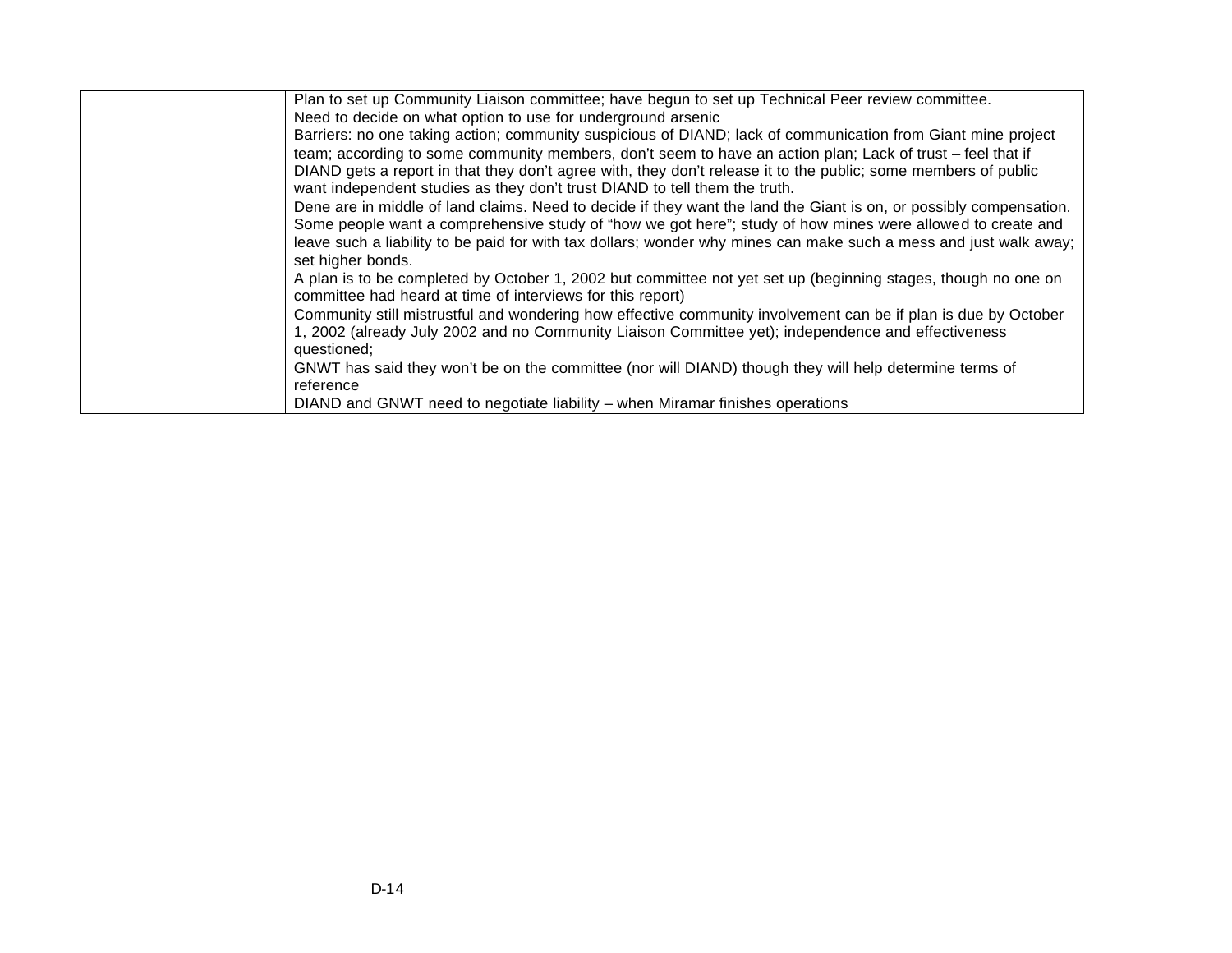# **3. Mount Washington Interview Summaries**

Abbreviations: TRTF – Tsolum River Task Force TRRS – Tsolum River Restoration Society MEMPR – Ministry of Energy, Mines and Petroleum Resource MELP – Ministry of Environment, Lands and Parks MWLAP – Ministry of Water, Land and Air Protection AMD – Acid Mine Drainage

| <b>Site Background</b>      |                                                                                                                                                                                                                                                                                                                                                                                                                                                                                                                                                                                                                                                                                                                                                                                                                                                                                                                                                                                                                                                                                                                                                                                                                                                                                                                                                                                                                                                                                                                                                                                                                                                                                                                                                                                                                                                              |
|-----------------------------|--------------------------------------------------------------------------------------------------------------------------------------------------------------------------------------------------------------------------------------------------------------------------------------------------------------------------------------------------------------------------------------------------------------------------------------------------------------------------------------------------------------------------------------------------------------------------------------------------------------------------------------------------------------------------------------------------------------------------------------------------------------------------------------------------------------------------------------------------------------------------------------------------------------------------------------------------------------------------------------------------------------------------------------------------------------------------------------------------------------------------------------------------------------------------------------------------------------------------------------------------------------------------------------------------------------------------------------------------------------------------------------------------------------------------------------------------------------------------------------------------------------------------------------------------------------------------------------------------------------------------------------------------------------------------------------------------------------------------------------------------------------------------------------------------------------------------------------------------------------|
| Ownership/operation history | 1964 – mining began; open pit copper mine on Mount Washington on Vancouver Island near Courtenay, BC.<br>On an E&N Railway Land Grant; province held precious metal rights; railway co. had base metal rights. Both<br>leased to Mt. Washington Copper and Cumberland Mining Co.<br>Operations from 1964-1967; stopped mining in fall of 1966 (company went into receivership), ore hauled and<br>milled to 1967; mine site then abandoned. No mining activity since.<br>In 1979 Esso Resources Ltd. tried to extract metals from the overburden; applied acid and iron-oxidizing;<br>accelerated AMD generation.<br>TimberWest now has surface rights; CPR has subsurface; Better Resources owns precious metal rights.                                                                                                                                                                                                                                                                                                                                                                                                                                                                                                                                                                                                                                                                                                                                                                                                                                                                                                                                                                                                                                                                                                                                     |
| Management practices        | Operated for short time in 60s. No known labour or other problems during operation.                                                                                                                                                                                                                                                                                                                                                                                                                                                                                                                                                                                                                                                                                                                                                                                                                                                                                                                                                                                                                                                                                                                                                                                                                                                                                                                                                                                                                                                                                                                                                                                                                                                                                                                                                                          |
| Contamination               | Copper from AMD; elevated levels in the Tsolum River. Runs of pink were up this last year (2002), but the<br>numbers have decreased since 1970s. In 1980s, DFO stocks 2.5 million pink fry. None return. Subsequent<br>water testing indicates elevated copper levels.<br>In the 1950s, runs of 100,000 pink salmon and 15,000 coho were counted each year, as well as cutthroat trout,<br>chum and steelhead salmon. Started to see declines in these numbers in 1950s, presumably from effects on<br>river system from development and logging practices<br>The environmental damage caused by toxic levels of copper released from the mine was not apparent until<br>identified by MELP staff in 1985. Community was aware salmon levels had decreased, but there had been a<br>series of changes in the river (logging, development, gravel taken from river) that also contributed.<br>From mine site, AMD into Pyrrhotite Creek which empties into the Tsolum River<br>The Ministry of Environment, Lands and Parks estimated that for the Tsolum River to meet the water quality<br>objectives (stated above) during spring freshet, the reclamation should reduce copper loading from the mine<br>site by 95%<br>In 1979, Esso Resources Ltd tried to extract copper from the remaining ore at the site by adding sulphuric acid<br>and iron-oxidizing bacteria to the ore. This process sped up the release of copper from the mine site.<br>Some remediation efforts were made from 1988-92, including a till cap over some of the waste rock; at first<br>weren't sure how successful, but in 1998, sampling showed copper levels reduced by 50%. Still some debate<br>about what led to the reduction in copper levels. Still too high at certain times of the year for salmon to return.<br>Pinks got in between high spikes in the last year. |
| Health effects and concerns | No human health concerns; concerns about health of river and effects on aquatic life, particularly salmon; loss                                                                                                                                                                                                                                                                                                                                                                                                                                                                                                                                                                                                                                                                                                                                                                                                                                                                                                                                                                                                                                                                                                                                                                                                                                                                                                                                                                                                                                                                                                                                                                                                                                                                                                                                              |
|                             | of recreational river                                                                                                                                                                                                                                                                                                                                                                                                                                                                                                                                                                                                                                                                                                                                                                                                                                                                                                                                                                                                                                                                                                                                                                                                                                                                                                                                                                                                                                                                                                                                                                                                                                                                                                                                                                                                                                        |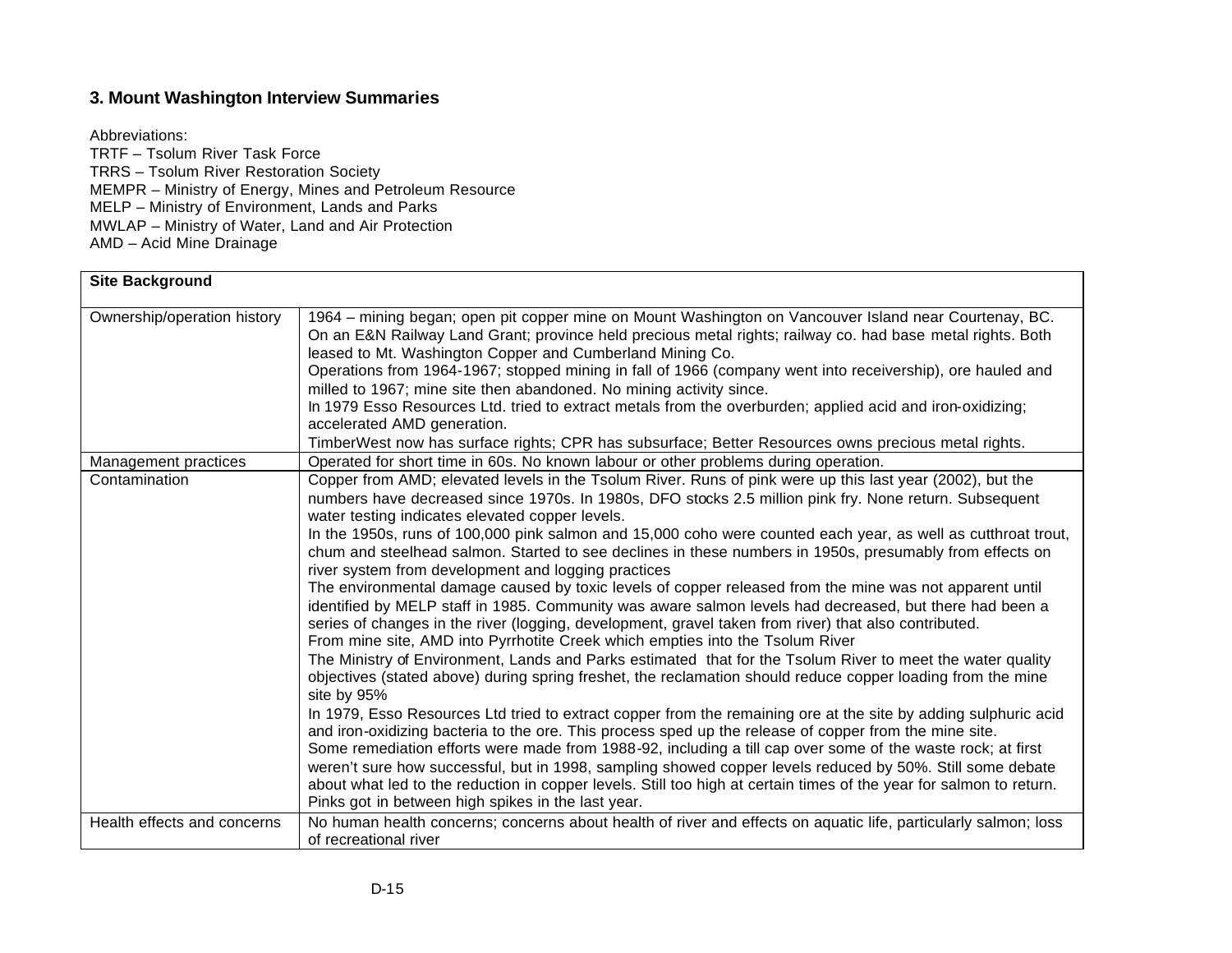| Economic impacts and<br>benefits (after closure/aban) | Mine operated for short time; no discussion of loss of jobs when mine closed.<br>Economic value lost with loss of fishery and recreational use of river estimated at \$2 million/year (since late<br>60s) |
|-------------------------------------------------------|-----------------------------------------------------------------------------------------------------------------------------------------------------------------------------------------------------------|
| Estimated cost to address<br>the issues               | Estimates range from \$4-12 million; (\$5-7 million)                                                                                                                                                      |
| Liability                                             |                                                                                                                                                                                                           |
| Jurisdiction                                          | • Environment Canada/DFO/MWLAP (was MELP)/ Sustainable Resource Management?                                                                                                                               |
|                                                       | • Federal gov't (Env't Canada) have initiated legal action using fisheries regulations                                                                                                                    |

| <b>Community Involvement Process</b> |                                                                                                                                                                                                                                                                                                                                                                                                                                                                                                                                                                                                                                                                                                                                                                                                                                                                                                                                                                                                                                                                                                                                                                                                                                                                                                                                                                                                                                                                                                                                                                                                                                                              |  |
|--------------------------------------|--------------------------------------------------------------------------------------------------------------------------------------------------------------------------------------------------------------------------------------------------------------------------------------------------------------------------------------------------------------------------------------------------------------------------------------------------------------------------------------------------------------------------------------------------------------------------------------------------------------------------------------------------------------------------------------------------------------------------------------------------------------------------------------------------------------------------------------------------------------------------------------------------------------------------------------------------------------------------------------------------------------------------------------------------------------------------------------------------------------------------------------------------------------------------------------------------------------------------------------------------------------------------------------------------------------------------------------------------------------------------------------------------------------------------------------------------------------------------------------------------------------------------------------------------------------------------------------------------------------------------------------------------------------|--|
| General                              | One interviewee claimed that in a report by Agra consultants (for the prov'l gov't) it was stated that if anything<br>was to be done to restore the Tsolum, it would have to be community driven (unconfirmed in draft report)<br>One gov't official said that remediation should be taken on by government or business, not community – not<br>against involvement of the community, but felt that gov't and business weren't living up to their responsibilities<br>Concern about river since 70s-80s. Steelhead Society listed it as a major area of concern in 1985.<br>Team Tsolum group formed out of the Comox Valley Watershed Assembly to look at Tsolum River issues                                                                                                                                                                                                                                                                                                                                                                                                                                                                                                                                                                                                                                                                                                                                                                                                                                                                                                                                                                               |  |
| Independent efforts to               |                                                                                                                                                                                                                                                                                                                                                                                                                                                                                                                                                                                                                                                                                                                                                                                                                                                                                                                                                                                                                                                                                                                                                                                                                                                                                                                                                                                                                                                                                                                                                                                                                                                              |  |
| address some of the issues           |                                                                                                                                                                                                                                                                                                                                                                                                                                                                                                                                                                                                                                                                                                                                                                                                                                                                                                                                                                                                                                                                                                                                                                                                                                                                                                                                                                                                                                                                                                                                                                                                                                                              |  |
| By government                        | Tsolum River had long been a concern of DFO<br>After identifying problem in of AMD in 1985, federal and provincial agencies set up a technical committee in 1987<br>to look at solutions; met 3 or 4 times a year? MEMPR took lead role<br>Consultants were hired to advise, and BC government put up \$1.5 million dollars for remedial work and<br>monitoring.<br>In 1988-92 - various actions taken at site, including till cover, diversion of ground and surface waters, covering<br>some spots with asphalt and concrete-impregnated textiles, and in situ neutralization. Ministry of Mines (Energy,<br>Mines and Petroleum Resources at the time) attempted some reclamation;<br>Initially, no reduction in copper (in monitoring from 1993-95)<br>In 1998, sampling showed copper levels reduced by 50% but is not certain if this is the direct result of cap or<br>other factors.<br>1997 – Meeting held (organized by community "Team Tsolum") but got MLA Evelyn Gillespie to host (see below)<br>meeting that started the Tsolum River Task Force (See below) DFO funded the Tsolum River Task Force but no<br>money specifically for mine site remediation<br>According to some community members, MEMPR became somewhat less involved after 88-92 remediation<br>efforts. MELP became more involved<br>Number of reports commissioned. 1998, MEM and MELP commissioned Levelton Engineering to examine<br>reclamation options for Mt. Washington.<br>Environment Canada on the Task Force; McCandless hired SRK to do report<br>March 2000 – meeting to discuss SRK report; also talk of legal action at that time. Committee already out of |  |
|                                      | funding. Governments seem quieter once the talk of legal action began.                                                                                                                                                                                                                                                                                                                                                                                                                                                                                                                                                                                                                                                                                                                                                                                                                                                                                                                                                                                                                                                                                                                                                                                                                                                                                                                                                                                                                                                                                                                                                                                       |  |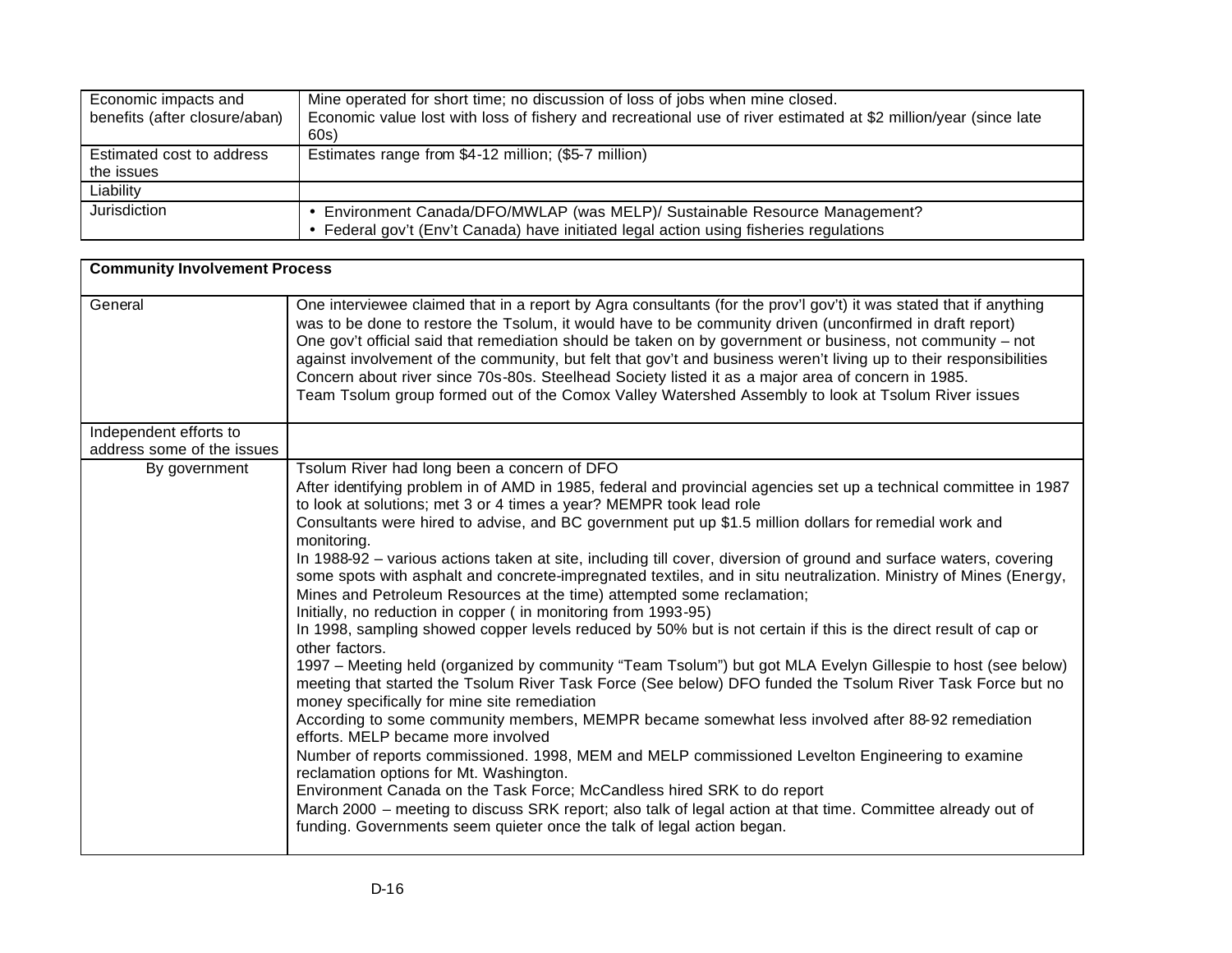| By private sector<br>companies and<br>their Associations<br>(e.g., Mining<br>Association of<br>Canada or<br>Chambers of<br>Mines) | TimberWest, who own surface rights are looking into using wetlands to treat (Golder report)<br>TRRS met with TimberWest. Plan to dam Pyrrhotite Lake, raise waters 6 metres and collect contaminated water<br>TimberWest obligated to do something (as are CPR)                                                                                                                                                                                                                                                                                                                                                                                                                                                                                      |
|-----------------------------------------------------------------------------------------------------------------------------------|------------------------------------------------------------------------------------------------------------------------------------------------------------------------------------------------------------------------------------------------------------------------------------------------------------------------------------------------------------------------------------------------------------------------------------------------------------------------------------------------------------------------------------------------------------------------------------------------------------------------------------------------------------------------------------------------------------------------------------------------------|
| By members of the                                                                                                                 | For many years, active citizenship concerned about watershed issues in Comox Valley                                                                                                                                                                                                                                                                                                                                                                                                                                                                                                                                                                                                                                                                  |
| community                                                                                                                         | <b>Steelhead Society</b><br>Comox Valley Environmental Council<br>Comox Valley Watershed Assembly - at a meeting in 1995, the Tsolum Team was formed. They held a "Healing<br>the Tsolum" workshop in 1997, which was attended by over 200 local residents. The next day, the Tsolum River<br>Task Force was formed with the goal of restoring the Tsolum River to historic levels of health and productivity.<br>1996 there was a Citizens' Delegation which went to Victoria                                                                                                                                                                                                                                                                       |
| Collaborative efforts (e.g.,<br>committees, taskforces)                                                                           | Taskforce Tsolum was set up<br>In April, 1997, a meeting was held in Comox to discuss the state of the Tsolum River. Shortly after, DFO funded<br>a multi-stakeholder taskforce, the Tsolum River Task Force (Tsolum River Restoration Project) - salmon focus;<br>habitat restoration; monitoring<br>Had to focus on fish habitat, etc, b/c of DFO mandate, not on mine site/AMD. But did have an AMD working<br>group<br>Funding for the Task Force ended on March 31, 1999, and final report of the group "State of the Tsolum River"<br>was issued.                                                                                                                                                                                              |
| Membership                                                                                                                        | Multi-stakeholder. Industry (TimberWest, Better Resources, DFO, EC, MELP, environmental NGOs, farmers,<br><b>First Nations)</b><br>Was an advisory group<br>Had 2 staff (1 1/2 jobs); Kathy Campbell and Jackie Sandiford<br>No groups excluded. Had First Nations involvement for awhile, but ultimately they left (not because of conflict)<br>When DFO funding ended, Task Force ended, but Tsolum River Restoration Society (TRRS) set up as a society<br>so they could get funds. Now operating with funding from aquaculture industry. Jack Minard is only paid staff<br>member; have public AGM every year, but society not set up like the Task Force (not a multi-stakeholder type of<br>meeting structure) – ngo, board of directors, etc. |
| Committee                                                                                                                         | Looked at the Comox Valley Watershed Assembly for how to set up group, etc.                                                                                                                                                                                                                                                                                                                                                                                                                                                                                                                                                                                                                                                                          |
| structure, funding                                                                                                                | Decided who was a stakeholder                                                                                                                                                                                                                                                                                                                                                                                                                                                                                                                                                                                                                                                                                                                        |
| and protocols                                                                                                                     | One meeting/ month, generally<br>Had workgroups<br>- ARD/ mine reclamation group<br>-Salmon stock group<br>-flows and storage<br>-habitat restoration<br>-water monitoring<br>-media and communications                                                                                                                                                                                                                                                                                                                                                                                                                                                                                                                                              |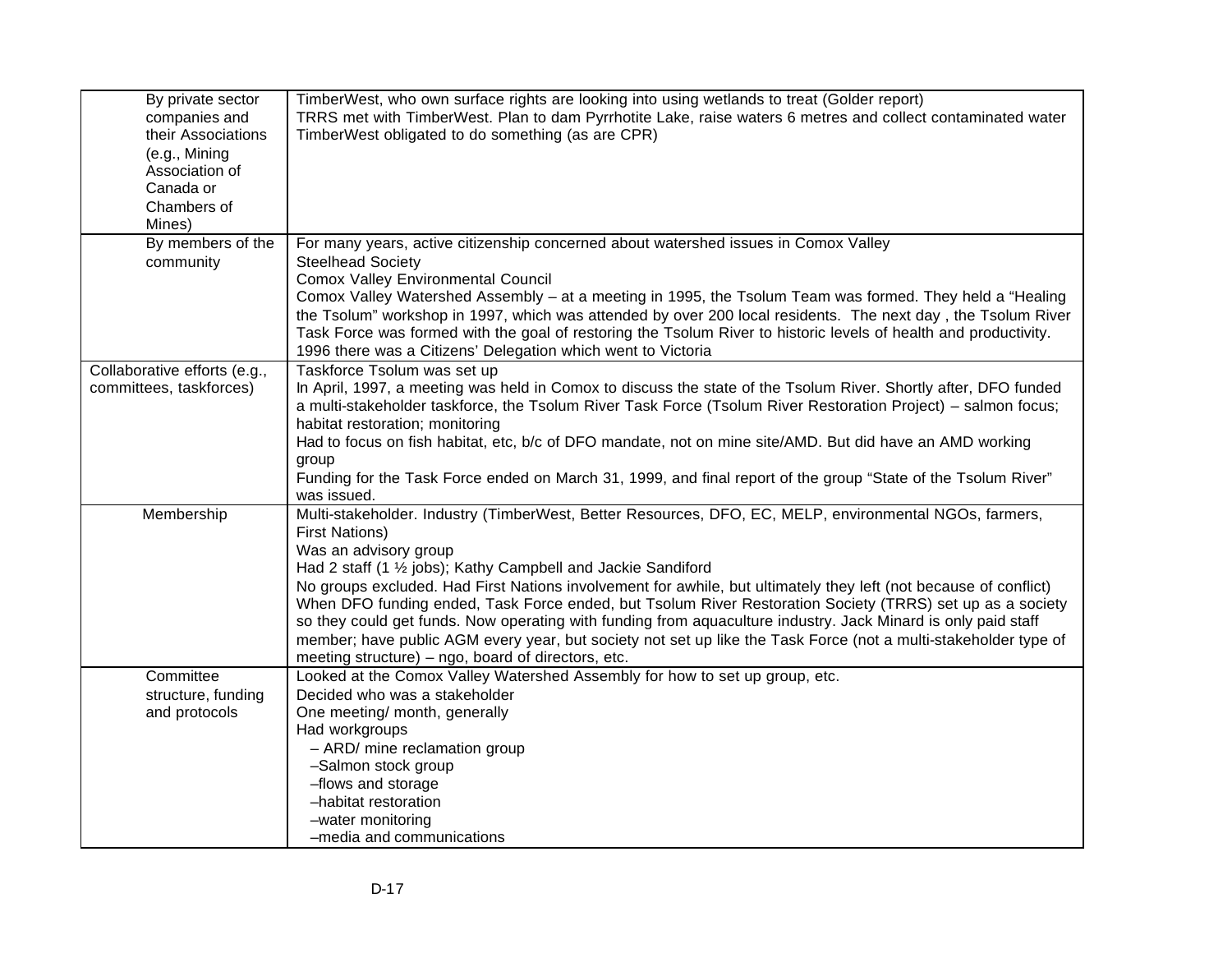| Rep from each group would go to Task Force meeting once a month                                                                                                                        |
|----------------------------------------------------------------------------------------------------------------------------------------------------------------------------------------|
| Usually had facilitator/mediator                                                                                                                                                       |
| Access to experts and legal counsel                                                                                                                                                    |
| Had structure to deal with conflict; gave ability to focus on issue                                                                                                                    |
| Task Force set up to represent all sort of views                                                                                                                                       |
| Best community action group they had                                                                                                                                                   |
| Was "doable in board room as well as in the field"                                                                                                                                     |
| Time was donated; travel expenses barely covered, but the paid staff person made the meetings possible, did all<br>set up, arranged meetings; printed up and distributed minutes, etc. |
| Members felt that they learned together, that it was multi-disciplinary; bringing together all issues in this                                                                          |
| "watershed problem"                                                                                                                                                                    |
| Open to general public in that people could ask to be involved, and people from the general public were asked to                                                                       |
| participate; having the workgroups really helped with this (easier to get people involved in workgroups<br>Minutes were available on web site; media were given releases as well       |
| Workgroup would define a project and take it to the advisory group (for approval?)                                                                                                     |
| Decisions made by consensus (although were some times cases where they would "agree to disagree" and no<br>consensus was reached - one holdout)                                        |
| Professional facilitators used; all members found this extremely effective and helpful                                                                                                 |
| Taskforce was multi-stakeholder and visible in community; having paid coordinator and staff person meant                                                                               |
| someone was paid to get information out to entire group, and community                                                                                                                 |
| Weren't open to press - government were sensitive to that.                                                                                                                             |
| Some conflict with Cliff Rennie. His idea of using lime at site was not seen as viable by any other members.                                                                           |
| Caused some conflict, but with mediator, he was always given the chance to speak.                                                                                                      |
| One member feels adding lime to site would neutralize the site for very low cost; also feels that "total democracy"                                                                    |
| doesn't work; that they need leadership; too much talking and not enough action; feels too many people want to                                                                         |
| be involved, but not everyone has mandate or the power to do anything                                                                                                                  |
| Some conflict b/w MELP and Env't Canada about how they should proceed                                                                                                                  |
| Most hoped the ARD issue would have been dealt with; that the gov't would have taken action; lack of<br>money/gov't will                                                               |
| Killed the mechanism for community decision-making; nowhere to go with it. Ground to a halt; no funding plus no                                                                        |
| action                                                                                                                                                                                 |
| Some felt that the provincial government were sometimes quite inflexible                                                                                                               |
| But process overall was good until it hit the wall of inaction                                                                                                                         |
| Community got involved because government weren't handling it.                                                                                                                         |
| Now that population is jaded                                                                                                                                                           |
| Seen as a breach of public trust in that they had expectations and put in all this work, but in the end, nothing was                                                                   |
| done. Had momentum but it was lost. Big sense of disappointment and frustration in the community                                                                                       |
| Some claimed the provincial government failed by not coming up with the money to do something                                                                                          |
| Some felt it lacked leadership in the end. Especially when it came time to do something about the site                                                                                 |
| Perhaps some misunderstanding about government's role at the table. MELP said they were there in advisory                                                                              |
| capacity only, but not clear whether this was clear to community members (who may have not realized the extent                                                                         |
| to which they should have been taking other action (i.e., contacting ministers, etc)                                                                                                   |
| They had really thought they had something going when the Task Force was operating, and there had been                                                                                 |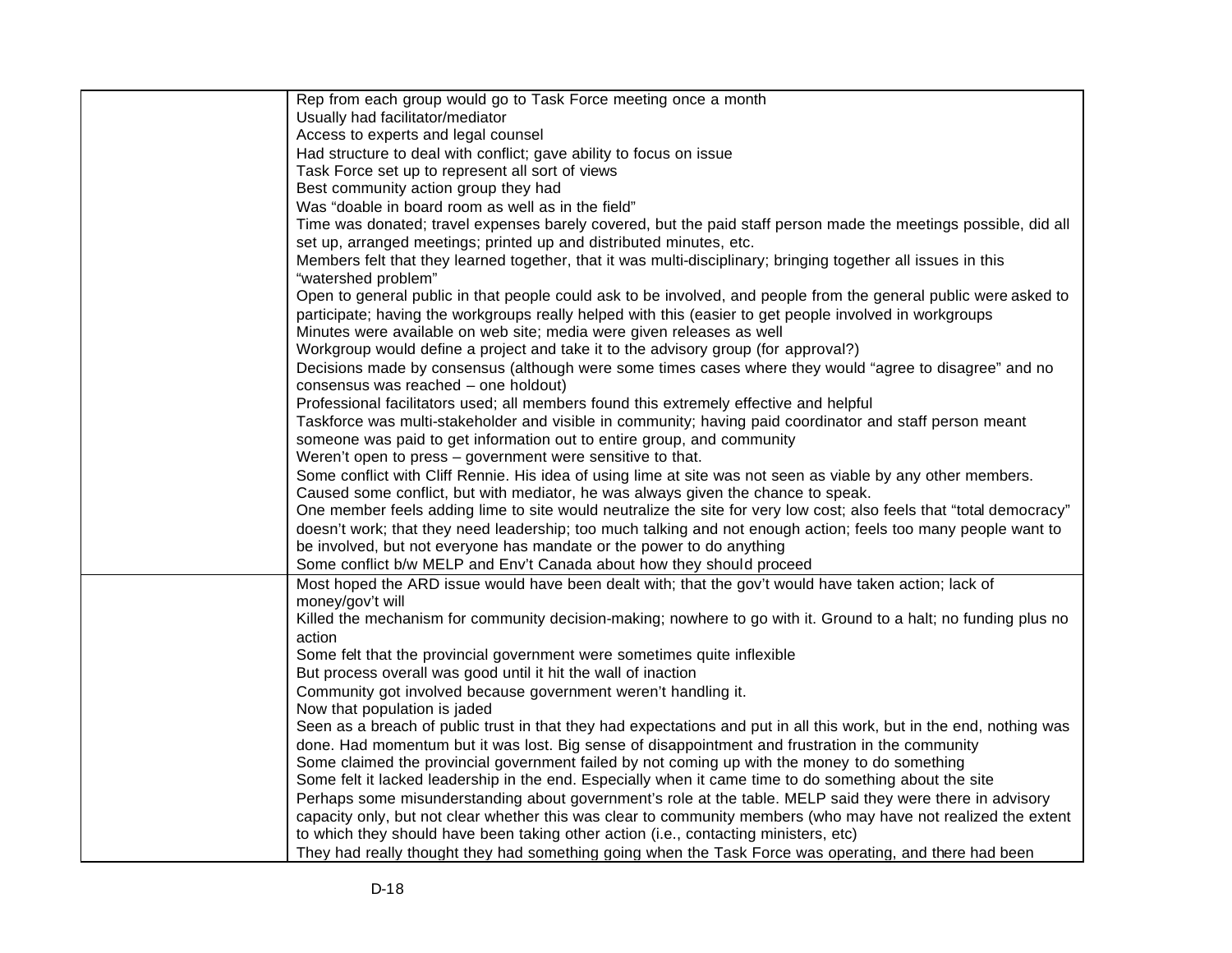| some optimism about a solution being found/action being taken                                                    |
|------------------------------------------------------------------------------------------------------------------|
| Many community members frustrated as Task Force ended up "spinning its wheels"                                   |
| Members of community said barrier was that the provincial government wouldn't put up any money                   |
| The community at large was generally supportive of Task Force. When it was operating, members said they          |
| couldn't go anywhere in the valley and not be asked about it.                                                    |
| Funding dried up; set up the Tsolum River Restoration Society; project-to-project funding; much more reliance on |
| volunteer work; slower process; less getting done; w/out paid coordinator                                        |
| Barriers: complex question; no vision of what solution would entail                                              |
| mine remediation needs to be done, but who will do it? Government or industry?                                   |
| Fatal flaw in the Task Force was that it was funded by DFO and therefore the mandate was limited (and            |
| technically did not involve the mine site or its remediation); tightly targeted resources                        |
| Was useful to get multi-stakeholder group together                                                               |
| Problem with raising expectations. MELP there in advisory capacity (but were community members aware that        |
| this was role?)                                                                                                  |
| Hard to come to consensus                                                                                        |
| Still need to pressure higher ups in government (did community stop doing this b/c they felt that government     |
| agencies at the table implied political will to do something?)                                                   |
| Problem of jurisdiction? Who is ultimately responsible?                                                          |
| Need appropriate legislation                                                                                     |
| Community needs to keep it in the public eye to continue the pressure on the government; letters to editor, etc. |
| MAC has direct pipeline to government – BC Mining Association person is now the executive assistant to Mining    |
| Minister in province - continue to pressure government for leeway. Community needs to keep pressure up           |
| MAC/BCMA not at table/on Task Force                                                                              |

| <b>Community Involvement in Site Remediation and Related Work</b> |                                                                                                                                                                                                                                                                                                                                                                                                            |  |
|-------------------------------------------------------------------|------------------------------------------------------------------------------------------------------------------------------------------------------------------------------------------------------------------------------------------------------------------------------------------------------------------------------------------------------------------------------------------------------------|--|
| General                                                           | Has been no substantial remediation work since 1989 (-92)<br>Community involved in monitoring (through TRRS), streamkeeping, habitat restoration<br>On hold; waiting to see what happens with litigation                                                                                                                                                                                                   |  |
| <b>Remediation</b><br>efforts                                     | MEMPR did do some work from 1988-92 (before Taskforce established, though there had been community<br>concern expressed through other organizations); \$1.5 million spent on till cap<br>Streamkeepers, habitat restoration, going on in watershed, but not on mine site.<br>TimberWest have been looking into wetlands, but not sure what's happening now that Env't Canada is looking at<br>legal action |  |
| Technical studies                                                 | Most in the community said "no more studies" but some government folk feel more studies, or a more<br>comprehensive study is needed.<br>Some Task Force members said these were made available to Task Force, but maybe not the public at large (no<br>public registry?)<br>TRRS says no more studies, just money to find an on-site solution (TRRS would like to see engineered cap go<br>ahead)          |  |
| Environmental                                                     | TRRS paid 1/2 last year, provincial and Env't Canada paid other 1/2. (\$8,800 total/year)                                                                                                                                                                                                                                                                                                                  |  |